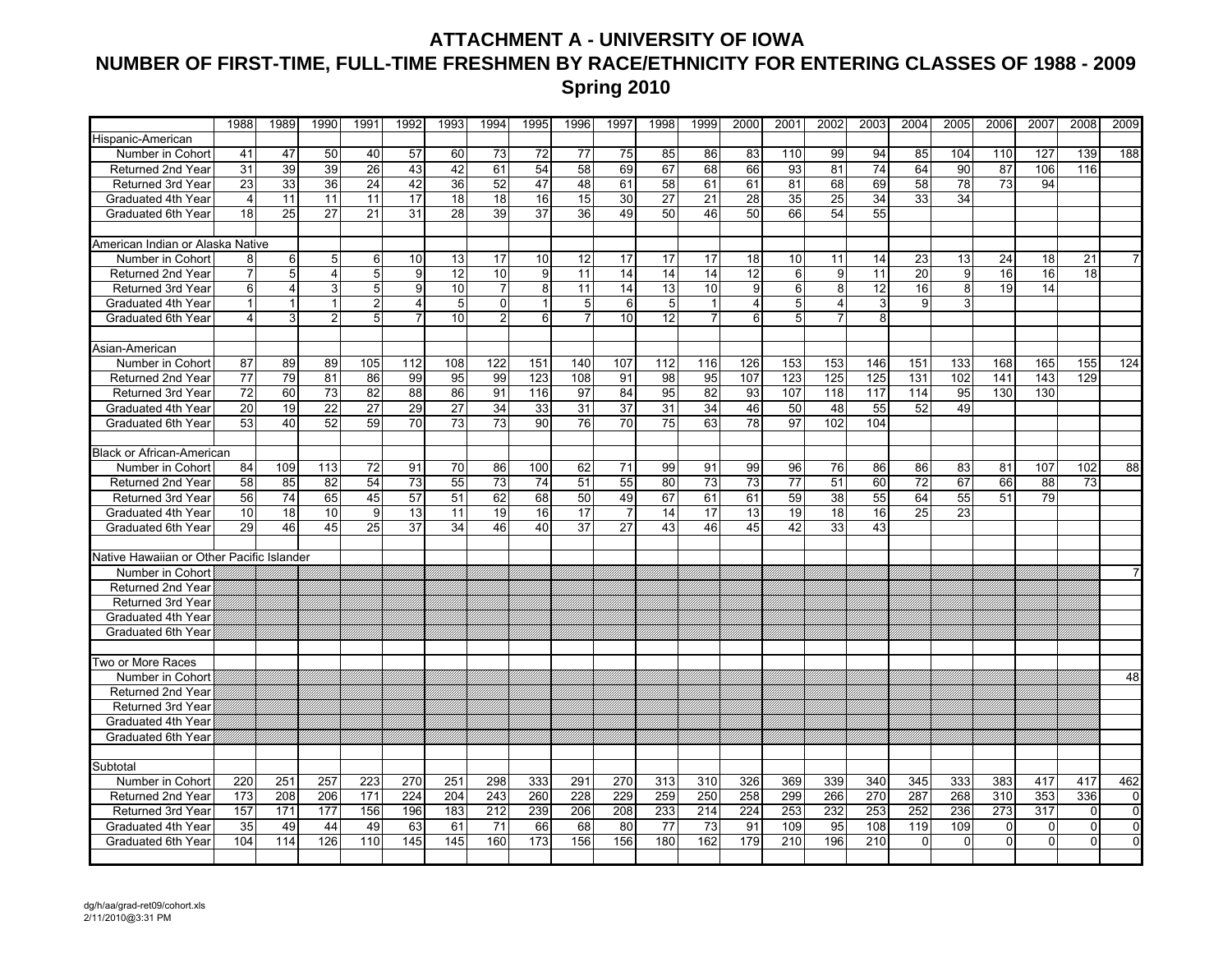## **ATTACHMENT A - UNIVERSITY OF IOWA NUMBER OF FIRST-TIME, FULL-TIME FRESHMEN BY RACE/ETHNICITY FOR ENTERING CLASSES OF 1988 - 2009 Spring 2010**

|                                 | 1988  | 1989  | 1990  | 1991  | 1992  | 1993  | 1994  | 1995           | 1996  | 1997  | 1998  | 1999  | 2000  | 2001  | 2002            | 2003  | 2004  | 2005  | 2006  | 2007  | 2008  | 2009     |
|---------------------------------|-------|-------|-------|-------|-------|-------|-------|----------------|-------|-------|-------|-------|-------|-------|-----------------|-------|-------|-------|-------|-------|-------|----------|
| White                           |       |       |       |       |       |       |       |                |       |       |       |       |       |       |                 |       |       |       |       |       |       |          |
| Number in Cohort                | 3,370 | 3.080 | 2.427 | 2,491 | 2,830 | 2,869 | 2,916 | 3.118          | 3,115 | 3,274 | 3,564 | 3,407 | 3,292 | 3,538 | 3,733           | 3,642 | 3,607 | 3,445 | 3,845 | 3,783 | 3,618 | 3,224    |
| Returned 2nd Year               | 2,816 | 2,536 | 2,043 | 2,119 | 2,417 | 2,404 | 2,438 | 2,569          | 2,594 | 2,736 | 2,981 | 2,866 | 2,728 | 2,920 | 3,085           | 3,037 | 3,042 | 2,905 | 3,185 | 3,137 | 3,002 |          |
| <b>Returned 3rd Year</b>        | 2,543 | 2,313 | 1,870 | 1,945 | 2,164 | 2,177 | 2,236 | 2,381          | 2,364 | 2,501 | 2,715 | 2,582 | 2,476 | 2,612 | 2,774           | 2.777 | 2,743 | 2,652 | 2,890 | 2.851 |       |          |
| Graduated 4th Year              | 1.044 | 969   | 837   | 823   | 940   | 1.016 | 1.030 | 1.150          | 1,219 | 1,256 | 1,310 | 1,342 | 1,344 | 1.441 | 1,553           | 1.555 | 1.587 | 1.644 |       |       |       |          |
| Graduated 6th Year              | 2,088 | 1,912 | 1,552 | 1,598 | 1,833 | 1,811 | 899,  | 2,069          | 2,038 | 2,132 | 2,390 | 2,296 | 2,196 | 2,366 | 2,492           | 2,519 |       |       |       |       |       |          |
|                                 |       |       |       |       |       |       |       |                |       |       |       |       |       |       |                 |       |       |       |       |       |       |          |
| Nonresident Alien/International |       |       |       |       |       |       |       |                |       |       |       |       |       |       |                 |       |       |       |       |       |       |          |
| Number in Cohort                |       |       |       |       |       |       |       |                |       |       |       |       | 29    | 23    | 25              | 32    | 30    | 40    | 28    | 53    | 147   | 226      |
| Returned 2nd Year               |       |       |       |       |       |       |       |                |       |       |       |       | 23    | 17    | 21              | 27    | 27    | 38    | 24    | 45    | 132   |          |
| <b>Returned 3rd Year</b>        |       |       |       |       |       |       |       |                |       |       |       |       | 19    | 14    | 19              | 21    | 24    | 32    | 22    | 39    |       |          |
| Graduated 4th Year              |       |       |       |       |       |       |       |                |       |       |       |       |       | 6     | 10              | 10    | 11    | 20    |       |       |       |          |
| Graduated 6th Year              |       |       |       |       |       |       |       |                |       |       |       |       | 14    | 13    | 18 <sup>1</sup> | 21    |       |       |       |       |       |          |
|                                 |       |       |       |       |       |       |       |                |       |       |       |       |       |       |                 |       |       |       |       |       |       |          |
| Race/Ethnicity Unknown          |       |       |       |       |       |       |       |                |       |       |       |       |       |       |                 |       |       |       |       |       |       |          |
| Number in Cohort                |       |       |       |       |       |       |       |                |       |       |       |       |       |       |                 |       |       |       |       |       |       | 92       |
| Returned 2nd Year               |       |       |       |       |       |       |       |                |       |       |       |       |       |       |                 |       |       |       |       |       |       |          |
| <b>Returned 3rd Year</b>        |       |       |       |       |       |       |       |                |       |       |       |       |       |       |                 |       |       |       |       |       |       |          |
| Graduated 4th Year              |       |       |       |       |       |       |       |                |       |       |       |       |       |       |                 |       |       |       |       |       |       |          |
| Graduated 6th Year              |       |       |       |       |       |       |       |                |       |       |       |       |       |       |                 |       |       |       |       |       |       |          |
|                                 |       |       |       |       |       |       |       |                |       |       |       |       |       |       |                 |       |       |       |       |       |       |          |
| Total                           |       |       |       |       |       |       |       |                |       |       |       |       |       |       |                 |       |       |       |       |       |       |          |
| Number in Cohort                | 3.610 | 3.348 | 2.700 | 2.738 | 3.111 | 3.131 | 3.229 | 3.462          | 3.417 | 3,573 | 3,876 | 3,747 | 3,647 | 3,930 | 4,097           | 4,014 | 3,982 | 3,818 | 4,256 | 4,253 | 4.182 | 4,004    |
| Returned 2nd Year               | 3,007 | 2,758 | 2,264 | 2,312 | 2,649 | 2,619 | 2,694 | 2,838          | 2,833 | 2,991 | 3,255 | 3,142 | 3,009 | 3,236 | 3,372           | 3,334 | 3,356 | 3,211 | 3,519 | 3,535 | 3,470 | $\Omega$ |
| <b>Returned 3rd Year</b>        | 2.717 | 2,498 | 2,060 | 2,121 | 2,367 | 2,369 | 2,460 | 2.627          | 2,580 | 2.730 | 2,961 | 2,81  | 2,719 | 2,879 | 3,025           | 3,051 | 3,019 | 2,920 | 3,185 | 3,207 |       |          |
| Graduated 4th Year              | 1.099 | 1.027 | 887   | 884   | 1.006 | 1.082 | .107  | $1.22^{\circ}$ | 1,293 | 1,345 | 1,394 | .422  | 1,442 | 1,556 | 1,658           | 1.673 | 1.717 | 1.773 |       |       |       |          |
| Graduated 6th Year              | 2.208 | 2,039 | .689  | .727  | .983  | 1.965 | 2,068 | 2,247          | 2,202 | 2,307 | 2,581 | 2.475 | 2,389 | 2,589 | 2,706           | 2,750 |       |       |       |       |       |          |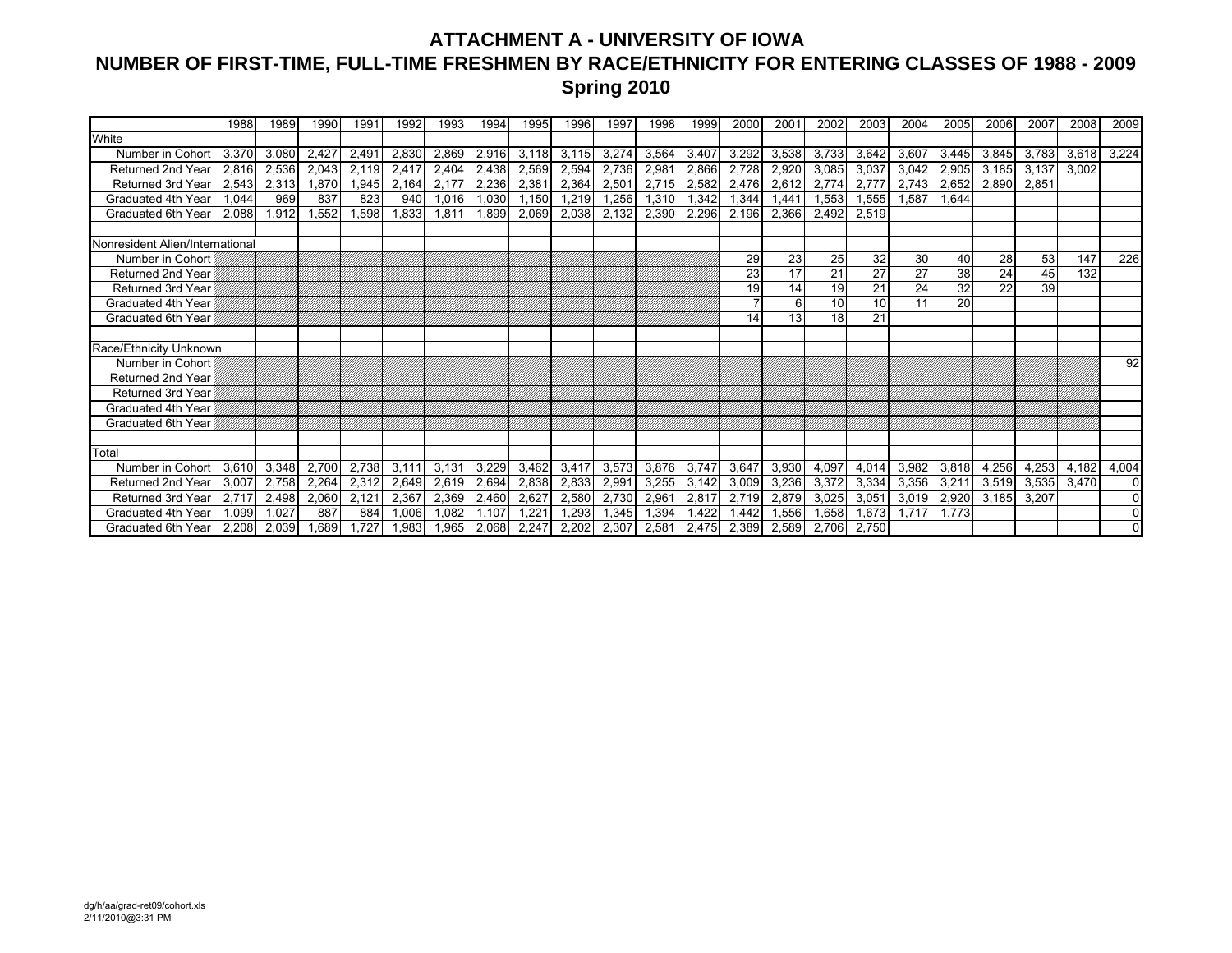### **ATTACHMENT A - IOWA STATE UNIVERSITY NUMBER OF FIRST-TIME, FULL-TIME FRESHMEN BY RACE/ETHNICITY FOR ENTERING CLASSES OF 1988 - 2009 Spring 2010**

|                                           | 1988           | 1989           | 1990            | 1991             | 1992           | 1993            | 1994           | 1995             | 1996           | 1997            | 1998           | 1999            | 2000           | 2001            | 2002            | 2003            | 2004                    | 2005           | 2006           | 2007           | 2008            | 2009           |
|-------------------------------------------|----------------|----------------|-----------------|------------------|----------------|-----------------|----------------|------------------|----------------|-----------------|----------------|-----------------|----------------|-----------------|-----------------|-----------------|-------------------------|----------------|----------------|----------------|-----------------|----------------|
| Hispanic-American                         |                |                |                 |                  |                |                 |                |                  |                |                 |                |                 |                |                 |                 |                 |                         |                |                |                |                 |                |
| Number in Cohort                          | 45             | 55             | 28              | 52               | 52             | 56              | 55             | 45               | 60             | 51              | 53             | 75              | 103            | 99              | 84              | 93              | 84                      | 103            | 120            | 135            | 142             | 143            |
| Returned 2nd Year                         | 39             | 44             | 23              | 40               | 35             | 42              | 43             | 31               | 45             | 41              | 43             | 64              | 85             | 79              | $\overline{73}$ | $\overline{82}$ | 70                      | 89             | 100            | 118            | 112             |                |
| Returned 3rd Year                         | 28             | 34             | 17              | 27               | 31             | $\overline{37}$ | 35             | 25               | 37             | 38              | 39             | 55              | 74             | 72              | 61              | 74              | 59                      | 78             | 90             | 98             |                 |                |
| Graduated 4th Year                        | 5              | 10             | 5               | 5 <sub>5</sub>   | $\overline{2}$ | 8               | 12             | $\overline{4}$   | 12             | 9               | $6 \mid$       | 18              | 28             | $\overline{25}$ | $\overline{25}$ | $\overline{32}$ | 15                      | 27             |                |                |                 |                |
| Graduated 6th Year                        | 21             | 30             | 10              | 21               | 19             | 31              | 28             | 16               | 27             | 30              | 29             | 50              | 57             | 57              | 52              | 65              |                         |                |                |                |                 |                |
|                                           |                |                |                 |                  |                |                 |                |                  |                |                 |                |                 |                |                 |                 |                 |                         |                |                |                |                 |                |
| American Indian or Alaska Native          |                |                |                 |                  |                |                 |                |                  |                |                 |                |                 |                |                 |                 |                 |                         |                |                |                |                 |                |
| Number in Cohort                          | 4              | 7              | $5\phantom{.0}$ | $\overline{7}$   | 5              | 7               | 7              | 8                | 14             | 11              | 10             | 16              | 10             | 12              | 12              | 11              | 16                      | 7              | 12             | 14             | 23              | 8              |
| <b>Returned 2nd Year</b>                  | 4              | $\overline{7}$ | 3               | $\overline{4}$   | 3              | 4               | 5              | $\overline{7}$   | 9              | 6               | 8 <sup>1</sup> | $\overline{12}$ | $\overline{4}$ | 10              | 10              | $\overline{5}$  | 12                      | $\overline{7}$ | 11             | $\overline{9}$ | $\overline{15}$ |                |
| Returned 3rd Year                         | 3              | $\sqrt{5}$     | $\overline{0}$  | $\overline{4}$   | $\overline{2}$ | 3 <sup>1</sup>  | 5 <sup>1</sup> | $6 \overline{6}$ | $\overline{7}$ | $\overline{7}$  | $\overline{7}$ | 9               | 3 <sup>1</sup> | 8               | 9               | $\overline{4}$  | 11                      | 5              | 9              | 9              |                 |                |
| Graduated 4th Year                        | $\mathbf{1}$   | $\mathbf{3}$   | $\Omega$        | $\Omega$         | $\Omega$       | $\overline{1}$  | $\mathbf{1}$   | $\mathcal{P}$    | $\overline{3}$ | $\mathcal{E}$   | $\Omega$       | $\overline{3}$  | $\overline{2}$ | 3               | 3               | $\Omega$        | $\overline{\mathbf{A}}$ | $\mathbf{3}$   |                |                |                 |                |
| <b>Graduated 6th Year</b>                 | $\overline{2}$ | $\overline{4}$ | $\Omega$        | $\mathbf{1}$     | $\overline{2}$ | 2 <sub>1</sub>  | 5 <sup>1</sup> | $\overline{4}$   | 6              | $6 \mid$        | 6              | $\overline{7}$  | $\mathbf{3}$   | 5               | 6               | 3               |                         |                |                |                |                 |                |
|                                           |                |                |                 |                  |                |                 |                |                  |                |                 |                |                 |                |                 |                 |                 |                         |                |                |                |                 |                |
| Asian-American                            |                |                |                 |                  |                |                 |                |                  |                |                 |                |                 |                |                 |                 |                 |                         |                |                |                |                 |                |
| Number in Cohort                          | 56             | 72             | 58              | 74               | 94             | 73              | 75             | 64               | 82             | 99              | 81             | 86              | 113            | 146             | 132             | 139             | 129                     | 137            | 144            | 124            | 140             | 128            |
| <b>Returned 2nd Year</b>                  | 45             | 62             | 48              | 53               | 74             | 59              | 66             | 58               | 68             | 89              | 71             | 77              | 104            | 124             | 105             | 118             | 118                     | 119            | 129            | 106            | 122             |                |
| Returned 3rd Year                         | 41             | 55             | 44              | 54               | 69             | 51              | 58             | 49               | 58             | 82              | 65             | 62              | 85             | 107             | 92              | 111             | 110                     | 106            | 122            | 95             |                 |                |
| Graduated 4th Year                        | 6              | 11             | $5\overline{)}$ | 10 <sup>1</sup>  | 12             | 11              | 13             | 15               | 15             | $\overline{22}$ | 15             | 18              | 32             | 43              | 44              | 49              | 41                      | 39             |                |                |                 |                |
| Graduated 6th Year                        | 33             | 43             | 29              | 37               | 53             | 39              | 54             | 41               | 50             | 67              | 46             | 51              | 69             | 93              | 77              | 97              |                         |                |                |                |                 |                |
|                                           |                |                |                 |                  |                |                 |                |                  |                |                 |                |                 |                |                 |                 |                 |                         |                |                |                |                 |                |
| <b>Black or African-American</b>          |                |                |                 |                  |                |                 |                |                  |                |                 |                |                 |                |                 |                 |                 |                         |                |                |                |                 |                |
| Number in Cohort                          | 135            | 181            | 109             | 122              | 139            | 233             | 97             | 62               | 95             | 117             | 104            | 145             | 104            | 146             | 134             | 101             | 105                     | 107            | 123            | 140            | 137             | 109            |
| Returned 2nd Year                         | 97             | 116            | 89              | 104              | 96             | 161             | 69             | 49               | 65             | 93              | 86             | 117             | 89             | 124             | 105             | 87              | 83                      | 81             | 90             | 98             | 103             |                |
| Returned 3rd Year                         | 72             | 98             | 77              | 82               | 73             | 125             | 55             | 39               | 52             | 68              | 68             | 99              | 74             | 94              | 91              | 72              | 70                      | 73             | 82             | 82             |                 |                |
| Graduated 4th Year                        | $\overline{7}$ | 12             | 10              | $\overline{7}$   | 12             | 22              | $\overline{7}$ | $6 \mid$         | 15             | 16              | 16             | 24              | 23             | 17              | 35              | 21              | 21                      | 31             |                |                |                 |                |
| Graduated 6th Year                        | 51             | 67             | 41              | 44               | 38             | 78              | 33             | 27               | 38             | 51              | 38             | 74              | 53             | 69              | 72              | 51              |                         |                |                |                |                 |                |
|                                           |                |                |                 |                  |                |                 |                |                  |                |                 |                |                 |                |                 |                 |                 |                         |                |                |                |                 |                |
| Native Hawaiian or Other Pacific Islander |                |                |                 |                  |                |                 |                |                  |                |                 |                |                 |                |                 |                 |                 |                         |                |                |                |                 |                |
| Number in Cohort                          |                |                |                 |                  |                |                 |                |                  |                |                 |                |                 |                |                 |                 |                 |                         |                |                |                |                 |                |
| Returned 2nd Year                         |                |                |                 |                  |                |                 |                |                  |                |                 |                |                 |                |                 |                 |                 |                         |                |                |                |                 |                |
| Returned 3rd Year                         |                |                |                 |                  |                |                 |                |                  |                |                 |                |                 |                |                 |                 |                 |                         |                |                |                |                 |                |
| Graduated 4th Year                        |                |                |                 |                  |                |                 |                |                  |                |                 |                |                 |                |                 |                 |                 |                         |                |                |                |                 |                |
| Graduated 6th Year                        |                |                |                 |                  |                |                 |                |                  |                |                 |                |                 |                |                 |                 |                 |                         |                |                |                |                 |                |
|                                           |                |                |                 |                  |                |                 |                |                  |                |                 |                |                 |                |                 |                 |                 |                         |                |                |                |                 |                |
| Two or More Races                         |                |                |                 |                  |                |                 |                |                  |                |                 |                |                 |                |                 |                 |                 |                         |                |                |                |                 |                |
| Number in Cohort                          |                |                |                 |                  |                |                 |                |                  |                |                 |                |                 |                |                 |                 |                 |                         |                |                |                |                 | 66             |
| <b>Returned 2nd Year</b>                  |                |                |                 |                  |                |                 |                |                  |                |                 |                |                 |                |                 |                 |                 |                         |                |                |                |                 |                |
| <b>Returned 3rd Year</b>                  |                |                |                 |                  |                |                 |                |                  |                |                 |                |                 |                |                 |                 |                 |                         |                |                |                |                 |                |
| Graduated 4th Year                        |                |                |                 |                  |                |                 |                |                  |                |                 |                |                 |                |                 |                 |                 |                         |                |                |                |                 |                |
| Graduated 6th Year                        |                |                |                 |                  |                |                 |                |                  |                |                 |                |                 |                |                 |                 |                 |                         |                |                |                |                 |                |
|                                           |                |                |                 |                  |                |                 |                |                  |                |                 |                |                 |                |                 |                 |                 |                         |                |                |                |                 |                |
| Subtotal                                  |                |                |                 |                  |                |                 |                |                  |                |                 |                |                 |                |                 |                 |                 |                         |                |                |                |                 |                |
| Number in Cohort                          | 240            | 315            | 200             | 255              | 290            | 369             | 234            | 179              | 251            | 278             | 248            | 322             | 330            | 403             | 362             | 344             | 334                     | 354            | 399            | 413            | 442             | 457            |
| Returned 2nd Year                         | 185            | 229            | 163             | $\overline{201}$ | 208            | 266             | 183            | 145              | 187            | 229             | 208            | 270             | 282            | 337             | 293             | 292             | 283                     | 296            | 330            | 331            | 352             | 0              |
| Returned 3rd Year                         | 144            | 192            | 138             | 167              | 175            | 216             | 153            | 119              | 154            | 195             | 179            | 225             | 236            | 281             | 253             | 261             | 250                     | 262            | 303            | 284            | $\overline{0}$  | $\mathbf 0$    |
| Graduated 4th Year                        | 19             | 36             | 20              | 22               | 26             | 42              | 33             | 27               | 45             | 50              | 37             | 63              | 85             | 88              | 107             | 102             | 81                      | 100            | $\overline{0}$ | $\overline{0}$ | $\overline{0}$  | $\pmb{0}$      |
| Graduated 6th Year                        | 107            | 144            | 80              | 103              | 112            | 150             | 120            | 88               | 121            | 154             | 119            | 182             | 182            | 224             | 207             | 216             | $\Omega$                | $\Omega$       | $\Omega$       | $\Omega$       | $\Omega$        | $\overline{0}$ |
|                                           |                |                |                 |                  |                |                 |                |                  |                |                 |                |                 |                |                 |                 |                 |                         |                |                |                |                 |                |
|                                           |                |                |                 |                  |                |                 |                |                  |                |                 |                |                 |                |                 |                 |                 |                         |                |                |                |                 |                |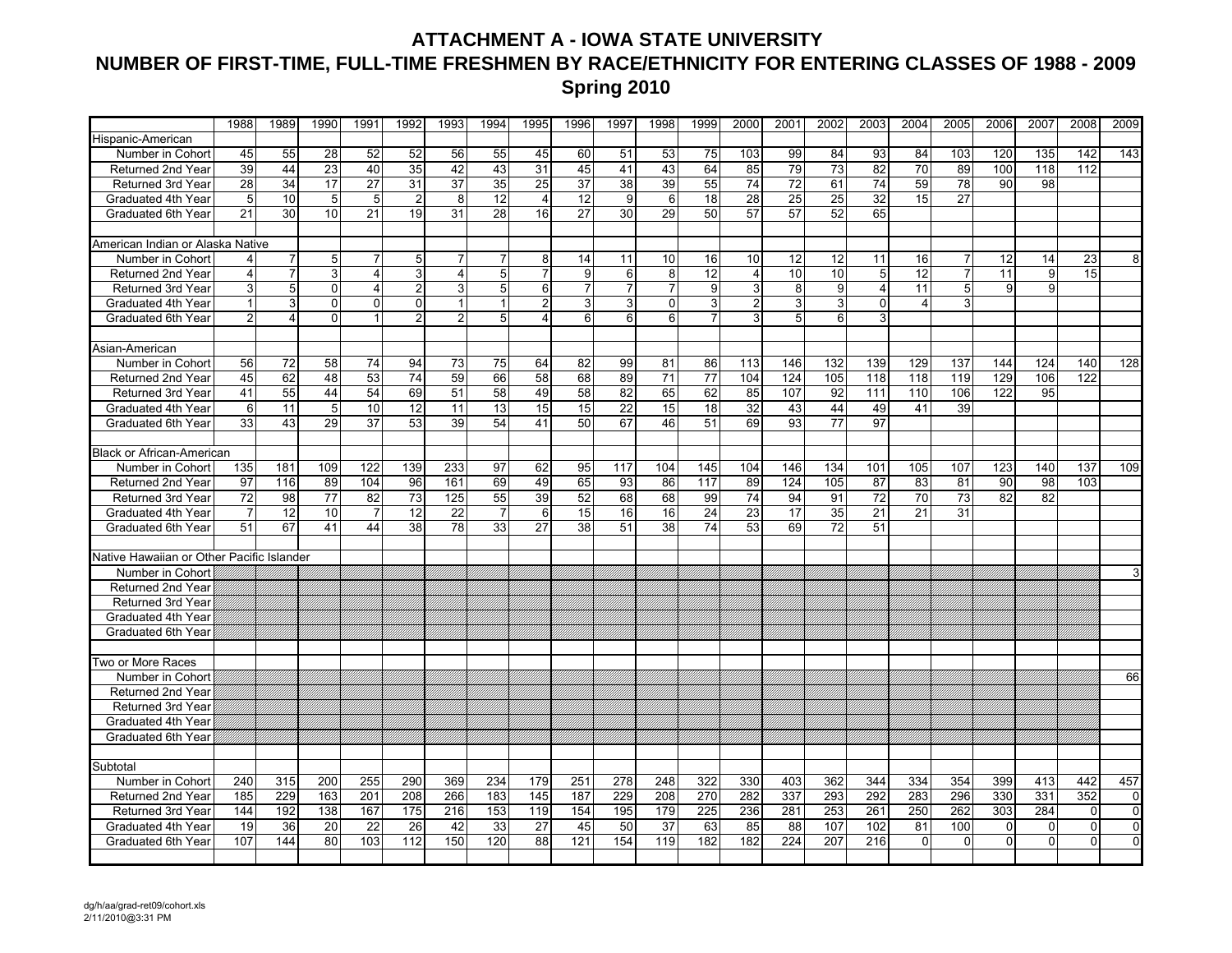## **ATTACHMENT A - IOWA STATE UNIVERSITY NUMBER OF FIRST-TIME, FULL-TIME FRESHMEN BY RACE/ETHNICITY FOR ENTERING CLASSES OF 1988 - 2009 Spring 2010**

|                                         | 1988  | 1989         | 1990         | 1991         | 1992  | 1993  | 1994  | 1995         | 1996  | 1997              | 1998  | 1999  | 2000  | 200'  | 2002  | 2003  | 2004  | 2005  | 2006           | 2007  | 2008  | 2009                 |
|-----------------------------------------|-------|--------------|--------------|--------------|-------|-------|-------|--------------|-------|-------------------|-------|-------|-------|-------|-------|-------|-------|-------|----------------|-------|-------|----------------------|
| White                                   |       |              |              |              |       |       |       |              |       |                   |       |       |       |       |       |       |       |       |                |       |       |                      |
| Number in Cohort                        | 3,388 | 3,296        | 2.979        | 2.787        | 2,833 | 2,893 | 2,965 | 2,937        | 3,170 | 3,500             | 3,348 | 3,494 | 3,703 | 3,915 | 3,557 | 3,288 | 3,142 | 3,228 | 3,377          | 3.680 | 3.744 | 3,502                |
| Returned 2nd Year                       | 2,88  | 2.779        | 2,440        | 2,287        | 2,342 | 2,378 | 2,424 | 2,39'        | 2,641 | 2,937             | 2,834 | 2,977 | 3,094 | 3,275 | 3,007 | 2,790 | 2,695 | 2,703 | 2,877          | 3,078 | 3,157 |                      |
| Returned 3rd Year                       | 2.556 | 2.459        | 2,153        | 2,019        | 2,070 | 2,092 | 2,142 | 2,167        | 2,389 | 2,644             | 2,584 | 2.702 | 2.781 | 2,927 | 2.722 | 2,569 | 2,464 | 2,466 | $2.62^{\circ}$ | 2.803 |       |                      |
| Graduated 4th Year                      | 760   | 701          | 583          | 576          | 613   | 661   | 720   | 749          | 904   | 963               | 1.015 | 1.125 | 1.185 | 1.293 | 1.210 | 1.187 | 1.075 | 1.101 |                |       |       |                      |
| Graduated 6th Year                      | 2.208 | 2,096        | 1.847        | ,720         | 1.777 | 1.815 | 1.872 | 1,901        | 2,109 | 2,340             | 2,278 | 2,409 | 2,486 | 2,634 | 2,447 | 2,231 |       |       |                |       |       |                      |
|                                         |       |              |              |              |       |       |       |              |       |                   |       |       |       |       |       |       |       |       |                |       |       |                      |
| Nonresident Alien/International         |       |              |              |              |       |       |       |              |       |                   |       |       |       |       |       |       |       |       |                |       |       |                      |
| Number in Cohort                        |       |              |              |              |       |       |       |              |       |                   |       |       | 86    | 105   | 62    | 47    | 47    | 53    | 60             | 109   | 210   | 207                  |
| Returned 2nd Year                       |       |              |              |              |       |       |       |              |       |                   |       |       | 81    | 88    | 52    | 40    | 44    | 43    | 53             | 98    | 182   |                      |
| <b>Returned 3rd Year</b>                |       |              |              |              |       |       |       |              |       |                   |       |       | 72    | 70    | 45    | 35    | 37    | 37    | 40             | 77    |       |                      |
| Graduated 4th Year                      |       |              |              |              |       |       |       |              |       |                   |       |       | 34    | 38    | 22    | 14    | 14    | 12    |                |       |       |                      |
| Graduated 6th Year                      |       |              |              |              |       |       |       |              |       |                   |       |       | 60    | 55    | 34    | 29    |       |       |                |       |       |                      |
|                                         |       |              |              |              |       |       |       |              |       |                   |       |       |       |       |       |       |       |       |                |       |       |                      |
| Race/Ethnicity Unknown                  |       |              |              |              |       |       |       |              |       |                   |       |       |       |       |       |       |       |       |                |       |       |                      |
| Number in Cohort                        |       |              |              |              |       |       |       |              |       |                   |       |       | 170   | 175   | 186   | 181   | 151   | 110   | 116            | 114   | 133   | 158                  |
| Returned 2nd Year                       |       |              |              |              |       |       |       |              |       |                   |       |       | 134   | 137   | 158   | 148   | 129   | 83    | 94             | 97    | 113   |                      |
| <b>Returned 3rd Year</b>                |       |              |              |              |       |       |       |              |       |                   |       |       | 114   | 123   | 136   | 139   | 115   | 81    | 84             | 87    |       |                      |
| Graduated 4th Year                      |       |              |              |              |       |       |       |              |       |                   |       |       | 35    | 44    | 60    | 61    | 50    | 39    |                |       |       |                      |
| Graduated 6th Year                      |       |              |              |              |       |       |       |              |       |                   |       |       | 94    | 105   | 119   | 119   |       |       |                |       |       |                      |
|                                         |       |              |              |              |       |       |       |              |       |                   |       |       |       |       |       |       |       |       |                |       |       |                      |
| Total                                   |       |              |              |              |       |       |       |              |       |                   |       |       |       |       |       |       |       |       |                |       |       |                      |
| Number in Cohort                        | 3,744 | 3,751        | 3,310        | 3,228        | 3,333 | 3,416 | 3,325 | 3,274        | 3,599 | 4,007             | 3,800 | 4,020 | 4,289 | 4,598 | 4,167 | 3,860 | 3,674 | 3,745 | 3,952          | 4,316 | 4,529 | 4,324                |
| Returned 2nd Year                       | 3.153 | 3,119        | 2.700        | 2.627        | 2,726 | 2,769 | 2,711 | 2,668        | 2,979 | 3,35'             | 3,207 | 3,421 | 3,591 | 3,837 | 3,510 | 3,270 | 3,151 | 3,125 | 3,354          | 3,604 | 3,804 | $\Omega$<br>$\Omega$ |
| Returned 3rd Year<br>Graduated 4th Year | 2.78' | 2,745<br>763 | 2,373<br>629 | 2,309<br>664 | 2,403 | 2,417 | 2,387 | 2,399<br>822 | 2,677 | 3,008             | 2,907 | 3,086 | 3,203 | 3,401 | 3,156 | 3,004 | 2,866 | 2,846 | 3,048          | 3,251 |       |                      |
| Graduated 6th Year                      | 806   |              |              |              | 723   | 763   | 799   |              | 1,022 | 1.08 <sup>2</sup> | 1.11  | 1.261 | 1,339 | 1.463 | 1,399 | 1,364 | 1,220 | 1.252 |                |       |       |                      |
|                                         | 2.381 | 2,312        | 1.985        | .939         | 2,035 | 2.062 | 2,075 | 2.086        | 2,349 | 2,634             | 2,526 | 2.734 | 2,822 | 3.018 | 2,807 | 2,595 |       |       |                |       |       |                      |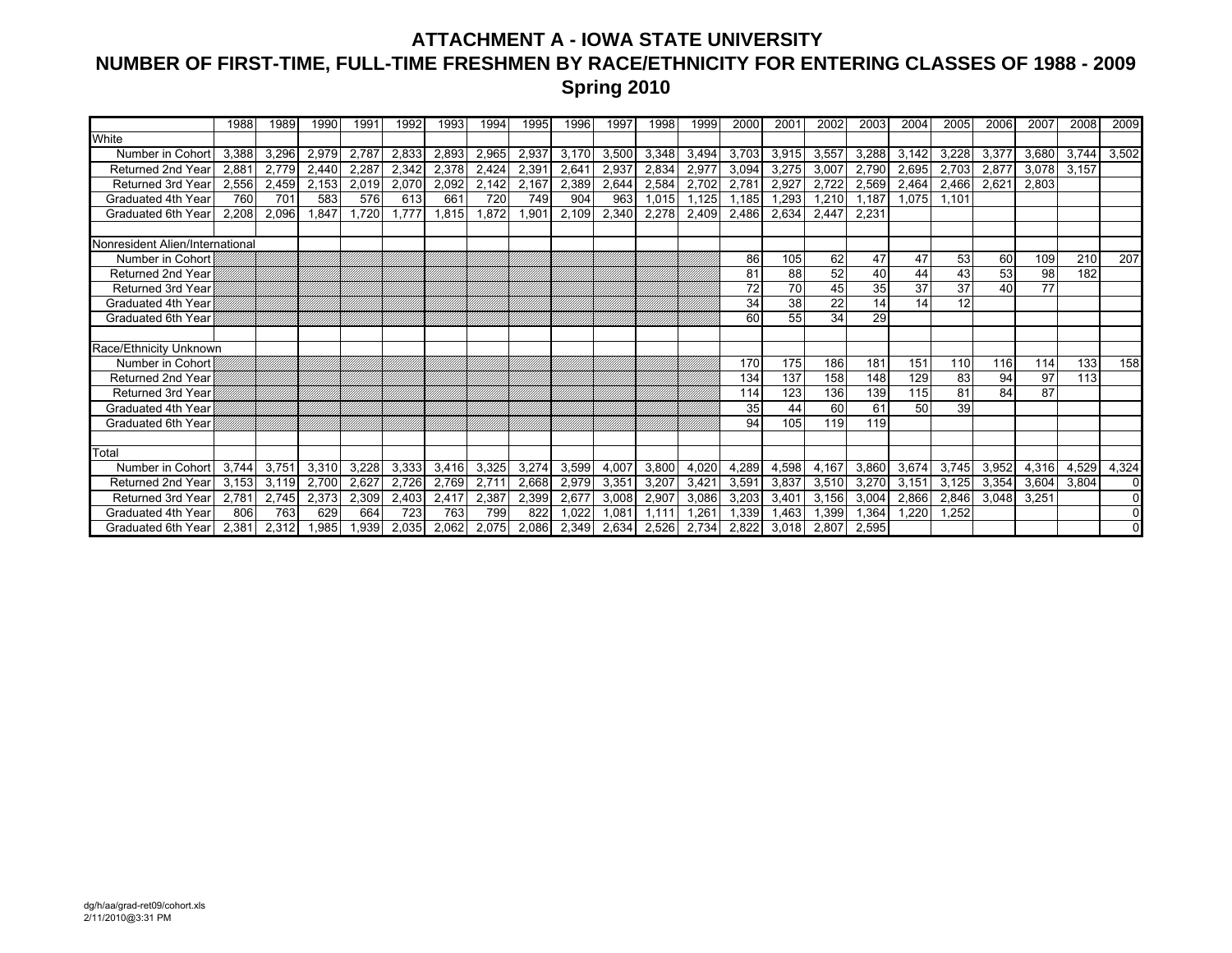## **ATTACHMENT A - UNIVERSITY OF NORTHERN IOWA NUMBER OF FIRST-TIME, FULL-TIME FRESHMEN BY RACE/ETHNICITY FOR ENTERING CLASSES OF 1988 - 2009 Spring 2010**

|                                           | 1988           | 1989            | 1990             | 1991             | 1992             | 1993            | 1994            | 1995            | 1996           | 1997           | 1998             | 1999            | 2000           | 2001            | 2002           | 2003            | 2004            | 2005           | 2006            | 2007            | 2008           | 2009           |
|-------------------------------------------|----------------|-----------------|------------------|------------------|------------------|-----------------|-----------------|-----------------|----------------|----------------|------------------|-----------------|----------------|-----------------|----------------|-----------------|-----------------|----------------|-----------------|-----------------|----------------|----------------|
| Hispanic-American                         |                |                 |                  |                  |                  |                 |                 |                 |                |                |                  |                 |                |                 |                |                 |                 |                |                 |                 |                |                |
| Number in Cohort                          | 10             | 12              | 8                | 14               | 15               | 15              | 11              | 22              | 14             | 10             | 16               | 14              | 27             | 26              | 16             | 21              | 21              | 22             | 29              | 32              | 30             | 41             |
| Returned 2nd Year                         | 6              | 8               | $\overline{7}$   | 11               | 12               | 11              | 5               | 15              | 13             | $\overline{4}$ | 9                | 9               | 19             | 19              | 8              | 18              | 13              | 17             | 19              | 27              | 21             |                |
| Returned 3rd Year                         | 5              | 6               | $\overline{7}$   | 9 <sub>l</sub>   | $\overline{7}$   | 9               | $\overline{4}$  | 13              | 11             | $\overline{4}$ | 8 <sup>1</sup>   | 6               | 18             | 13              | $\overline{7}$ | 15              | 9               | 13             | 17              | 23              |                |                |
| Graduated 4th Year                        | $\Omega$       | $\mathbf{1}$    | 3                | $\overline{0}$   | $\overline{2}$   | $\mathbf{1}$    | $\overline{0}$  | $\overline{2}$  | $\overline{2}$ | $\Omega$       | 3 <sup>1</sup>   | $\overline{0}$  | $\mathbf{3}$   | $\overline{4}$  | دی             | 11              | 5               | $\overline{4}$ |                 |                 |                |                |
| Graduated 6th Year                        | $\overline{4}$ | 5 <sup>1</sup>  | $6 \overline{6}$ | $5\overline{)}$  | $6 \overline{6}$ | 5 <sup>1</sup>  | 4               | 10              |                | 1              | 6                | 5 <sup>1</sup>  | 15             | 10              | $\overline{7}$ | 3               |                 |                |                 |                 |                |                |
|                                           |                |                 |                  |                  |                  |                 |                 |                 |                |                |                  |                 |                |                 |                |                 |                 |                |                 |                 |                |                |
| American Indian or Alaska Native          |                |                 |                  |                  |                  |                 |                 |                 |                |                |                  |                 |                |                 |                |                 |                 |                |                 |                 |                |                |
| Number in Cohort                          | $\overline{4}$ | $\overline{2}$  | $\mathbf{2}$     | 5 <sub>5</sub>   | 4                | 4               | 4               | $5\phantom{.0}$ | 4              | $\overline{2}$ | 6                | 5               | $6 \mid$       | $\overline{2}$  | 3              | 4               | 7               | 4              | 5               | 10              | 3              |                |
| Returned 2nd Year                         |                | ō               | $\overline{1}$   | $\overline{4}$   | $\overline{1}$   | 3               | $\mathbf{1}$    | 3               | 3              | $\overline{0}$ | 4                | 3               | 6              | 1               | 3              | 3               | $\overline{2}$  | ω              |                 | 6               | $\overline{2}$ |                |
| Returned 3rd Year                         |                | $\mathbf 0$     |                  | 2 <sub>1</sub>   |                  | 3               | $\Omega$        | 3               |                | $\overline{0}$ | 3                | $\overline{2}$  | 4              | $\Omega$        | 3              | $\overline{2}$  | $\overline{2}$  | 3              |                 | $\overline{4}$  |                |                |
| Graduated 4th Year                        | $\mathbf{0}$   | $\Omega$        | $\Omega$         | $\overline{0}$   | $\Omega$         | $\Omega$        | $\Omega$        | $\Omega$        |                | $\Omega$       | $\Omega$         |                 | $\overline{2}$ | $\Omega$        | 1              | $\overline{1}$  |                 |                |                 |                 |                |                |
| <b>Graduated 6th Year</b>                 | $\Omega$       | $\Omega$        | $\mathbf{1}$     | 2 <sub>1</sub>   | $\mathbf{1}$     | $\overline{2}$  | $\Omega$        | $\overline{2}$  | $\mathcal{P}$  | $\Omega$       | $\mathcal{E}$    | $\overline{2}$  | $\mathfrak{p}$ | $\Omega$        | $\overline{2}$ | $\mathbf{1}$    |                 |                |                 |                 |                |                |
|                                           |                |                 |                  |                  |                  |                 |                 |                 |                |                |                  |                 |                |                 |                |                 |                 |                |                 |                 |                |                |
| Asian-American                            |                |                 |                  |                  |                  |                 |                 |                 |                |                |                  |                 |                |                 |                |                 |                 |                |                 |                 |                |                |
| Number in Cohort                          | 11             | 15              | 16               | 19               | 14               | 26              | 31              | 19              | 25             | 19             | 17               | 19              | 27             | 30              | 12             | 20              | 14              | 25             | 31              | 18              | 27             | 17             |
| <b>Returned 2nd Year</b>                  | 6              | 10              | 14               | 17               | 12               | 16              | $\overline{21}$ | 15              | 18             | 15             | 12               | 14              | 21             | $\overline{23}$ | 10             | 17              | 11              | 18             | 24              | $\overline{12}$ | 25             |                |
| Returned 3rd Year                         | 5              | 12              | 10               | 15               | 11               | 13              | 19              | 15              | 15             | 13             | 10               | 13              | 21             | 24              | 8              | 14              | 8               | 17             | 17              | 10              |                |                |
| Graduated 4th Year                        | $\mathbf{1}$   | $\overline{2}$  | $\overline{2}$   | $\overline{4}$   | $3 \,$           | $\mathbf{1}$    | 9               | 6               | 6              | 3              | $\overline{4}$   | 5               | $6 \mid$       | 9               | $\overline{2}$ | 8               | 3               | 5              |                 |                 |                |                |
| Graduated 6th Year                        | $\overline{4}$ | œ.              | $\overline{7}$   | 14               | 9                | 11              | 13              | $\overline{15}$ | 10             | 10             | $\overline{7}$   | 11              | 17             | $\overline{20}$ | $\overline{7}$ | 6               |                 |                |                 |                 |                |                |
|                                           |                |                 |                  |                  |                  |                 |                 |                 |                |                |                  |                 |                |                 |                |                 |                 |                |                 |                 |                |                |
| <b>Black or African-American</b>          |                |                 |                  |                  |                  |                 |                 |                 |                |                |                  |                 |                |                 |                |                 |                 |                |                 |                 |                |                |
| Number in Cohort                          | 36             | 45              | 49               | 43               | 35               | 33              | 40              | 29              | 28             | 38             | 42               | 50              | 67             | 59              | 64             | 49              | 51              | 49             | 40              | 50              | 69             | 61             |
| Returned 2nd Year                         | 27             | 29              | 32               | 31               | 22               | 21              | 24              | 19              | 19             | 25             | 29               | 34              | 53             | 40              | 50             | $\overline{37}$ | 42              | 29             | 30              | 42              | 57             |                |
| Returned 3rd Year                         | 18             | $\overline{28}$ | 29               | $\overline{25}$  | 17               | $\overline{18}$ | $\overline{20}$ | 16              | 15             | 17             | $\overline{25}$  | 30              | 41             | 32              | 40             | 28              | $\overline{32}$ | 23             | $\overline{24}$ | 35              |                |                |
| Graduated 4th Year                        | $\Omega$       | $\mathbf{1}$    | $\mathbf{2}$     | $2 \,$           | 3                | 3               | $\mathbf{1}$    | $\mathbf{1}$    | $\mathbf{1}$   | 3              | $6 \overline{6}$ | $\overline{4}$  | 5 <sub>1</sub> | 5               | 9              | 16              | 6               | 2              |                 |                 |                |                |
| Graduated 6th Year                        | 6              | 14              | 19               | 15               | 14               | 14              | 17              | 13              | 9              | 12             | 17               | 21              | 31             | 16              | 28             | 8               |                 |                |                 |                 |                |                |
|                                           |                |                 |                  |                  |                  |                 |                 |                 |                |                |                  |                 |                |                 |                |                 |                 |                |                 |                 |                |                |
| Native Hawaiian or Other Pacific Islander |                |                 |                  |                  |                  |                 |                 |                 |                |                |                  |                 |                |                 |                |                 |                 |                |                 |                 |                |                |
| Number in Cohort                          |                |                 |                  |                  |                  |                 |                 |                 |                |                |                  |                 |                |                 |                |                 |                 |                |                 |                 |                | $\Omega$       |
| Returned 2nd Year                         |                |                 |                  |                  |                  |                 |                 |                 |                |                |                  |                 |                |                 |                |                 |                 |                |                 |                 |                |                |
| Returned 3rd Year                         |                |                 |                  |                  |                  |                 |                 |                 |                |                |                  |                 |                |                 |                |                 |                 |                |                 |                 |                |                |
| Graduated 4th Year                        |                |                 |                  |                  |                  |                 |                 |                 |                |                |                  |                 |                |                 |                |                 |                 |                |                 |                 |                |                |
| Graduated 6th Year                        |                |                 |                  |                  |                  |                 |                 |                 |                |                |                  |                 |                |                 |                |                 |                 |                |                 |                 |                |                |
|                                           |                |                 |                  |                  |                  |                 |                 |                 |                |                |                  |                 |                |                 |                |                 |                 |                |                 |                 |                |                |
| Two or More Races                         |                |                 |                  |                  |                  |                 |                 |                 |                |                |                  |                 |                |                 |                |                 |                 |                |                 |                 |                |                |
| Number in Cohort                          |                |                 |                  |                  |                  |                 |                 |                 |                |                |                  |                 |                |                 |                |                 |                 |                |                 |                 |                | 19             |
| <b>Returned 2nd Year</b>                  |                |                 |                  |                  |                  |                 |                 |                 |                |                |                  |                 |                |                 |                |                 |                 |                |                 |                 |                |                |
| Returned 3rd Year                         |                |                 |                  |                  |                  |                 |                 |                 |                |                |                  |                 |                |                 |                |                 |                 |                |                 |                 |                |                |
| Graduated 4th Year                        |                |                 |                  |                  |                  |                 |                 |                 |                |                |                  |                 |                |                 |                |                 |                 |                |                 |                 |                |                |
| Graduated 6th Year                        |                |                 |                  |                  |                  |                 |                 |                 |                |                |                  |                 |                |                 |                |                 |                 |                |                 |                 |                |                |
|                                           |                |                 |                  |                  |                  |                 |                 |                 |                |                |                  |                 |                |                 |                |                 |                 |                |                 |                 |                |                |
| Subtotal                                  |                |                 |                  |                  |                  |                 |                 |                 |                |                |                  |                 |                |                 |                |                 |                 |                |                 |                 |                |                |
| Number in Cohort                          | 61             | 74              | 75               | 81               | 68               | 78              | 86              | 75              | 71             | 69             | 81               | 88              | 127            | 117             | 95             | 94              | 93              | 100            | 105             | 110             | 129            | 140            |
| Returned 2nd Year                         | 40             | 47              | 54               | 63               | 47               | 51              | 51              | 52              | 53             | 44             | 54               | 60              | 99             | 83              | 71             | 75              | 68              | 67             | 74              | $\overline{87}$ | 105            | 0              |
| Returned 3rd Year                         | 29             | 46              | 47               | 51               | 36               | 43              | 43              | 47              | 43             | 34             | 46               | $\overline{51}$ | 84             | 69              | 58             | 59              | 51              | 56             | 59              | 72              | $\mathbf 0$    | $\overline{0}$ |
| Graduated 4th Year                        | $\mathbf{1}$   | $\overline{4}$  | $\overline{7}$   | $6 \overline{6}$ | 8                | 5               | 10              | $\overline{9}$  | 10             | 6              | 13               | 10              | 16             | 18              | 15             | 36              | 15              | 12             | $\mathbf{0}$    | $\overline{0}$  | $\overline{0}$ | $\mathbf 0$    |
| Graduated 6th Year                        | 14             | 27              | 33               | 36               | 30               | 32              | 34              | 40              | 28             | 23             | 33               | 39              | 65             | 46              | 44             | 18              | $\mathbf 0$     | $\mathbf 0$    | $\overline{0}$  | $\overline{0}$  | $\overline{0}$ | $\mathbf 0$    |
|                                           |                |                 |                  |                  |                  |                 |                 |                 |                |                |                  |                 |                |                 |                |                 |                 |                |                 |                 |                |                |
|                                           |                |                 |                  |                  |                  |                 |                 |                 |                |                |                  |                 |                |                 |                |                 |                 |                |                 |                 |                |                |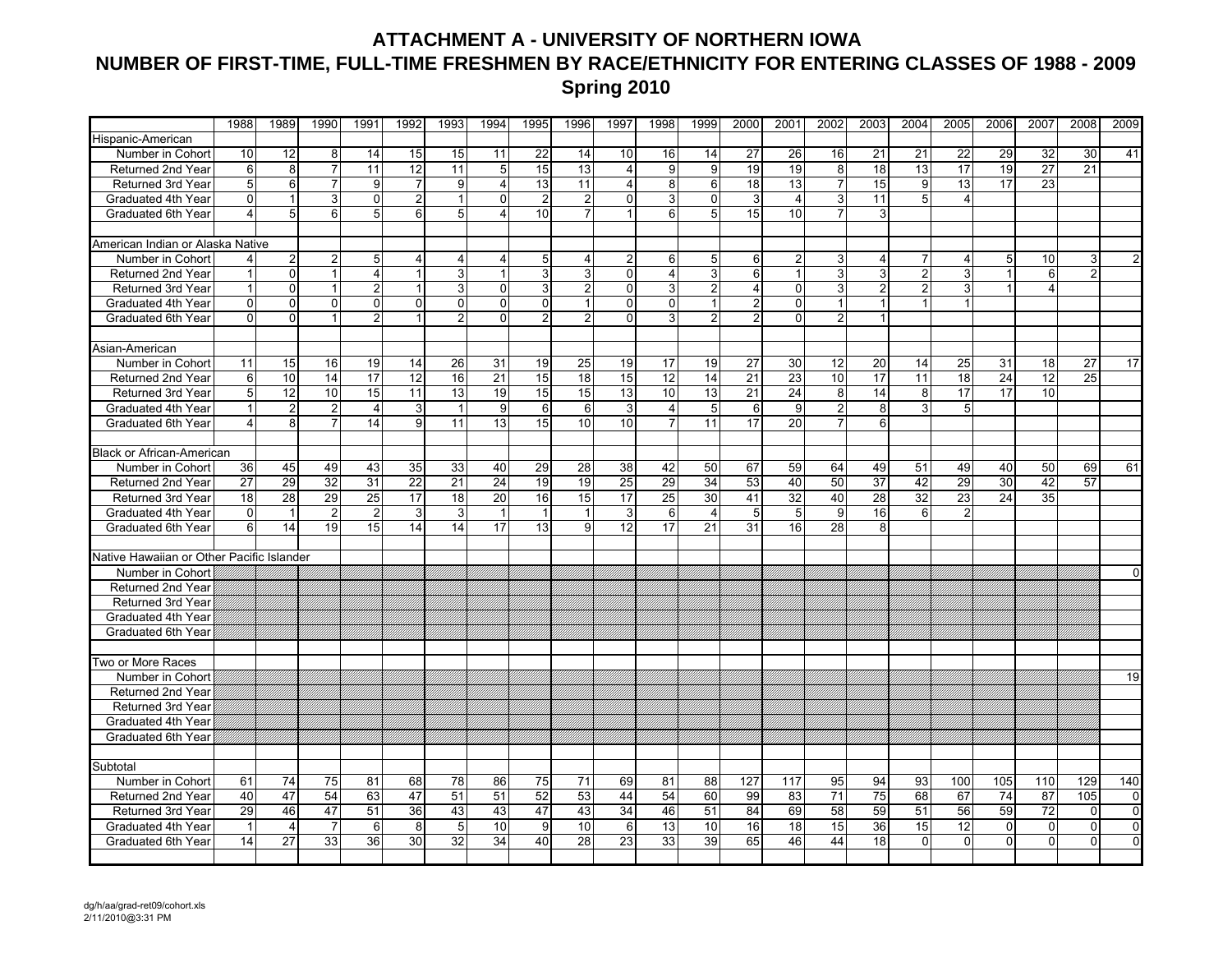## **ATTACHMENT A - UNIVERSITY OF NORTHERN IOWA NUMBER OF FIRST-TIME, FULL-TIME FRESHMEN BY RACE/ETHNICITY FOR ENTERING CLASSES OF 1988 - 2009 Spring 2010**

|                                 | 1988         | 1989  | 1990  | 1991  | 1992  | 1993              | 1994  | 1995  | 1996  | 1997  | 1998  | 1999  | 2000  | 200'            | 2002            | 2003  | 2004  | 2005  | 2006            | 2007           | 2008  | 2009         |
|---------------------------------|--------------|-------|-------|-------|-------|-------------------|-------|-------|-------|-------|-------|-------|-------|-----------------|-----------------|-------|-------|-------|-----------------|----------------|-------|--------------|
| White                           |              |       |       |       |       |                   |       |       |       |       |       |       |       |                 |                 |       |       |       |                 |                |       |              |
| Number in Cohort                | 1.765        | 1,842 | 1,955 | 1.842 | 1,558 | 1.69 <sup>′</sup> | 1.746 | 1.912 | 1,899 | 1.790 | 1,864 | 1,979 | 2,009 | 1.885           | 1,675           | 1,559 | 1,508 | 1,550 | 1,524           | 1.767          | .808  | 1,762        |
| Returned 2nd Year               | <b>1.420</b> | 1.522 | 1.619 | 1.509 | 1.277 | 1.373             | .428  | 1.575 | 1,560 | .487  | 1,519 | 1,624 | 1,692 | .548            | 1,359           | 1,305 | 1,231 | 1,284 | .265            | <b>.490</b>    | 1.490 |              |
| Returned 3rd Year               | .295         | 1.371 | .455  | .337  | 1,132 | .258              | .279  | 1.415 | 1.426 | 1.336 | .388  | .461  | 1.540 | .399            | 1.234           | 1.203 | 1.130 | 1.175 | 1.148           | 1.360          |       |              |
| Graduated 4th Year              | 514          | 475   | 487   | 458   | 418   | 476               | 521   | 592   | 650   | 529   | 558   | 681   | 706   | 624             | 578             | 534   | 545   | 578   |                 |                |       |              |
| Graduated 6th Year              | .097         | 1.165 | .175  | .128  | 985   | 1.088             | .105  | .240  | .280  | 1.192 | .218  | 1.306 | .365  | .254            | 1.072           | 582   |       |       |                 |                |       |              |
|                                 |              |       |       |       |       |                   |       |       |       |       |       |       |       |                 |                 |       |       |       |                 |                |       |              |
| Nonresident Alien/International |              |       |       |       |       |                   |       |       |       |       |       |       |       |                 |                 |       |       |       |                 |                |       |              |
| Number in Cohort                |              |       |       |       |       |                   |       |       |       |       |       |       | 21    | 12 <sub>1</sub> | 10              | 8     | 19    | 14    | 10 <sup>1</sup> | 3              | 8     | 8            |
| <b>Returned 2nd Year</b>        |              |       |       |       |       |                   |       |       |       |       |       |       | 19    | 9 <sup>1</sup>  |                 |       | 16    | 12    | 8               | $\overline{c}$ | 8     |              |
| <b>Returned 3rd Year</b>        |              |       |       |       |       |                   |       |       |       |       |       |       | 11    | 9               |                 |       | 15    | 8     | $\epsilon$      | $\overline{2}$ |       |              |
| Graduated 4th Year              |              |       |       |       |       |                   |       |       |       |       |       |       | 8     | 5               |                 | 2     | 11    | 3     |                 |                |       |              |
| Graduated 6th Year              |              |       |       |       |       |                   |       |       |       |       |       |       | 10    | 8               |                 | 5     |       |       |                 |                |       |              |
|                                 |              |       |       |       |       |                   |       |       |       |       |       |       |       |                 |                 |       |       |       |                 |                |       |              |
| Race/Ethnicity Unknown          |              |       |       |       |       |                   |       |       |       |       |       |       |       |                 |                 |       |       |       |                 |                |       |              |
| Number in Cohort                |              |       |       |       |       |                   |       |       |       |       |       |       | 61    | 50              | 42              | 39    | 32    | 30    | 48              | 42             | 31    | 3            |
| <b>Returned 2nd Year</b>        |              |       |       |       |       |                   |       |       |       |       |       |       | 53    | 41              | 31              | 30    | 22    | 27    | 39              | 29             | 24    |              |
| Returned 3rd Year               |              |       |       |       |       |                   |       |       |       |       |       |       | 50    | 38              | 31              | 28    | 21    | 24    | 34              | 25             |       |              |
| Graduated 4th Year              |              |       |       |       |       |                   |       |       |       |       |       |       | 21    | 19              | $\overline{12}$ | 11    | 10    | 11    |                 |                |       |              |
| Graduated 6th Year              |              |       |       |       |       |                   |       |       |       |       |       |       | 48    | 34              | 25              | 22    |       |       |                 |                |       |              |
|                                 |              |       |       |       |       |                   |       |       |       |       |       |       |       |                 |                 |       |       |       |                 |                |       |              |
| Total                           |              |       |       |       |       |                   |       |       |       |       |       |       |       |                 |                 |       |       |       |                 |                |       |              |
| Number in Cohort                | .898         | 1,967 | 2,075 | 1,951 | 1.659 | 1,807             | .856  | 2,007 | 2,012 | 1,919 | 1,982 | 2,124 | 2,218 | 2,064           | 1,822           | 1.740 | 1,652 | 1,694 | 1.684           | ,922           | .976  | 1,913        |
| <b>Returned 2nd Year</b>        | 1,514        | 1,611 | 1.711 | 1,594 | 1,350 | 1,449             | .498  | 1,641 | 1,649 | 1,582 | 1,605 | 1,729 | 1,863 | 1,681           | 1,468           | 1,417 | 1,337 | 1,390 | 1,386           | .608           | 1.627 | 0            |
| <b>Returned 3rd Year</b>        | 1.372        | 1,451 | 1,533 | 1,404 | 1,193 | .322              | ,339  | 1.474 | 1,500 | 1.417 | .462  | 1,548 | 1,685 | 1,515           | 1,330           | 1,297 | 1,217 | 1,263 | 1.247           | .459           |       | $\mathbf{0}$ |
| Graduated 4th Year              | 527          | 489   | 505   | 470   | 435   | 489               | 539   | 604   | 673   | 552   | 585   | 712   | 751   | 666             | 640             | 588   | 581   | 604   |                 |                |       | $\Omega$     |
| Graduated 6th Year              | .146         | 1,217 | .233  | 1.178 | 1,032 | 1,136             | .155  | ,289  | ,338  | 1,252 | .274  | ,380  | .488  | ,342            | .147            | 613   |       |       |                 |                |       | $\Omega$     |
|                                 |              |       |       |       |       |                   |       |       |       |       |       |       |       |                 |                 |       |       |       |                 |                |       |              |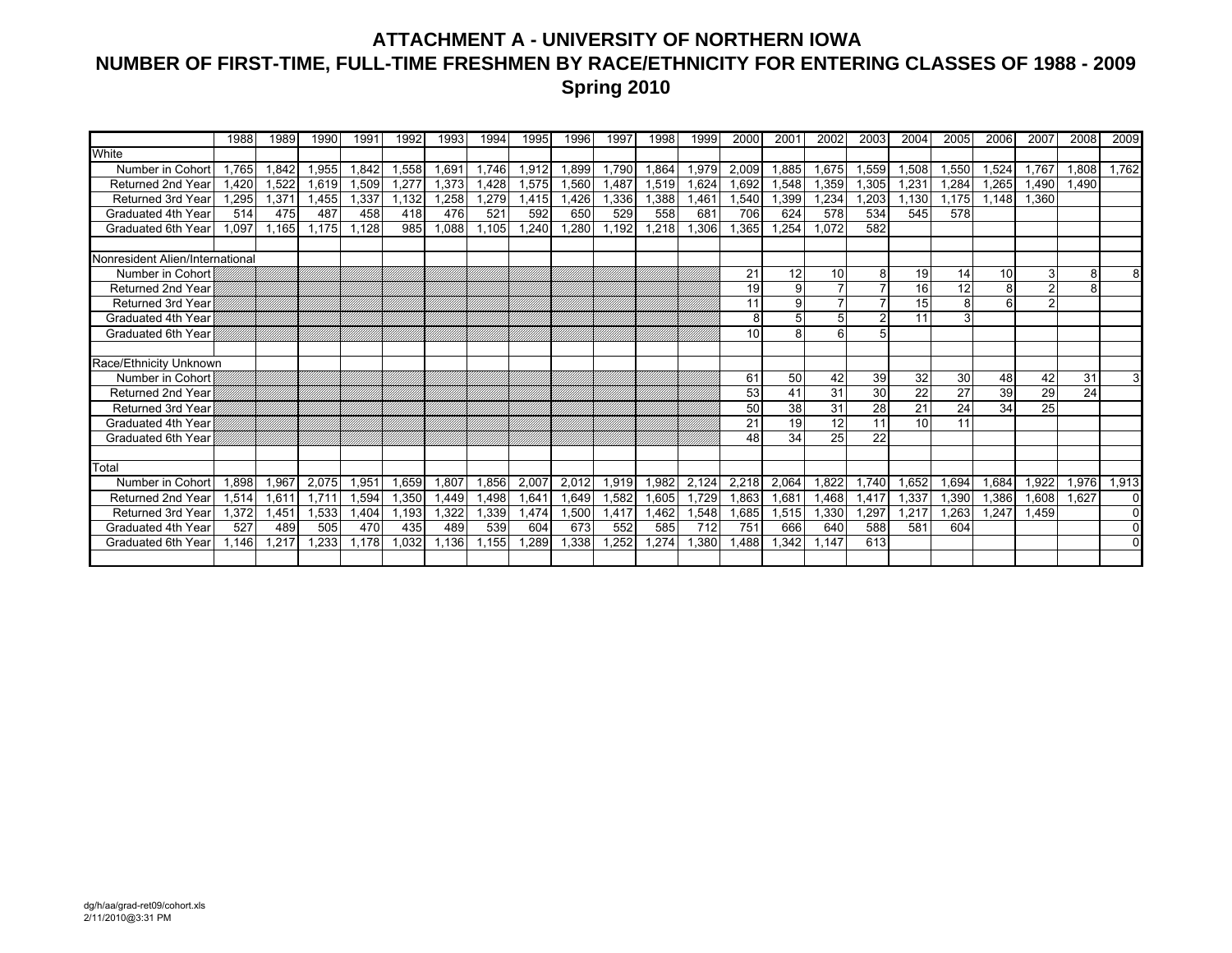## **TABLE 1ONE-YEAR RETENTION RATES BY RACE/ETHNICITY FOR ENTERING CLASSES OF 1988 - 2008 SPRING 2010**

|                     | 1988       | 1989  | 1990 | 1991 | 1992 | 1993 | 1994 | 1995 | 1996 | 1997 | 1998 | 1999          | 2000                 | 2001 | 2002          | 2003 | 2004          | 2005          | 2006 | 2007          | 2008 |
|---------------------|------------|-------|------|------|------|------|------|------|------|------|------|---------------|----------------------|------|---------------|------|---------------|---------------|------|---------------|------|
|                     | $\sqrt{2}$ | %     | %    | $\%$ | %    | $\%$ | $\%$ | %    | $\%$ | $\%$ | $\%$ | $\frac{1}{2}$ | $\frac{1}{\sqrt{2}}$ | $\%$ | $\frac{0}{0}$ | $\%$ | $\frac{1}{2}$ | $\frac{1}{2}$ | $\%$ | $\frac{1}{2}$ | %    |
| Native Am.          |            |       |      |      |      |      |      |      |      |      |      |               |                      |      |               |      |               |               |      |               |      |
| SUI                 | 87.5       | 83.3  | 80.0 | 83.3 | 90.0 | 92.3 | 58.8 | 90.0 | 91.7 | 82.4 | 82.4 | 82.4          | 66.7                 | 60.0 | 81.8          | 78.6 | 87.0          | 69.2          | 66.7 | 88.9          | 85.7 |
| <b>ISU</b>          | 100.0      | 100.0 | 60.0 | 57.1 | 60.0 | 57.1 | 71.4 | 87.5 | 64.3 | 54.5 | 80.0 | 75.0          | 40.0                 | 83.3 | 83.3          | 45.5 | 75.0          | 100.0         | 91.7 | 64.3          | 65.2 |
| <b>UNI</b>          | 25.0       | 0.0   | 50.0 | 80.0 | 25.0 | 75.0 | 25.0 | 60.0 | 75.0 | 0.0  | 66.7 | 60.0          | 100.0                | 50.0 | 100.0         | 75.0 | 28.6          | 75.0          | 20.0 | 60.0          | 66.7 |
| African-Am.         |            |       |      |      |      |      |      |      |      |      |      |               |                      |      |               |      |               |               |      |               |      |
| SUI                 | 69.0       | 78.0  | 72.6 | 75.0 | 80.2 | 78.6 | 84.9 | 74.0 | 82.3 | 77.5 | 80.8 | 80.2          | 73.7                 | 80.2 | 68.4          | 69.8 | 83.7          | 80.7          | 81.5 | 82.2          | 71.6 |
| <b>ISU</b>          | 71.9       | 64.1  | 81.7 | 85.2 | 69.1 | 69.1 | 71.1 | 79.0 | 68.4 | 79.5 | 82.7 | 80.7          | 85.6                 | 84.9 | 78.4          | 85.3 | 79.0          | 75.7          | 73.2 | 70.0          | 75.2 |
| <b>UNI</b>          | 75.0       | 64.4  | 65.3 | 72.1 | 62.9 | 63.6 | 60.0 | 65.5 | 67.9 | 65.8 | 69.0 | 68.0          | 79.1                 | 67.8 | 78.1          | 75.5 | 82.4          | 59.2          | 83.3 | 84.0          | 82.6 |
| Asian-Am.           |            |       |      |      |      |      |      |      |      |      |      |               |                      |      |               |      |               |               |      |               |      |
| SUI                 | 88.5       | 88.8  | 91.0 | 81.9 | 88.4 | 88.0 | 81.1 | 81.5 | 77.1 | 85.0 | 87.5 | 82.1          | 85.0                 | 80.8 | 82.5          | 85.9 | 86.8          | 76.7          | 83.9 | 86.7          | 83.2 |
| <b>ISU</b>          | 80.4       | 86.1  | 82.8 | 71.6 | 78.7 | 80.8 | 88.0 | 90.6 | 82.9 | 89.9 | 87.7 | 89.5          | 92.0                 | 84.9 | 79.5          | 84.9 | 91.5          | 86.9          | 89.6 | 85.5          | 87.1 |
| <b>UNI</b>          | 54.5       | 66.7  | 87.5 | 89.5 | 85.7 | 61.5 | 67.7 | 78.9 | 72.0 | 78.9 | 70.6 | 73.7          | 77.8                 | 76.7 | 83.3          | 85.0 | 78.6          | 72.0          | 77.4 | 66.7          | 92.6 |
| Hispanic-Am.        |            |       |      |      |      |      |      |      |      |      |      |               |                      |      |               |      |               |               |      |               |      |
| SUI                 | 75.6       | 83.0  | 78.0 | 65.0 | 75.4 | 70.0 | 83.6 | 75.0 | 75.3 | 92.0 | 78.8 | 79.1          | 79.5                 | 84.5 | 81.8          | 78.7 | 75.3          | 86.5          | 79.1 | 83.5          | 83.5 |
| <b>ISU</b>          | 86.7       | 80.0  | 82.1 | 76.9 | 67.3 | 75.0 | 78.2 | 68.9 | 75.0 | 80.4 | 81.1 | 85.3          | 82.5                 | 79.8 | 86.9          | 88.2 | 83.3          | 86.4          | 83.3 | 87.4          | 78.9 |
| <b>UNI</b>          | 60.0       | 66.7  | 87.5 | 78.6 | 80.0 | 73.3 | 45.5 | 68.2 | 92.9 | 40.0 | 56.3 | 64.3          | 70.4                 | 73.1 | 50.0          | 85.7 | 61.9          | 77.3          | 65.5 | 84.4          | 70.0 |
| Subtotal            |            |       |      |      |      |      |      |      |      |      |      |               |                      |      |               |      |               |               |      |               |      |
| SUI                 | 78.6       | 82.9  | 80.2 | 76.7 | 83.0 | 81.3 | 81.5 | 78.1 | 78.4 | 84.8 | 82.7 | 80.7          | 79.2                 | 81.2 | 79.1          | 79.6 | 83.2          | 80.5          | 80.9 | 84.7          | 80.6 |
| <b>ISU</b>          | 77.1       | 72.7  | 81.5 | 78.8 | 71.7 | 72.1 | 78.2 | 81.0 | 74.5 | 82.4 | 83.9 | 83.9          | 85.5                 | 83.6 | 80.9          | 84.6 | 84.7          | 83.6          | 82.7 | 80.1          | 79.6 |
| <b>UNI</b>          | 65.6       | 63.5  | 72.0 | 77.8 | 69.1 | 65.4 | 59.3 | 69.3 | 74.6 | 63.8 | 66.7 | 68.2          | 78.0                 | 70.9 | 74.7          | 79.8 | 73.1          | 67.0          | 73.3 | 79.1          | 81.4 |
| White               |            |       |      |      |      |      |      |      |      |      |      |               |                      |      |               |      |               |               |      |               |      |
| SUI                 | 83.6       | 82.3  | 84.2 | 85.1 | 85.4 | 83.8 | 83.6 | 82.4 | 83.3 | 83.6 | 83.6 | 84.2          | 83.0                 | 82.7 | 82.8          | 83.5 | 84.3          | 84.3          | 82.8 | 82.9          | 83.0 |
| <b>ISU</b>          | 85.0       | 84.3  | 81.9 | 82.1 | 82.7 | 82.2 | 81.8 | 81.4 | 83.3 | 83.9 | 84.6 | 85.2          | 83.6                 | 83.7 | 84.5          | 84.8 | 85.8          | 83.7          | 85.2 | 83.6          | 84.3 |
| <b>UNI</b>          | 80.5       | 82.6  | 82.8 | 81.9 | 82.0 | 81.2 | 81.8 | 82.4 | 82.1 | 83.1 | 81.5 | 82.1          | 84.2                 | 82.1 | 81.1          | 81.6 | 81.6          | 82.8          | 83.0 | 84.3          | 82.4 |
| <b>Regent Total</b> |            |       |      |      |      |      |      |      |      |      |      |               |                      |      |               |      |               |               |      |               |      |
| SUI                 | 83.3       | 82.4  | 83.9 | 84.4 | 85.1 | 83.6 | 83.4 | 82.0 | 82.9 | 83.7 | 83.5 | 83.9          | 82.6                 | 82.5 | 82.5          | 83.2 | 84.3          | 84.1          | 82.7 | 83.1          | 83.0 |
| <b>ISU</b>          | 84.2       | 83.2  | 81.6 | 81.4 | 81.8 | 81.1 | 81.5 | 81.5 | 82.8 | 83.6 | 84.4 | 85.1          | 83.7                 | 83.4 | 84.2          | 84.6 | 85.8          | 83.4          | 84.9 | 83.5          | 84.0 |
| <b>UNI</b>          | 79.8       | 81.9  | 82.5 | 81.7 | 81.4 | 80.2 | 80.7 | 81.8 | 82.0 | 82.4 | 81.0 | 81.4          | 84.0                 | 81.4 | 80.6          | 81.4 | 80.9          | 82.1          | 82.3 | 83.7          | 82.3 |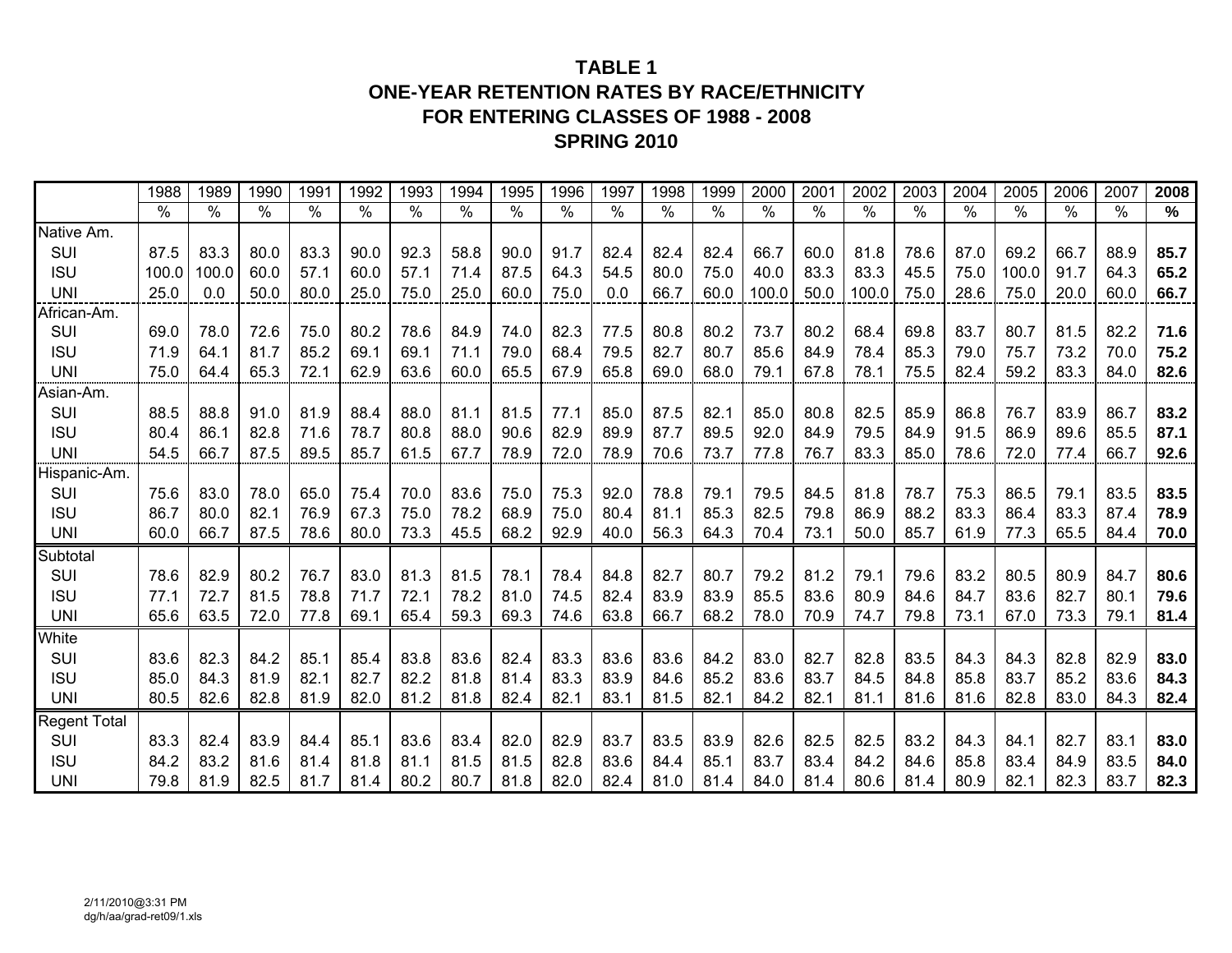# **TABLE 2ONE-YEAR RETENTION RATES BY HIGH SCHOOL RANK FOR ENTERING CLASSES OF 1988 - 2008 SPRING 2010**

|            | 1988 | 1989 | 1990 | 1991 | 1992 | 1993 | 1994 | 1995 | 1996 | 1997 | 1998 | 1999 | 2000 | 2001 | 2002 | 2003 | 2004 | 2005 | 2006 | 2007 | 2008 |
|------------|------|------|------|------|------|------|------|------|------|------|------|------|------|------|------|------|------|------|------|------|------|
|            | $\%$ | ℅    | %    | %    | ℅    | %    | %    | %    | $\%$ | %    | %    | $\%$ | %    | $\%$ | %    | %    | %    | %    | %    | $\%$ | %    |
| 90-99%ile  |      |      |      |      |      |      |      |      |      |      |      |      |      |      |      |      |      |      |      |      |      |
| SUI        | 91.0 | 89.4 | 91.1 | 91.3 | 90.9 | 89.2 | 90.4 | 90.1 | 91.3 | 92.6 | 91.7 | 91.6 | 92.3 | 92.0 | 91.1 | 92.3 | 92.8 | 90.2 | 90.4 | 91.7 | 90.9 |
| <b>ISU</b> | 92.0 | 89.5 | 90.3 | 90.6 | 90.3 | 88.9 | 90.2 | 91.4 | 92.3 | 92.5 | 93.3 | 93.8 | 91.5 | 93.5 | 92.4 | 93.7 | 93.8 | 92.4 | 92.1 | 92.0 | 94.2 |
| <b>UNI</b> | 90.7 | 90.2 | 92.9 | 90.6 | 93.1 | 91.4 | 93.0 | 92.8 | 92.5 | 91.7 | 89.5 | 90.9 | 92.1 | 93.0 | 93.0 | 90.4 | 91.6 | 92.7 | 95.1 | 92.5 | 91.9 |
| 80-89%ile  |      |      |      |      |      |      |      |      |      |      |      |      |      |      |      |      |      |      |      |      |      |
| SUI        | 86.0 | 84.7 | 86.5 | 89.3 | 89.1 | 85.6 | 85.6 | 86.1 | 87.4 | 87.5 | 86.9 | 91.2 | 86.8 | 89.4 | 84.3 | 86.2 | 85.0 | 85.5 | 86.4 | 85.6 | 84.9 |
| <b>ISU</b> | 88.5 | 86.3 | 84.5 | 85.8 | 86.9 | 85.7 | 86.7 | 80.7 | 86.8 | 87.5 | 86.9 | 90.2 | 87.1 | 88.3 | 87.1 | 90.5 | 90.5 | 89.7 | 91.5 | 90.2 | 90.4 |
| <b>UNI</b> | 84.9 | 88.0 | 87.8 | 87.4 | 83.7 | 87.0 | 87.8 | 88.2 | 87.2 | 87.5 | 85.2 | 85.7 | 87.9 | 85.7 | 88.5 | 88.8 | 88.5 | 85.3 | 88.2 | 88.4 | 87.8 |
| 70-79%ile  |      |      |      |      |      |      |      |      |      |      |      |      |      |      |      |      |      |      |      |      |      |
| SUI        | 83.6 | 83.4 | 84.9 | 87.3 | 81.5 | 81.8 | 83.1 | 80.2 | 83.7 | 83.3 | 85.5 | 84.4 | 83.4 | 81.0 | 81.5 | 83.4 | 83.6 | 82.2 | 79.6 | 78.7 | 81.9 |
| <b>ISU</b> | 83.8 | 82.8 | 81.3 | 82.1 | 84.6 | 80.9 | 80.4 | 80.6 | 81.9 | 82.0 | 86.0 | 82.1 | 84.4 | 83.2 | 83.7 | 83.1 | 88.6 | 84.7 | 84.1 | 82.2 | 85.6 |
| <b>UNI</b> | 80.7 | 82.2 | 81.3 | 79.4 | 86.0 | 80.2 | 84.3 | 83.2 | 81.4 | 84.3 | 85.6 | 80.8 | 87.8 | 82.7 | 79.1 | 79.3 | 82.3 | 84.5 | 84.5 | 84.8 | 85.7 |
| 60-69%ile  |      |      |      |      |      |      |      |      |      |      |      |      |      |      |      |      |      |      |      |      |      |
| SUI        | 82.0 | 78.5 | 83.3 | 80.2 | 82.2 | 84.9 | 79.3 | 81.2 | 80.7 | 79.8 | 80.2 | 79.6 | 81.1 | 78.3 | 80.6 | 81.2 | 81.8 | 81.1 | 78.0 | 77.5 | 80.2 |
| <b>ISU</b> | 79.4 | 78.2 | 77.0 | 75.7 | 76.3 | 75.8 | 77.0 | 79.6 | 80.2 | 79.2 | 83.1 | 82.0 | 79.6 | 77.7 | 79.8 | 81.5 | 81.6 | 85.7 | 83.2 | 85.1 | 76.4 |
| <b>UNI</b> | 77.3 | 76.1 | 76.7 | 79.9 | 74.5 | 72.2 | 76.5 | 74.7 | 76.8 | 78.8 | 78.8 | 80.4 | 81.3 | 79.0 | 77.5 | 79.0 | 77.2 | 79.9 | 77.3 | 81.9 | 81.3 |
| 50-59%ile  |      |      |      |      |      |      |      |      |      |      |      |      |      |      |      |      |      |      |      |      |      |
| SUI        | 76.8 | 74.7 | 75.5 | 77.4 | 80.6 | 77.6 | 80.6 | 78.8 | 75.5 | 79.1 | 78.3 | 78.5 | 75.6 | 74.0 | 78.5 | 76.5 | 78.3 | 80.0 | 76.3 | 76.0 | 71.1 |
| <b>ISU</b> | 75.4 | 76.6 | 72.3 | 70.2 | 73.7 | 72.2 | 69.1 | 71.8 | 71.8 | 76.2 | 72.0 | 76.5 | 77.3 | 73.5 | 79.6 | 76.3 | 78.0 | 75.1 | 78.7 | 72.3 | 75.7 |
| UNII       | 75.0 | 78.1 | 77.8 | 70.8 | 77.0 | 70.9 | 70.4 | 75.9 | 75.0 | 73.9 | 73.1 | 74.0 | 71.7 | 69.0 | 71.7 | 74.3 | 66.5 | 71.6 | 74.6 | 74.6 | 77.7 |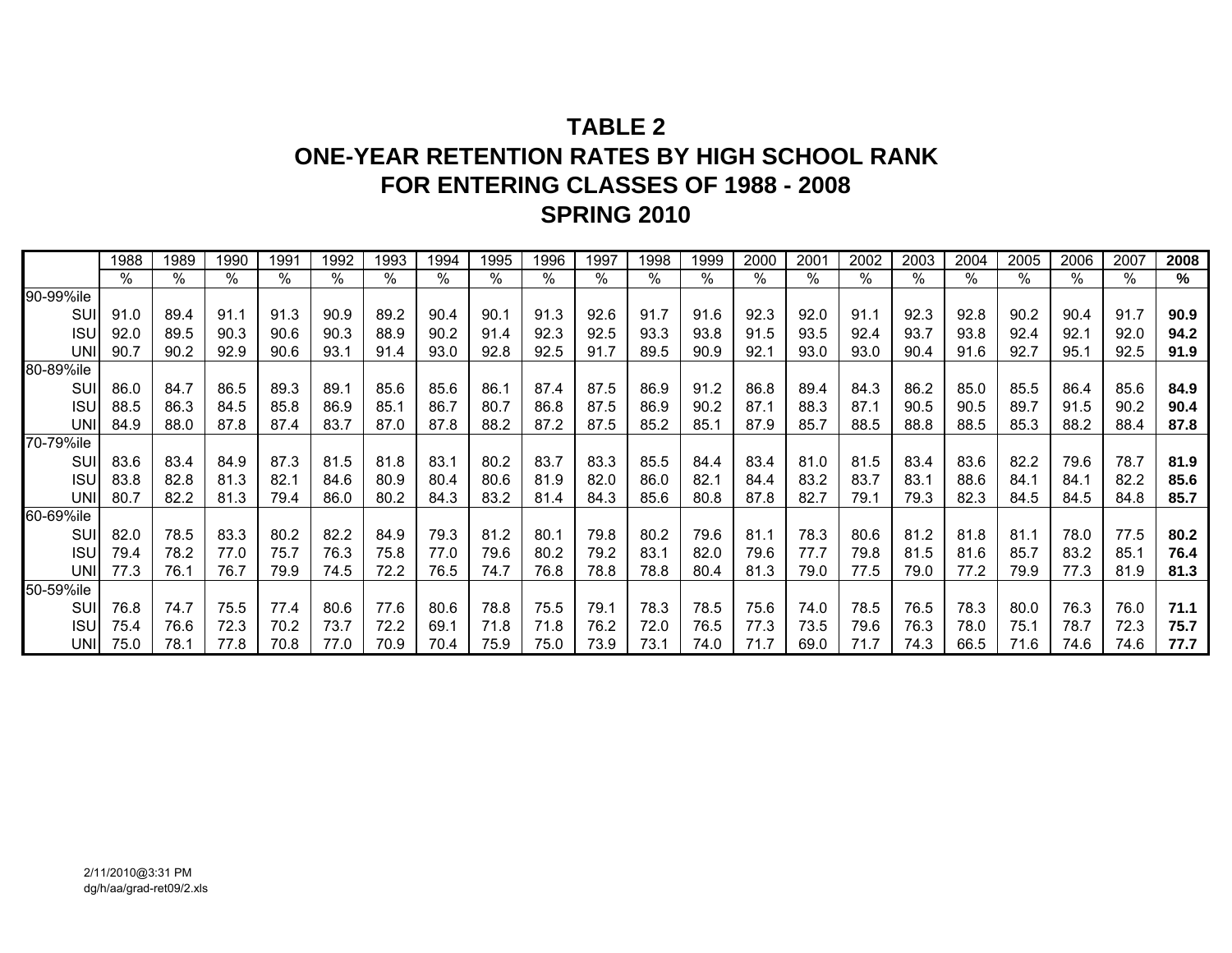# **TABLE 2ONE-YEAR RETENTION RATES BY HIGH SCHOOL RANK FOR ENTERING CLASSES OF 1988 - 2008 SPRING 2010**

|              | 1988 | 1989 | 1990          | 1991          | 1992 | 1993 | 1994                      | 1995 | 1996  | 1997                      | 1998  | 1999 | 2000  | 2001 | 2002  | 2003  | 2004  | 2005  | 2006  | 2007  | 2008  |
|--------------|------|------|---------------|---------------|------|------|---------------------------|------|-------|---------------------------|-------|------|-------|------|-------|-------|-------|-------|-------|-------|-------|
|              | $\%$ | %    | $\frac{1}{2}$ | $\frac{1}{2}$ | %    | $\%$ | $\sqrt[6]{\phantom{.}}\,$ | %    | $\%$  | $\sqrt[6]{\phantom{.}}\,$ | %     | $\%$ | %     | $\%$ | $\%$  | %     | %     | %     | $\%$  | $\%$  | %     |
| 40-49%ile    |      |      |               |               |      |      |                           |      |       |                           |       |      |       |      |       |       |       |       |       |       |       |
| <b>SUI</b>   | 70.8 | 74.1 | 72.7          | 74.5          | 80.0 | 79.1 | 78.3                      | 70.8 | 74.9  | 76.0                      | 76.1  | 73.6 | 67.7  | 74.2 | 72.8  | 71.4  | 77.7  | 75.4  | 69.5  | 76.3  | 74.7  |
| <b>ISU</b>   | 80.0 | 78.0 | 69.9          | 68.5          | 63.6 | 69.2 | 69.5                      | 74.7 | 70.3  | 74.0                      | 71.4  | 74.7 | 74.3  | 72.8 | 75.4  | 73.1  | 71.2  | 63.1  | 69.6  | 76.8  | 71.6  |
| <b>UNI</b>   | 68.6 | 71.3 | 69.4          | 74.2          | 64.7 | 67.9 | 68.8                      | 73.8 | 78.0  | 73.8                      | 66.7  | 72.2 | 80.0  | 73.5 | 67.8  | 70.6  | 69.5  | 77.3  | 67.2  | 75.0  | 66.9  |
| 30-39%ile    |      |      |               |               |      |      |                           |      |       |                           |       |      |       |      |       |       |       |       |       |       |       |
| SUI          | 66.7 | 59.4 | 64.1          | 66.2          | 85.1 | 68.7 | 76.3                      | 74.0 | 62.5  | 69.2                      | 67.9  | 74.4 | 68.2  | 69.0 | 68.8  | 69.6  | 68.5  | 70.5  | 61.0  | 76.0  | 75.6  |
| <b>ISU</b>   | 66.7 | 68.4 | 77.5          | 69.0          | 65.9 | 68.0 | 81.9                      | 65.4 | 63.4  | 72.7                      | 62.9  | 74.7 | 66.3  | 68.8 | 70.0  | 68.7  | 66.7  | 72.4  | 71.4  | 59.7  | 70.9  |
| <b>UNI</b>   | 52.5 | 63.9 | 82.4          | 85.2          | 64.3 | 70.6 | 56.7                      | 62.2 | 70.3  | 65.7                      | 65.2  | 61.5 | 62.5  | 74.5 | 75.6  | 82.1  | 69.8  | 66.7  | 77.1  | 76.5  | 65.7  |
| 20-29%ile    |      |      |               |               |      |      |                           |      |       |                           |       |      |       |      |       |       |       |       |       |       |       |
| SUI          | 59.0 | 55.8 | 60.0          | 73.1          | 70.0 | 81.3 | 62.5                      | 65.7 | 77.8  | 75.0                      | 85.2  | 72.4 | 69.6  | 77.8 | 72.7  | 64.7  | 91.7  | 87.5  | 100.0 | 62.5  | 69.2  |
| <b>ISU</b>   | 75.0 | 77.1 | 55.6          | 67.3          | 48.9 | 72.5 | 70.2                      | 57.6 | 60.4  | 59.7                      | 61.1  | 68.9 | 66.1  | 68.0 | 60.3  | 60.7  | 65.2  | 54.5  | 69.2  | 59.0  | 72.3  |
| <b>UNI</b>   | 47.1 | 61.5 | 46.7          | 83.3          | 16.7 | 71.4 | 40.0                      | 80.0 | 50.0  | 55.6                      | 50.0  | 72.7 | 62.5  | 71.4 | 66.7  | 78.6  | 83.3  | 72.2  | 60.0  | 73.3  | 62.5  |
| 00-19%ile    |      |      |               |               |      |      |                           |      |       |                           |       |      |       |      |       |       |       |       |       |       |       |
| SUI          | 66.7 | 70.4 | 76.5          | 50.0          | 55.6 | 70.0 | 81.3                      | 55.6 | 75.0  | 83.3                      | 100.0 | 50.0 | 55.6  | 0.0  | 100.0 | 75.0  | 100.0 | 100.0 | 71.4  | 100.0 | 100.0 |
| <b>ISU</b>   | 50.0 | 73.7 | 61.5          | 58.8          | 58.3 | 57.1 | 38.5                      | 70.6 | 76.9  | 52.9                      | 50.0  | 40.0 | 63.6  | 35.7 | 100.0 | 44.4  | 57.1  | 62.5  | 16.7  | 61.5  | 75.0  |
| <b>UNI</b>   | 37.5 | 40.0 | 71.4          | 50.0          | 0.0  | 50.0 | 0.0                       | 50.0 | 75.0  | 50.0                      | 100.0 | 33.3 | 83.3  | 75.0 | 66.7  | 72.7  | 66.7  | 100.0 | 75.0  | 66.7  | 66.7  |
| <b>NA</b>    |      |      |               |               |      |      |                           |      |       |                           |       |      |       |      |       |       |       |       |       |       |       |
| SUI          | 84.7 | 88.1 | 81.4          | 85.7          | 89.9 | 85.9 | 78.3                      | 75.9 | 76.8  | 77.0                      | 74.8  | 74.5 | 78.8  | 81.5 | 83.5  | 78.0  | 83.5  | 87.8  | 85.7  | 85.5  | 84.7  |
| <b>ISU</b>   | 0.0  | 0.0  | 0.0           | 0.0           | 0.0  | 0.0  | 0.0                       | 0.0  | 100.0 | 100.0                     | 40.0  | 66.7 | 100.0 | 50.0 | 0.0   | 100.0 | 0.0   | 0.0   | 0.0   | 0.0   | 80.9  |
| <b>UNI</b>   | 58.3 | 63.6 | 66.7          | 61.9          | 76.9 | 71.1 | 63.9                      | 70.5 | 73.9  | 78.8                      | 70.2  | 80.2 | 84.5  | 77.7 | 73.7  | 73.8  | 83.0  | 75.4  | 77.0  | 79.3  | 79.0  |
| <b>TOTAL</b> |      |      |               |               |      |      |                           |      |       |                           |       |      |       |      |       |       |       |       |       |       |       |
| <b>SUI</b>   | 83.3 | 82.4 | 83.9          | 84.4          | 85.1 | 83.6 | 83.4                      | 82.0 | 82.9  | 83.7                      | 83.5  | 83.9 | 82.6  | 82.5 | 82.5  | 83.2  | 84.3  | 84.1  | 82.7  | 83.1  | 83.0  |
| <b>ISU</b>   | 84.2 | 83.1 | 81.6          | 81.4          | 81.7 | 81.0 | 81.5                      | 81.5 | 82.8  | 83.6                      | 84.4  | 85.1 | 83.7  | 83.4 | 84.2  | 84.7  | 85.8  | 84.8  | 85.6  | 83.5  | 84.0  |
| UNI          | 79.8 | 81.9 | 82.5          | 81.7          | 81.4 | 80.2 | 80.7                      | 81.8 | 82.0  | 82.4                      | 81.0  | 81.4 | 84.0  | 81.4 | 80.6  | 81.4  | 80.9  | 82.7  | 82.3  | 83.7  | 82.3  |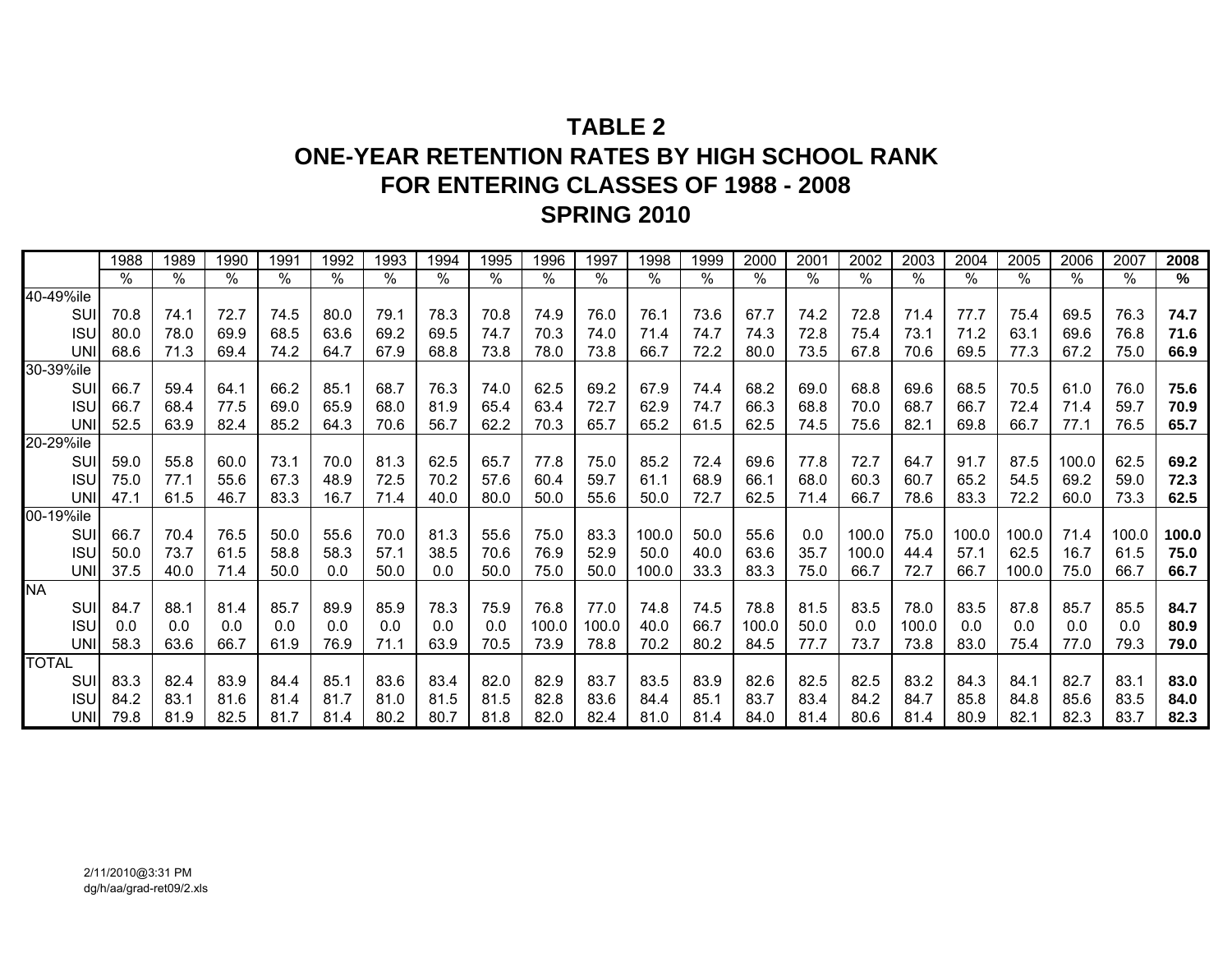# **TABLE 3ONE-YEAR RETENTION RATES BY ACT SCORE FOR ENTERING CLASSES OF 1988 - 2008 SPRING 2010**

|           |              | 1988          | 1989          | 1990  | 1991          | 1992  | 1993  | 1994          | 1995 | 1996  | 1997          | 1998          | 1999 | 2000          | 2001          | 2002 | 2003          | 2004          | 2005          | 2006          | 2007          | 2008          |
|-----------|--------------|---------------|---------------|-------|---------------|-------|-------|---------------|------|-------|---------------|---------------|------|---------------|---------------|------|---------------|---------------|---------------|---------------|---------------|---------------|
|           |              | $\frac{0}{0}$ | $\frac{0}{0}$ | $\%$  | $\frac{8}{6}$ | $\%$  | $\%$  | $\frac{9}{6}$ | $\%$ | $\%$  | $\frac{9}{6}$ | $\frac{0}{0}$ | $\%$ | $\frac{0}{0}$ | $\frac{1}{2}$ | $\%$ | $\frac{0}{0}$ | $\frac{0}{0}$ | $\frac{0}{0}$ | $\frac{0}{0}$ | $\frac{0}{0}$ | $\frac{9}{6}$ |
| $32 - 36$ |              |               |               |       |               |       |       |               |      |       |               |               |      |               |               |      |               |               |               |               |               |               |
|           | <b>SUI</b>   | 81.8          | 91.3          | 90.0  | 89.7          | 92.2  | 92.9  | 89.3          | 91.4 | 92.8  | 92.6          | 88.4          | 88.6 | 90.9          | 93.7          | 93.0 | 92.9          | 94.3          | 88.0          | 88.7          | 92.7          | 89.1          |
|           | <b>ISU</b>   | 97.3          | 93.3          | 96.8  | 92.1          | 94.2  | 82.9  | 91.4          | 95.7 | 94.1  | 95.8          | 92.9          | 92.7 | 90.3          | 91.5          | 94.9 | 95.0          | 95.6          | 88.9          | 90.6          | 91.9          | 92.6          |
|           | UNII         | 100.0         | 100.0         | 100.0 | 92.9          | 100.0 | 100.0 | 88.2          | 91.7 | 100.0 | 100.0         | 95.2          | 83.3 | 93.3          | 92.9          | 93.3 | 87.5          | 100.0         | 92.9          | 90.5          | 95.0          | 93.3          |
| $27 - 31$ |              |               |               |       |               |       |       |               |      |       |               |               |      |               |               |      |               |               |               |               |               |               |
|           | SUI          | 85.7          | 87.5          | 85.4  | 88.3          | 90.2  | 84.2  | 86.9          | 86.5 | 87.0  | 87.6          | 85.7          | 88.0 | 86.1          | 86.4          | 83.6 | 87.6          | 88.7          | 87.1          | 86.8          | 86.7          | 86.5          |
|           | <b>ISU</b>   | 88.2          | 87.3          | 87.1  | 88.2          | 86.5  | 86.1  | 92.6          | 87.1 | 88.9  | 89.4          | 90.1          | 88.3 | 87.2          | 88.4          | 89.6 | 86.4          | 87.7          | 88.7          | 88.6          | 87.1          | 89.3          |
|           | <b>UNI</b>   | 88.4          | 89.1          | 88.5  | 88.8          | 88.9  | 85.2  | 88.7          | 89.7 | 84.8  | 89.3          | 87.3          | 87.0 | 92.4          | 87.7          | 88.0 | 87.2          | 88.8          | 85.7          | 90.0          | 89.8          | 87.5          |
| $22 - 26$ |              |               |               |       |               |       |       |               |      |       |               |               |      |               |               |      |               |               |               |               |               |               |
|           | SUI          | 83.9          | 82.8          | 84.8  | 85.2          | 85.1  | 83.4  | 83.4          | 82.1 | 82.3  | 83.6          | 83.9          | 84.1 | 82.7          | 83.3          | 84.2 | 83.3          | 84.2          | 85.5          | 83.0          | 81.6          | 81.6          |
|           | <b>ISU</b>   | 84.8          | 83.4          | 81.2  | 80.8          | 82.4  | 81.6  | 82.4          | 80.5 | 81.7  | 82.6          | 83.5          | 85.0 | 82.9          | 83.5          | 83.0 | 85.0          | 86.1          | 82.2          | 84.5          | 83.5          | 82.6          |
|           | <b>UNI</b>   | 80.2          | 85.2          | 84.3  | 83.7          | 83.3  | 82.4  | 82.9          | 82.8 | 84.6  | 83.4          | 80.2          | 81.4 | 84.4          | 83.9          | 81.1 | 82.6          | 83.8          | 84.2          | 83.2          | 84.8          | 82.1          |
| $19 - 21$ |              |               |               |       |               |       |       |               |      |       |               |               |      |               |               |      |               |               |               |               |               |               |
|           | SUI          | 83.0          | 79.1          | 83.3  | 81.6          | 81.1  | 84.3  | 82.3          | 77.9 | 80.1  | 80.0          | 80.7          | 81.4 | 80.4          | 77.0          | 77.2 | 77.2          | 78.8          | 78.7          | 76.5          | 80.5          | 79.9          |
|           | <b>ISU</b>   | 80.7          | 80.6          | 77.7  | 78.5          | 77.6  | 77.1  | 78.9          | 77.9 | 77.7  | 79.7          | 79.7          | 81.7 | 81.3          | 78.8          | 79.0 | 79.1          | 82.5          | 78.6          | 81.8          | 79.4          | 80.2          |
|           | <b>UNI</b>   | 76.4          | 76.5          | 78.1  | 78.1          | 77.3  | 77.5  | 76.0          | 80.2 | 78.2  | 79.8          | 79.7          | 80.9 | 81.8          | 77.9          | 81.0 | 78.9          | 75.1          | 80.8          | 80.8          | 81.0          | 82.4          |
| $≤18$     |              |               |               |       |               |       |       |               |      |       |               |               |      |               |               |      |               |               |               |               |               |               |
|           | SUI          | 77.2          | 76.0          | 77.7  | 72.2          | 76.9  | 76.2  | 73.3          | 71.3 | 71.4  | 75.7          | 74.8          | 74.7 | 73.4          | 72.6          | 68.2 | 67.6          | 68.7          | 64.3          | 72.4          | 67.3          | 63.8          |
|           | <b>ISU</b>   | 74.6          | 73.9          | 69.1  | 72.3          | 72.8  | 75.6  | 70.8          | 75.6 | 72.4  | 75.9          | 75.8          | 76.9 | 79.1          | 72.4          | 78.3 | 81.1          | 75.7          | 80.3          | 76.9          | 71.3          | 67.0          |
|           | <b>UNI</b>   | 71.1          | 68.3          | 74.4  | 72.2          | 72.9  | 68.6  | 66.2          | 68.8 | 69.3  | 69.5          | 73.8          | 74.2 | 72.4          | 70.2          | 67.7 | 73.9          | 69.7          | 70.3          | 69.9          | 75.1          | 73.9          |
| <b>NA</b> |              |               |               |       |               |       |       |               |      |       |               |               |      |               |               |      |               |               |               |               |               |               |
|           | SUI          | 80.8          | 80.7          | 80.4  | 79.7          | 83.2  | 83.2  | 76.5          | 80.6 | 81.8  | 77.9          | 81.8          | 74.5 | 73.9          | 75.1          | 81.8 | 78.5          | 82.7          | 79.1          | 75.8          | 84.3          | 88.0          |
|           | <b>ISU</b>   | 72.3          | 71.7          | 73.2  | 71.2          | 77.7  | 71.8  | 70.5          | 73.3 | 77.4  | 71.3          | 72.9          | 84.0 | 78.4          | 75.6          | 77.6 | 88.6          | 78.9          | 85.7          | 82.4          | 84.3          | 87.7          |
|           | UNI          | 62.5          | 73.7          | 70.6  | 66.7          | 50.0  | 46.7  | 75.0          | 33.3 | 78.6  | 70.0          | 85.7          | 78.6 | 89.7          | 66.7          | 66.7 | 69.2          | 72.2          | 70.6          | 61.1          | 57.1          | 68.8          |
|           | <b>TOTAL</b> |               |               |       |               |       |       |               |      |       |               |               |      |               |               |      |               |               |               |               |               |               |
|           | SUI          | 83.3          | 82.4          | 83.9  | 84.4          | 85.1  | 83.6  | 83.4          | 82.0 | 82.9  | 83.7          | 83.5          | 83.9 | 82.6          | 82.5          | 82.5 | 83.2          | 84.3          | 84.1          | 82.7          | 83.1          | 83.0          |
|           | <b>ISU</b>   | 84.2          | 83.1          | 81.6  | 81.3          | 81.8  | 81.1  | 83.0          | 81.5 | 82.7  | 83.6          | 84.4          | 85.1 | 83.7          | 83.4          | 84.2 | 84.7          | 85.8          | 83.4          | 84.9          | 83.5          | 84.0          |
|           | UNI          | 79.8          | 81.9          | 82.5  | 81.7          | 81.4  | 80.2  | 80.7          | 81.8 | 82.0  | 82.4          | 81.0          | 81.4 | 84.0          | 81.4          | 80.6 | 81.4          | 80.9          | 82.1          | 82.3          | 83.7          | 82.3          |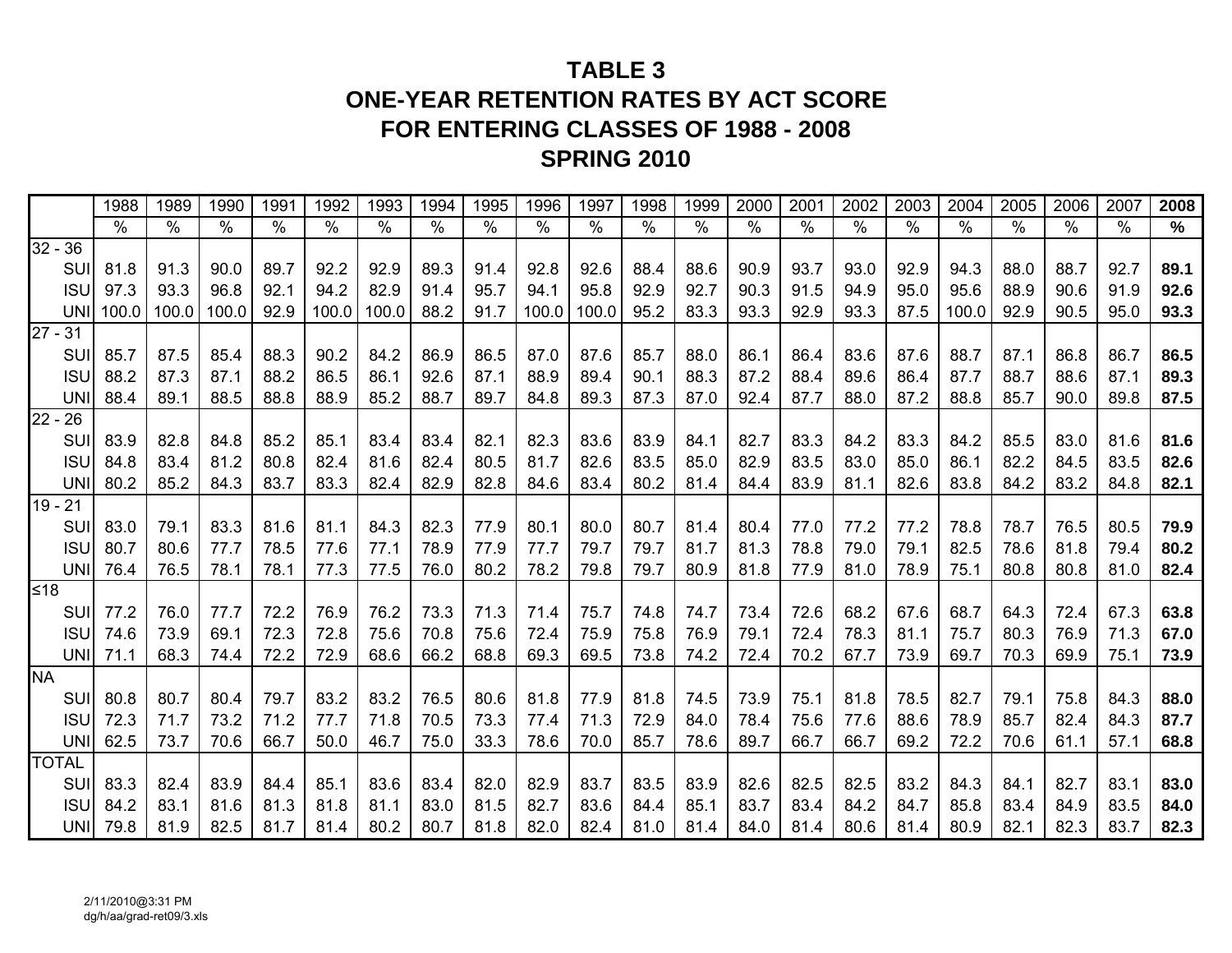# **TABLE 4ONE-YEAR RETENTION RATES BY FIRST-TERM GPA FOR ENTERING CLASSES OF 1988 - 2008 SPRING 2010**

|               |             | 1988 | 1989 | 1990 | 1991 | 1992 | 1993 | 1994 | 1995 | 1996 | 1997 | 1998 | 1999 | 2000 | 2001 | 2002 | 2003 | 2004 | 2005 | 2006 | 2007 | 2008 |
|---------------|-------------|------|------|------|------|------|------|------|------|------|------|------|------|------|------|------|------|------|------|------|------|------|
|               |             | %    | %    | %    | %    | %    | %    | $\%$ | %    | %    | %    | %    | $\%$ | %    | %    | %    | $\%$ | $\%$ | $\%$ | $\%$ | $\%$ | %    |
| $3.50 - 4.00$ |             |      |      |      |      |      |      |      |      |      |      |      |      |      |      |      |      |      |      |      |      |      |
|               | <b>SUI</b>  | 93.8 | 90.8 | 93.5 | 92.7 | 94.0 | 94.8 | 90.9 | 94.4 | 96.5 | 94.7 | 93.4 | 94.4 | 94.6 | 92.1 | 92.4 | 92.4 | 94.0 | 91.2 | 92.1 | 92.6 | 93.1 |
|               | <b>ISU</b>  | 93.6 | 94.3 | 91.0 | 91.8 | 93.7 | 90.8 | 93.3 | 94.6 | 96.2 | 92.9 | 94.8 | 93.9 | 95.3 | 94.4 | 92.7 | 92.7 | 93.9 | 93.1 | 94.5 | 93.6 | 95.0 |
|               | <b>UNI</b>  | 88.6 | 93.0 | 92.7 | 94.3 | 94.8 | 91.4 | 94.5 | 95.0 | 92.5 | 93.8 | 93.3 | 92.8 | 93.7 | 93.8 | 92.9 | 93.3 | 94.4 | 90.9 | 93.3 | 94.0 | 91.0 |
| $3.25 - 3.49$ |             |      |      |      |      |      |      |      |      |      |      |      |      |      |      |      |      |      |      |      |      |      |
|               | SUI         | 90.9 | 92.4 | 89.6 | 91.1 | 92.1 | 92.1 | 94.0 | 91.1 | 92.1 | 92.2 | 93.2 | 93.6 | 93.9 | 91.5 | 91.6 | 91.5 | 93.4 | 92.3 | 91.2 | 91.9 | 90.1 |
|               | <b>ISU</b>  | 93.2 | 91.8 | 89.5 | 91.4 | 94.8 | 91.2 | 93.4 | 92.0 | 92.8 | 93.3 | 92.5 | 93.2 | 90.6 | 91.8 | 92.3 | 91.1 | 92.6 | 93.2 | 92.2 | 91.9 | 93.3 |
|               | <b>UNI</b>  | 92.9 | 91.1 | 90.6 | 87.7 | 92.2 | 93.6 | 90.7 | 88.0 | 93.4 | 91.9 | 90.1 | 88.6 | 91.9 | 89.7 | 90.3 | 90.4 | 89.4 | 92.7 | 90.8 | 90.4 | 88.8 |
| $3.00 - 3.24$ |             |      |      |      |      |      |      |      |      |      |      |      |      |      |      |      |      |      |      |      |      |      |
|               | SUI         | 91.0 | 91.4 | 91.2 | 89.5 | 92.4 | 92.5 | 92.0 | 89.7 | 90.5 | 91.8 | 91.2 | 91.4 | 93.3 | 90.1 | 89.8 | 90.6 | 89.8 | 92.2 | 89.1 | 90.9 | 88.0 |
|               | <b>ISU</b>  | 92.7 | 91.7 | 92.8 | 91.7 | 90.6 | 89.9 | 92.0 | 92.0 | 90.8 | 91.8 | 91.9 | 92.5 | 88.6 | 88.9 | 90.9 | 92.2 | 94.8 | 92.7 | 92.2 | 91.4 | 90.8 |
|               | UNII        | 89.2 | 91.2 | 92.3 | 89.1 | 88.5 | 88.2 | 89.8 | 88.6 | 89.7 | 89.5 | 90.4 | 89.7 | 93.4 | 87.6 | 89.4 | 89.8 | 88.7 | 90.4 | 88.1 | 87.1 | 89.9 |
| $2.75 - 2.99$ |             |      |      |      |      |      |      |      |      |      |      |      |      |      |      |      |      |      |      |      |      |      |
|               | <b>SUI</b>  | 92.4 | 87.7 | 89.5 | 91.1 | 91.3 | 88.8 | 91.6 | 91.4 | 91.7 | 90.9 | 91.8 | 90.0 | 90.7 | 87.7 | 88.7 | 89.6 | 89.4 | 91.2 | 89.6 | 88.9 | 86.9 |
|               | <b>ISU</b>  | 92.4 | 90.4 | 89.2 | 88.5 | 89.1 | 90.8 | 89.5 | 89.3 | 90.2 | 91.7 | 90.9 | 92.9 | 91.6 | 89.6 | 91.6 | 89.6 | 92.4 | 89.6 | 90.5 | 91.2 | 91.1 |
|               | <b>UNII</b> | 92.7 | 91.1 | 89.6 | 87.5 | 91.7 | 85.1 | 90.2 | 90.9 | 88.5 | 87.4 | 83.1 | 90.8 | 91.3 | 91.6 | 88.2 | 88.1 | 89.4 | 83.0 | 90.3 | 83.1 | 84.7 |
| $2.50 - 2.74$ |             |      |      |      |      |      |      |      |      |      |      |      |      |      |      |      |      |      |      |      |      |      |
|               | SUI         | 91.0 | 88.5 | 91.5 | 91.3 | 90.6 | 89.6 | 88.9 | 87.9 | 89.2 | 89.0 | 89.8 | 90.4 | 88.0 | 87.0 | 87.8 | 85.8 | 87.9 | 88.2 | 85.4 | 85.2 | 85.1 |
|               | <b>ISU</b>  | 89.3 | 88.8 | 85.5 | 86.9 | 89.5 | 87.6 | 88.3 | 86.8 | 88.8 | 86.6 | 90.8 | 88.4 | 90.6 | 90.2 | 89.8 | 84.8 | 91.2 | 88.2 | 90.3 | 88.4 | 87.8 |
|               | UNII        | 88.0 | 89.4 | 87.3 | 88.0 | 88.8 | 88.0 | 89.5 | 87.5 | 88.9 | 88.6 | 87.9 | 90.0 | 90.1 | 89.2 | 85.8 | 86.2 | 88.8 | 88.7 | 86.8 | 85.6 | 87.1 |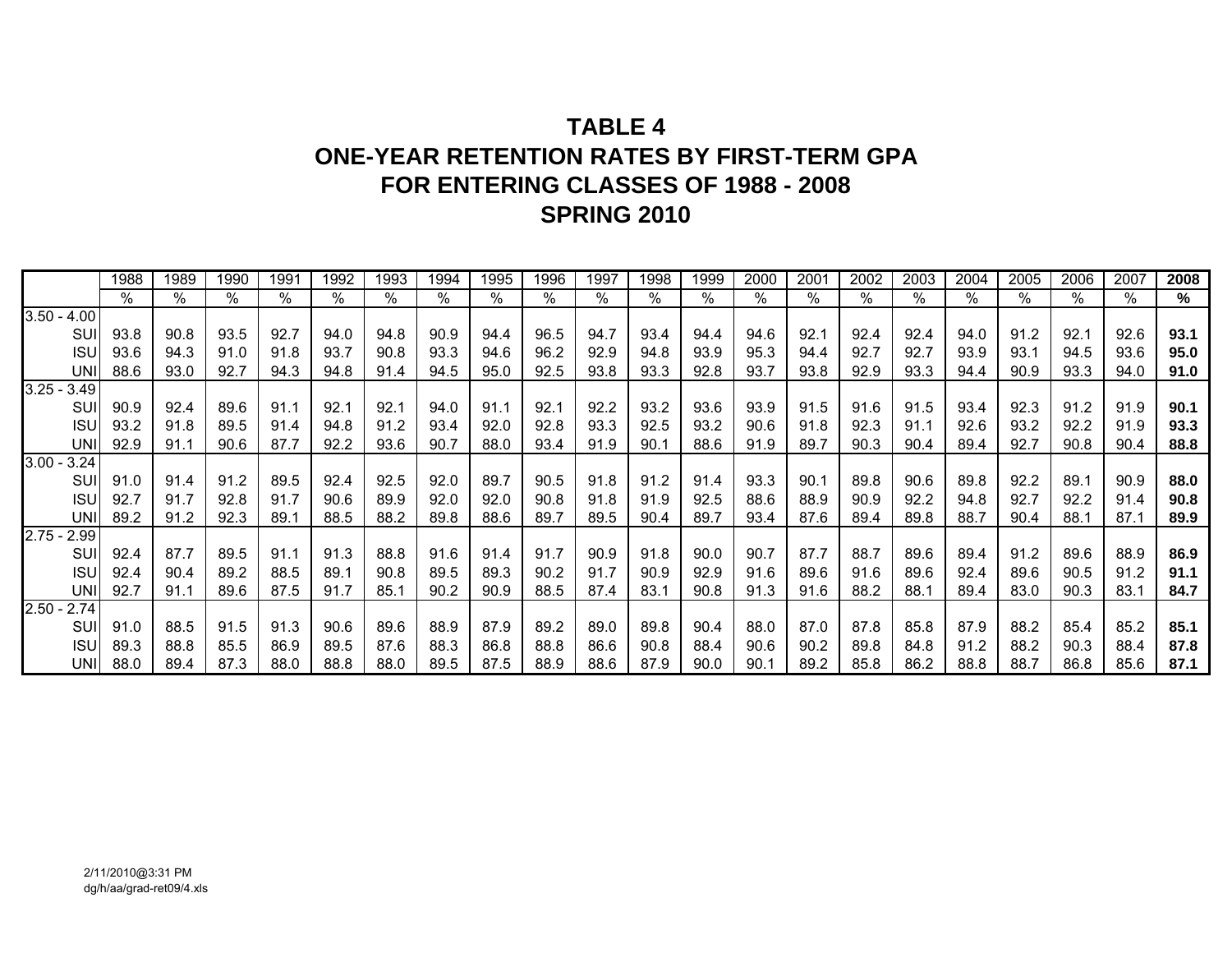# **TABLE 4ONE-YEAR RETENTION RATES BY FIRST-TERM GPA FOR ENTERING CLASSES OF 1988 - 2008 SPRING 2010**

|               | 1988     | 1989 | 1990          | 1991          | 1992 | 1993 | 1994 | 1995 | 1996 | 1997 | 1998 | 1999 | 2000 | 2001 | 2002 | 2003      | 2004 | 2005 | 2006 | 2007          | 2008 |
|---------------|----------|------|---------------|---------------|------|------|------|------|------|------|------|------|------|------|------|-----------|------|------|------|---------------|------|
|               | $\%$     | $\%$ | $\frac{1}{2}$ | $\frac{1}{6}$ | %    | $\%$ | $\%$ | $\%$ | $\%$ | $\%$ | $\%$ | %    | %    | $\%$ | $\%$ | $\%$      | $\%$ | ℅    | $\%$ | $\frac{9}{6}$ | $\%$ |
| $2.25 - 2.49$ |          |      |               |               |      |      |      |      |      |      |      |      |      |      |      |           |      |      |      |               |      |
| SUI           | 87.8     | 85.1 | 88.8          | 88.5          | 85.3 | 85.3 | 87.2 | 88.7 | 86.8 | 87.6 | 87.2 | 85.2 | 86.7 | 84.5 | 82.4 | 81.5      | 84.7 | 84.6 | 81.8 | 78.0          | 83.2 |
| <b>ISU</b>    | 87.1     | 90.8 | 87.9          | 87.3          | 87.9 | 88.0 | 84.4 | 86.7 | 85.8 | 87.4 | 88.1 | 87.8 | 89.7 | 88.4 | 84.0 | 88.7      | 88.6 | 88.9 | 86.8 | 89.5          | 88.6 |
| <b>UNI</b>    | 87.0     | 85.5 | 89.1          | 89.3          | 87.0 | 83.5 | 88.3 | 87.8 | 83.7 | 89.6 | 85.4 | 81.6 | 84.3 | 84.6 | 75.4 | 82.5      | 82.2 | 78.6 | 80.6 | 85.2          | 84.7 |
| $2.00 - 2.24$ |          |      |               |               |      |      |      |      |      |      |      |      |      |      |      |           |      |      |      |               |      |
| SUI           | 85.3     | 86.0 | 86.3          | 83.1          | 86.0 | 85.9 | 84.4 | 83.3 | 80.6 | 84.0 | 81.3 | 85.3 | 80.4 | 81.1 | 78.2 | 79.3      | 81.3 | 77.7 | 82.0 | 76.4          | 78.7 |
| <b>ISU</b>    | 84.3     | 84.4 | 82.0          | 83.8          | 83.8 | 83.0 | 83.2 | 82.9 | 83.1 | 83.7 | 86.7 | 85.9 | 84.4 | 81.9 | 86.2 | 85.1      | 87.6 | 81.8 | 86.4 | 86.9          | 84.4 |
| <b>UNI</b>    | 79.1     | 78.7 | 83.0          | 87.0          | 82.6 | 79.8 | 81.0 | 85.0 | 87.9 | 84.3 | 79.4 | 80.1 | 85.7 | 78.6 | 71.4 | 82.5      | 79.4 | 87.2 | 84.5 | 83.1          | 86.4 |
| $1.00 - 1.99$ |          |      |               |               |      |      |      |      |      |      |      |      |      |      |      |           |      |      |      |               |      |
| SUI           | 63.0     | 54.3 | 55.7          | 61.8          | 64.4 | 56.1 | 56.2 | 51.2 | 58.2 | 55.5 | 56.3 | 51.4 | 53.0 | 50.9 | 51.3 | 52.6      | 52.9 | 51.7 | 49.4 | 51.6          | 53.1 |
| <b>ISU</b>    | 76.1     | 75.4 | 75.5          | 72.5          | 69.2 | 72.3 | 71.9 | 73.3 | 70.4 | 74.9 | 71.0 | 73.0 | 70.3 | 70.0 | 69.7 | 73.7      | 75.4 | 73.9 | 79.8 | 75.4          | 75.1 |
| <b>UNI</b>    | 66.6     | 65.4 | 70.3          | 52.2          | 58.9 | 63.7 | 58.0 | 65.3 | 64.7 | 63.8 | 66.0 | 62.5 | 67.7 | 56.8 | 64.1 | 63.2      | 61.2 | 55.8 | 52.0 | 63.7          | 57.5 |
| 0.00<br>0.99  |          |      |               |               |      |      |      |      |      |      |      |      |      |      |      |           |      |      |      |               |      |
| SUI           | 6.7      | 12.1 | 15.1          | 14.6          | 19.0 | 6.8  | 8.9  | 9.8  | 10.6 | 12.3 | 10.0 | 11.1 | 20.8 | 14.8 | 6.5  | 5.6       | 54.5 | 15.3 | 19.0 | 18.5          | 17.9 |
| <b>ISU</b>    | 34.1     | 21.4 | 27.7          | 29.5          | 28.3 | 23.9 | 26.0 | 19.6 | 20.6 | 29.5 | 25.0 | 27.1 | 21.1 | 28.3 | 27.8 | 31.7      | 21.5 | 26.9 | 20.1 | 20.3          | 20.9 |
| <b>UNII</b>   | 15.4     | 17.5 | 11.0          | 4.3           | 11.1 | 5.8  | 2.4  | 8.4  | 9.8  | 5.1  | 4.2  | 11.9 | 9.8  | 12.0 | 16.4 | 11.6      | 9.4  | 11.1 | 11.7 | 9.6           | 9.4  |
| <b>NA</b>     |          |      |               |               |      |      |      |      |      |      |      |      |      |      |      |           |      |      |      |               |      |
| SUI           | 4.1      | 13.0 | 13.0          | 5.6           | 26.0 | 28.1 | 23.8 | 18.4 | 17.7 | 18.2 | 16.2 | 15.9 | 13.8 | 66.7 | 62.0 | 26.0      | 19.1 | 74.2 | 60.0 | 66.9          | 66.7 |
| <b>ISU</b>    | 67.9     | 61.9 | 14.0          | 17.0          | 12.8 | 13.5 | 11.5 | 18.0 | 15.8 | 10.6 | 22.4 | 17.9 | 26.1 | 57.8 | 59.2 | 25.0      | 73.1 | 37.5 | 43.8 | 35.3          | 11.8 |
| UNI           | 0.0      | 0.0  | 0.0           | 0.0           | 0.0  | 0.0  | 0.0  | 0.0  | 0.0  | 0.0  | 0.0  | 0.0  | 0.0  | 0.0  | 0.0  | <b>NA</b> | 0.0  | 0.0  | 0.0  | 0.0           | 0.0  |
| <b>TOTAL</b>  |          |      |               |               |      |      |      |      |      |      |      |      |      |      |      |           |      |      |      |               |      |
| <b>SUI</b>    | 83.3     | 82.4 | 83.9          | 84.4          | 85.1 | 83.6 | 83.4 | 82.0 | 82.9 | 83.7 | 83.5 | 83.9 | 82.6 | 82.5 | 82.5 | 83.2      | 84.3 | 84.1 | 82.7 | 83.1          | 83.0 |
| <b>ISU</b>    | 84.2     | 83.1 | 81.6          | 81.3          | 81.8 | 81.1 | 81.5 | 81.5 | 82.7 | 83.6 | 84.4 | 85.1 | 83.7 | 83.4 | 84.2 | 84.7      | 85.8 | 83.4 | 84.9 | 83.5          | 84.0 |
|               | UNI 79.8 | 81.9 | 82.5          | 81.7          | 81.4 | 80.2 | 80.7 | 81.8 | 82.0 | 82.4 | 81.0 | 81.4 | 84.0 | 81.4 | 80.6 | 81.4      | 80.9 | 82.1 | 82.3 | 83.7          | 82.3 |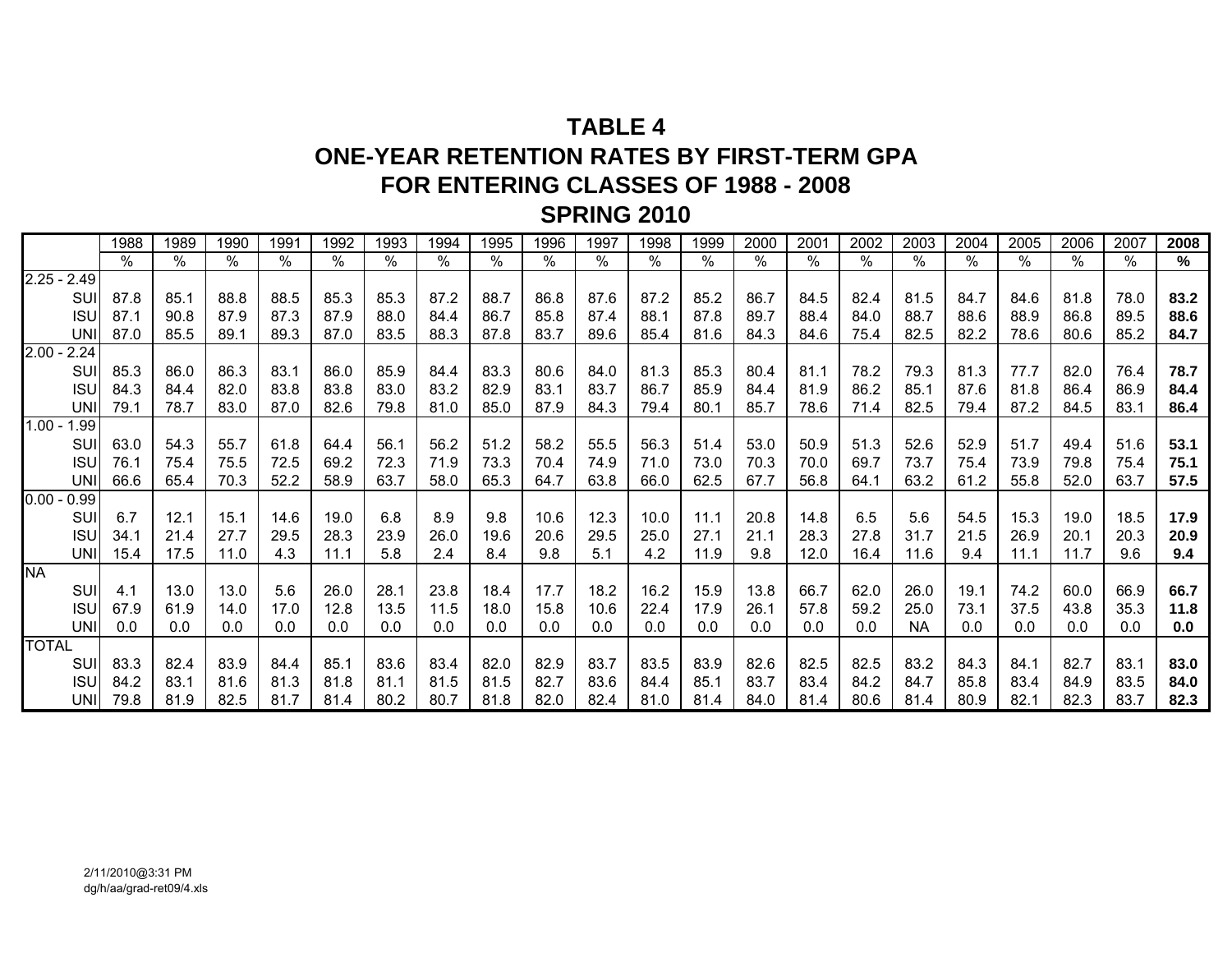# **TABLE 5ONE-YEAR RETENTION RATES BY GENDERFOR ENTERING CLASSES OF 1988 - 2008 SPRING 2010**

|              | 1988 | 1989 | 1990 | 1991 | 1992 | 1993 | 1994 | 1995 | 1996 | 1997 | 1998 | 1999 | 2000 | 2001 | 2002 | 2003          | 2004 | 2005 | 2006 | 2007 | 2008 |
|--------------|------|------|------|------|------|------|------|------|------|------|------|------|------|------|------|---------------|------|------|------|------|------|
|              | %    | %    | $\%$ | %    | %    | %    | %    | $\%$ | $\%$ | %    | %    | %    | %    | %    | %    | $\frac{0}{0}$ | %    | %    | %    | %    | %    |
| <b>WOMEN</b> |      |      |      |      |      |      |      |      |      |      |      |      |      |      |      |               |      |      |      |      |      |
| SUII         | 83.6 | 83.6 | 84.6 | 84.4 | 85.4 | 83.8 | 83.4 | 81.8 | 81.8 | 83.7 | 84.2 | 85.4 | 82.8 | 83.6 | 82.9 | 82.3          | 83.1 | 83.2 | 82.8 | 82.3 | 81.7 |
| <b>ISU</b>   | 84.9 | 82.4 | 83.1 | 83.6 | 82.5 | 82.0 | 82.5 | 82.1 | 83.4 | 83.9 | 85.5 | 85.5 | 84.6 | 84.7 | 83.9 | 86.2          | 87.8 | 84.6 | 86.1 | 84.2 | 83.4 |
| UNIL         | 79.3 | 81.3 | 81.5 | 81.5 | 81.5 | 80.3 | 81.8 | 81.3 | 81.0 | 82.0 | 81.8 | 80.8 | 83.5 | 83.2 | 81.2 | 82.7          | 82.4 | 83.1 | 84.5 | 84.0 | 83.4 |
|              |      |      |      |      |      |      |      |      |      |      |      |      |      |      |      |               |      |      |      |      |      |
| <b>MEN</b>   |      |      |      |      |      |      |      |      |      |      |      |      |      |      |      |               |      |      |      |      |      |
| SUI          | 83.0 | 81.1 | 83.0 | 84.5 | 84.8 | 83.4 | 83.5 | 82.2 | 84.4 | 83.7 | 82.7 | 81.9 | 82.4 | 81.1 | 82.1 | 84.3          | 85.8 | 85.2 | 82.6 | 84.2 | 84.4 |
| <b>ISU</b>   | 83.7 | 83.7 | 80.4 | 79.8 | 81.2 | 80.4 | 80.8 | 81.0 | 82.3 | 83.4 | 83.5 | 84.7 | 83.0 | 82.4 | 84.5 | 83.5          | 84.1 | 82.6 | 83.9 | 83.0 | 84.5 |
| UNII         | 80.5 | 82.9 | 83.9 | 82.1 | 81.2 | 80.0 | 78.9 | 82.6 | 83.5 | 83.1 | 79.6 | 82.3 | 84.8 | 78.5 | 79.5 | 79.3          | 78.7 | 80.2 | 79.1 | 83.1 | 80.6 |
|              |      |      |      |      |      |      |      |      |      |      |      |      |      |      |      |               |      |      |      |      |      |
| <b>TOTAL</b> |      |      |      |      |      |      |      |      |      |      |      |      |      |      |      |               |      |      |      |      |      |
| SUI          | 83.3 | 82.4 | 83.9 | 84.4 | 85.1 | 83.6 | 83.4 | 82.0 | 82.9 | 83.7 | 83.5 | 83.9 | 82.6 | 82.5 | 82.5 | 83.2          | 84.3 | 84.1 | 82.7 | 83.1 | 83.0 |
| <b>ISUI</b>  | 84.2 | 83.2 | 81.6 | 81.4 | 81.8 | 81.1 | 81.5 | 81.5 | 82.8 | 83.6 | 84.4 | 85.1 | 83.7 | 83.4 | 84.2 | 84.6          | 85.8 | 83.4 | 84.9 | 83.5 | 84.0 |
| UNII         | 79.8 | 81.9 | 82.5 | 81.7 | 81.4 | 80.2 | 80.7 | 81.8 | 82.0 | 82.4 | 81.0 | 81.4 | 84.0 | 81.4 | 80.6 | 81.4          | 80.9 | 82.1 | 82.3 | 83.7 | 82.3 |
|              |      |      |      |      |      |      |      |      |      |      |      |      |      |      |      |               |      |      |      |      |      |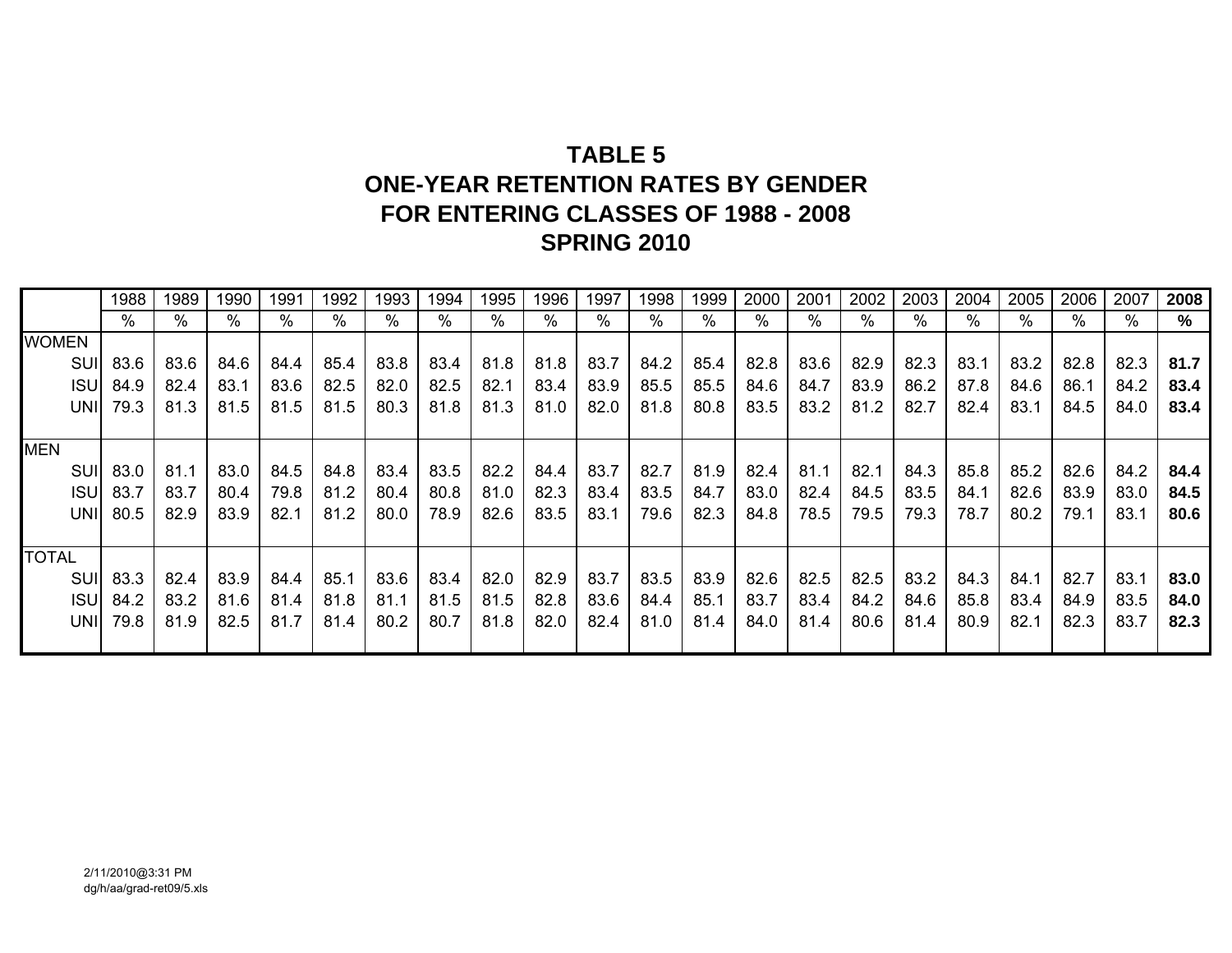## **TABLE 6ONE-YEAR RETENTION RATES BY RACE/ETHNICITYAND RESIDENCEFOR ENTERING CLASSES OF 2000 - 2008 SPRING 2010**

|                                   |            | 2000          |            | 2001          |            | 2002          |            | 2003          |            | 2004          |            | 2005          |            | 2006          |            | 2007          |            | 2008          |
|-----------------------------------|------------|---------------|------------|---------------|------------|---------------|------------|---------------|------------|---------------|------------|---------------|------------|---------------|------------|---------------|------------|---------------|
|                                   |            | %             |            | $\%$          |            | %             |            | %             |            | $\frac{0}{0}$ |            | %             |            | $\frac{9}{6}$ |            | $\frac{9}{6}$ |            | %             |
|                                   | <b>Res</b> | <b>NonRes</b> | <b>Res</b> | <b>NonRes</b> | <b>Res</b> | <b>NonRes</b> | <b>Res</b> | <b>NonRes</b> | <b>Res</b> | <b>NonRes</b> | <b>Res</b> | <b>NonRes</b> | <b>Res</b> | <b>NonRes</b> | <b>Res</b> | <b>NonRes</b> | <b>Res</b> | <b>NonRes</b> |
| Native Am.                        |            |               |            |               |            |               |            |               |            |               |            |               |            |               |            |               |            |               |
| <b>SUI</b>                        | 80.0       | 50.0          | 57.1       | 66.7          | 100.0      | 60.0          | 77.8       | 80.0          | 85.7       | 88.9          | 71.4       | 66.7          | 71.4       | 54.5          | 100.0      | 80.0          | 75.0       | 92.3          |
| <b>ISU</b>                        | 50.0       | 0.0           | 85.7       | 80.0          | 66.7       | 100.0         | 50.0       | 33.3          | 80.0       | 66.7          | 100.0      | 100           | 83.3       | 100.0         | 54.5       | 100.0         | 50.0       | 76.9          |
| <b>UNI</b>                        | 100.0      | <b>NA</b>     | 50.0       | <b>NA</b>     | 100.0      | <b>NA</b>     | 75.0       | <b>NA</b>     | 33.3       | 0.0           | 75.0       | <b>NA</b>     | 25.0       | 0.0           | 50.0       | 100.0         | 66.7       | <b>NA</b>     |
| ------------------<br>African-Am. |            |               |            |               |            |               |            |               |            |               |            |               |            |               |            |               |            |               |
| SUI                               | 74.0       | 73.5          | 82.9       | 78.7          | 88.0       | 56.9          | 82.8       | 63.2          | 86.1       | 82.0          | 89.5       | 73.3          | 86.4       | 75.7          | 88.9       | 77.4          | 74.3       | 70.1          |
| <b>ISU</b>                        | 84.8       | 85.9          | 83.8       | 85.3          | 86.7       | 74.2          | 81.0       | 89.8          | 78.7       | 79.3          | 85.1       | 68.3          | 81.4       | 68.8          | 69.0       | 70.7          | 83.7       | 70.5          |
| <b>UNI</b>                        | 77.8       | 80.6          | 80.0       | 61.5          | 91.7       | 70.0          | 79.3       | 70.0          | 78.3       | 85.7          | 52.0       | 66.7          | 87.0       | 76.9          | 83.9       | 84.2          | 82.0       | 84.2          |
| Asian-Am.                         |            |               |            |               |            |               |            |               |            |               |            |               |            |               |            |               |            |               |
| SUI                               | 84.5       | 83.7          | 82.8       | 75.9          | 84.8       | 75.9          | 84.7       | 87.5          | 88.0       | 84.3          | 76.5       | 76.9          | 81.0       | 88.9          | 89.3       | 81.1          | 80.6       | 87.7          |
| <b>ISU</b>                        | 89.2       | 97.4          | 86.8       | 72.5          | 78.6       | 82.8          | 84.7       | 85.4          | 92.6       | 88.6          | 86.0       | 88.6          | 89.2       | 90.5          | 86.0       | 83.9          | 90.9       | 80.8          |
| <b>UNI</b>                        | 76.0       | 100.0         | 77.8       | 66.7          | 83.3       | <b>NA</b>     | 84.2       | 100.0         | 78.6       | <b>NA</b>     | 72.0       | <b>NA</b>     | 78.6       | 66.7          | 66.7       | <b>NA</b>     | 91.3       | 100.0         |
| Hispanic-Am.                      |            |               |            |               |            |               |            |               |            |               |            |               |            |               |            |               |            |               |
| SUI                               | 87.8       | 71.4          | 81.8       | 86.4          | 79.2       | 84.3          | 74.5       | 83.7          | 74.5       | 76.3          | 88.5       | 84.6          | 70.2       | 85.7          | 83.1       | 83.9          | 81.5       | 85.1          |
| <b>ISU</b>                        | 91.3       | 84.0          | 78.6       | 81.4          | 89.1       | 84.2          | 87.2       | 89.1          | 64.6       | 88.6          | 90.6       | 79.5          | 84.2       | 82.5          | 84.1       | 92.5          | 74.1       | 82.1          |
| UNI                               | 66.7       | 75.0          | 73.3       | 72.7          | 62.5       | 37.5          | 86.7       | 83.3          | 64.7       | 50.0          | 78.9       | 66.7          | 71.4       | 50.0          | 83.3       | 100.0         | 73.1       | 50.0          |
| Subtotal                          |            |               |            |               |            |               |            |               |            |               |            |               |            |               |            |               |            |               |
| SUI                               | 82.2       | 74.6          | 81.6       | 80.4          | 84.3       | 72.0          | 81.3       | 77.1          | 84.3       | 81.8          | 82.6       | 78.1          | 79.4       | 82.8          | 87.8       | 80.7          | 79.6       | 81.5          |
| <b>ISU</b>                        | 87.0       | 80.3          | 84.0       | 81.7          | 82.5       | 79.0          | 83.1       | 87.2          | 81.9       | 83.9          | 87.4       | 78.4          | 86.1       | 79.1          | 79.9       | 80.5          | 82.4       | 77.2          |
| <b>UNI</b>                        | 76.8       | 80.0          | 76.6       | 64.2          | 85.1       | 64.6          | 82.1       | 74.1          | 70.0       | 78.8          | 67.1       | 66.7          | 76.3       | 64.0          | 77.0       | 87.0          | 81.4       | 81.5          |
| White                             |            |               |            |               |            |               |            |               |            |               |            |               |            |               |            |               |            |               |
| SUI                               | 82.0       | 84.2          | 82.9       | 82.0          | 83.2       | 81.7          | 83.5       | 83.3          | 83.9       | 85.2          | 83.6       | 85.5          | 81.5       | 84.7          | 82.3       | 83.8          | 82.7       | 83.3          |
| <b>ISU</b>                        | 84.4       | 94.2          | 84.1       | 82.4          | 85.0       | 83.0          | 85.5       | 82.7          | 86.7       | 82.9          | 85.3       | 78.7          | 86.4       | 81.7          | 84.3       | 81.9          | 85.4       | 81.7          |
| <b>UNI</b>                        | 84.5       | 75.8          | 82.6       | 64.8          | 81.7       | 65.5          | 81.7       | 80.0          | 81.7       | 80.6          | 93.4       | 73.2          | 83.2       | 79.6          | 84.9       | 70.4          | 82.5       | 80.2          |
| Regent Total                      |            |               |            |               |            |               |            |               |            |               |            |               |            |               |            |               |            |               |
| SUI                               | 82.0       | 83.2          | 82.8       | 81.7          | 83.3       | 80.8          | 83.3       | 82.7          | 83.9       | 54.0          | 83.5       | 85            | 81.3       | 84.5          | 82.8       | 83.5          | 82.4       | 83.6          |
| <b>ISU</b>                        | 84.3       | 92.0          | 83.9       | 82.0          | 84.9       | 82.6          | 85.2       | 83.3          | 86.4       | 83.4          | 85.2       | 78.6          | 86.1       | 81.8          | 84.0       | 82.3          | 85.3       | 81.6          |
| <b>UNI</b>                        | 84.3       | 78.5          | 82.4       | 65.5          | 81.7       | 64.4          | 81.5       | 79.6          | 80.9       | 81.0          | 82.8       | 72.9          | 82.8       | 76.6          | 84.2       | 73.7          | 82.4       | 81.3          |

NA = 0 students in the cohort.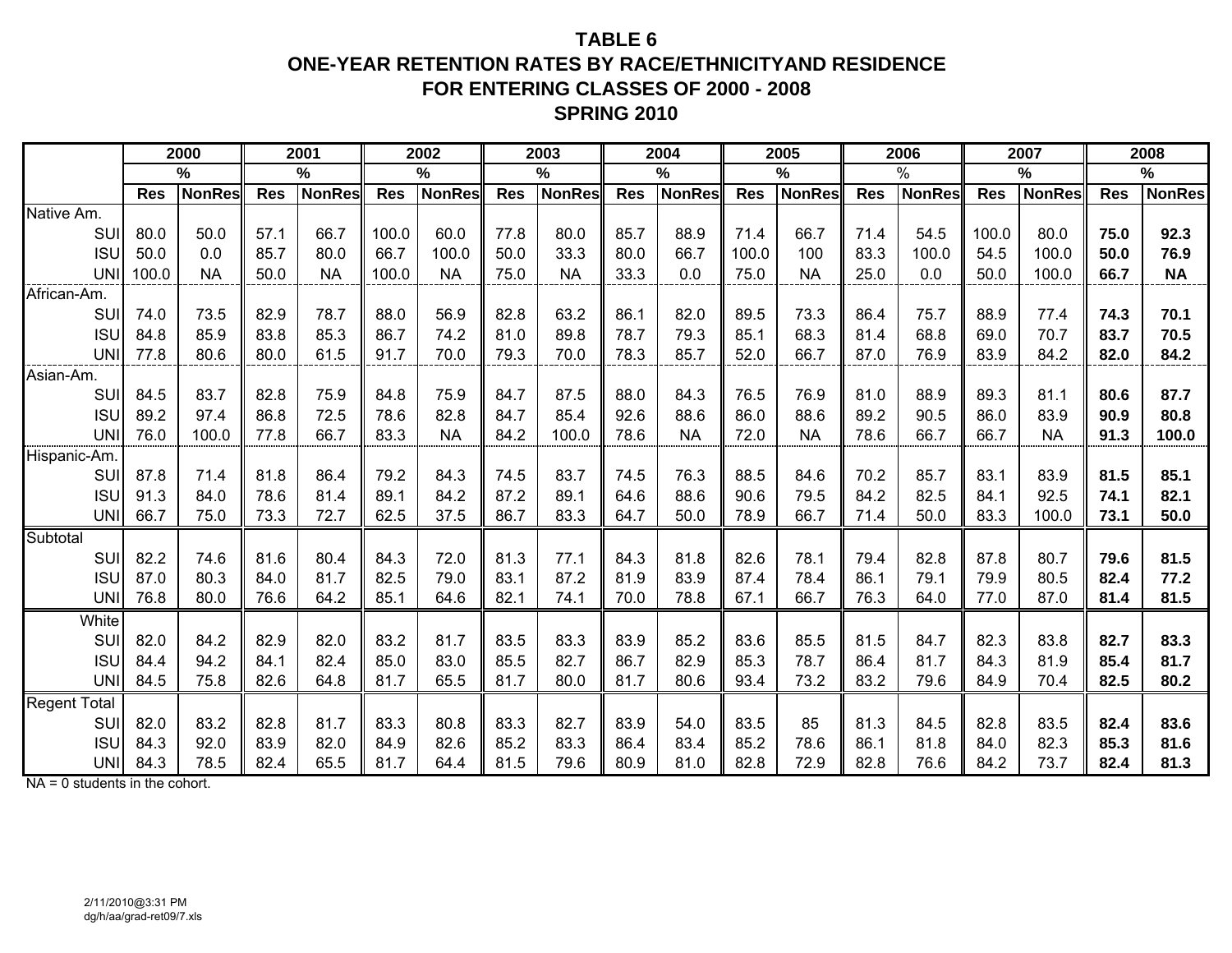## **TABLE 7TWO-YEAR RETENTION RATES BY RACE/ETHNICITY FOR ENTERING CLASSES OF 1988 - 2007 SPRING 2010**

|              |            | 1988 | 1989 | 1990 | 1991                 | 1992 | 1993 | 1994 | 1995 | 1996 | 1997 | 1998 | 1999 | 2000          | 2001 | 2002  | 2003          | 2004 | 2005 | 2006          | 2007 |
|--------------|------------|------|------|------|----------------------|------|------|------|------|------|------|------|------|---------------|------|-------|---------------|------|------|---------------|------|
|              |            | $\%$ | $\%$ | $\%$ | $\frac{1}{\sqrt{2}}$ | $\%$ | $\%$ | $\%$ | $\%$ | $\%$ | $\%$ | $\%$ | $\%$ | $\frac{0}{6}$ | $\%$ | $\%$  | $\frac{0}{0}$ | $\%$ | $\%$ | $\frac{0}{6}$ | $\%$ |
| Native Am.   |            |      |      |      |                      |      |      |      |      |      |      |      |      |               |      |       |               |      |      |               |      |
|              | SUI        | 75.0 | 66.7 | 60.0 | 83.3                 | 90.0 | 76.9 | 41.2 | 80.0 | 91.7 | 82.4 | 76.5 | 58.8 | 50.0          | 60.0 | 72.7  | 85.7          | 69.6 | 61.5 | 79.2          | 77.8 |
|              | <b>ISU</b> | 75.0 | 71.4 | 0.0  | 57.1                 | 40.0 | 42.9 | 71.4 | 75.0 | 50.0 | 63.6 | 70.0 | 56.3 | 30.0          | 66.7 | 75.0  | 36.4          | 68.8 | 71.4 | 75.0          | 64.3 |
|              | <b>UNI</b> | 25.0 | 0.0  | 50.0 | 40.0                 | 25.0 | 75.0 | 0.0  | 60.0 | 50.0 | 0.0  | 50.0 | 40.0 | 66.7          | 0.0  | 100.0 | 50.0          | 28.6 | 75.0 | 20.0          | 40.0 |
| African-Am.  |            |      |      |      |                      |      |      |      |      |      |      |      |      |               |      |       |               |      |      |               |      |
|              | SUI        | 66.7 | 67.9 | 57.5 | 62.5                 | 62.6 | 72.9 | 72.1 | 68.0 | 80.6 | 69.0 | 67.7 | 67.0 | 61.6          | 61.5 | 50.6  | 64.0          | 74.4 | 66.3 | 63.0          | 73.8 |
|              | <b>ISU</b> | 53.3 | 54.1 | 70.6 | 67.2                 | 52.5 | 53.6 | 56.7 | 62.9 | 54.7 | 58.1 | 65.4 | 68.3 | 71.2          | 64.4 | 67.9  | 71.3          | 66.7 | 68.2 | 66.7          | 58.6 |
|              | <b>UNI</b> | 50.0 | 62.2 | 59.2 | 58.1                 | 48.6 | 54.5 | 50.0 | 55.2 | 53.6 | 44.7 | 59.5 | 60.0 | 61.2          | 54.2 | 62.5  | 57.1          | 62.7 | 46.9 | 66.7          | 70.0 |
| Asian-Am.    |            |      |      |      |                      |      |      |      |      |      |      |      |      |               |      |       |               |      |      |               |      |
|              | SUI        | 82.8 | 67.4 | 82.0 | 78.1                 | 78.6 | 79.6 | 74.6 | 76.8 | 69.3 | 78.5 | 84.8 | 70.9 | 74.0          | 69.2 | 77.1  | 80.1          | 75.5 | 71.4 | 77.4          | 78.8 |
|              | <b>ISU</b> | 73.2 | 76.4 | 75.9 | 73.0                 | 73.4 | 69.9 | 77.3 | 76.6 | 70.7 | 82.8 | 80.2 | 72.1 | 75.2          | 73.3 | 69.7  | 79.9          | 85.3 | 77.4 | 84.7          | 76.6 |
|              | <b>UNI</b> | 45.5 | 80.0 | 62.5 | 78.9                 | 78.6 | 50.0 | 61.3 | 78.9 | 60.0 | 68.4 | 58.8 | 68.4 | 77.8          | 80.0 | 66.7  | 70.0          | 57.1 | 68.0 | 54.8          | 55.6 |
| Hispanic-Am. |            |      |      |      |                      |      |      |      |      |      |      |      |      |               |      |       |               |      |      |               |      |
|              | SUI        | 56.1 | 70.2 | 72.0 | 60.0                 | 73.7 | 60.0 | 71.2 | 65.3 | 62.3 | 81.3 | 68.2 | 70.9 | 73.5          | 73.6 | 68.7  | 73.4          | 68.2 | 75.0 | 66.4          | 74.0 |
|              | <b>ISU</b> | 62.2 | 61.8 | 60.7 | 51.9                 | 59.6 | 66.1 | 63.6 | 55.6 | 61.7 | 74.5 | 73.6 | 73.3 | 71.8          | 72.7 | 72.6  | 79.6          | 70.2 | 75.7 | 75.0          | 72.6 |
|              | <b>UNI</b> | 50.0 | 50.0 | 87.5 | 64.3                 | 46.7 | 60.0 | 36.4 | 59.1 | 78.6 | 40.0 | 50.0 | 42.9 | 66.7          | 50.0 | 43.8  | 71.4          | 42.9 | 59.1 | 58.6          | 71.9 |
| Subtotal     |            |      |      |      |                      |      |      |      |      |      |      |      |      |               |      |       |               |      |      |               |      |
|              | SUI        | 71.4 | 68.1 | 68.9 | 70.0                 | 72.6 | 72.9 | 71.1 | 71.8 | 70.8 | 77.0 | 74.4 | 69.1 | 68.8          | 68.3 | 68.5  | 74.4          | 73.0 | 70.9 | 71.3          | 84.7 |
|              | <b>ISU</b> | 60.0 | 61.0 | 69.0 | 65.5                 | 60.3 | 58.5 | 65.4 | 66.5 | 61.4 | 70.1 | 72.2 | 69.9 | 71.5          | 69.7 | 69.9  | 75.9          | 74.9 | 74.0 | 75.9          | 68.8 |
|              | <b>UNI</b> | 47.5 | 62.2 | 62.7 | 63.0                 | 52.9 | 55.1 | 50.0 | 62.7 | 60.6 | 49.3 | 56.8 | 58.0 | 66.1          | 59.0 | 61.1  | 62.8          | 54.8 | 56.0 | 58.4          | 65.5 |
| White        |            |      |      |      |                      |      |      |      |      |      |      |      |      |               |      |       |               |      |      |               |      |
|              | <b>SUI</b> | 75.5 | 75.1 | 77.0 | 78.1                 | 76.5 | 75.9 | 76.7 | 76.4 | 75.9 | 76.4 | 76.2 | 75.9 | 75.5          | 73.3 | 74.4  | 76.2          | 76.0 | 77.0 | 75.2          | 82.9 |
|              | <b>ISU</b> | 75.4 | 74.6 | 72.3 | 72.4                 | 73.1 | 72.3 | 72.2 | 73.8 | 75.4 | 75.5 | 77.2 | 77.3 | 75.1          | 74.8 | 76.5  | 78.1          | 78.4 | 76.4 | 77.6          | 76.2 |
|              | <b>UNI</b> | 73.4 | 74.4 | 74.4 | 72.6                 | 72.7 | 74.4 | 73.3 | 74.0 | 75.1 | 74.6 | 74.5 | 73.8 | 76.7          | 74.2 | 73.7  | 75.2          | 74.9 | 75.8 | 75.3          | 77.0 |
| Regent Total |            |      |      |      |                      |      |      |      |      |      |      |      |      |               |      |       |               |      |      |               |      |
|              | SUI        | 75.3 | 74.6 | 76.3 | 77.5                 | 76.1 | 75.7 | 76.2 | 75.9 | 75.5 | 76.4 | 76.0 | 75.3 | 74.8          | 72.6 | 72.0  | 76.0          | 75.8 | 76.5 | 74.8          | 83.1 |
|              | <b>ISU</b> | 74.3 | 73.2 | 71.7 | 71.5                 | 72.1 | 70.8 | 71.8 | 73.3 | 74.4 | 75.1 | 76.5 | 76.8 | 74.7          | 74.0 | 75.7  | 77.8          | 78.0 | 76.0 | 77.1          | 75.3 |
|              | <b>UNI</b> | 72.3 | 73.8 | 73.9 | 72.0                 | 71.9 | 73.2 | 72.1 | 73.4 | 74.6 | 73.8 | 73.8 | 72.9 | 76.0          | 73.4 | 73.0  | 74.5          | 73.7 | 74.6 | 74.0          | 75.9 |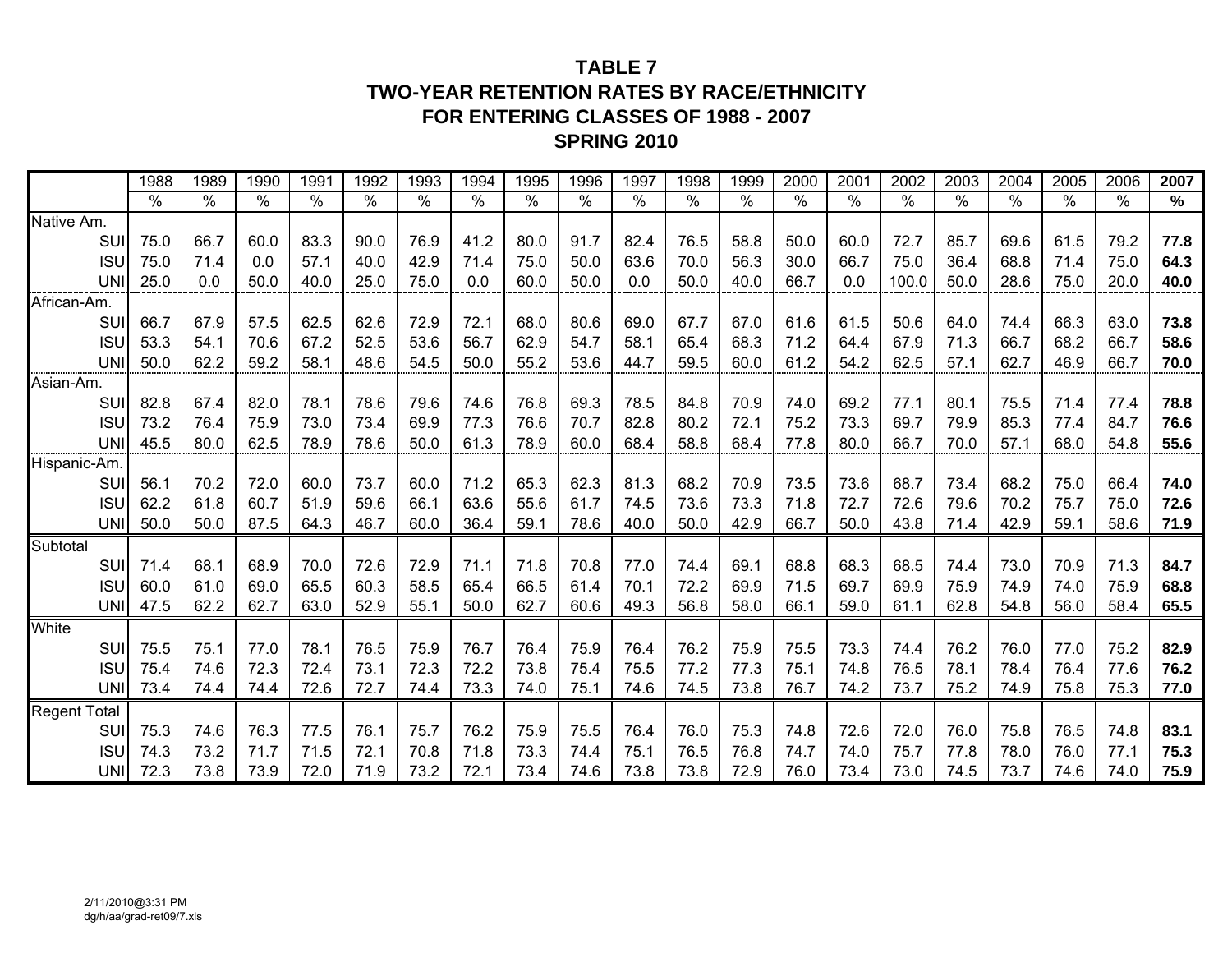## **TABLE 8 FOUR-YEAR GRADUATION RATES BY RACE/ETHNICITY FOR ENTERING CLASSES OF 1988 - 2005 SPRING 2010**

|                     | 1988          | 1989          | 1990 | 1991 | 1992 | 1993          | 1994 | 1995 | 1996 | 1997 | 1998 | 1999          | 2000 | 2001 | 2002          | 2003          | 2004          | 2005          |
|---------------------|---------------|---------------|------|------|------|---------------|------|------|------|------|------|---------------|------|------|---------------|---------------|---------------|---------------|
|                     | $\frac{0}{0}$ | $\frac{0}{0}$ | %    | %    | %    | $\frac{0}{0}$ | %    | %    | %    | %    | %    | $\frac{0}{6}$ | %    | $\%$ | $\frac{0}{6}$ | $\frac{0}{0}$ | $\frac{0}{0}$ | $\frac{9}{6}$ |
| Native Am.          |               |               |      |      |      |               |      |      |      |      |      |               |      |      |               |               |               |               |
| <b>SU</b>           | 12.5          | 16.7          | 20.0 | 33.3 | 40.0 | 38.5          | 0.0  | 10.0 | 41.7 | 35.3 | 29.4 | 5.9           | 22.2 | 50.0 | 36.4          | 21.4          | 39.1          | 23.1          |
| <b>ISU</b>          | 25.0          | 42.9          | 0.0  | 0.0  | 0.0  | 14.3          | 14.3 | 25.0 | 21.4 | 27.3 | 0.0  | 18.8          | 20.0 | 25.0 | 25.0          | 0.0           | 25.0          | 42.9          |
| <b>UN</b>           | 0.0           | 0.0           | 0.0  | 0.0  | 0.0  | 0.0           | 0.0  | 0.0  | 25.0 | 0.0  | 0.0  | 20.0          | 33.3 | 0.0  | 33.3          | 25.0          | 14.3          | 25.0          |
| African-Am.         |               |               |      |      |      |               |      |      |      |      |      |               |      |      |               |               |               |               |
| <b>SU</b>           | 11.9          | 16.5          | 8.8  | 12.5 | 14.3 | 15.7          | 22.1 | 16.0 | 27.4 | 9.9  | 14.1 | 18.7          | 13.1 | 19.8 | 23.7          | 18.6          | 29.1          | 27.7          |
| <b>ISU</b>          | 5.2           | 6.6           | 9.2  | 5.7  | 8.6  | 9.4           | 7.2  | 9.7  | 15.8 | 13.7 | 15.4 | 16.6          | 22.1 | 11.6 | 26.1          | 20.8          | 20.0          | 29.0          |
| <b>UN</b>           | 0.0           | 2.2           | 4.1  | 4.7  | 8.6  | 9.1           | 2.5  | 3.4  | 3.6  | 7.9  | 14.3 | 8.0           | 7.5  | 8.5  | 14.1          | 16.3          | 11.8          | 4.1           |
| Asian-Am.           |               |               |      |      |      |               |      |      |      |      |      |               |      |      |               |               |               |               |
| SUI                 | 23.0          | 21.3          | 24.7 | 25.7 | 25.9 | 25.0          | 27.9 | 21.9 | 22.1 | 34.6 | 27.7 | 29.1          | 36.5 | 32.7 | 31.4          | 37.7          | 34.4          | 36.8          |
| <b>ISU</b>          | 10.7          | 15.3          | 8.6  | 13.5 | 12.8 | 15.1          | 17.3 | 23.4 | 18.3 | 22.2 | 18.5 | 20.9          | 28.3 | 29.5 | 33.3          | 35.3          | 31.8          | 28.5          |
| <b>UNI</b>          | 9.1           | 13.3          | 12.5 | 21.1 | 21.4 | 3.8           | 29.0 | 31.6 | 24.0 | 15.8 | 23.5 | 26.3          | 22.2 | 30.0 | 16.7          | 30.0          | 21.4          | 20.0          |
| Hispanic-Am.        |               |               |      |      |      |               |      |      |      |      |      |               |      |      |               |               |               |               |
| SUI                 | 9.8           | 23.4          | 22.0 | 27.5 | 29.8 | 30.0          | 24.7 | 22.2 | 19.5 | 40.0 | 31.8 | 24.4          | 33.7 | 31.8 | 25.3          | 36.2          | 38.8          | 32.7          |
| <b>ISU</b>          | 11.1          | 18.2          | 17.9 | 9.6  | 3.8  | 14.3          | 21.8 | 8.9  | 20.0 | 17.6 | 11.3 | 24.0          | 27.2 | 25.3 | 29.8          | 34.4          | 17.9          | 26.2          |
| <b>UN</b>           | 0.0           | 8.3           | 37.5 | 0.0  | 13.3 | 6.7           | 0.0  | 9.1  | 14.3 | 0.0  | 18.8 | 0.0           | 11.1 | 15.4 | 18.8          | 14.3          | 23.8          | 18.2          |
| Subtotal            |               |               |      |      |      |               |      |      |      |      |      |               |      |      |               |               |               |               |
| SUI                 | 15.9          | 19.5          | 17.1 | 22.0 | 23.3 | 24.3          | 23.8 | 19.8 | 23.4 | 29.6 | 24.6 | 23.5          | 27.9 | 29.5 | 28.0          | 31.8          | 34.5          | 32.7          |
| <b>ISU</b>          | 7.9           | 11.4          | 10.0 | 8.6  | 9.0  | 11.4          | 14.1 | 15.1 | 17.9 | 18.0 | 14.9 | 19.6          | 25.8 | 21.8 | 29.6          | 29.7          | 24.3          | 28.2          |
| <b>UNI</b>          | 1.6           | 5.4           | 9.3  | 7.4  | 11.8 | 6.4           | 11.6 | 12.0 | 14.1 | 8.7  | 16.0 | 11.4          | 12.6 | 15.4 | 15.8          | 19.1          | 16.1          | 12.0          |
| White               |               |               |      |      |      |               |      |      |      |      |      |               |      |      |               |               |               |               |
| SUI                 | 31.0          | 31.5          | 34.5 | 33.0 | 33.2 | 35.4          | 35.3 | 36.9 | 39.1 | 38.4 | 36.8 | 39.2          | 40.8 | 40.7 | 41.6          | 42.7          | 44.0          | 47.7          |
| <b>ISU</b>          | 22.4          | 21.3          | 19.6 | 20.7 | 21.6 | 22.8          | 24.3 | 25.5 | 28.5 | 27.5 | 30.3 | 32.2          | 32.0 | 33.0 | 34.0          | 36.1          | 34.2          | 34.1          |
| <b>UNI</b>          | 29.1          | 25.8          | 24.9 | 24.9 | 26.8 | 28.1          | 29.8 | 31.0 | 34.2 | 29.6 | 29.9 | 34.4          | 35.1 | 33.1 | 34.5          | 36.4          | 36.1          | 37.3          |
|                     |               |               |      |      |      |               |      |      |      |      |      |               |      |      |               |               |               |               |
| <b>Regent Total</b> |               |               |      |      |      |               |      |      |      |      |      |               |      |      |               |               |               |               |
| SUI                 | 30.4          | 30.7          | 32.9 | 32.3 | 32.3 | 34.6          | 34.3 | 35.3 | 37.8 | 37.6 | 35.8 | 37.7          | 39.5 | 39.6 | 40.5          | 41.7          | 43.1          | 46.4          |
| <b>ISU</b>          | 21.5          | 20.3          | 19.0 | 20.6 | 21.7 | 22.3          | 24.0 | 25.1 | 28.4 | 27.0 | 29.2 | 31.4          | 31.2 | 31.8 | 33.6          | 35.3          | 33.2          | 33.4          |
| <b>UNI</b>          | 27.8          | 24.9          | 24.3 | 24.1 | 26.2 | 27.1          | 29.0 | 30.1 | 33.4 | 28.8 | 29.5 | 33.5          | 33.9 | 32.3 | 33.5          | 35.2          | 35.2          | 35.7          |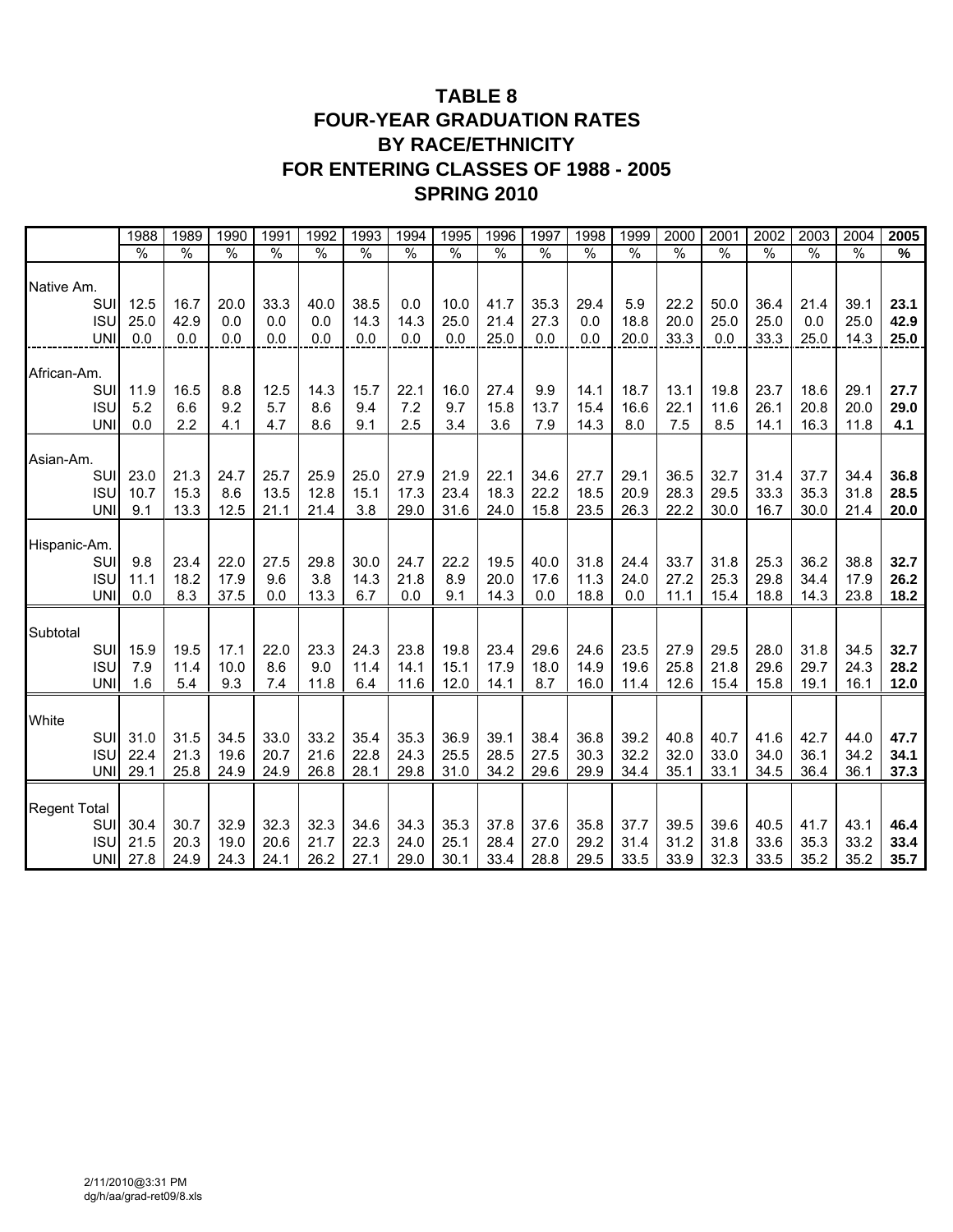## **TABLE 9 FIVE-YEAR GRADUATION RATES BY RACE/ETHNICITY FOR ENTERING CLASSES OF 1988 - 2004 SPRING 2010**

|                           | 1988          | 1989          | 1990          | 1991          | 1992          | 1993          | 1994          | 1995          | 1996 | 1997          | 1998 | 1999          | 2000          | 2001          | 2002 | 2003          | 2004 |
|---------------------------|---------------|---------------|---------------|---------------|---------------|---------------|---------------|---------------|------|---------------|------|---------------|---------------|---------------|------|---------------|------|
|                           | $\frac{0}{6}$ | $\frac{0}{6}$ | $\frac{0}{6}$ | $\frac{0}{6}$ | $\frac{0}{6}$ | $\frac{0}{6}$ | $\frac{0}{6}$ | $\frac{0}{6}$ | %    | $\frac{0}{6}$ | %    | $\frac{0}{0}$ | $\frac{0}{6}$ | $\frac{0}{6}$ | %    | $\frac{0}{6}$ | %    |
| Native Am.                |               |               |               |               |               |               |               |               |      |               |      |               |               |               |      |               |      |
| SU                        | 37.5          | 50.0          | 40.0          | 83.3          | 70.0          | 46.2          | 5.9           | 50.0          | 58.3 | 58.8          | 52.9 | 29.4          | 27.8          | 50.0          | 63.6 | 50.0          | 56.5 |
| <b>ISU</b>                | 50.0          | 57.1          | 0.0           | 0.0           | 20.0          | 14.3          | 71.4          | 37.5          | 35.7 | 54.5          | 50.0 | 43.8          | 30.0          | 33.3          | 50.0 | 27.3          | 37.5 |
| <b>UN</b>                 | 0.0           | 0.0           | 50.0          | 40.0          | 0.0           | 50.0          | 0.0           | 20.0          | 50.0 | 0.0           | 50.0 | 40.0          | 33.3          | 0.0           | 66.7 | 50.0          | 14.3 |
| African-Am.               |               |               |               |               |               |               |               |               |      |               |      |               |               |               |      |               |      |
| SU                        | 28.6          | 31.2          | 30.9          | 30.6          | 37.4          | 40.0          | 46.5          | 39.0          | 53.2 | 33.8          | 36.4 | 42.9          | 42.4          | 40.6          | 39.5 | 47.7          | 50.0 |
| <b>ISU</b>                | 31.9          | 24.3          | 32.1          | 29.5          | 20.9          | 28.8          | 26.8          | 37.1          | 34.7 | 40.2          | 31.7 | 48.3          | 43.3          | 41.1          | 49.3 | 43.1          | 43.8 |
| <b>UN</b>                 | 8.3           | 22.2          | 26.5          | 30.2          | 37.1          | 33.3          | 35.0          | 37.9          | 25.0 | 28.9          | 38.1 | 34.0          | 32.8          | 22.0          | 34.4 | 30.6          | 37.3 |
| Asian-Am.                 |               |               |               |               |               |               |               |               |      |               |      |               |               |               |      |               |      |
| SUI                       | 51.7          | 36.0          | 50.6          | 51.4          | 54.5          | 55.8          | 54.1          | 53.0          | 49.3 | 55.1          | 59.8 | 49.6          | 57.9          | 56.2          | 64.1 | 65.1          | 58.9 |
| <b>ISU</b>                | 44.6          | 48.6          | 41.4          | 40.5          | 46.8          | 43.8          | 61.3          | 53.1          | 50.0 | 61.6          | 46.9 | 51.2          | 52.2          | 56.2          | 55.3 | 63.3          | 56.6 |
| UNI                       | 36.4          | 33.3          | 37.5          | 57.9          | 57.1          | 30.8          | 38.7          | 68.4          | 36.0 | 52.6          | 41.2 | 52.6          | 59.3          | 63.3          | 58.3 | 60.0          | 42.9 |
|                           |               |               |               |               |               |               |               |               |      |               |      |               |               |               |      |               |      |
| Hispanic-Am.<br><b>SU</b> | 39.0          | 44.7          | 46.0          | 50.0          | 50.9          | 43.3          | 49.3          | 48.6          | 44.2 | 61.3          | 50.6 | 50.0          | 55.4          | 55.5          | 44.4 | 53.2          | 60.0 |
| <b>ISU</b>                | 40.0          | 49.1          | 28.6          | 36.5          | 28.8          | 41.1          | 38.2          | 26.7          | 38.3 | 49.0          | 47.2 | 61.3          | 47.6          | 48.5          | 52.4 | 64.5          | 52.4 |
| <b>UNI</b>                | 20.0          | 41.7          | 75.0          | 35.7          | 40.0          | 26.7          | 36.4          | 27.3          | 50.0 | 10.0          | 37.5 | 21.4          | 44.4          | 34.6          | 37.5 | 52.4          | 42.9 |
| Subtotal                  |               |               |               |               |               |               |               |               |      |               |      |               |               |               |      |               |      |
| SU                        | 40.0          | 35.9          | 40.9          | 45.3          | 48.5          | 47.8          | 48.0          | 47.7          | 49.1 | 51.5          | 49.5 | 46.6          | 50.9          | 51.8          | 52.8 | 56.8          | 56.8 |
| <b>ISU</b>                | 36.7          | 34.9          | 33.5          | 33.3          | 30.7          | 33.3          | 41.9          | 40.2          | 40.6 | 50.0          | 40.7 | 51.9          | 47.3          | 48.1          | 52.2 | 56.7          | 50.6 |
| <b>UNI</b>                | 14.8          | 27.0          | 34.7          | 38.3          | 39.7          | 32.1          | 34.9          | 41.3          | 35.2 | 31.9          | 39.5 | 36.4          | 40.9          | 35.0          | 38.9 | 42.6          | 37.6 |
| White                     |               |               |               |               |               |               |               |               |      |               |      |               |               |               |      |               |      |
| SUI                       | 56.8          | 57.4          | 59.5          | 59.2          | 60.1          | 58.8          | 60.8          | 62.6          | 62.4 | 61.9          | 62.0 | 63.2          | 63.7          | 63.1          | 63.7 | 65.2          | 66.1 |
| <b>ISU</b>                | 57.5          | 55.7          | 52.7          | 53.2          | 55.5          | 55.1          | 56.3          | 57.8          | 60.3 | 60.3          | 62.1 | 63.5          | 61.6          | 62.8          | 63.9 | 64.1          | 62.9 |
| <b>UNI</b>                | 56.8          | 57.6          | 55.2          | 55.2          | 58.5          | 59.1          | 58.4          | 59.7          | 62.6 | 62.1          | 61.3 | 62.0          | 63.3          | 61.5          | 60.3 | 63.9          | 63.3 |
| <b>Regent Total</b>       |               |               |               |               |               |               |               |               |      |               |      |               |               |               |      |               |      |
| SUI                       | 55.9          | 55.9          | 57.8          | 58.2          | 58.9          | 58.0          | 59.7          | 61.1          | 61.3 | 61.2          | 60.9 | 61.8          | 62.4          | 62.0          | 62.8 | 64.5          | 65.3 |
| <b>ISU</b>                | 55.9          | 53.6          | 51.0          | 51.9          | 53.7          | 52.9          | 55.4          | 56.7          | 59.0 | 59.2          | 60.2 | 62.7          | 60.2          | 60.9          | 62.5 | 63.1          | 61.5 |
| UNI                       | 54.9          | 56.1          | 54.4          | 54.4          | 57.5          | 57.5          | 57.5          | 58.8          | 61.7 | 60.9          | 60.3 | 60.8          | 62.1          | 60.0          | 58.9 | 62.5          | 61.7 |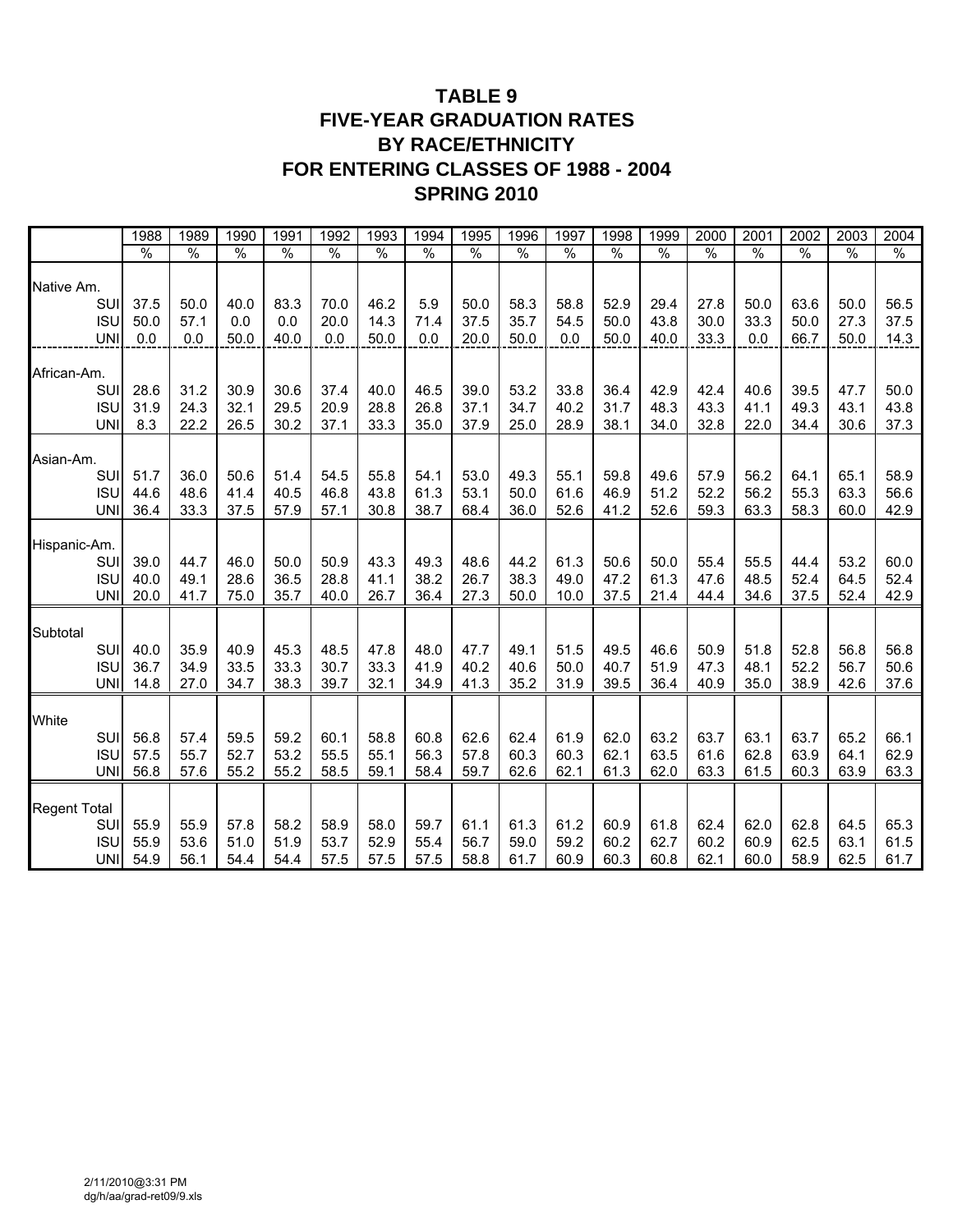## **TABLE 10 SIX-YEAR GRADUATION RATES BY RACE/ETHNICITY FOR ENTERING CLASSES OF 1988 - 2003 SPRING 2010**

|                     | 1988          | 1989          | 1990          | 1991          | 1992          | 1993          | 1994          | 1995          | 1996          | 1997          | 1998          | 1999          | 2000          | 2001          | 2002          | 2003          |
|---------------------|---------------|---------------|---------------|---------------|---------------|---------------|---------------|---------------|---------------|---------------|---------------|---------------|---------------|---------------|---------------|---------------|
|                     | $\frac{1}{2}$ | $\frac{0}{6}$ | $\frac{0}{0}$ | $\frac{0}{0}$ | $\frac{0}{6}$ | $\frac{0}{0}$ | $\frac{0}{0}$ | $\frac{1}{2}$ | $\frac{1}{2}$ | $\frac{1}{6}$ | $\frac{1}{2}$ | $\frac{1}{2}$ | $\frac{1}{2}$ | $\frac{1}{2}$ | $\frac{1}{2}$ | $\frac{9}{6}$ |
| Native Am.          |               |               |               |               |               |               |               |               |               |               |               |               |               |               |               |               |
| SUI                 | 50.0          | 50.0          | 40.0          | 83.3          | 70.0          | 76.9          | 11.8          | 60.0          | 58.3          | 58.8          | 70.6          | 41.2          | 33.3          | 50.0          | 63.6          | 57.1          |
| <b>ISU</b>          | 50.0          | 57.1          | 0.0           | 14.3          | 40.0          | 28.6          | 71.4          | 50.0          | 42.9          | 54.5          | 60.0          | 43.8          | 30.0          | 41.7          | 50.0          | 27.3          |
| <b>UNI</b>          | 0.0           | 0.0           | 50.0          | 40.0          | 25.0          | 50.0          | 0.0           | 40.0          | 50.0          | 0.0           | 50.0          | 40.0          | 33.3          | 0.0           | 66.7          | 50.0          |
|                     |               |               |               |               |               |               |               |               |               |               |               |               |               |               |               |               |
| African-Am.         |               |               |               |               |               |               |               |               |               |               |               |               |               |               |               |               |
| SUI                 | 34.5          | 42.2          | 39.8          | 34.7          | 40.7          | 48.6          | 53.5          | 40.0          | 59.7          | 38.0          | 43.4          | 50.5          | 45.5          | 43.8          | 43.4          | 50.0          |
| <b>ISU</b>          | 37.8          | 37.0          | 37.6          | 36.1          | 27.3          | 33.5          | 34.0          | 43.5          | 40.0          | 43.6          | 36.5          | 51.0          | 51.0          | 47.3          | 53.7          | 50.5          |
| <b>UNI</b>          | 16.7          | 31.1          | 38.8          | 34.9          | 40.0          | 42.4          | 42.5          | 44.8          | 32.1          | 31.6          | 40.5          | 42.0          | 46.3          | 27.1          | 43.8          | 38.8          |
|                     |               |               |               |               |               |               |               |               |               |               |               |               |               |               |               |               |
| Asian-Am.           |               |               |               |               |               |               |               |               |               |               |               |               |               |               |               |               |
| SUI                 | 60.9          | 44.9          | 58.4          | 56.2          | 62.5          | 67.6          | 59.8          | 59.6          | 54.3          | 65.4          | 67.0          | 54.3          | 61.9          | 63.4          | 66.7          | 71.2          |
| <b>ISU</b>          | 58.9          | 59.7          | 50.0          | 50.0          | 56.4          | 53.4          | 72.0          | 64.1          | 61.0          | 67.7          | 56.8          | 59.3          | 61.1          | 63.7          | 58.3          | 69.8          |
| <b>UNI</b>          | 36.4          | 53.3          | 43.8          | 73.7          | 64.3          | 42.3          | 41.9          | 78.9          | 40.0          | 52.6          | 41.2          | 57.9          | 63.0          | 66.7          | 58.3          | 65.0          |
|                     |               |               |               |               |               |               |               |               |               |               |               |               |               |               |               |               |
| Hispanic-Am.        |               |               |               |               |               |               |               |               |               |               |               |               |               |               |               |               |
| SUI                 | 43.9          | 53.2          | 54.0          | 52.5          | 54.4          | 46.7          | 53.4          | 51.4          | 46.8          | 65.3          | 58.8          | 53.5          | 60.2          | 60.0          | 54.5          | 58.5          |
| <b>ISU</b>          | 46.7          | 54.5          | 35.7          | 40.4          | 36.5          | 55.4          | 50.9          | 35.6          | 45.0          | 58.8          | 54.7          | 66.7          | 55.3          | 57.6          | 61.9          | 69.9          |
| <b>UNI</b>          | 40.0          | 41.7          | 75.0          | 35.7          | 40.0          | 33.3          | 36.4          | 45.5          | 50.0          | 10.0          | 37.5          | 35.7          | 55.6          | 38.5          | 43.8          | 61.9          |
|                     |               |               |               |               |               |               |               |               |               |               |               |               |               |               |               |               |
| Subtotal            |               |               |               |               |               |               |               |               |               |               |               |               |               |               |               |               |
| SUI                 | 47.3          | 45.4          | 49.0          | 49.3          | 53.7          | 57.8          | 53.7          | 52.0          | 53.6          | 57.8          | 57.5          | 52.3          | 54.9          | 56.9          | 57.8          | 61.8          |
| <b>ISU</b>          | 44.6          | 45.7          | 40.0          | 40.4          | 38.6          | 40.7          | 51.3          | 49.2          | 48.2          | 55.4          | 48.0          | 56.5          | 55.2          | 55.6          | 57.2          | 62.8          |
| <b>UNI</b>          | 23.0          | 36.5          | 44.0          | 44.4          | 44.1          | 41.0          | 39.5          | 53.3          | 39.4          | 33.3          | 40.7          | 44.3          | 51.2          | 39.3          | 46.3          | 50.0          |
|                     |               |               |               |               |               |               |               |               |               |               |               |               |               |               |               |               |
| White               |               |               |               |               |               |               |               |               |               |               |               |               |               |               |               |               |
| SUI                 | 62.0          | 62.1          | 63.9          | 64.2          | 64.8          | 63.1          | 65.1          | 66.4          | 65.4          | 65.1          | 67.1          | 67.4          | 66.7          | 66.9          | 66.8          | 69.2          |
| <b>ISU</b>          | 65.2          | 63.6          | 62.0          | 61.7          | 62.7          | 62.7          | 63.1          | 64.7          | 66.5          | 66.9          | 68.0          | 68.9          | 67.1          | 67.3          | 68.8          | 67.9          |
| <b>UNI</b>          | 62.2          | 63.2          | 60.1          | 61.2          | 63.2          | 64.3          | 63.3          | 64.9          | 67.4          | 66.6          | 65.3          | 66.0          | 67.9          | 66.5          | 64.0          | 67.7          |
|                     |               |               |               |               |               |               |               |               |               |               |               |               |               |               |               |               |
| <b>Regent Total</b> |               |               |               |               |               |               |               |               |               |               |               |               |               |               |               |               |
| SUI                 | 61.2          | 60.9          | 62.6          | 63.1          | 63.7          | 62.8          | 64.0          | 64.9          | 64.4          | 64.6          | 66.2          | 66.1          | 65.5          | 65.9          | 66.0          | 68.5          |
| <b>ISU</b>          | 63.6          | 61.6          | 60.0          | 60.1          | 61.1          | 60.4          | 62.4          | 63.7          | 65.3          | 65.7          | 66.5          | 68.0          | 65.8          | 65.6          | 67.4          | 67.2          |
| <b>UNI</b>          | 60.4          | 61.9          | 59.4          | 60.4          | 62.2          | 62.9          | 62.2          | 64.2          | 66.5          | 65.2          | 64.3          | 65.0          | 67.1          | 65.0          | 63.0          | 66.5          |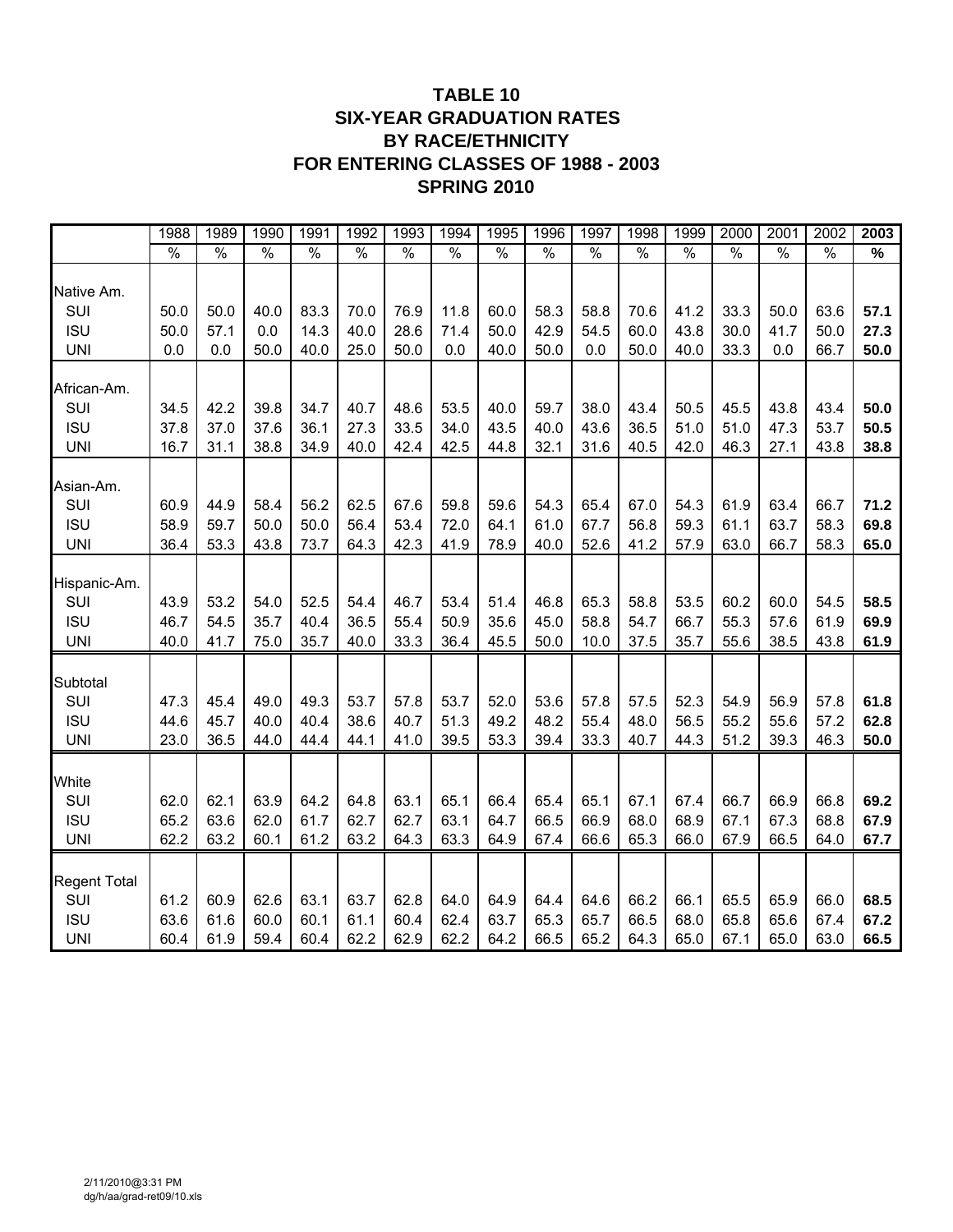## **TABLE 11 AVERAGE NUMBER OF YEARS TO COMPLETE UNDERGRADUATE DEGREE FOR ENTERING CLASSES OF 1988 - 2002 WHO GRADUATED WITHIN 6 YEARS FALL 2009**

|      | <b>University of Iowa</b> | <b>Iowa State University</b> | <b>University of Northern lowa</b> |
|------|---------------------------|------------------------------|------------------------------------|
| 1988 | 4.58                      | 4.78                         | 4.63                               |
| 1989 | 4.56                      | 4.80                         | 4.69                               |
| 1990 | 4.53                      | 4.83                         | 4.69                               |
| 1991 | 4.56                      | 4.79                         | 4.70                               |
| 1992 | 4.55                      | 4.77                         | 4.66                               |
| 1993 | 4.52                      | 4.75                         | 4.65                               |
| 1994 | 4.51                      | 4.73                         | 4.61                               |
| 1995 | 4.49                      | 4.72                         | 4.62                               |
| 1996 | 4.45                      | 4.66                         | 4.57                               |
| 1997 | 4.44                      | 4.69                         | 4.63                               |
| 1998 | 4.52                      | 4.65                         | 4.60                               |
| 1999 | 4.47                      | 4.62                         | 4.55                               |
| 2000 | 4.44                      | 4.61                         | 4.57                               |
| 2001 | 4.44                      | 4.59                         | 4.58                               |
| 2002 | 4.33                      | 4.57                         | 4.53                               |
| 2003 | 4.01                      | 4.53                         | 4.53                               |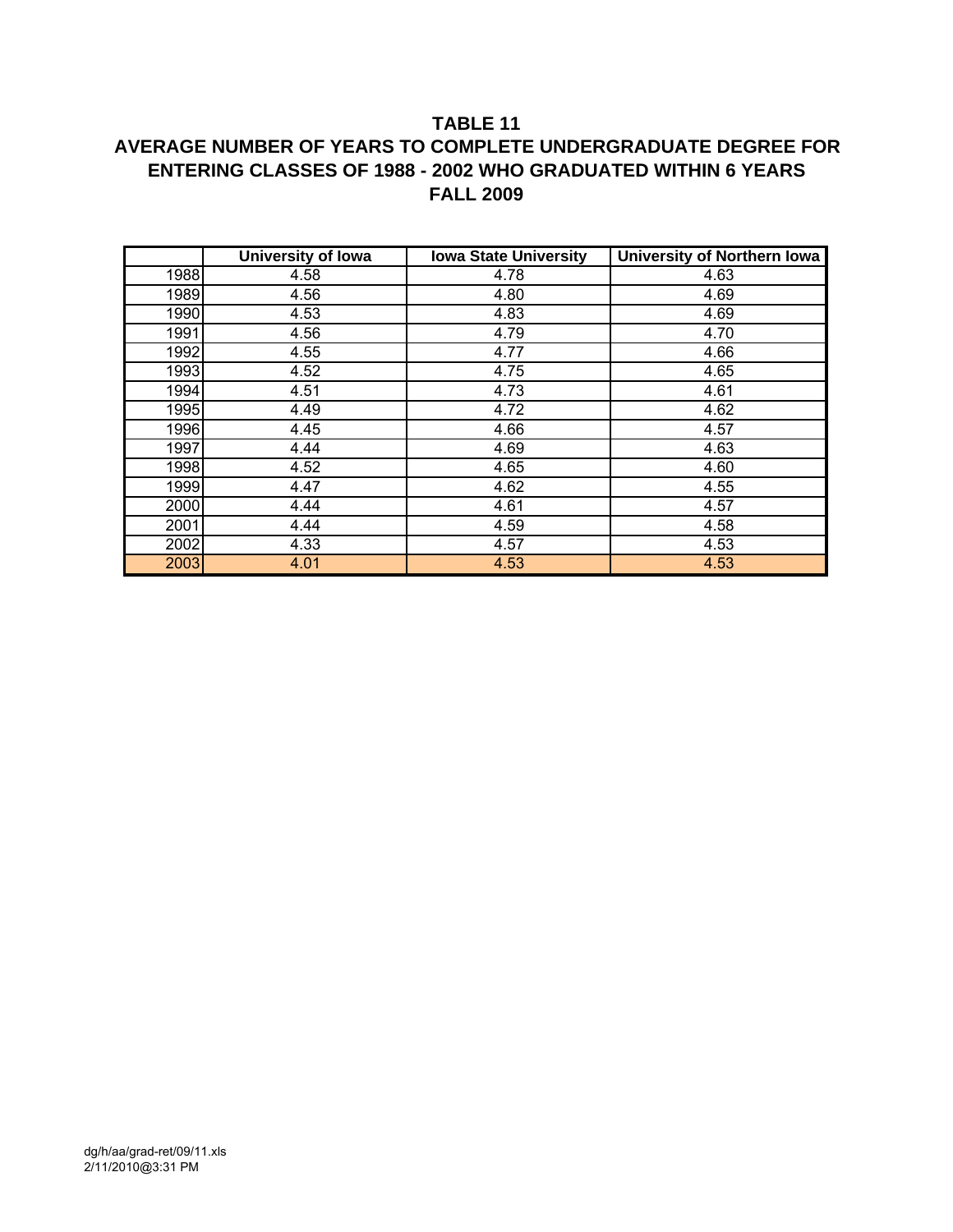## **TABLE 12PERCENT OF STUDENTS WHO GRADUATED WITHIN SIX YEARS BY YEAR FOR ENTERING CLASSES OF 1988 - 2003 SPRING 2010**

|                             |       |       |       |       |       |       |       |       | <b>Entering Class of Fall</b> |       |       |       |       |         |       |       |
|-----------------------------|-------|-------|-------|-------|-------|-------|-------|-------|-------------------------------|-------|-------|-------|-------|---------|-------|-------|
| <b>IUNIVERSITY OF IOWA</b>  | 1988  | 1989  | 1990  | 1991  | 1992  | 1993  | 1994  | 1995  | 1996                          | 1997  | 1998  | 1999  | 2000  | 2001    | 2002  | 2003  |
|                             |       |       |       |       |       |       |       |       |                               |       |       |       |       |         |       |       |
| <b>Males</b>                |       |       |       |       |       |       |       |       |                               |       |       |       |       |         |       |       |
| # graduated within 6 years  | 997   | 936   | 767   | 781   | 870   | 814   | 901   | 916   | 921                           | 968   | ,073  | ,017  | ,008  | ,085    | ,120  | ,185  |
| % graduated within 4 years  | 45.6% | 45.4% | 48.0% | 43.7% | 43.9% | 48.5% | 47.4% | 46.9% | 47.9%                         | 48.7% | 45.3% | 50.2% | 54.1% | 51.3%   | 55.5% | 52.5% |
| % graduated during 5th year | 44.0% | 45.7% | 43.3% | 46.4% | 47.0% | 43.1% | 43.0% | 44.7% | 45.8%                         | 45.2% | 44.5% | 42.4% | 41.0% | 40.7%   | 39.0% | 40.8% |
| % graduated during 6th year | 10.4% | 8.9%  | 8.7%  | 9.9%  | 9.1%  | 8.4%  | 9.6%  | 8.4%  | 6.3%                          | 6.1%  | 10.2% | 7.5%  | 5.0%  | $8.0\%$ | 5.5%  | 6.7%  |
|                             |       |       |       |       |       |       |       |       |                               |       |       |       |       |         |       |       |
| Females                     |       |       |       |       |       |       |       |       |                               |       |       |       |       |         |       |       |
| # graduated within 6 years  | 1,210 | .103  | 922   | 946   | 1,113 | 1,151 | 1,167 | 1,331 | ,281                          | ,339  | ,508  | 1,458 | ,381  | ,504    | ,586  | ,565  |
| % graduated within 4 years  | 53.3% | 54.6% | 56.3% | 57.4% | 56.1% | 59.7% | 58.3% | 59.4% | 66.5%                         | 65.3% | 60.2% | 62.6% | 65.0% | 66.4%   | 65.4% | 67.2% |
| % graduated during 5th year | 39.5% | 37.6% | 37.1% | 36.8% | 37.6% | 33.2% | 37.0% | 36.4% | 29.6%                         | 30.0% | 33.3% | 32.5% | 30.5% | 29.2%   | 30.1% | 27.7% |
| % graduated during 6th year | 7.2%  | 7.8%  | 6.6%  | 5.8%  | 6.3%  | 7.1%  | 4.7%  | 4.2%  | 3.9%                          | 4.7%  | 65.0% | 4.9%  | 4.6%  | 4.4%    | 4.5%  | 5.2%  |
|                             |       |       |       |       |       |       |       |       |                               |       |       |       |       |         |       |       |
| Total                       |       |       |       |       |       |       |       |       |                               |       |       |       |       |         |       |       |
| # graduated within 6 years  | 2,207 | 2,039 | ,689  | 1,727 | ,983  | ,965  | 2,068 | 2,247 | 2,202                         | 2,307 | 2,581 | 2,475 | 2,389 | 2,589   | 2,706 | 2,750 |
| % graduated within 4 years  | 49.8% | 50.4% | 52.5% | 51.2% | 50.7% | 55.1% | 53.5% | 54.3% | 58.7%                         | 58.3% | 54.0% | 57.5% | 60.4% | 60.1%   | 61.3% | 60.8% |
| % graduated during 5th year | 41.5% | 41.3% | 39.9% | 41.1% | 41.8% | 37.3% | 39.6% | 39.8% | 36.4%                         | 36.4% | 37.9% | 36.6% | 34.9% | 34.0%   | 33.8% | 33.3% |
| % graduated during 6th year | 8.7%  | 8.3%  | 7.6%  | 7.7%  | 7.5%  | 7.6%  | 6.9%  | 5.9%  | 4.9%                          | 5.3%  | 8.1%  | 6.0%  | 4.7%  | 5.9%    | 5.0%  | 5.8%  |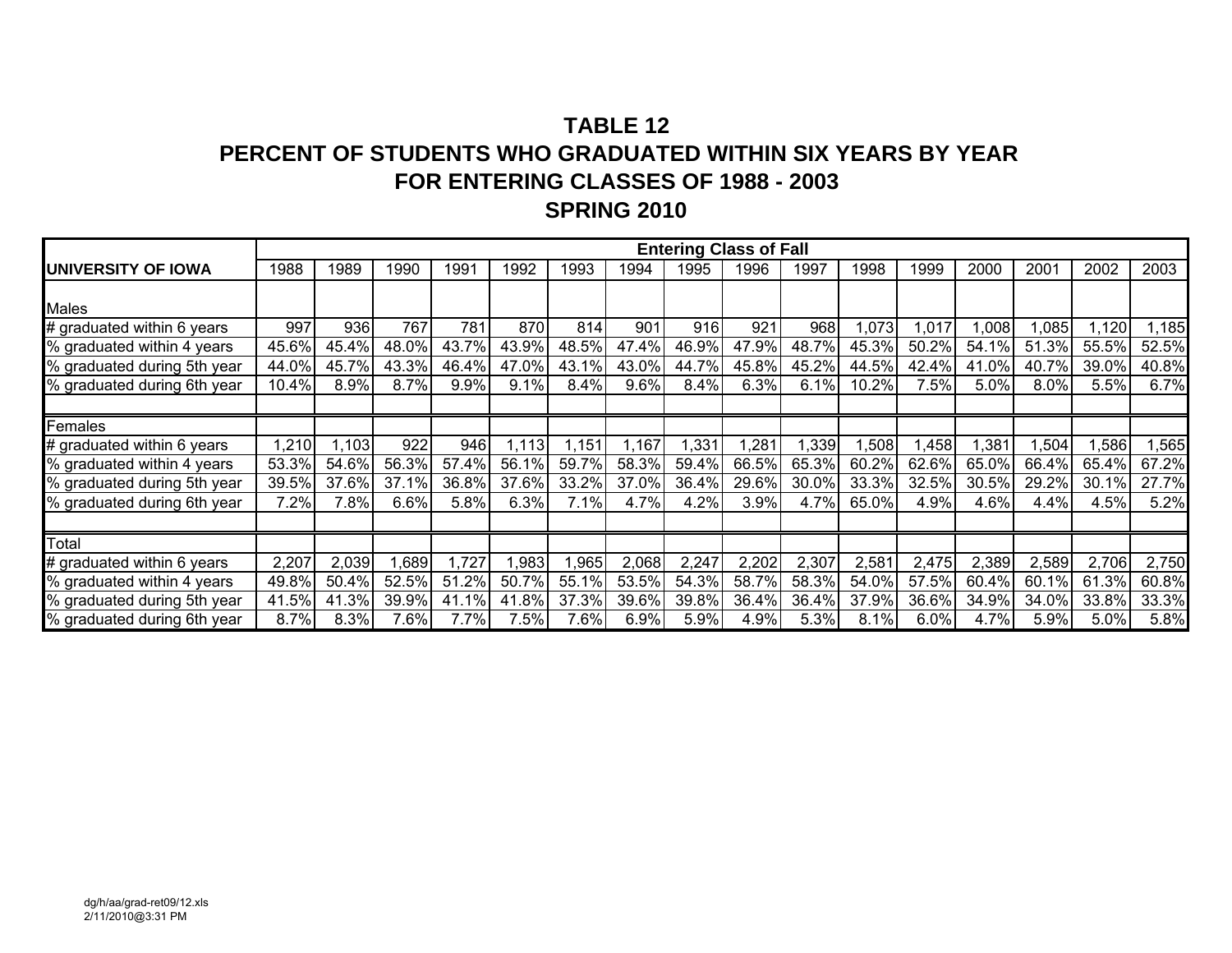## **TABLE 12PERCENT OF STUDENTS WHO GRADUATED WITHIN SIX YEARS BY YEAR FOR ENTERING CLASSES OF 1988 - 2003 SPRING 2010**

|                              |       |       |       |       |       |       |       |       | <b>Entering Class of Fall</b> |       |       |       |       |       |       |       |
|------------------------------|-------|-------|-------|-------|-------|-------|-------|-------|-------------------------------|-------|-------|-------|-------|-------|-------|-------|
| <b>IOWA STATE UNIVERSITY</b> | 1988  | 1989  | 1990  | 1991  | 1992  | 1993  | 1994  | 1995  | 1996                          | 1997  | 1998  | 1999  | 2000  | 2001  | 2002  | 2003  |
|                              |       |       |       |       |       |       |       |       |                               |       |       |       |       |       |       |       |
| <b>Males</b>                 |       |       |       |       |       |       |       |       |                               |       |       |       |       |       |       |       |
| # graduated within 6 years   | ,298  | ,285  | ,088  | 1,050 | ,107  | 1,143 | ,096  | 1,103 | ,265                          | ,410  | 1,309 | ,442  | ,479  | 1,573 | ,460  | ,385  |
| % graduated within 4 years   | 23.7% | 24.6% | 23.0% | 26.7% | 27.9% | 28.6% | 27.8% | 30.9% | 36.0%                         | 31.0% | 33.5% | 36.1% | 34.8% | 37.6% | 38.8% | 41.7% |
| % graduated during 5th year  | 60.2% | 57.7% | 58.0% | 55.3% | 56.8% | 54.2% | 56.4% | 54.6% | 52.0%                         | 56.0% | 54.1% | 53.8% | 52.8% | 53.0% | 51.4% | 50.5% |
| % graduated during 6th year  | 16.1% | 17.7% | 19.0% | 18.0% | 15.3% | 17.1% | 15.8% | 14.5% | 12.0%                         | 13.0% | 12.4% | 10.1% | 12.4% | 9.5%  | 9.9%  | 7.8%  |
|                              |       |       |       |       |       |       |       |       |                               |       |       |       |       |       |       |       |
| Females                      |       |       |       |       |       |       |       |       |                               |       |       |       |       |       |       |       |
| # graduated within 6 years   | 1,083 | ,027  | 897   | 889   | 928   | 919   | 979   | 983   | 1,084                         | ,224  | 1,217 | ,292  | ,344  | ,445  | ,347  | ,210  |
| % graduated within 4 years   | 46.0% | 43.5% | 42.3% | 43.2% | 44.6% | 47.4% | 50.5% | 48.9% | 52.3%                         | 52.6% | 55.3% | 57.4% | 61.4% | 60.3% | 61.8% | 65.0% |
| % graduated during 5th year  | 46.6% | 49.2% | 47.7% | 48.3% | 47.2% | 46.1% | 43.3% | 44.0% | 40.9%                         | 41.2% | 38.5% | 37.5% | 34.6% | 34.9% | 33.9% | 30.9% |
| % graduated during 6th year  | 7.4%  | 7.3%  | 10.0% | 8.5%  | 8.2%  | 6.4%  | 6.2%  | 7.0%  | 6.8%                          | 6.2%  | 6.2%  | 5.2%  | 4.0%  | 4.7%  | 4.3%  | 4.1%  |
|                              |       |       |       |       |       |       |       |       |                               |       |       |       |       |       |       |       |
| Total                        |       |       |       |       |       |       |       |       |                               |       |       |       |       |       |       |       |
| # graduated within 6 years   | 2,381 | 2,312 | ,985  | 1,939 | 2,035 | 2,062 | 2,075 | 2,086 | 2,349                         | 2,634 | 2,526 | 2,734 | 2,823 | 3,018 | 2,807 | 2,595 |
| % graduated within 4 years   | 33.9% | 33.0% | 31.7% | 34.2% | 35.5% | 37.0% | 38.5% | 39.4% | 43.5%                         | 41.0% | 44.0% | 46.1% | 47.4% | 48.5% | 49.8% | 52.6% |
| % graduated during 5th year  | 54.0% | 53.9% | 53.4% | 52.1% | 52.4% | 50.6% | 50.2% | 49.6% | 46.9%                         | 49.1% | 46.6% | 46.1% | 44.1% | 44.3% | 43.0% | 41.4% |
| % graduated during 6th year  | 12.1% | 13.1% | 15.0% | 13.7% | 12.0% | 12.4% | 11.3% | 11.0% | 9.6%                          | 9.9%  | 9.4%  | 7.8%  | 8.4%  | 7.2%  | 7.2%  | 6.0%  |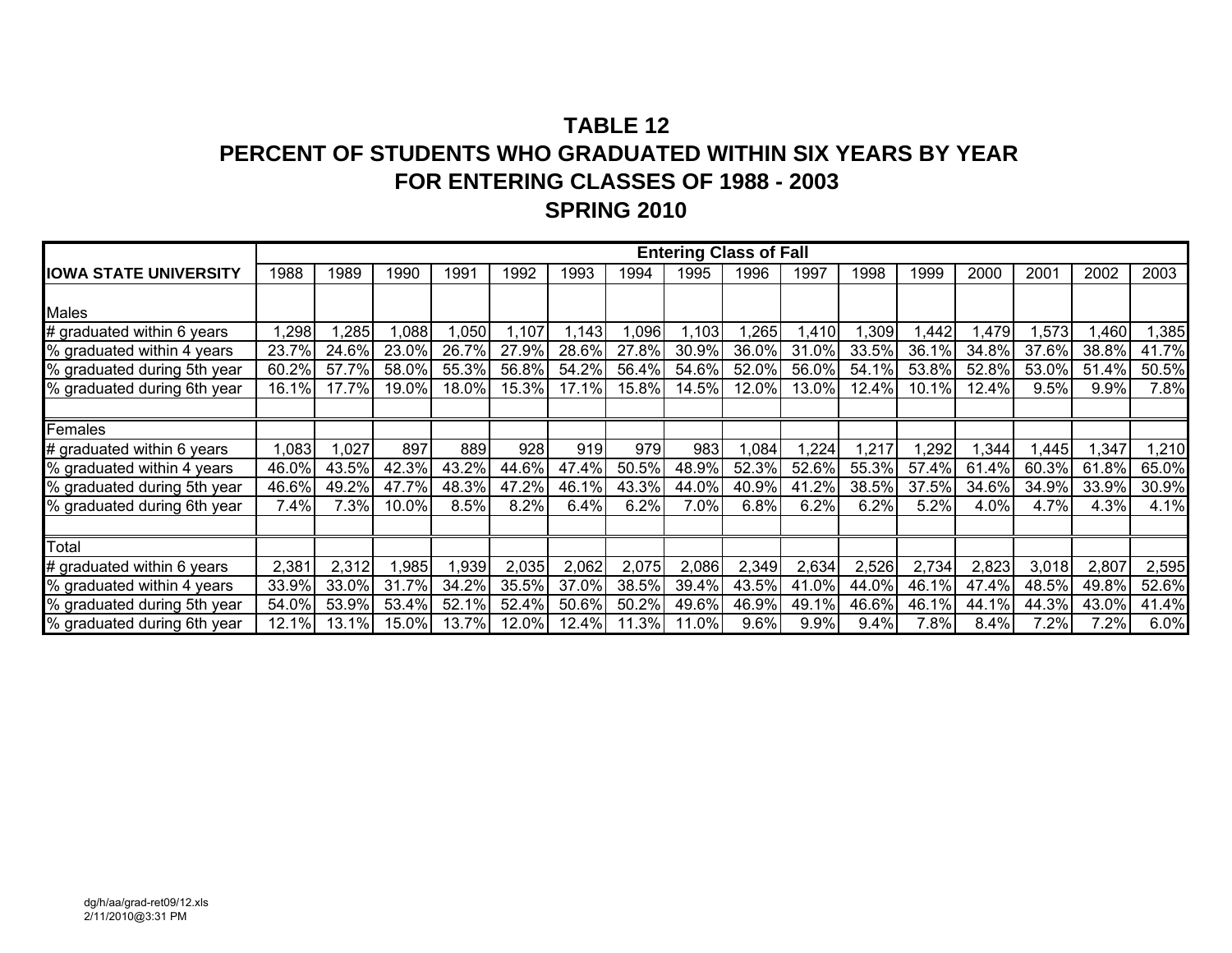## **TABLE 12PERCENT OF STUDENTS WHO GRADUATED WITHIN SIX YEARS BY YEAR FOR ENTERING CLASSES OF 1988 - 2003 SPRING 2010**

|                              |       |       |       |       |       |       |       |       | <b>Entering Class of Fall</b> |       |       |       |       |       |       |       |
|------------------------------|-------|-------|-------|-------|-------|-------|-------|-------|-------------------------------|-------|-------|-------|-------|-------|-------|-------|
| IUNIV. OF NORTHERN IOWA      | 1988  | 1989  | 1990  | 1991  | 1992  | 1993  | 1994  | 1995  | 1996                          | 1997  | 1998  | 1999  | 2000  | 2001  | 2002  | 2003  |
|                              |       |       |       |       |       |       |       |       |                               |       |       |       |       |       |       |       |
| <b>Males</b>                 |       |       |       |       |       |       |       |       |                               |       |       |       |       |       |       |       |
| # graduated within 6 years   | 463   | 479   | 489   | 466   | 412   | 426   | 416   | 476   | 514                           | 461   | 430   | 511   | 572   | 453   | 412   | 410   |
| % graduated within 4 years   | 37.2% | 32.4% | 31.7% | 32.4% | 34.7% | 35.4% | 41.4% | 35.7% | 43.2%                         | 36.4% | 34.0% | 41.1% | 42.5% | 41.7% | 47.1% | 44.4% |
| % graduated during 5th year  | 50.3% | 53.4% | 57.1% | 54.3% | 57.0% | 53.1% | 47.8% | 52.1% | 47.1%                         | 53.6% | 58.1% | 48.5% | 46.8% | 47.7% | 45.6% | 44.6% |
| % graduated during 6th year  | 12.5% | 14.2% | 11.2% | 13.3% | 8.3%  | 11.5% | 10.8% | 12.2% | 9.7%                          | 10.0% | 7.9%  | 10.4% | 10.7% | 10.6% | 7.3%  | 11.0% |
|                              |       |       |       |       |       |       |       |       |                               |       |       |       |       |       |       |       |
| Females                      |       |       |       |       |       |       |       |       |                               |       |       |       |       |       |       |       |
| $#$ graduated within 6 years | 683   | 738   | 744   | 712   | 620   | 707   | 739   | 813   | 824                           | 791   | 844   | 869   | 916   | 889   | 735   | 747   |
| % graduated within 4 years   | 52.0% | 45.3% | 47.1% | 44.8% | 47.1% | 47.8% | 49.6% | 53.4% | 54.1%                         | 48.5% | 52.0% | 57.8% | 55.5% | 53.7% | 56.6% | 57.7% |
| % graduated during 5th year  | 41.3% | 48.6% | 46.2% | 47.5% | 45.8% | 45.8% | 44.0% | 40.5% | 40.2%                         | 46.7% | 42.8% | 38.2% | 39.1% | 40.2% | 37.6% | 39.0% |
| % graduated during 6th year  | 6.7%  | 6.1%  | 6.7%  | 7.7%  | 7.1%  | 6.4%  | 6.4%  | 6.1%  | 5.7%                          | 4.8%  | 5.2%  | 4.0%  | 5.4%  | 6.1%  | 5.8%  | 3.3%  |
|                              |       |       |       |       |       |       |       |       |                               |       |       |       |       |       |       |       |
| Total                        |       |       |       |       |       |       |       |       |                               |       |       |       |       |       |       |       |
| # graduated within 6 years   | 1,146 | ,217  | ,233  | 1,178 | ,032  | 1,133 | 1,155 | ,289  | 1,338                         | ,252  | 1,274 | ,380  | ,488  | 1,342 | 1,147 | 1,157 |
| % graduated within 4 years   | 46.0% | 40.2% | 41.0% | 39.9% | 42.1% | 43.2% | 46.7% | 46.8% | 49.9%                         | 44.1% | 45.9% | 51.6% | 50.5% | 49.6% | 53.2% | 53.0% |
| % graduated during 5th year  | 44.9% | 50.5% | 50.5% | 50.2% | 50.3% | 48.5% | 45.4% | 44.8% | 42.8%                         | 49.2% | 48.0% | 42.0% | 42.1% | 42.7% | 40.4% | 41.0% |
| % graduated during 6th year  | 9.1%  | 9.3%  | 8.5%  | 9.9%  | 7.6%  | 8.3%  | 7.9%  | 8.4%  | 7.3%                          | 6.7%  | 6.1%  | 6.4%  | 7.4%  | 7.7%  | 6.4%  | 6.0%  |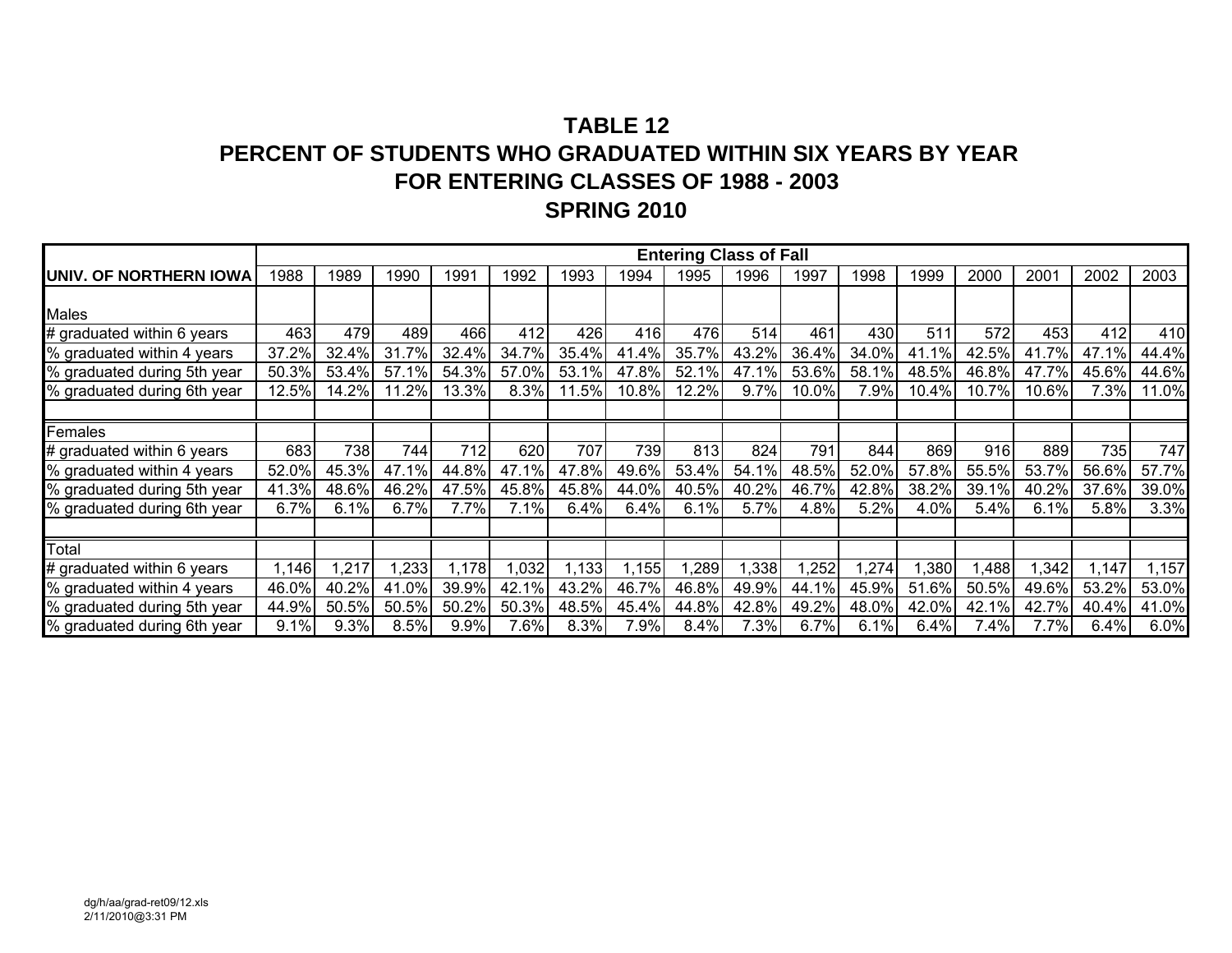### **TABLE 13 SIX-YEAR GRADUATION RATES BY HIGH SCHOOL RANK FOR ENTERING CLASSES OF 1988 - 2003 SPRING 2010**

|                          | 1988          | 1989          | 1990          | 1991          | 1992          | 1993          | 1994         | 1995          | 1996          | 1997          | 1998          | 1999          | 2000          | 2001          | 2002          | 2003         |
|--------------------------|---------------|---------------|---------------|---------------|---------------|---------------|--------------|---------------|---------------|---------------|---------------|---------------|---------------|---------------|---------------|--------------|
|                          | $\frac{0}{0}$ | $\frac{1}{2}$ | $\frac{1}{6}$ | $\frac{0}{6}$ | $\frac{9}{6}$ | $\frac{1}{2}$ | $\%$         | $\frac{9}{6}$ | $\frac{9}{6}$ | $\frac{9}{6}$ | $\frac{0}{6}$ | $\frac{0}{0}$ | $\frac{1}{6}$ | $\frac{1}{6}$ | $\frac{9}{6}$ | %            |
| 90-99%ile                |               |               |               |               |               |               |              |               |               |               |               |               |               |               |               |              |
| SUI                      | 80.9          | 77.5          | 77.2          | 79.2          | 78.5          | 78.2          | 79.8         | 79.8          | 78.5          | 83.1          | 80.7          | 81.2          | 83.5          | 82.4          | 83.5          | 82.6         |
| <b>ISU</b>               | 79.0          | 76.3          | 76.4          | 76.9          | 76.8          | 77.2          | 78.5         | 80.4          | 83.7          | 83.8          | 83.2          | 86.6          | 82.5          | 85.1          | 85.9          | 85.0         |
| <b>UNI</b>               | 81.4          | 76.8          | 79.3          | 77.3          | 81.1          | 79.3          | 82.4         | 80.3          | 81.8          | 82.7          | 82.3          | 83.9          | 85.8          | 83.4          | 81.4          | 80.2         |
| 80-89%ile                |               |               |               |               |               |               |              |               |               |               |               |               |               |               |               |              |
| SUI                      | 65.2          | 67.6          | 66.7          | 69.0          | 70.6          | 66.3          | 67.3         | 72.8          | 72.5          | 74.5          | 74.5          | 75.5          | 71.2          | 75.7          | 70.9          | 74.9         |
| <b>ISU</b>               | 69.1          | 64.7          | 64.1          | 67.0          | 68.1          | 65.8          | 69.8         | 65.7          | 69.1          | 72.6          | 71.4          | 75.9          | 72.2          | 72.6          | 73.8          | 73.7         |
| <b>UNI</b>               | 69.6          | 73.3          | 70.6          | 67.0          | 65.3          | 72.9          | 70.0         | 75.7          | 74.9          | 69.4          | 70.6          | 72.2          | 74.6          | 72.4          | 73.5          | 75.9         |
| 70-79%ile                |               |               |               |               |               |               |              |               |               |               |               |               |               |               |               |              |
| <b>SUI</b>               | 59.0          | 61.7          | 63.5          | 63.1          | 59.1          | 63.4          | 62.8         | 63.2          | 66.0          | 63.9          | 68.4          | 64.9          | 66.3          | 66.0          | 63.9          | 68.2         |
| <b>ISU</b>               | 62.5          | 61.0          | 57.8          | 57.2          | 62.8          | 60.7          | 59.6         | 64.0          | 63.6          | 62.2          | 67.3          | 63.5          | 65.1          | 65.9          | 67.2          | 66.1         |
| <b>UNI</b>               | 60.8          | 63.1          | 58.6          | 60.7          | 67.0          | 62.8          | 65.1         | 67.2          | 67.6          | 68.9          | 69.5          | 65.7          | 70.5          | 67.4          | 62.2          | 66.1         |
| 60-69%ile                |               |               |               |               |               |               |              |               |               |               |               |               |               |               |               |              |
| SUI                      | 54.5          | 48.5          | 57.1          | 57.5          | 58.1          | 60.8          | 53.8         | 60.5          | 58.0          | 53.8          | 59.3          | 62.2          | 63.0          | 59.5          | 62.0          | 63.9         |
| <b>ISU</b>               | 54.4          | 56.0          | 52.3          | 50.3          | 51.9          | 50.8          | 56.4         | 56.1          | 57.8          | 59.0          | 58.9          | 59.6          | 60.1          | 53.4          | 56.9          | 59.1         |
| <b>UNI</b>               | 55.8          | 51.0          | 49.1          | 54.3          | 53.8          | 53.5          | 53.0         | 55.4          | 58.7          | 60.1          | 56.3          | 59.9          | 58.5          | 58.0          | 59.7          | 63.8         |
| 50-59%ile                |               |               |               |               |               |               |              |               |               |               |               |               |               |               |               |              |
| SUI                      | 44.4          | 42.1          | 50.6          | 51.4          | 55.5          | 47.3          | 57.1         | 56.0          | 51.7          | 55.8          | 59.4          | 56.0          | 53.7          | 55.0          | 56.3          | 57.2         |
| <b>ISU</b>               | 51.0          | 48.6          | 45.8          | 46.4          | 46.9          | 45.5          | 47.3         | 49.3          | 50.8          | 51.5          | 48.0          | 55.0          | 50.3          | 48.7          | 56.3          | 54.1         |
| <b>UNI</b>               | 44.9          | 52.9          | 48.7          | 46.9          | 50.9          | 45.3          | 51.1         | 53.1          | 54.0          | 54.7          | 53.8          | 52.0          | 51.3          | 48.8          | 51.6          | 55.7         |
| 40-49%ile                |               |               |               |               |               |               |              |               |               |               |               |               |               |               |               |              |
| <b>SUI</b>               | 39.0          | 45.1          | 37.8          | 44.4          | 46.3          | 44.2          | 56.7         | 48.9          | 51.1          | 47.1          | 51.2          | 49.4          | 44.7          | 47.1          | 48.4          | 50.0         |
| <b>ISU</b>               | 47.5          | 43.3          | 39.8          | 36.3          | 32.9          | 38.4          | 36.2         | 44.9          | 42.9          | 42.9          | 46.2          | 42.1          | 43.7          | 46.4          | 40.0          | 50.4         |
| <b>UNI</b>               | 42.3          | 42.6          | 33.1          | 36.6          | 43.5          | 48.2          | 46.9         | 44.0          | 57.1          | 47.6          | 44.8          | 45.4          | 53.6          | 50.4          | 39.1          | 50.5         |
|                          |               |               |               |               |               |               |              |               |               |               |               |               |               |               |               |              |
| 30-39%ile                |               |               |               |               |               |               |              |               |               |               |               |               |               |               |               |              |
| <b>SUI</b>               | 38.1          | 20.3          | 38.5          | 36.5<br>36.9  | 49.3          | 43.4          | 44.1         | 45.8          | 34.7          | 36.9<br>32.5  | 45.7          | 41.9          | 39.3<br>43.6  | 36.8          | 47.9          | 52.2         |
| <b>ISU</b><br><b>UNI</b> | 40.5<br>27.5  | 31.6<br>36.1  | 42.3<br>29.4  | 51.9          | 41.5<br>42.9  | 29.3<br>35.3  | 37.3<br>30.0 | 32.7<br>35.1  | 38.7<br>48.6  | 40.0          | 37.1<br>37.0  | 40.0<br>43.6  | 37.5          | 40.2<br>46.8  | 41.0<br>43.9  | 33.9<br>59.0 |
|                          |               |               |               |               |               |               |              |               |               |               |               |               |               |               |               |              |
| 20-29%ile                |               |               |               |               |               |               |              |               |               |               |               |               |               |               |               |              |
| SUI                      | 23.1          | 23.3          | 28.6          | 46.2          | 40.0          | 43.8          | 37.5         | 37.1          | 44.4          | 30.0          | 29.6          | 34.5          | 34.8          | 38.9          | 45.5          | 41.2         |
| <b>ISU</b>               | 36.4          | 39.6          | 28.9          | 30.9          | 22.2          | 23.5          | 40.4         | 15.2          | 37.5          | 27.4          | 36.1          | 44.4          | 32.1          | 32.0          | 32.8          | 27.9         |
| <b>UNI</b>               | 11.8          | 7.7           | 33.3          | 33.3          | 16.7          | 28.6          | 20.0         | 0.0           | 25.0          | 33.3          | 10.0          | 45.5          | 31.3          | 28.6          | 33.3          | 35.7         |
| 00-19%ile                |               |               |               |               |               |               |              |               |               |               |               |               |               |               |               |              |
| SUI                      | 20.0          | 14.8          | 35.3          | 20.0          | 11.1          | 60.0          | 37.5         | 11.1          | 0.0           | 33.3          | 20.0          | 25.0          | $0.0\,$       | $0.0\,$       | 100.0         | 50.0         |
| <b>ISU</b>               | 12.5          | 21.1          | 15.4          | 17.6          | 8.3           | 19.0          | 7.7          | 29.4          | 23.1          | 17.6          | 0.0           | 30.0          | 45.5          | 14.3          | 75.0          | 22.2         |
| <b>UNI</b>               | 0.0           | 20.0          | 14.3          | 16.7          | 0.0           | 25.0          | 0.0          | 25.0          | 50.0          | 0.0           | 100.0         | 11.1          | 50.0          | 50.0          | 50.0          | 36.4         |
| <b>NA</b>                |               |               |               |               |               |               |              |               |               |               |               |               |               |               |               |              |
| SUI                      | 78.0          | 72.3          | 63.9          | 67.5          | 64.3          | 61.2          | 65.1         | 59.0          | 57.7          | 51.3          | 49.5          | 56.1          | 58.6          | 61.5          | 64.4          | 62.5         |
| <b>ISU</b>               | 0.0           | 0.0           | 0.0           | 0.0           | 0.0           | 0.0           | 0.0          | 0.0           | 66.7          | 70.0          | 0.0           | 0.0           | 50.0          | 0.0           | 0.0           | 100.0        |
| <b>UNI</b>               | 45.8          | 36.4          | 41.7          | 33.3          | 53.8          | 57.9          | 42.6         | 50.0          | 55.9          | 54.1          | 47.6          | 52.9          | 62.0          | 64.3          | 54.4          | 56.1         |
| <b>TOTAL</b>             |               |               |               |               |               |               |              |               |               |               |               |               |               |               |               |              |
| SUI                      | 61.1          | 60.9          | 62.6          | 63.1          | 63.7          | 62.8          | 64.0         | 64.9          | 64.4          | 64.6          | 66.2          | 66.1          | 65.5          | 65.9          | 66.0          | 68.5         |
| <b>ISU</b>               | 63.6          | 61.6          | 60.0          | 60.0          | 60.9          | 60.3          | 62.4         | 63.7          | 65.3          | 65.7          | 66.5          | 68.0          | 65.8          | 65.6          | 67.4          | 67.2         |
| <b>UNI</b>               | 60.4          | 61.9          | 59.4          | 60.4          | 62.2          | 62.9          | 62.2         | 64.2          | 66.5          | 65.2          | 64.3          | 65.0          | 67.1          | 65.0          | 63.0          | 66.5         |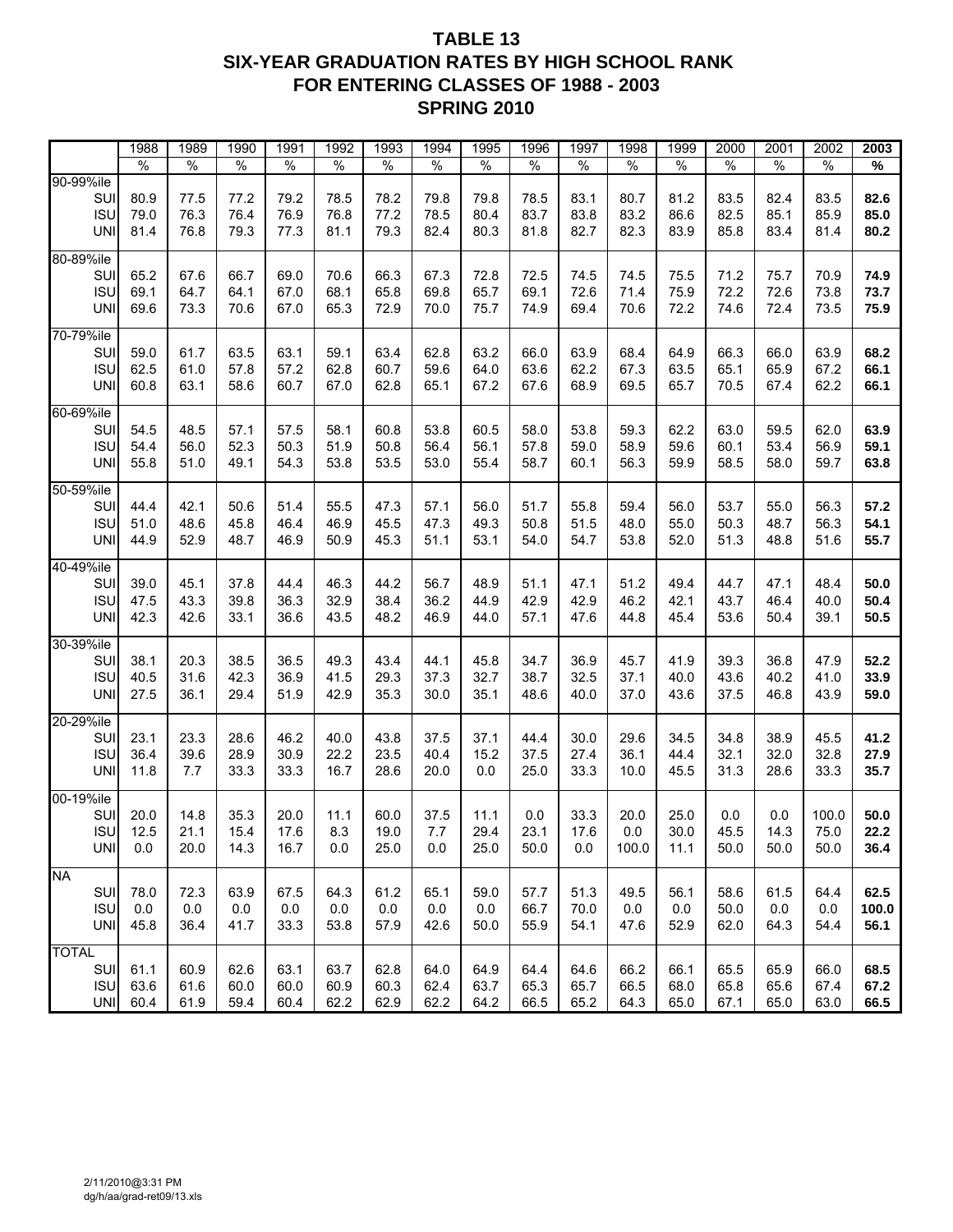## **TABLE 14 SIX-YEAR GRADUATION RATES BY ACT SCORE FOR ENTERING CLASSES OF 1988 - 2003 SPRING 2010**

|              |            | 1988 | 1989  | 1990 | 1991 | 1992 | 1993  | 1994 | 1995 | 1996 | 1997 | 1998 | 1999 | 2000 | 2001 | 2002 | 2003 |
|--------------|------------|------|-------|------|------|------|-------|------|------|------|------|------|------|------|------|------|------|
|              |            | $\%$ | $\%$  | $\%$ | $\%$ | $\%$ | $\%$  | $\%$ | $\%$ | $\%$ | $\%$ | $\%$ | $\%$ | $\%$ | $\%$ | $\%$ | $\%$ |
| $32 - 36$    |            |      |       |      |      |      |       |      |      |      |      |      |      |      |      |      |      |
| SUI          |            | 81.8 | 87.0  | 77.5 | 77.6 | 79.7 | 77.1  | 75.0 | 80.2 | 71.1 | 81.9 | 80.2 | 85.4 | 81.4 | 82.0 | 78.1 | 84.7 |
| <b>ISU</b>   |            | 83.6 | 80.0  | 82.8 | 82.0 | 84.9 | 76.6  | 75.0 | 85.1 | 82.4 | 84.3 | 80.3 | 83.4 | 84.3 | 76.9 | 80.7 | 81.0 |
| <b>UNI</b>   |            | 94.7 | 100.0 | 91.3 | 78.6 | 90.9 | 100.0 | 82.4 | 91.7 | 85.7 | 89.5 | 76.2 | 75.0 | 93.3 | 85.7 | 66.7 | 70.8 |
| $27 - 31$    |            |      |       |      |      |      |       |      |      |      |      |      |      |      |      |      |      |
| SUI          |            | 68.9 | 71.3  | 70.9 | 70.3 | 72.3 | 68.4  | 72.1 | 73.3 | 69.7 | 71.4 | 71.7 | 73.4 | 73.0 | 73.1 | 70.6 | 74.8 |
| <b>ISU</b>   |            | 69.8 | 67.0  | 67.8 | 69.2 | 68.0 | 65.4  | 75.6 | 71.0 | 74.3 | 73.1 | 72.7 | 74.2 | 70.8 | 72.7 | 75.4 | 71.1 |
| <b>UNI</b>   |            | 73.2 | 70.9  | 72.3 | 69.9 | 74.7 | 69.3  | 73.7 | 73.2 | 72.8 | 73.1 | 72.0 | 76.9 | 78.9 | 73.8 | 75.3 | 74.4 |
| $22 - 26$    |            |      |       |      |      |      |       |      |      |      |      |      |      |      |      |      |      |
| SUI          |            | 62.1 | 60.7  | 64.2 | 65.7 | 64.0 | 62.5  | 63.4 | 65.3 | 64.1 | 64.5 | 67.0 | 65.8 | 64.8 | 66.8 | 68.2 | 68.8 |
| <b>ISU</b>   |            | 64.5 | 62.8  | 59.6 | 58.7 | 60.5 | 60.6  | 61.9 | 62.0 | 63.8 | 63.3 | 65.9 | 67.9 | 64.5 | 66.0 | 65.6 | 67.1 |
| <b>UNI</b>   |            | 59.8 | 64.9  | 60.7 | 62.8 | 64.0 | 64.3  | 64.2 | 65.7 | 68.7 | 66.9 | 63.3 | 64.0 | 68.5 | 67.1 | 64.4 | 68.7 |
| $19 - 21$    |            |      |       |      |      |      |       |      |      |      |      |      |      |      |      |      |      |
| SU           |            | 55.7 | 54.5  | 55.3 | 53.3 | 59.4 | 58.2  | 58.7 | 57.4 | 61.2 | 56.8 | 60.9 | 58.8 | 59.3 | 57.8 | 56.3 | 60.3 |
| <b>ISU</b>   |            | 59.6 | 57.8  | 55.3 | 54.5 | 55.9 | 56.2  | 59.3 | 60.0 | 57.7 | 62.2 | 61.5 | 61.7 | 62.5 | 59.7 | 61.8 | 61.6 |
| <b>UNI</b>   |            | 56.9 | 56.8  | 52.5 | 55.8 | 55.3 | 60.7  | 57.3 | 61.9 | 59.3 | 61.6 | 63.8 | 64.1 | 62.0 | 62.8 | 60.1 | 61.6 |
| ≤18          |            |      |       |      |      |      |       |      |      |      |      |      |      |      |      |      |      |
| SUI          |            | 49.2 | 50.7  | 51.2 | 48.7 | 42.5 | 43.8  | 42.2 | 46.2 | 46.9 | 44.9 | 41.9 | 53.4 | 50.6 | 45.2 | 41.6 | 43.7 |
| <b>ISU</b>   |            | 44.4 | 49.8  | 37.7 | 49.6 | 48.0 | 48.4  | 51.0 | 54.5 | 49.8 | 56.1 | 52.6 | 53.0 | 54.9 | 49.3 | 55.8 | 55.6 |
| <b>UNI</b>   |            | 47.7 | 43.7  | 46.2 | 48.9 | 54.3 | 48.1  | 42.6 | 48.1 | 59.0 | 50.0 | 53.1 | 55.0 | 54.2 | 48.4 | 48.2 | 59.0 |
| <b>NA</b>    |            |      |       |      |      |      |       |      |      |      |      |      |      |      |      |      |      |
| SUI          |            | 55.7 | 58.0  | 53.0 | 51.4 | 54.3 | 63.0  | 62.6 | 61.7 | 62.6 | 58.7 | 57.4 | 54.0 | 57.7 | 55.8 | 64.4 | 61.6 |
| <b>ISU</b>   |            | 45.5 | 37.2  | 47.7 | 54.1 | 60.1 | 53.6  | 47.4 | 54.4 | 57.0 | 54.5 | 42.9 | 61.0 | 48.5 | 41.9 | 42.9 | 51.4 |
| <b>UNI</b>   |            | 40.0 | 47.4  | 47.1 | 33.3 | 33.3 | 46.7  | 41.7 | 16.7 | 64.3 | 30.0 | 57.1 | 21.4 | 51.7 | 38.9 | 50.0 | 38.5 |
| <b>TOTAL</b> |            |      |       |      |      |      |       |      |      |      |      |      |      |      |      |      |      |
| SUI          |            | 61.1 | 60.9  | 62.6 | 63.1 | 63.7 | 62.8  | 64.0 | 64.9 | 64.4 | 64.6 | 66.2 | 66.1 | 65.5 | 65.9 | 66.0 | 68.5 |
| <b>ISU</b>   |            | 63.5 | 61.6  | 60.0 | 59.9 | 61.0 | 60.4  | 63.6 | 63.7 | 65.3 | 65.7 | 66.5 | 68.0 | 65.8 | 65.6 | 67.4 | 67.2 |
|              | <b>UNI</b> | 60.4 | 61.9  | 59.4 | 60.4 | 62.2 | 62.9  | 62.2 | 64.2 | 66.5 | 65.2 | 64.3 | 65.0 | 67.1 | 65.0 | 63.0 | 66.5 |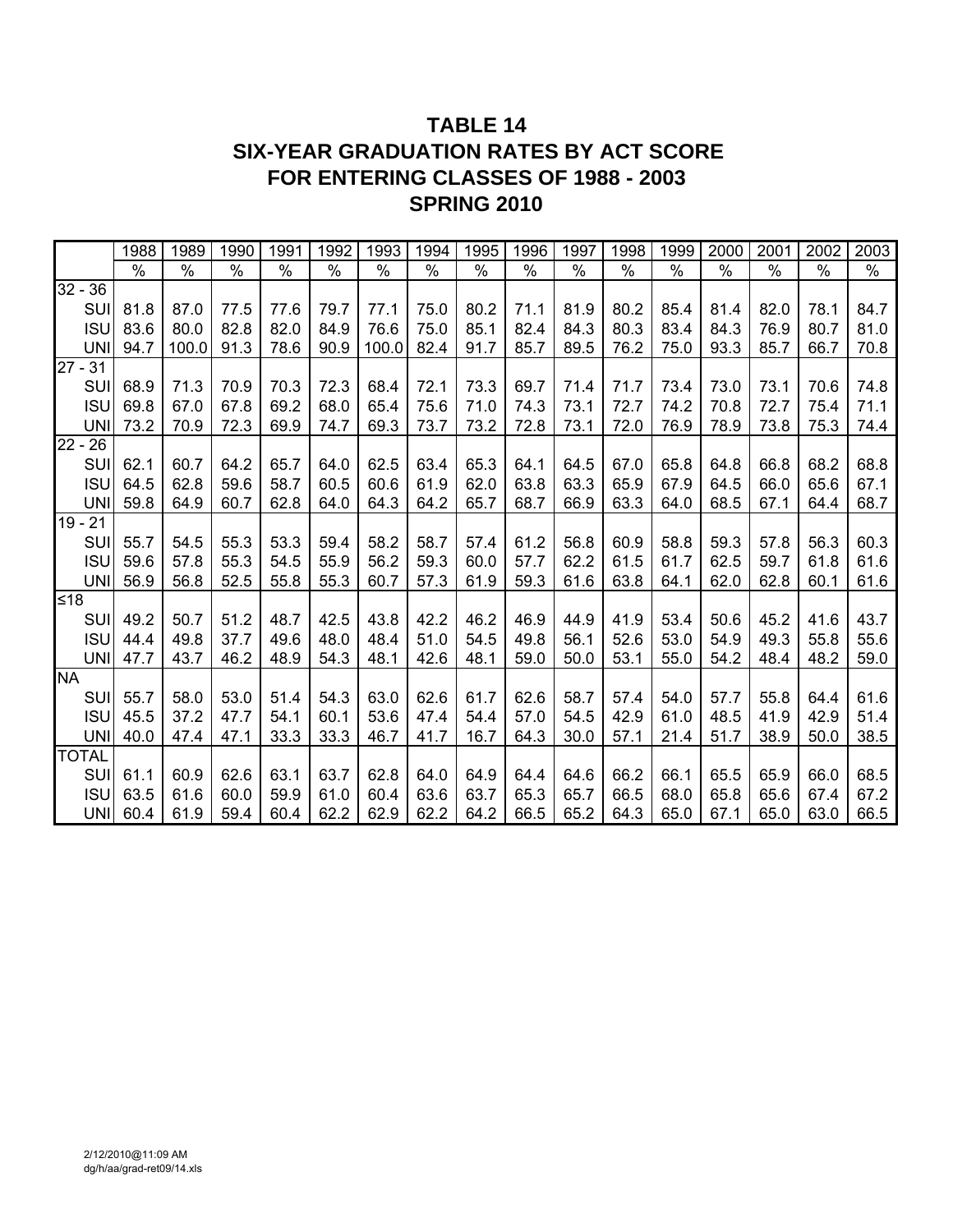## **TABLE 15 SIX-YEAR GRADUATION RATES BY FIRST-TERM GPA FOR ENTERING CLASSES OF 1988 - 2003 SPRING 2010**

|                      | 1988          | 1989         | 1990         | 1991          | 1992 | 1993          | 1994          | 1995         | 1996 | 1997 | 1998          | 1999      | 2000 | 2001 | 2002         | 2003          |
|----------------------|---------------|--------------|--------------|---------------|------|---------------|---------------|--------------|------|------|---------------|-----------|------|------|--------------|---------------|
|                      | $\frac{0}{0}$ | $\%$         | %            | $\frac{0}{0}$ | $\%$ | $\frac{0}{0}$ | $\frac{0}{0}$ | %            | %    | %    | $\frac{0}{0}$ | %         | %    | %    | $\%$         | $\frac{9}{6}$ |
| $3.50 - 4.00$        |               |              |              |               |      |               |               |              |      |      |               |           |      |      |              |               |
| SUI                  | 88.1          | 83.0         | 86.7         | 83.7          | 84.3 | 85.9          | 83.4          | 89.7         | 87.7 | 87.4 | 86.7          | 85.6      | 87.1 | 86.1 | 84.2         | 84.6          |
| <b>ISU</b>           | 82.6          | 84.2         | 83.9         | 81.9          | 83.9 | 82.8          | 84.8          | 87.9         | 88.3 | 86.4 | 88.5          | 88.3      | 89.1 | 87.0 | 85.0         | 84.4          |
| <b>UNI</b>           | 84.6          | 83.4         | 84.2         | 82.1          | 85.4 | 82.0          | 84.9          | 87.1         | 83.1 | 85.5 | 85.5          | 84.0      | 86.6 | 86.4 | 85.0         | 85.0          |
| 3.25-3.49            |               |              |              |               |      |               |               |              |      |      |               |           |      |      |              |               |
| SUI                  | 81.4          | 77.5         | 79.3         | 80.6          | 79.9 | 81.1          | 85.4          | 82.8         | 79.6 | 80.3 | 81.5          | 83.9      | 84.6 | 82.2 | 82.2         | 81.9          |
| <b>ISU</b>           | 82.5          | 79.6         | 76.4         | 78.6          | 75.9 | 78.2          | 84.6          | 84.4         | 84.3 | 86.3 | 80.9          | 81.3      | 79.5 | 84.1 | 83.7         | 81.3          |
| <b>UN</b>            | 81.4          | 82.7         | 76.2         | 75.4          | 82.5 | 77.2          | 78.9          | 75.4         | 87.8 | 80.0 | 78.3          | 78.4      | 79.4 | 77.9 | 78.4         | 79.8          |
| 3.00-3.24            |               |              |              |               |      |               |               |              |      |      |               |           |      |      |              |               |
| SUI                  | 76.4          | 80.9         | 77.1         | 75.1          | 77.0 | 79.9          | 78.7          | 76.5         | 79.0 | 79.8 | 81.2          | 78.1      | 81.8 | 77.8 | 79.2         | 79.0          |
| <b>ISU</b>           | 80.3          | 73.2         | 75.7         | 81.4          | 77.2 | 76.0          | 81.0          | 81.7         | 78.3 | 79.4 | 80.9          | 81.3      | 76.8 | 73.8 | 79.7         | 79.3          |
| <b>UN</b>            | 76.9          | 69.4         | 70.6         | 71.2          | 76.4 | 75.0          | 72.0          | 72.9         | 77.7 | 76.8 | 76.2          | 76.2      | 83.0 | 75.7 | 73.1         | 78.7          |
| 2.75-2.99            |               |              |              |               |      |               |               |              |      |      |               |           |      |      |              |               |
| SUI                  | 73.1          | 69.1         | 72.2         | 73.8          | 72.0 | 71.1          | 70.7          | 74.7         | 78.1 | 76.1 | 75.3          | 72.8      | 74.1 | 71.6 | 70.3         | 76.0          |
| <b>ISU</b>           | 76.0          | 71.8         | 72.4         | 73.5          | 71.9 | 71.9          | 73.7          | 74.0         | 77.0 | 78.2 | 76.0          | 80.5      | 77.5 | 74.3 | 80.4         | 74.8          |
| <b>UN</b>            | 73.2          | 74.7         | 69.5         | 65.1          | 69.3 | 68.4          | 73.5          | 74.8         | 72.2 | 68.4 | 64.7          | 71.0      | 75.6 | 74.5 | 70.8         | 73.1          |
| $2.50 - 2.74$<br>SUI |               |              |              | 68.7          | 68.1 | 68.3          | 64.7          |              | 71.2 | 64.6 | 68.0          | 70.4      | 65.8 | 64.0 |              | 63.5          |
| <b>ISU</b>           | 67.4<br>72.3  | 63.1<br>67.5 | 66.2<br>66.6 | 67.3          | 71.5 | 66.8          | 70.2          | 67.7<br>71.6 | 71.9 | 67.9 | 70.6          | 70.4      | 73.4 | 71.7 | 65.0<br>73.3 | 66.3          |
| <b>UN</b>            | 66.9          | 65.5         | 63.0         | 72.1          | 68.0 | 71.4          | 69.4          | 68.8         | 74.6 | 67.9 | 68.8          | 76.8      | 73.9 | 64.4 | 65.0         | 71.3          |
| $2.25 - 2.49$        |               |              |              |               |      |               |               |              |      |      |               |           |      |      |              |               |
| SUI                  | 59.8          | 58.1         | 63.0         | 52.3          | 56.9 | 53.1          | 59.4          | 63.7         | 59.1 | 59.7 | 59.1          | 59.0      | 60.5 | 59.7 | 57.3         | 58.8          |
| <b>ISU</b>           | 64.3          | 68.1         | 62.7         | 62.0          | 64.6 | 61.5          | 60.9          | 65.5         | 68.5 | 65.8 | 62.2          | 67.2      | 64.5 | 62.2 | 62.3         | 62.9          |
| <b>UN</b>            | 66.8          | 63.7         | 63.0         | 55.1          | 65.2 | 60.4          | 59.9          | 67.1         | 63.2 | 64.2 | 61.1          | 59.0      | 66.5 | 64.4 | 54.9         | 59.6          |
| $2.00 - 2.24$        |               |              |              |               |      |               |               |              |      |      |               |           |      |      |              |               |
| SUI                  | 50.1          | 48.4         | 47.2         | 54.9          | 52.3 | 51.8          | 53.6          | 51.2         | 49.1 | 48.8 | 49.7          | 48.8      | 49.3 | 49.0 | 46.1         | 46.9          |
| <b>ISU</b>           | 57.5          | 60.2         | 54.6         | 56.4          | 56.0 | 55.2          | 55.2          | 61.2         | 55.4 | 57.0 | 56.0          | 55.9      | 56.8 | 51.8 | 48.9         | 52.9          |
| <b>UNI</b>           | 52.0          | 50.7         | 51.1         | 54.3          | 48.8 | 60.7          | 54.8          | 63.5         | 63.6 | 57.0 | 51.0          | 54.1      | 54.5 | 51.4 | 49.7         | 61.3          |
| 1.00-1.99            |               |              |              |               |      |               |               |              |      |      |               |           |      |      |              |               |
| SUI                  | 27.0          | 23.0         | 23.5         | 29.3          | 29.3 | 23.7          | 30.4          | 27.3         | 28.3 | 25.5 | 9.1           | 24.6      | 29.9 | 24.7 | 28.8         | 34.0          |
| <b>ISU</b>           | 42.6          | 41.9         | 40.3         | 35.0          | 39.5 | 38.7          | 39.0          | 38.1         | 36.6 | 39.4 | 38.1          | 35.6      | 33.1 | 35.9 | 32.3         | 35.9          |
| <b>UNI</b>           | 38.1          | 37.5         | 34.7         | 22.6          | 34.5 | 38.3          | 35.3          | 37.2         | 41.5 | 40.8 | 42.5          | 34.5      | 34.9 | 35.1 | 30.5         | 39.5          |
| $0.00 - 0.99$        |               |              |              |               |      |               |               |              |      |      |               |           |      |      |              |               |
| SUI                  | 0.0           | 0.0          | 3.8          | 2.1           | 7.1  | 4.5           | 2.2           | 0.0          | 4.3  | 0.0  | 0.0           | 3.2       | 7.8  | 4.0  | 2.2          | 3.3           |
| <b>ISU</b>           | 12.3          | 7.0          | 8.7          | 5.2           | 6.2  | 7.6           | 9.8           | 6.7          | 3.8  | 11.6 | 9.1           | 12.0      | 7.9  | 8.9  | 11.4         | 15.3          |
| <b>UNI</b>           | 7.7           | 8.8          | 4.4          | 2.9           | 3.2  | 1.4           | 1.2           | 3.6          | 4.9  | 3.8  | 1.0           | 4.0       | 9.8  | 8.4  | 5.5          | 11.6          |
| <b>NA</b>            |               |              |              |               |      |               |               |              |      |      |               |           |      |      |              |               |
| SUI                  | 0.0           | 0.0          | 4.3          | 0.0           | 8.2  | 7.0           | 8.3           | 9.2          | 5.3  | 11.4 | 8.1           | 6.9       | 3.7  | 50.0 | 1.6          | 21.4          |
| <b>ISU</b>           | 28.6          | 33.3         | 2.3          | 7.5           | 0.0  | 3.8           | 7.7           | 2.0          | 8.8  | 7.6  | 16.4          | 16.1      | 11.6 | 45.6 | 47.7         | 11.4          |
| <b>UNI</b>           | 0.0           | 0.0          | 0.0          | 0.0           | 0.0  | 0.0           | 0.0           | 0.0          | 0.0  | 0.0  | <b>NA</b>     | <b>NA</b> | NA   | 0.0  | NA           | <b>NA</b>     |
| <b>TOTAL</b>         |               |              |              |               |      |               |               |              |      |      |               |           |      |      |              |               |
| SUI                  | 61.1          | 60.9         | 62.6         | 63.1          | 63.7 | 62.8          | 64.0          | 64.9         | 64.4 | 64.6 | 63.7          | 66.1      | 65.5 | 65.9 | 66.0         | 68.5          |
| <b>ISU</b>           | 63.5          | 61.6         | 60.0         | 59.9          | 61.0 | 60.4          | 62.4          | 63.7         | 65.3 | 65.7 | 66.5          | 68.0      | 65.8 | 65.6 | 67.4         | 67.2          |
| <b>UNI</b>           | 60.4          | 61.9         | 59.4         | 60.4          | 62.2 | 62.9          | 62.2          | 64.2         | 66.5 | 65.2 | 64.3          | 65.0      | 67.1 | 65.0 | 63.0         | 66.5          |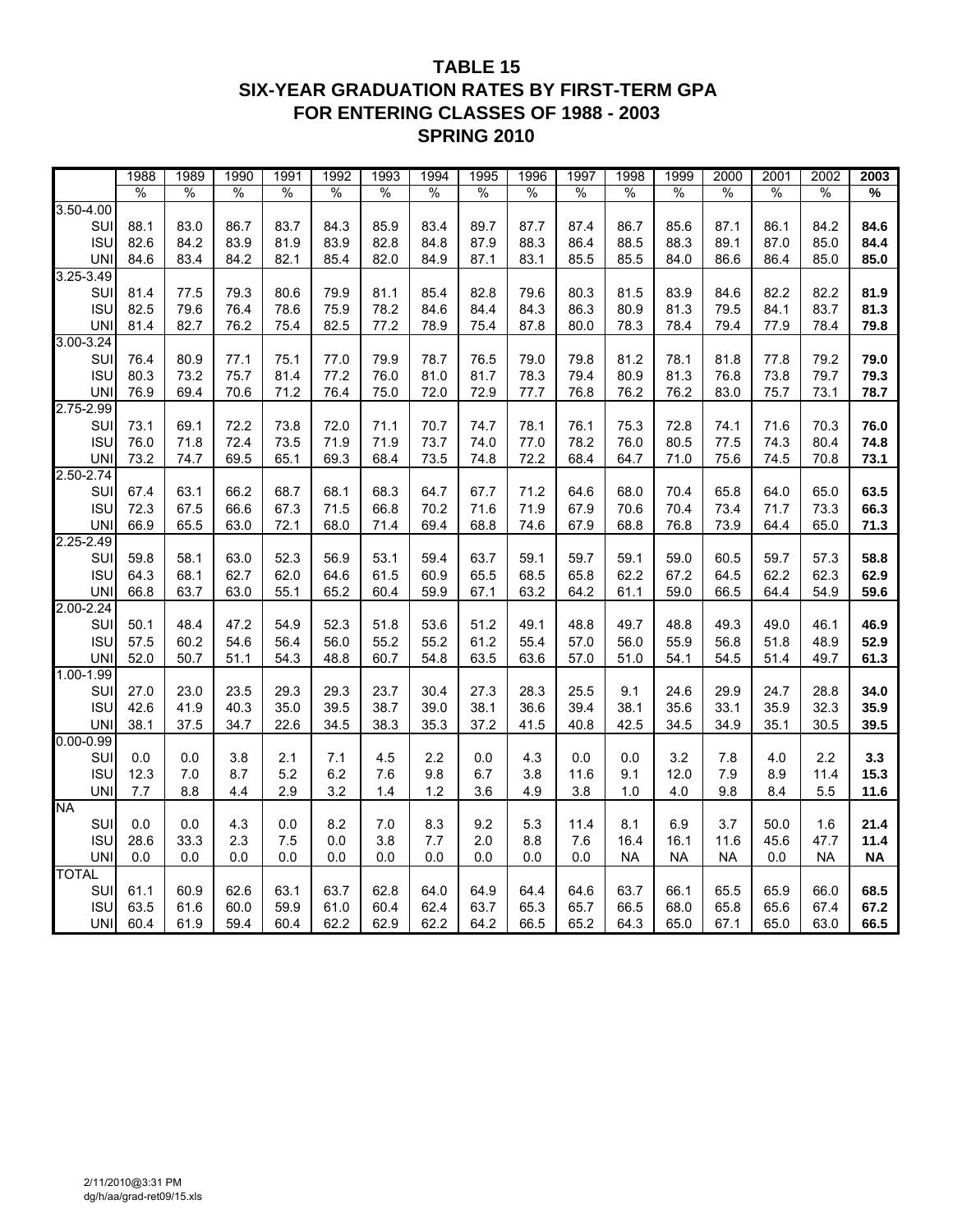# **TABLE 16SIX-YEAR GRADUATION RATES BY GENDERFOR ENTERING CLASSES OF 1988 - 2003 SPRING 2010**

|              | 1988 | 1989 | 1990 | 1991 | 1992 | 1993 | 1994          | 1995 | 1996 | 1997 | 1998 | 1999 | 2000          | 2001 | 2002 | 2003          |
|--------------|------|------|------|------|------|------|---------------|------|------|------|------|------|---------------|------|------|---------------|
|              | $\%$ | %    | %    | %    | %    | $\%$ | $\frac{0}{0}$ | $\%$ | %    | %    | %    | $\%$ | $\frac{0}{0}$ | %    | %    | $\frac{9}{6}$ |
| <b>WOMEN</b> |      |      |      |      |      |      |               |      |      |      |      |      |               |      |      |               |
| SUI          | 62.3 | 64.3 | 63.9 | 63.9 | 66.0 | 65.8 | 65.4          | 66.3 | 65.4 | 66.3 | 68.2 | 69.1 | 66.5          | 67.6 | 68.1 | 68.6          |
| <b>ISU</b>   | 67.3 | 64.6 | 63.0 | 65.0 | 64.8 | 64.0 | 66.2          | 66.0 | 68.1 | 68.4 | 68.6 | 70.6 | 69.6          | 69.2 | 70.3 | 71.9          |
| <b>UNI</b>   | 61.0 | 61.7 | 58.5 | 60.2 | 63.0 | 63.6 | 64.8          | 65.4 | 66.8 | 66.4 | 67.1 | 66.6 | 68.5          | 67.8 | 64.5 | 68.7          |
|              |      |      |      |      |      |      |               |      |      |      |      |      |               |      |      |               |
| <b>MEN</b>   |      |      |      |      |      |      |               |      |      |      |      |      |               |      |      |               |
| <b>SUI</b>   | 59.8 | 57.3 | 61.0 | 62.1 | 61.1 | 58.9 | 62.4          | 63.0 | 63.2 | 62.3 | 63.7 | 62.2 | 64.2          | 63.6 | 63.4 | 68.4          |
| <b>ISU</b>   | 60.8 | 59.5 | 57.7 | 56.5 | 58.2 | 57.7 | 59.3          | 61.8 | 63.0 | 63.6 | 64.6 | 65.8 | 62.7          | 62.6 | 64.8 | 63.6          |
| <b>UNI</b>   | 59.5 | 62.2 | 60.9 | 60.6 | 61.0 | 61.3 | 58.1          | 62.4 | 66.1 | 63.4 | 59.3 | 62.3 | 64.9          | 60.2 | 60.4 | 62.9          |
|              |      |      |      |      |      |      |               |      |      |      |      |      |               |      |      |               |
| <b>TOTAL</b> |      |      |      |      |      |      |               |      |      |      |      |      |               |      |      |               |
| SUI          | 61.1 | 60.9 | 62.6 | 63.1 | 63.7 | 62.8 | 64.0          | 64.9 | 64.4 | 64.6 | 66.2 | 66.1 | 65.5          | 65.9 | 66.0 | 68.5          |
| <b>ISU</b>   | 63.6 | 61.6 | 60.0 | 60.1 | 61.1 | 60.4 | 62.4          | 63.7 | 65.3 | 65.7 | 66.5 | 68.0 | 65.8          | 65.6 | 67.4 | 67.2          |
| <b>UNI</b>   | 60.4 | 61.9 | 59.4 | 60.4 | 62.2 | 62.7 | 62.2          | 64.2 | 66.5 | 65.2 | 64.3 | 65.0 | 67.1          | 65.0 | 63.0 | 66.5          |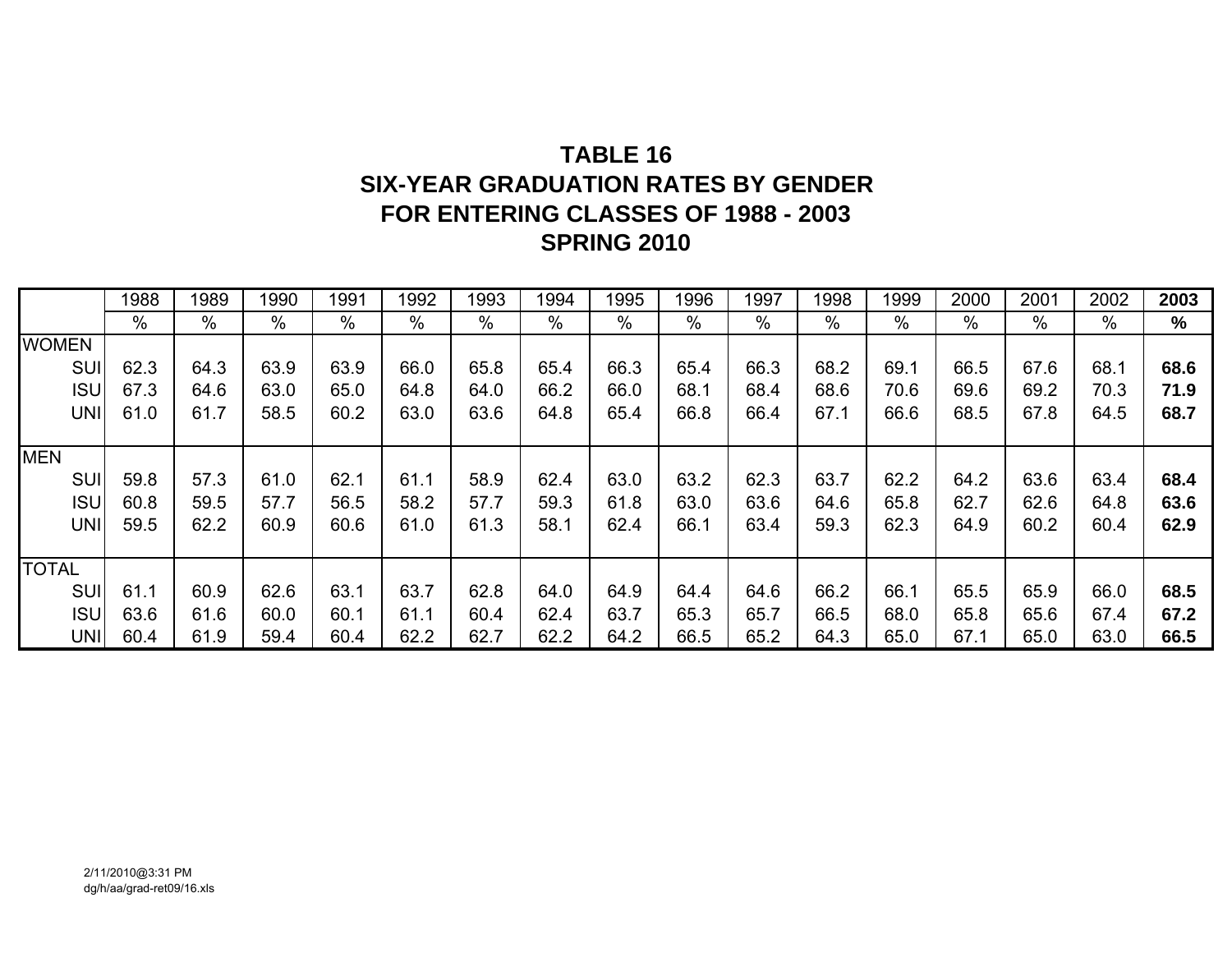## **TABLE 17 SIX-YEAR GRADUATION RATES BY RACE/ETHNICITY AND RESIDENCE FOR ENTERING CLASSES OF 2000 - 2003 SPRING 2010**

|                        |            | 2000          |            | 2001          |      | 2002          |      | 2003          |
|------------------------|------------|---------------|------------|---------------|------|---------------|------|---------------|
|                        |            | $\frac{0}{0}$ |            | $\%$          |      | $\%$          |      | $\%$          |
|                        | <b>Res</b> | <b>NonRes</b> | <b>Res</b> | <b>NonRes</b> | Res  | <b>NonRes</b> | Res  | <b>NonRes</b> |
| <b>Native American</b> |            |               |            |               |      |               |      |               |
| SUI                    | 40.0       | 25.0          | 42.9       | 66.7          | 66.7 | 60.0          | 55.6 | 60.0          |
| <b>ISU</b>             | 37.5       | 0.0           | 42.9       | 40.0          | 33.3 | 66.7          | 37.5 | 0.0           |
| <b>UNI</b>             | 33.3       | <b>NA</b>     | 0.0        | <b>NA</b>     | 66.7 | <b>NA</b>     | 50.0 | <b>NA</b>     |
| African-American       |            |               |            |               |      |               |      |               |
| SUI                    | 52.0       | 38.8          | 42.9       | 44.3          | 60.0 | 35.3          | 55.2 | 47.4          |
| <b>ISU</b>             | 51.5       | 50.7          | 48.6       | 46.8          | 64.4 | 48.3          | 45.2 | 54.2          |
| <b>UNI</b>             | 52.8       | 38.7          | 40.0       | 20.5          | 66.7 | 30.0          | 37.9 | 40.0          |
| Asian-American         |            |               |            |               |      |               |      |               |
| SUI                    | 64.3       | 55.8          | 68.7       | 53.7          | 68.7 | 63.0          | 70.4 | 72.9          |
| <b>ISU</b>             | 60.8       | 61.5          | 67.0       | 55.0          | 56.3 | 65.5          | 65.3 | 80.5          |
| <b>UNI</b>             | 64.0       | 50.0          | 70.4       | 33.3          | 58.3 | <b>NA</b>     | 63.2 | 100           |
| Hispanic-American      |            |               |            |               |      |               |      |               |
| SUI                    | 68.3       | 52.4          | 54.5       | 63.6          | 50.0 | 58.8          | 56.9 | 60.5          |
| <b>ISU</b>             | 63.0       | 49.1          | 62.5       | 51.2          | 60.9 | 63.2          | 66.0 | 73.9          |
| <b>UNI</b>             | 46.7       | 66.7          | 40.0       | 36.4          | 50.0 | 37.5          | 73.3 | 33.3          |
| Subtotal               |            |               |            |               |      |               |      |               |
| SUI                    | 60.5       | 47.2          | 59.5       | 54.3          | 62.4 | 52.8          | 63.6 | 59.5          |
| <b>ISU</b>             | 58.4       | 52.1          | 61.7       | 49.2          | 58.5 | 55.6          | 60.0 | 66.4          |
| <b>UNI</b>             | 53.7       | 46.7          | 51.6       | 24.5          | 61.7 | 31.3          | 53.7 | 40.7          |
| White                  |            |               |            |               |      |               |      |               |
| SUI                    | 65.0       | 69.3          | 68.2       | 64.8          | 66.3 | 67.4          | 68.3 | 70.6          |
| <b>ISU</b>             | 68.4       | 62.6          | 68.0       | 65.1          | 69.2 | 67.4          | 69.0 | 64.0          |
| <b>UNI</b>             | 68.3       | 57.6          | 67.2       | 42.6          | 64.2 | 58.6          | 68.2 | 54.5          |
| <b>Regent Total</b>    |            |               |            |               |      |               |      |               |
| SUI                    | 64.7       | 66.7          | 67.5       | 63.5          | 66.1 | 66.0          | 68.0 | 69.4          |
| <b>ISU</b>             | 67.4       | 61.3          | 67.4       | 61.2          | 68.3 | 64.9          | 68.2 | 64.4          |
| <b>UNI</b>             | 68.0       | 52.6          | 66.7       | 37.0          | 64.1 | 46.6          | 67.4 | 50.5          |

NA = no students in the cohort.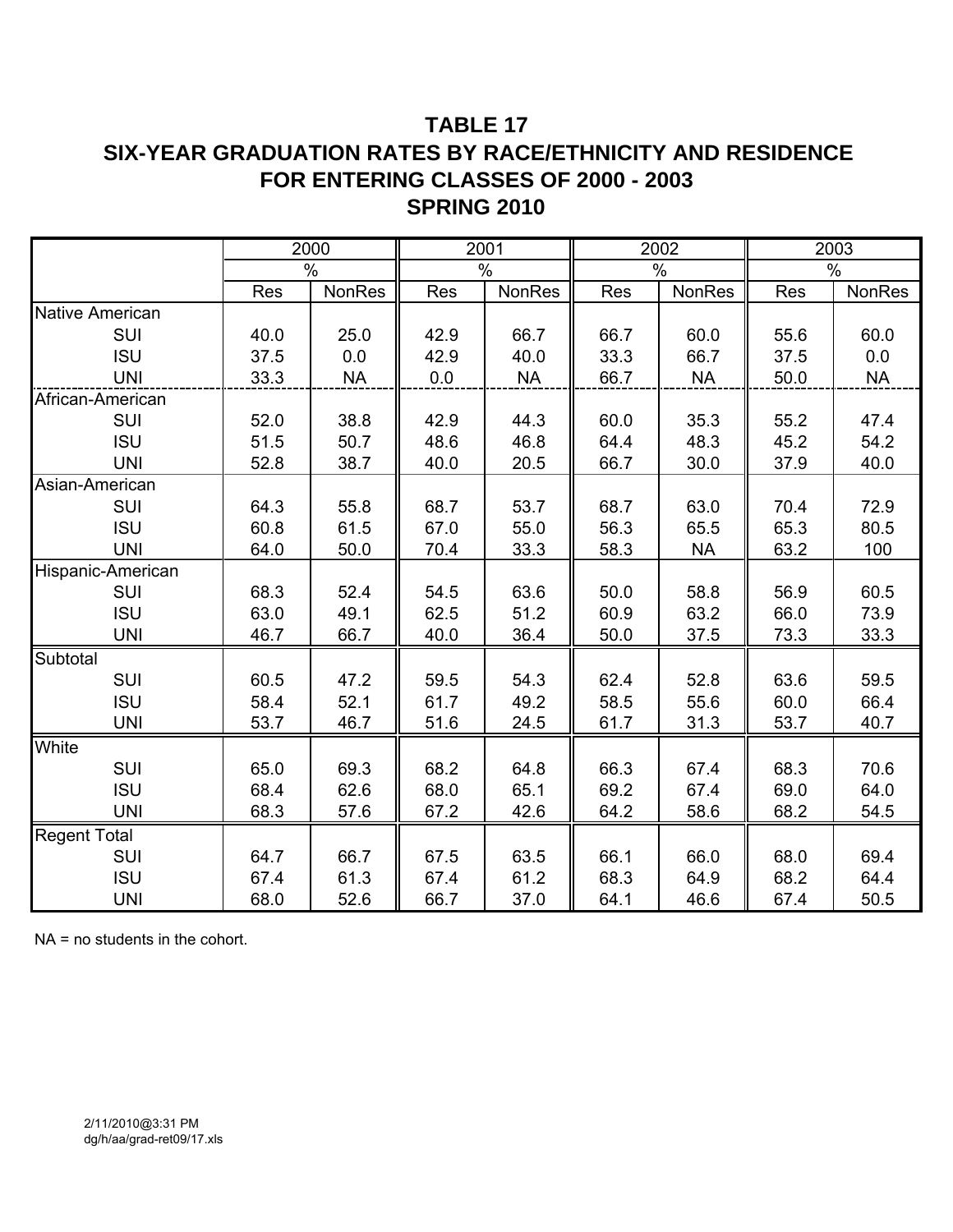## **TABLE 18 - ONE-YEAR RETENTION RATES BY TYPE OF TRANSFER COLLEGE FOR ENTERING CLASSES OF 1991 - 2008 SPRING 2010**

|                                       | 1991          | 1992         | 1993         | 1994         | 1995          | 1996         | 1997          | 1998         | 1999         | 2000          | 2001          | 2002                 | 2003          | 2004         | 2005         | 2006         | 2007          | 2008          |
|---------------------------------------|---------------|--------------|--------------|--------------|---------------|--------------|---------------|--------------|--------------|---------------|---------------|----------------------|---------------|--------------|--------------|--------------|---------------|---------------|
|                                       | $\frac{9}{6}$ | $\%$         | %            | $\%$         | $\frac{1}{2}$ | $\%$         | $\frac{9}{6}$ | $\%$         | %            | $\frac{1}{2}$ | $\frac{8}{6}$ | $\frac{1}{\sqrt{2}}$ | $\frac{1}{2}$ | %            | %            | %            | $\frac{1}{2}$ | $\frac{0}{0}$ |
| Iowa 2-yr Public, AA Degree           |               |              |              |              |               |              |               |              |              |               |               |                      |               |              |              |              |               |               |
| SUI                                   | 79.5          | 79.0         | 77.1         | 75.2         | 72.1          | 78.2         | 79.2          | 78.4         | 79.3         | 73.8          | 80.2          | 80.1                 | 75.6          | 78.4         | 74.3         | 84.7         | 80.4          | 80.2          |
| <b>ISU</b>                            | 83.2          | 82.0         | 80.5         | 79.8         | 83.6          | 82.4         | 81.2          | 82.0         | 84.7         | 84.4          | 81.9          | 80.6                 | 79.7          | 84.2         | 82.7         | 83.0         | 80.9          | 85.6          |
| <b>UNI</b>                            | 86.7          | 86.1         | 84.1         | 84.0         | 83.8          | 81.9         | 82.1          | 83.9         | 87.4         | 88.6          | 88.7          | 85.6                 | 85.0          | 83.2         | 85.9         | 87.7         | 87.1          | 85.7          |
| Iowa 2-yr Pub, Other Assoc Deg        |               |              |              |              |               |              |               |              |              |               |               |                      |               |              |              |              |               |               |
| SUI                                   |               |              |              |              |               |              |               |              |              | 66.7          | 52.2          | 58.3                 | 100.0         | 74.4         | 71.0         | 68.4         | 81.8          | 58.3          |
| <b>ISU</b>                            |               |              |              |              |               |              |               |              |              | 81.8          | 83.2          | 82.9                 | 82.6          | 66.7         | 82.7         | 89.0         | 82.0          | 82.6          |
| <b>UNI</b>                            |               |              |              |              |               |              |               |              |              | 83.8          | 72.4          | 77.3                 | 80.0          | 80.4         | 79.1         | 79.5         | 64.9          | 73.6          |
| Iowa 2-yr Pub, No Assoc Degree<br>SUI | 72.6          | 71.4         | 70.2         | 69.2         | 74.4          | 76.8         | 73.5          | 72.4         | 69.6         | 74.5          | 71.5          | 74.8                 | 76.4          | 77.3         | 75.0         | 79.3         | 75.7          | 80.0          |
| <b>ISU</b>                            | 77.2          | 78.0         | 78.5         | 75.8         | 75.0          | 76.9         | 77.2          | 78.2         | 80.6         | 79.0          | 77.7          | 77.1                 | 74.2          | 75.2         | 76.5         | 73.9         | 77.6          | 75.7          |
| <b>UNI</b>                            | 82.0          | 76.8         | 80.0         | 75.1         | 73.0          | 74.8         | 74.4          | 79.2         | 73.7         | 72.9          | 68.8          | 70.0                 | 67.2          | 72.4         | 68.7         | 80.6         | 71.5          | 74.7          |
| All Iowa 2-yr Public                  |               |              |              |              |               |              |               |              |              |               |               |                      |               |              |              |              |               |               |
| SUI                                   | 76.3          | 75.5         | 73.8         | 72.2         | 73.0          | 77.5         | 76.4          | 75.1         | 74.2         | 74.0          | 74.7          | 77.1                 | 76.1          | 77.6         | 74.5         | 81.7         | 78.0          | 79.6          |
| <b>ISU</b>                            | 78.3          | 79.0         | 78.9         | 76.6         | 76.9          | 78.5         | 78.2          | 79.4         | 81.8         | 80.9          | 79.4          | 78.7                 | 76.6          | 77.0         | 79.2         | 78.2         | 79.1          | 79.4          |
| <b>UNI</b>                            | 85.2          | 83.4         | 82.7         | 80.4         | 79.8          | 78.9         | 79.4          | 81.8         | 82.0         | 82.9          | 80.9          | 79.8                 | 78.8          | 79.2         | 79.9         | 84.4         | 80.4          | 81.2          |
| Iowa Private 2-yr                     |               |              |              |              |               |              |               |              |              |               |               |                      |               |              |              |              |               |               |
| SUI                                   | 62.5          | 100.0        | 83.3         | 40.0         | 88.9          | 50.0         | 25.0          | 41.2         | 66.7         | 71.4          | 80.0          | 42.9                 | 0.0           | 0.0          | 66.7         | 50.0         | 75.0          | 0.0           |
| <b>ISU</b>                            | 70.8          | 69.6         | 71.4         | 74.1         | 66.7          | 73.1         | 68.0          | 60.0         | 91.7         | 87.5          | 76.9          | 50.0                 | 50.0          | 50.0         | 20.0         | 66.7         | 62.5          | 100.0         |
| <b>UNI</b>                            | 86.8          | 80.6         | 72.2         | 78.3         | 65.1          | 73.7         | 83.3          | 69.2         | 78.6         | 70.0          | 66.7          | 75.0                 | 70.6          | 69.2         | 91.7         | 81.8         | 60.0          | 66.7          |
| Iowa Private 4-yr                     |               |              |              |              |               |              |               |              |              |               |               |                      |               |              |              |              |               |               |
| SUI                                   | 73.3          | 82.3         | 68.8         | 74.3         | 73.4          | 80.2         | 74.7          | 71.6         | 78.1         | 83.0          | 71.1          | 80.5                 | 75.3          | 82.2         | 72.2         | 79.5         | 86.1          | 74.6          |
| <b>ISU</b>                            | 73.7          | 82.8         | 82.2         | 71.6         | 81.4          | 74.0         | 78.7          | 73.8         | 81.7         | 81.3          | 79.5          | 75.5                 | 74.5          | 78.3         | 78.8         | 80.5         | 82.9          | 76.1          |
| <b>UNI</b>                            | 79.4          | 81.7         | 72.5         | 85.0         | 73.6          | 83.5         | 81.0          | 83.5         | 77.8         | 78.8          | 81.4          | 76.1                 | 73.2          | 77.1         | 78.8         | 83.5         | 80.6          | 85.4          |
| Iowa Public 4-yr                      |               |              |              |              |               |              |               |              |              |               |               |                      |               |              |              |              |               |               |
| SUI                                   | 86.6          | 86.1         | 86.1         | 84.4         | 84.8          | 85.5         | 83.6          | 81.5         | 83.9         | 89.5          | 81.3          | 82.8                 | 78.9          | 84.3         | 79.7         | 84.8         | 86.3          | 77.2          |
| <b>ISU</b>                            | 83.5          | 73.1         | 84.0         | 77.9         | 76.5          | 80.4         | 81.4          | 76.4         | 79.5         | 85.6          | 77.0          | 81.9                 | 77.5          | 77.7         | 81.2         | 80.6         | 86.8          | 83.3          |
| <b>UNI</b>                            | 84.9          | 78.3         | 87.5         | 76.9         | 81.4          | 82.1         | 83.3          | 91.4         | 79.3         | 81.7          | 71.6          | 81.4                 | 80.6          | 80.0         | 81.4         | 83.3         | 84.4          | 83.6          |
| Colleges Outside Iowa                 |               |              |              |              |               |              |               |              |              |               |               |                      |               |              |              |              |               |               |
| SUI<br><b>ISU</b>                     | 80.6<br>73.6  | 79.5<br>74.4 | 74.7<br>77.2 | 74.0<br>76.0 | 78.5<br>75.3  | 82.8<br>75.6 | 81.9<br>76.0  | 80.7<br>75.6 | 77.3<br>78.6 | 78.8<br>78.9  | 79.3<br>72.6  | 74.4<br>77.0         | 78.5<br>77.4  | 76.5<br>78.5 | 80.8<br>78.1 | 81.4<br>76.3 | 80.5<br>80.9  | 85.8<br>80.2  |
| <b>UNI</b>                            | 76.9          | 78.4         | 75.8         | 75.7         | 78.6          | 80.6         | 79.0          | 74.4         | 78.4         | 75.8          | 80.6          | 85.7                 | 80.0          | 71.9         | 79.3         | 78.0         | 79.8          | 76.6          |
| <b>TOTAL TRANSFER STUDENTS</b>        |               |              |              |              |               |              |               |              |              |               |               |                      |               |              |              |              |               |               |
| SUI                                   | 79.2          | 79.3         | 75.2         | 74.5         | 76.8          | 80.5         | 78.6          | 76.9         | 76.6         | 77.8          | 76.7          | 76.7                 | 76.9          | 78.3         | 76.5         | 80.4         | 79.7          | 79.8          |
| <b>ISU</b>                            | 76.6          | 77.5         | 78.9         | 75.9         | 76.5          | 77.2         | 77.6          | 77.3         | 80.9         | 80.8          | 77.4          | 78.1                 | 76.6          | 77.4         | 78.8         | 78.0         | 80.1          | 79.6          |
| <b>UNI</b>                            | 83.7          | 82.1         | 80.5         | 80.2         | 78.5          | 79.8         | 79.9          | 81.4         | 81.0         | 81.3          | 80.2          | 80.1                 | 78.5          | 78.0         | 80.0         | 83.6         | 80.4          | 81.2          |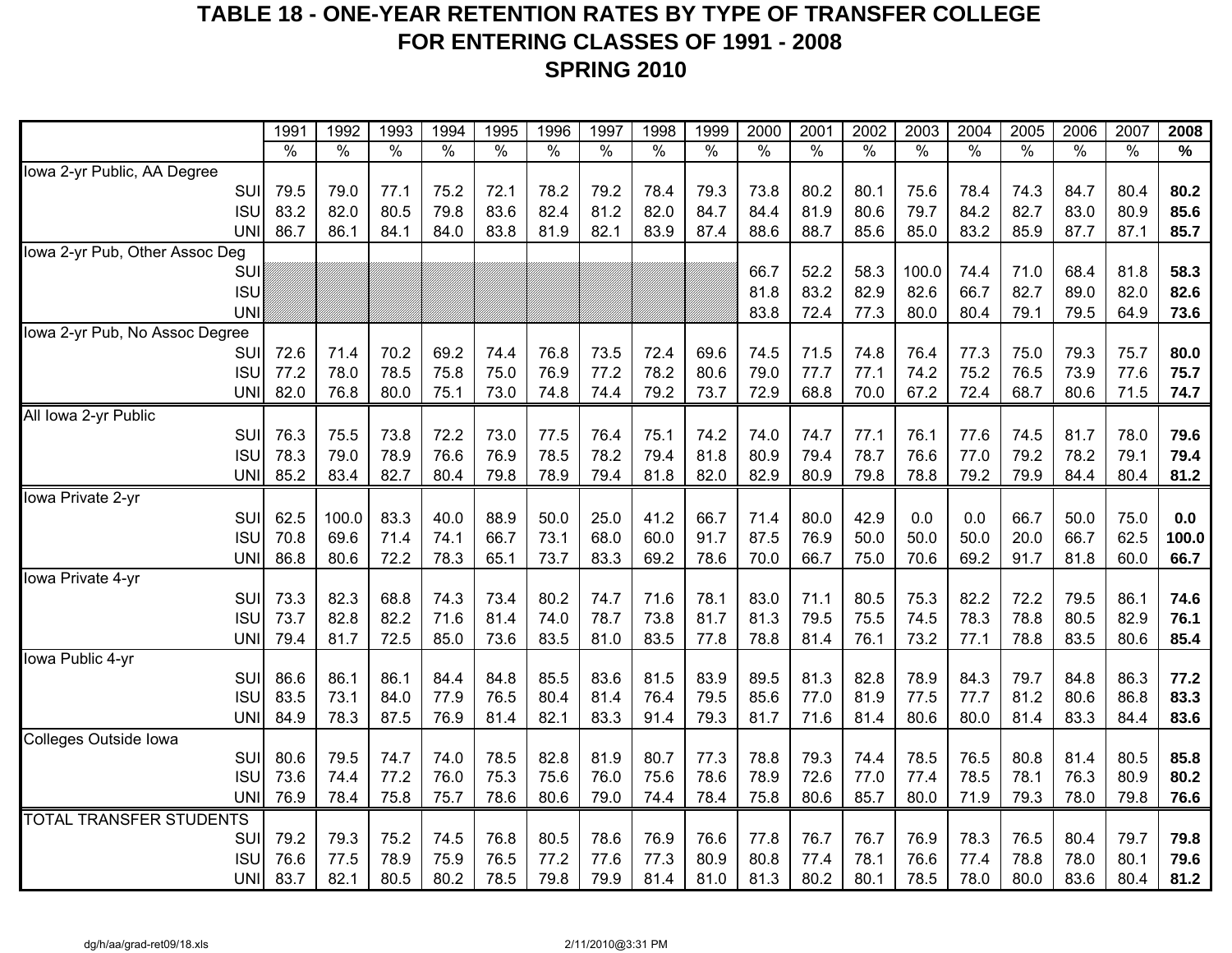## **TABLE 19 TWO-YEAR GRADUATION RATES BY TYPE OF TRANSFER COLLEGE FOR ENTERING CLASSES OF 1991 - 2007 SPRING 2010**

|                                | 199 <sup>°</sup> | 1992         | 1993          | 1994         | 1995         | 1996          | 1997          | 1998          | 1999          | 2000          | 2001         | 2002          | 2003          | 2004             | 2005         | 2006          | 2007         |
|--------------------------------|------------------|--------------|---------------|--------------|--------------|---------------|---------------|---------------|---------------|---------------|--------------|---------------|---------------|------------------|--------------|---------------|--------------|
|                                | $\%$             | $\%$         | $\frac{0}{0}$ | $\%$         | $\%$         | $\frac{0}{0}$ | $\frac{0}{0}$ | $\frac{0}{0}$ | $\frac{0}{0}$ | $\frac{0}{0}$ | $\%$         | $\frac{0}{0}$ | $\frac{0}{0}$ | $\frac{0}{0}$    | $\%$         | $\frac{0}{0}$ | %            |
| lowa 2-yr Public,<br>AA Degree |                  |              |               |              |              |               |               |               |               |               |              |               |               |                  |              |               |              |
| SUI                            | 20.0             | 24.1         | 23.8          | 15.9         | 22.3         | 21.8          | 22.7          | 22.7          | 19.5          | 21.9          | 25.9         | 25.2          | 25.6          | 24.5             | 23.4         | 25.9          | 24.9         |
| <b>ISU</b>                     | 13.6             | 22.5         | 16.1          | 14.1         | 22.9         | 15.1          | 23.7          | 23.3          | 23.3          | 22.1          | 24.6         | 23.3          | 21.2          | 20.7             | 20.6         | 18.5          | 25.4         |
| <b>UNI</b>                     | 20.0             | 19.6         | 19.0          | 20.5         | 18.5         | 19.2          | 22.5          | 26.0          | 21.4          | 21.9          | 23.1         | 24.5          | 24.4          | 22.4             | 24.8         | 34.2          | 30.6         |
| lowa 2-yr Public,              |                  |              |               |              |              |               |               |               |               |               |              |               |               |                  |              |               |              |
| Other Assoc Deg                |                  |              |               |              |              |               |               |               |               |               |              |               |               |                  |              |               |              |
| SUI<br><b>ISU</b>              |                  |              |               |              |              |               |               |               |               | 26.7<br>20.5  | 34.8<br>20.0 | 8.3<br>20.7   | 0.0<br>29.3   | 25.6<br>19.8     | 16.1<br>19.2 | 15.8<br>28.8  | 9.1<br>32.6  |
| <b>UNI</b>                     |                  |              |               |              |              |               |               |               |               | 21.6          | 13.8         | 20.5          | 20.0          | 23.5             | 22.4         | 20.5          | 13.5         |
| Iowa 2-yr Public,              |                  |              |               |              |              |               |               |               |               |               |              |               |               |                  |              |               |              |
| No Assoc Degree                |                  |              |               |              |              |               |               |               |               |               |              |               |               |                  |              |               |              |
| SUI<br><b>ISU</b>              | 4.3<br>5.2       | 3.4<br>7.7   | 4.7<br>5.6    | 5.7<br>6.5   | 5.7<br>5.8   | 5.4<br>8.1    | 8.6<br>9.8    | 6.4<br>8.2    | 9.8<br>9.0    | 7.7<br>5.2    | 8.8<br>4.6   | 7.9<br>6.6    | 9.4<br>8.3    | 9.1<br>8.6       | 8.9<br>8.4   | 12.6<br>6.4   | 16.3<br>13.0 |
| <b>UNI</b>                     | 1.9              | 1.8          | 2.2           | 3.2          | 2.3          | 5.6           | 3.2           | 4.4           | 6.4           | 1.1           | 3.9          | 5.8           | 6.7           | 6.6              | 5.2          | 6.7           | 4.2          |
|                                |                  |              |               |              |              |               |               |               |               |               |              |               |               |                  |              |               |              |
| All Iowa 2-yr Public           |                  |              |               |              |              |               |               |               |               |               |              |               |               |                  |              |               |              |
| SUI                            | 12.6             | 15.0         | 14.2          | 10.6         | 13.5         | 13.3          | 15.5          | 14.4          | 14.4          | 14.4          | 17.9         | 16.6          | 16.6          | 17.6             | 14.9         | 19.6          | 20.3         |
| <b>ISU</b>                     | 6.7              | 11.4         | 8.1           | 8.2          | 9.5          | 10.1          | 13.4          | 12.7          | 13.3          | 11.9          | 11.6         | 13.0          | 14.1          | 13.3             | 13.5         | 12.3          | 18.9         |
| <b>UNI</b>                     | 14.2             | 14.4         | 13.2          | 13.5         | 12.4         | 13.5          | 15.6          | 16.3          | 15.6          | 14.6          | 15.8         | 18.0          | 18.3          | 16.9             | 18.4         | 22.4          | 20.3         |
|                                |                  |              |               |              |              |               |               |               |               |               |              |               |               |                  |              |               |              |
| lowa Private 2-yr              |                  |              |               |              |              |               |               |               |               |               |              |               |               |                  |              |               |              |
| SUI<br><b>ISU</b>              | 12.5<br>8.3      | 50.0<br>17.4 | 33.3<br>4.8   | 0.0<br>0.0   | 0.0<br>14.3  | 0.0<br>3.8    | 25.0<br>12.0  | 5.9<br>13.3   | 0.0<br>4.2    | 28.6<br>4.2   | 20.0<br>0.0  | 14.3<br>33.3  | 0.0<br>0.0    | <b>NA</b><br>0.0 | 0.0<br>0.0   | 50.0<br>0.0   | 0.0<br>37.5  |
| <b>UNI</b>                     | 18.4             | 9.7          | 16.7          | 13.0         | 9.3          | 21.1          | 46.7          | 15.4          | 7.1           | 0.0           | 8.3          | 12.5          | 17.6          | 23.1             | 8.3          | 0.0           | 10.0         |
|                                |                  |              |               |              |              |               |               |               |               |               |              |               |               |                  |              |               |              |
| lowa Private 4-yr              |                  |              |               |              |              |               |               |               |               |               |              |               |               |                  |              |               |              |
| SUI                            | 15.3             | 8.8          | 8.0           | 11.0         | 15.3         | 13.5          | 15.2          | 8.4           | 18.1          | 11.4          | 19.3         | 19.5          | 14.3          | 11.0             | 11.3         | 12.3          | 22.8         |
| <b>ISU</b>                     | 9.5              | 9.9          | 11.1          | 10.5         | 12.7         | 8.1           | 9.6           | 9.8           | 11.9          | 14.0          | 12.1         | 10.4          | 13.7          | 16.0             | 8.7          | 12.7          | 9.0          |
| <b>UNI</b>                     | 6.1              | 8.6          | 9.2           | 9.3          | 3.6          | 13.4          | 5.1           | 8.7           | 8.9           | 13.5          | 12.4         | 8.7           | 14.1          | 7.1              | 10.6         | 13.4          | 10.4         |
| Iowa Public 4-yr<br><b>SUI</b> | 16.0             | 13.9         | 26.5          | 18.1         | 18.3         | 21.1          | 22.4          | 27.4          | 13.4          | 16.2          | 22.3         | 17.2          | 12.2          | 14.7             | 17.7         | 16.5          | 29.4         |
| <b>ISU</b>                     | 15.7             | 14.8         | 13.2          | 16.3         | 12.9         | 19.6          | 17.4          | 14.5          | 19.6          | 20.2          | 17.0         | 25.3          | 15.0          | 12.8             | 10.6         | 17.2          | 19.1         |
| <b>UNI</b>                     | 15.1             | 10.1         | 17.9          | 12.3         | 18.6         | 15.4          | 21.2          | 18.6          | 15.9          | 16.9          | 17.9         | 16.9          | 25.4          | 22.9             | 21.4         | 13.9          | 15.6         |
| Colleges<br>Outside lowa       |                  |              |               |              |              |               |               |               |               |               |              |               |               |                  |              |               |              |
| <b>SUI</b>                     | 14.9             | 18.0         | 14.6          | 16.6         | 16.6         | 16.5          | 15.5          | 18.8          | 15.0          | 13.6          | 13.3         | 13.5          | 11.1          | 13.6             | 18.0         | 20.8          | 18.1         |
| <b>ISU</b>                     | 10.2             | 8.4          | 11.8          | 14.4         | 14.3         | 11.7          | 12.7          | 14.3          | 12.9          | 13.1          | 12.4         | 13.9          | 16.0          | 14.6             | 12.2         | 12.0          | 14.0         |
| <b>UNI</b>                     | 13.2             | 8.8          | 19.2          | 10.7         | 20.4         | 10.1          | 15.0          | 11.1          | 12.7          | 12.9          | 15.6         | 16.0          | 15.7          | 15.7             | 20.7         | 13.0          | 13.8         |
| TOTAL TRANSFER                 |                  |              |               |              |              |               |               |               |               |               |              |               |               |                  |              |               |              |
| <b>STUDENTS</b>                |                  |              |               |              |              |               |               |               |               |               |              |               |               |                  |              |               |              |
| SUI                            | 14.3             | 15.4         | 15.5          | 13.8         | 15.3         | 15.4          | 16.2          | 16.6          | 14.8          | 14.2          | 16.8         | 15.9          | 14.5          | 15.7             | 15.7         | 19.3          | 20.3         |
| <b>ISU</b><br><b>UNI</b>       | 8.9<br>13.3      | 10.7<br>12.6 | 9.0<br>13.9   | 10.8<br>12.6 | 11.7<br>12.6 | 11.0<br>13.3  | 13.0<br>16.0  | 13.1<br>15.0  | 13.4<br>14.6  | 12.9<br>14.2  | 12.1<br>15.5 | 13.8<br>16.7  | 14.5<br>18.2  | 13.7<br>16.5     | 12.6<br>18.0 | 12.5<br>19.8  | 17.1<br>18.6 |
|                                |                  |              |               |              |              |               |               |               |               |               |              |               |               |                  |              |               |              |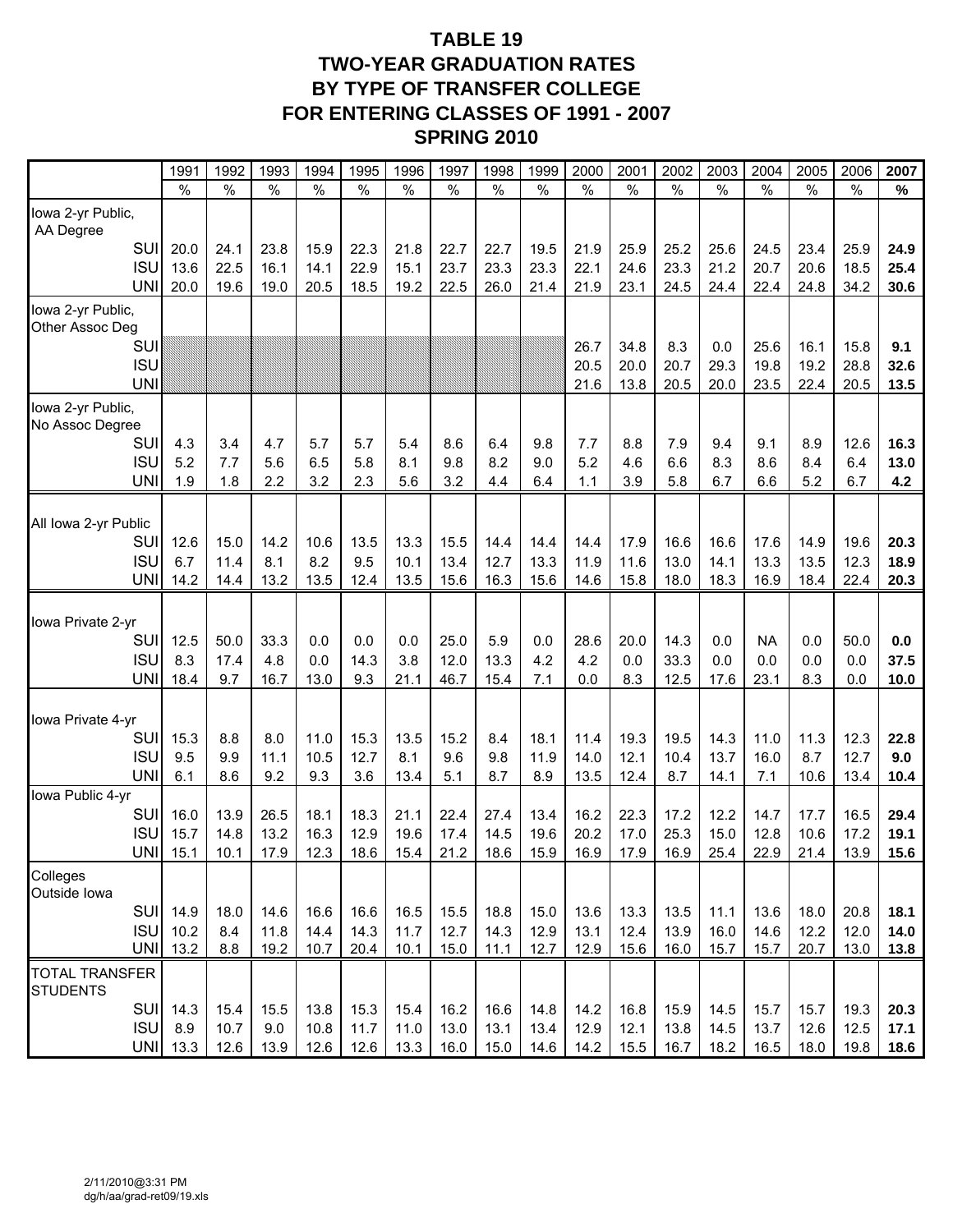## **TABLE 20 THREE-YEAR GRADUATION RATES BY TYPE OF TRANSFER COLLEGE FOR ENTERING CLASSES OF 1991 - 2006 SPRING 2010**

|                                          | 1991          | 1992          | 1993          | 1994          | 1995          | 1996          | 1997 | 1998          | 1999          | 2000         | 200 <sup>2</sup> | 2002          | 2003          | 2004          | 2005          | 2006          |
|------------------------------------------|---------------|---------------|---------------|---------------|---------------|---------------|------|---------------|---------------|--------------|------------------|---------------|---------------|---------------|---------------|---------------|
|                                          | $\frac{0}{0}$ | $\frac{0}{0}$ | $\frac{0}{0}$ | $\frac{0}{0}$ | $\frac{0}{0}$ | $\frac{0}{0}$ | $\%$ | $\frac{0}{0}$ | $\frac{0}{0}$ | $\%$         | $\frac{0}{0}$    | $\frac{0}{0}$ | $\frac{0}{0}$ | $\frac{0}{0}$ | $\frac{0}{0}$ | $\frac{0}{0}$ |
| Iowa 2-yr Public,<br>AA Degree           |               |               |               |               |               |               |      |               |               |              |                  |               |               |               |               |               |
| SUI                                      | 47.6          | 50.2          | 50.6          | 47.3          | 50.6          | 53.6          | 52.3 | 56.5          | 52.5          | 47.6         | 57.5             | 61.0          | 55.4          | 54.6          | 51.7          | 60.7          |
| <b>ISU</b>                               | 63.2          | 66.3          | 55.7          | 47.2          | 59.3          | 48.7          | 59.1 | 65.7          | 60.6          | 61.5         | 60.8             | 60.9          | 55.0          | 60.2          | 49.8          | 51.5          |
| <b>UNI</b>                               | 64.5          | 65.3          | 63.7          | 66.5          | 62.1          | 62.7          | 63.6 | 63.9          | 66.4          | 66.1         | 66.0             | 63.1          | 65.0          | 54.7          | 63.9          | 73.9          |
| lowa 2-yr Public,<br>Other Assoc Deg     |               |               |               |               |               |               |      |               |               |              |                  |               |               |               |               |               |
| SUI                                      |               |               |               |               |               |               |      |               |               | 53.3         | 52.2             | 25.0          | 100.0         | 53.5          | 45.2          | 42.1          |
| <b>ISU</b><br><b>UNI</b>                 |               |               |               |               |               |               |      |               |               | 59.1<br>54.1 | 49.5<br>41.4     | 47.6<br>63.6  | 64.1<br>56.7  | 46.9<br>39.2  | 50.0<br>49.3  | 63.0<br>61.5  |
| lowa 2-yr Public,<br>No Assoc Degree     |               |               |               |               |               |               |      |               |               |              |                  |               |               |               |               |               |
| <b>SUI</b>                               | 24.7          | 23.2          | 23.0          | 24.7          | 28.2          | 27.5          | 28.0 | 30.4          | 28.7          | 30.4         | 32.7             | 35.7          | 36.2          | 32.6          | 37.9          | 42.2          |
| <b>ISU</b>                               | 31.6          | 32.1          | 29.1          | 29.0          | 31.0          | 36.9          | 37.1 | 35.1          | 37.6          | 33.1         | 30.3             | 34.8          | 35.0          | 34.2          | 30.2          | 39.1          |
| <b>UNI</b>                               | 24.2          | 26.2          | 30.8          | 23.3          | 25.5          | 28.2          | 25.6 | 28.2          | 29.2          | 24.4         | 24.9             | 28.0          | 30.3          | 36.2          | 31.3          | 27.1          |
| All Iowa 2-yr Public                     |               |               |               |               |               |               |      |               |               |              |                  |               |               |               |               |               |
| SUI                                      | 36.9          | 38.2          | 36.8          | 35.6          | 38.6          | 40.0          | 39.9 | 43.2          | 40.0          | 38.6         | 45.1             | 48.2          | 45.0          | 44.5          | 43.7          | 51.8          |
| <b>ISU</b>                               | 37.4          | 40.6          | 35.3          | 33.1          | 37.2          | 40.3          | 42.8 | 44.4          | 44.4          | 44.5         | 40.5             | 43.8          | 43.8          | 43.2          | 38.7          | 39.7          |
| <b>UNI</b>                               | 51.7          | 53.8          | 52.3          | 49.1          | 48.4          | 48.2          | 50.0 | 47.9          | 51.9          | 50.9         | 50.3             | 51.3          | 53.0          | 47.0          | 52.4          | 54.4          |
| Iowa Private 2-yr                        |               |               |               |               |               |               |      |               |               |              |                  |               |               |               |               |               |
| SUI                                      | 25.0          | 100.0         | 50.0          | 20.0          | 55.6          | 0.0           | 50.0 | 17.6          | 0.0           | 57.1         | 40.0             | 28.6          | 0.0           | ΝA            | 33.3          | 75.0          |
| <b>ISU</b>                               | 33.3          | 39.1          | 19.0          | 40.7          | 38.1          | 30.8          | 44.0 | 33.3          | 50.0          | 58.3         | 30.8             | 50.0          | 16.7          | 25.0          | 0.0           | 16.7          |
| <b>UNI</b>                               | 55.3          | 54.8          | 44.4          | 56.5          | 46.5          | 47.4          | 73.3 | 46.2          | 57.1          | 40.0         | 58.3             | 41.7          | 41.2          | 46.2          | 33.3          | 45.5          |
| Iowa Private 4-yr                        |               |               |               |               |               |               |      |               |               |              |                  |               |               |               |               |               |
| SUI                                      | 40.5          | 33.6          | 33.9          | 43.1          | 42.7          | 41.7          | 34.3 | 37.9          | 41.0          | 46.6         | 37.3             | 32.5          | 37.7          | 42.5          | 43.3          | 38.4          |
| <b>ISU</b>                               | 31.6          | 36.4          | 35.6          | 33.3          | 41.5          | 35.0          | 37.5 | 38.5          | 40.5          | 41.3         | 44.7             | 36.8          | 35.3          | 49.1          | 36.5          | 47.5          |
| <b>UNI</b>                               | 29.8          | 36.6          | 29.4          | 31.8          | 32.7          | 43.3          | 31.6 | 33.0          | 33.3          | 46.2         | 38.1             | 45.7          | 36.6          | 32.9          | 42.3          | 44.3          |
| Iowa Public 4-yr<br>SUI                  | 49.2          | 52.6          | 54.3          | 48.1          | 52.4          | 55.4          | 54.3 | 55.6          | 49.1          | 45.7         | 52.7             | 44.8          | 41.1          | 50.0          | 49.4          | 48.1          |
| <b>ISU</b>                               | 46.3          | 31.5          | 39.6          | 46.5          | 42.4          | 47.4          | 45.3 | 42.7          | 47.3          | 51.0         | 49.0             | 57.8          | 46.3          | 45.7          | 47.1          | 50.5          |
| <b>UNI</b>                               | 47.9          | 49.3          | 51.8          | 44.6          | 45.7          | 47.4          | 51.5 | 57.1          | 54.9          | 52.1         | 46.3             | 52.5          | 61.2          | 51.4          | 50.0          | 52.8          |
| Colleges<br>Outside Iowa                 |               |               |               |               |               |               |      |               |               |              |                  |               |               |               |               |               |
| <b>SUI</b>                               | 43.4          | 41.5          | 39.6          | 40.4          | 46.0          | 46.6          | 46.1 | 47.6          | 42.9          | 42.9         | 49.0             | 44.7          | 45.5          | 46.6          | 49.7          | 54.4          |
| <b>ISU</b>                               | 34.1          | 30.7          | 37.4          | 39.2          | 41.4          | 40.7          | 44.1 | 42.5          | 43.0          | 40.2         | 43.9             | 42.7          | 46.4          | 40.7          | 41.1          | 39.1          |
| <b>UNI</b>                               | 28.6          | 32.4          | 42.5          | 38.8          | 48.5          | 40.3          | 45.0 | 40.2          | 40.2          | 36.3         | 45.6             | 45.4          | 47.0          | 37.2          | 50.4          | 44.0          |
| <b>TOTAL TRANSFER</b><br><b>STUDENTS</b> |               |               |               |               |               |               |      |               |               |              |                  |               |               |               |               |               |
| SUI                                      | 41.7          | 41.3          | 39.9          | 39.6          | 43.6          | 44.4          | 42.9 | 45.2          | 41.9          | 41.5         | 46.6             | 45.5          | 44.2          | 45.5          | 45.7          | 50.7          |
| <b>ISU</b>                               | 36.3          | 36.6          | 36.1          | 36.0          | 39.4          | 40.3          | 42.9 | 43.0          | 44.0          | 43.7         | 42.3             | 43.8          | 43.8          | 43.1          | 39.5          | 40.8          |
| <b>UNI</b>                               | 46.5          | 49.1          | 47.7          | 45.8          | 46.5          | 46.5          | 48.8 | 46.0          | 49.4          | 48.6         | 48.4             | 50.0          | 51.5          | 45.1          | 50.9          | 52.2          |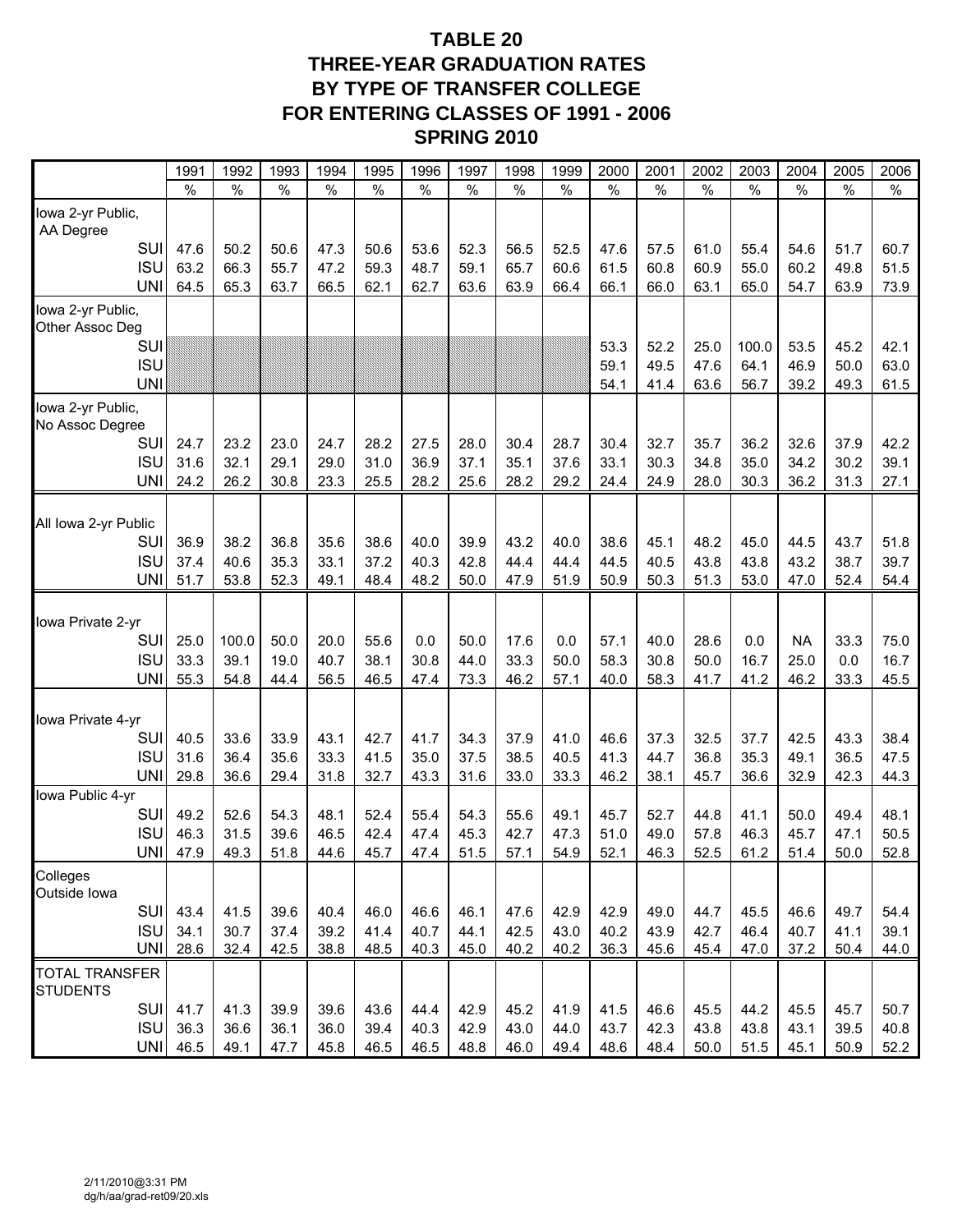## **TABLE 21 FOUR-YEAR GRADUATION RATES BY TYPE OF TRANSFER COLLEGE FOR ENTERING CLASSES OF 1991 - 2005 SPRING 2010**

|                                          | 1991         | 1992          | 1993          | 1994          | 1995          | 1996          | 1997          | 1998          | 1999          | 2000          | 2001          | 2002          | 2003          | 2004          | 2005         |
|------------------------------------------|--------------|---------------|---------------|---------------|---------------|---------------|---------------|---------------|---------------|---------------|---------------|---------------|---------------|---------------|--------------|
|                                          | $\%$         | $\frac{1}{2}$ | $\frac{9}{6}$ | $\frac{1}{2}$ | $\frac{9}{6}$ | $\frac{1}{6}$ | $\frac{1}{2}$ | $\frac{1}{2}$ | $\frac{1}{6}$ | $\frac{1}{2}$ | $\frac{9}{6}$ | $\frac{9}{6}$ | $\frac{9}{6}$ | $\frac{0}{0}$ | $\%$         |
| lowa 2-yr Public,<br>AA Degree           |              |               |               |               |               |               |               |               |               |               |               |               |               |               |              |
| SUI                                      | 58.6         | 56.8          | 55.8          | 56.6          | 54.9          | 60.7          | 59.5          | 61.2          | 62.1          | 57.5          | 64.4          | 67.0          | 63.2          | 62.3          | 57.1         |
| <b>ISU</b>                               | 76.8         | 75.3          | 66.7          | 60.1          | 72.1          | 63.3          | 68.8          | 72.2          | 70.3          | 77.5          | 69.0          | 69.2          | 63.6          | 69.7          | 60.5         |
| <b>UNI</b>                               | 71.6         | 73.0          | 72.9          | 72.3          | 72.5          | 69.9          | 71.7          | 73.5          | 75.8          | 77.2          | 76.9          | 72.7          | 70.0          | 66.4          | 71.8         |
| Iowa 2-yr Public,                        |              |               |               |               |               |               |               |               |               |               |               |               |               |               |              |
| Other Assoc Deg                          |              |               |               |               |               |               |               |               |               |               |               | 33.3          |               |               | 48.4         |
| SUI<br><b>ISU</b>                        |              |               |               |               |               |               |               |               |               | 66.7<br>69.3  | 65.2<br>62.1  | 67.1          | 100.0<br>76.1 | 67.4<br>54.3  | 62.5         |
| <b>UNI</b>                               |              |               |               |               |               |               |               |               |               | 59.5          | 44.8          | 70.5          | 61.7          | 51.0          | 61.2         |
| Iowa 2-yr Public,                        |              |               |               |               |               |               |               |               |               |               |               |               |               |               |              |
| No Assoc Degree                          |              |               |               |               |               |               |               |               |               |               |               |               |               |               |              |
| SUI                                      | 40.3         | 39.4          | 36.6          | 40.9          | 47.7          | 45.3          | 42.3          | 46.3          | 47.9          | 47.6          | 50.8          | 56.8          | 53.1          | 52.7          | 52.2         |
| <b>ISU</b><br><b>UNI</b>                 | 50.8<br>44.5 | 49.7<br>48.8  | 48.2<br>53.5  | 50.6<br>44.7  | 50.4<br>51.4  | 55.8<br>52.3  | 55.7<br>50.8  | 53.0<br>54.4  | 59.0<br>55.2  | 57.9<br>44.3  | 49.7<br>44.9  | 52.7<br>51.0  | 53.0<br>56.7  | 51.5<br>55.6  | 63.2<br>49.0 |
|                                          |              |               |               |               |               |               |               |               |               |               |               |               |               |               |              |
| All Iowa 2-yr Public                     |              |               |               |               |               |               |               |               |               |               |               |               |               |               |              |
| SUI                                      | 50.0         | 49.0          | 46.2          | 48.5          | 50.9          | 52.7          | 50.7          | 53.5          | 54.7          | 52.4          | 57.7          | 61.4          | 57.8          | 58.3          | 53.9         |
| <b>ISU</b>                               | 55.6         | 56.1          | 52.5          | 52.7          | 55.2          | 57.9          | 59.0          | 58.8          | 62.4          | 65.1          | 56.2          | 59.0          | 58.5          | 57.2          | 54.1         |
| <b>UNI</b>                               | 63.0         | 65.8          | 66.2          | 61.2          | 64.6          | 62.4          | 64.2          | 64.9          | 67.8          | 64.8          | 64.2          | 65.3          | 65.0          | 61.4          | 63.8         |
| Iowa Private 2-yr                        |              |               |               |               |               |               |               |               |               |               |               |               |               |               |              |
| SUI                                      | 37.5         | 100.0         | 66.7          | 40.0          | 77.8          | 25.0          | 50.0          | 29.4          | 0.0           | 57.1          | 80.0          | 28.6          | 0.0           | <b>NA</b>     | 66.7         |
| <b>ISU</b>                               | 50.0         | 65.2          | 33.3          | 48.1          | 47.6          | 46.2          | 52.0          | 40.0          | 70.8          | 66.7          | 53.8          | 50.0          | 16.7          | 37.5          | 0.0          |
| <b>UNI</b>                               | 68.4         | 67.7          | 50.0          | 60.9          | 53.5          | 47.4          | 73.3          | 50.0          | 64.3          | 50.0          | 58.3          | 54.2          | 52.9          | 53.8          | 58.3         |
|                                          |              |               |               |               |               |               |               |               |               |               |               |               |               |               |              |
| Iowa Private 4-yr                        |              |               |               |               |               |               |               |               |               |               |               |               |               |               |              |
| SUI<br><b>ISU</b>                        | 52.7<br>56.3 | 53.1<br>58.9  | 50.9<br>63.7  | 60.6<br>46.3  | 58.1<br>63.6  | 57.3<br>56.9  | 59.6<br>58.8  | 53.7<br>62.3  | 58.1<br>66.7  | 63.6<br>65.3  | 57.8<br>62.9  | 63.6<br>57.5  | 57.1<br>59.8  | 63.0<br>65.1  | 62.9<br>49.0 |
| <b>UNI</b>                               | 55.0         | 58.1          | 49.5          | 59.8          | 54.5          | 69.1          | 59.5          | 56.3          | 62.2          | 64.4          | 62.9          | 63.0          | 60.6          | 51.4          | 62.5         |
| Iowa Public 4-yr                         |              |               |               |               |               |               |               |               |               |               |               |               |               |               |              |
| SUI                                      | 72.2         | 70.5          | 72.8          | 70.0          | 70.1          | 77.7          | 69.0          | 73.4          | 65.2          | 71.4          | 67.9          | 69.0          | 64.4          | 66.7          | 64.6         |
| <b>ISU</b>                               | 64.5         | 58.3          | 67.9          | 64.0          | 57.6          | 69.1          | 62.8          | 62.7          | 74.1          | 76.9          | 63.0          | 69.9          | 61.3          | 63.8          | 58.8         |
| <b>UNI</b>                               | 75.3         | 69.6          | 75.0          | 60.0          | 72.9          | 64.1          | 72.7          | 80.0          | 65.9          | 73.2          | 59.7          | 69.5          | 74.6          | 71.4          | 72.9         |
| Colleges Outside Iowa                    |              |               |               |               |               |               |               |               |               |               |               |               |               |               |              |
| <b>SUI</b>                               | 57.0         | 56.8          | 53.3          | 59.4          | 60.6          | 65.3          | 64.4          | 63.0          | 61.1          | 61.9          | 63.0          | 63.1          | 64.4          | 66.3          | 77.0         |
| <b>ISU</b>                               | 53.0         | 51.0          | 56.5          | 57.7          | 56.3          | 59.7          | 58.3          | 61.6          | 60.4          | 61.0          | 59.5          | 57.9          | 62.1          | 59.3          | 56.4         |
| <b>UNI</b>                               | 45.1         | 53.9          | 60.0          | 53.4          | 64.1          | 58.1          | 63.0          | 55.6          | 58.8          | 58.1          | 65.6          | 67.2          | 63.5          | 50.4          | 60.3         |
| <b>TOTAL TRANSFER</b><br><b>STUDENTS</b> |              |               |               |               |               |               |               |               |               |               |               |               |               |               |              |
| <b>SUI</b>                               | 56.5         | 55.6          | 52.8          | 56.4          | 57.9          | 60.7          | 57.9          | 58.4          | 58.1          | 58.4          | 60.7          | 62.5          | 60.2          | 61.7          | 62.1         |
| <b>ISU</b>                               | 55.5         | 55.3          | 55.6          | 54.2          | 56.4          | 59.0          | 58.9          | 59.8          | 63.2          | 64.9          | 58.1          | 59.2          | 59.4          | 58.7          | 54.4         |
|                                          | UNI 61.4     | 64.0          | 63.4          | 60.1          | 63.6          | 62.4          | 64.5          | 63.6          | 66.2          | 64.3          | 63.9          | 65.3          | 65.0          | 59.9          | 63.8         |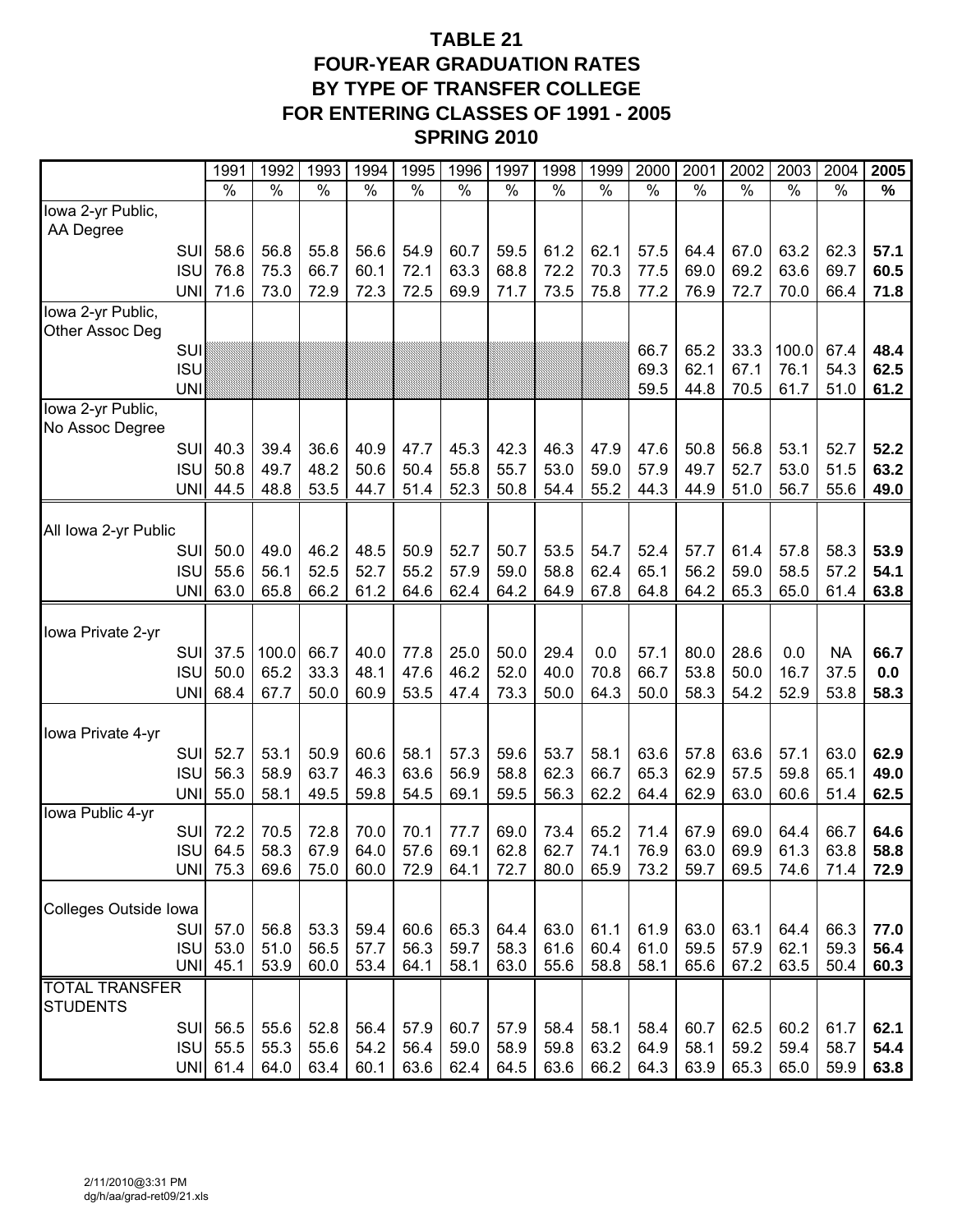## **TABLE 22 ONE-YEAR RETENTION RATES FOR TRANSFER STUDENTS BY TRANSFER GPA FOR ENTERING CLASSES OF 1991 - 2008 SPRING 2010**

|                      | 1991          | 1992          | 1993          | 1994          | 1995          | 1996          | 1997          | 1998          | 1999          | 2000          | 2001          | 2002          | 2003          | 2004          | 2005          | 2006          | 2007          | 2008          |
|----------------------|---------------|---------------|---------------|---------------|---------------|---------------|---------------|---------------|---------------|---------------|---------------|---------------|---------------|---------------|---------------|---------------|---------------|---------------|
|                      | $\frac{0}{0}$ | $\frac{0}{0}$ | $\frac{0}{0}$ | $\frac{0}{0}$ | $\frac{0}{0}$ | $\frac{0}{0}$ | $\frac{0}{0}$ | $\frac{0}{0}$ | $\frac{0}{0}$ | $\frac{0}{0}$ | $\frac{0}{0}$ | $\frac{0}{0}$ | $\frac{0}{0}$ | $\frac{0}{0}$ | $\frac{0}{0}$ | $\frac{0}{0}$ | $\frac{0}{0}$ | $\frac{0}{6}$ |
| $3.50 - 4.00$        |               |               |               |               |               |               |               |               |               |               |               |               |               |               |               |               |               |               |
| SUI                  | 87.2          | 89.6          | 82.2          | 80.4          | 83.0          | 86.4          | 86.2          | 84.3          | 79.7          | 89.8          | 82.7          | 85.0          | 89.2          | 85.3          | 81.3          | 83.6          | 85.5          | 86.0          |
| <b>ISU</b>           | 84.1          | 84.6          | 86.7          | 84.2          | 83.9          | 87.7          | 86.0          | 84.9          | 89.4          | 86.5          | 80.9          | 83.3          | 88.1          | 84.5          | 84.4          | 84.8          | 85.0          | 88.2          |
| UNI                  | 94.0          | 90.7          | 89.6          | 84.8          | 91.0          | 87.9          | 88.7          | 90.0          | 92.3          | 88.7          | 91.7          | 93.8          | 88.7          | 88.8          | 92.1          | 90.6          | 92.1          | 92.2          |
| $3.25 - 3.49$        |               |               |               |               |               |               |               |               |               |               |               |               |               |               |               |               |               |               |
| SU                   | 84.7          | 78.8          | 78.3          | 78.6          | 82.7          | 87.3          | 84.9          | 80.8          | 79.9          | 84.1          | 83.4          | 77.6          | 78.6          | 80.1          | 84.8          | 84.5          | 82.7          | 85.3          |
| <b>ISU</b>           | 83.2          | 87.2          | 88.5          | 82.4          | 83.3          | 85.3          | 81.8          | 78.4          | 85.6          | 85.4          | 83.9          | 85.8          | 78.5          | 78.9          | 82.7          | 79.6          | 86.0          | 85.7          |
| <b>UNI</b>           | 86.7          | 84.5          | 91.6          | 84.5          | 79.8          | 85.5          | 82.9          | 88.2          | 87.9          | 89.9          | 86.9          | 83.6          | 88.3          | 87.6          | 86.4          | 92.7          | 84.2          | 87.8          |
| $3.00 - 3.24$        |               |               |               |               |               |               |               |               |               |               |               |               |               |               |               |               |               |               |
| SUI                  | 87.5          | 85.6          | 77.8          | 80.5          | 78.8          | 80.5          | 82.3          | 81.7          | 82.4          | 79.0          | 76.1          | 79.3          | 81.8          | 79.0          | 75.4          | 86.9          | 83.5          | 76.1          |
| <b>ISU</b>           | 86.7          | 83.6          | 84.0          | 76.8          | 83.3          | 80.5          | 83.2          | 76.6          | 82.8          | 82.7          | 78.0          | 81.9          | 74.7          | 79.5          | 77.9          | 82.4          | 85.8          | 81.0          |
| <b>UNI</b>           | 92.4          | 90.2          | 83.2          | 84.7          | 82.4          | 85.6          | 84.9          | 80.0          | 82.4          | 87.2          | 86.7          | 82.5          | 77.2          | 84.0          | 82.4          | 83.6          | 79.6          | 76.6          |
| 2.75-2.99            |               |               |               |               |               |               |               |               |               |               |               |               |               |               |               |               |               |               |
| SUI                  | 77.7          | 80.1          | 79.6          | 75.2          | 72.8          | 82.4          | 81.4          | 73.5          | 76.6          | 72.8          | 83.0          | 75.2          | 71.8          | 76.6          | 74.4          | 77.7          | 74.0          | 83.3          |
| <b>ISU</b>           | 75.4          | 69.8          | 75.9          | 81.4          | 78.4          | 77.2          | 80.1          | 81.5          | 84.4          | 87.1          | 86.5          | 80.9          | 77.8          | 85.7          | 76.9          | 84.8          | 79.8          | 79.2          |
| <b>UNI</b>           | 84.4          | 83.6          | 73.3          | 80.9          | 78.3          | 85.0          | 75.3          | 84.7          | 82.8          | 91.3          | 81.4          | 79.6          | 81.4          | 72.5          | 77.8          | 81.9          | 81.8          | 79.6          |
| $2.50 - 2.74$        |               |               |               |               |               |               |               |               |               |               |               |               |               |               |               |               |               |               |
| SUI                  | 72.4          | 73.7          | 76.5          | 66.0          | 75.8          | 79.2          | 70.9          | 71.7          | 75.3          | 73.4          | 68.4          | 77.3          | 69.3          | 76.2          | 76.7          | 78.1          | 66.4          | 73.5          |
| <b>ISU</b>           | 75.2          | 77.8          | 81.8          | 76.5          | 76.5          | 78.7          | 76.7          | 77.6          | 79.7          | 74.0          | 72.2          | 74.4          | 72.2          | 68.1          | 78.6          | 73.4          | 75.7          | 79.4          |
| <b>UNI</b>           | 82.1          | 80.6          | 80.8          | 77.9          | 78.8          | 74.1          | 82.5          | 80.7          | 78.7          | 75.6          | 71.1          | 80.4          | 72.1          | 69.5          | 68.1          | 82.6          | 72.1          | 76.4          |
| $2.25 - 2.49$        |               |               |               |               |               |               |               |               |               |               |               |               |               |               |               |               |               |               |
| SU                   | 66.7          | 68.8          | 62.5          | 70.3          | 66.1          | 72.9          | 67.3          | 75.2          | 66.9          | 69.3          | 65.3          | 62.6          | 59.3          | 68.8          | 67.3          | 72.0          | 87.5          | 73.5          |
| <b>ISU</b>           | 72.8          | 79.2          | 75.6          | 72.1          | 72.6          | 68.3          | 66.8          | 74.2          | 75.2          | 74.7          | 66.3          | 71.8          | 73.3          | 69.5          | 73.6          | 66.9          | 68.9          | 71.0          |
| <b>UNI</b>           | 74.8          | 74.1          | 76.2          | 75.0          | 67.7          | 67.7          | 70.7          | 76.0          | 68.5          | 61.6          | 68.7          | 67.7          | 66.7          | 65.1          | 74.2          | 71.8          | 71.2          | 68.0          |
| $2.00 - 2.24$        |               |               |               |               |               |               |               |               |               |               |               |               |               |               |               |               |               |               |
| SUI                  | 82.3          | 74.4          | 63.2          | 59.6          | 68.9          | 66.1          | 70.4          | 54.8          | 57.5          | 61.0          | 62.9          | 67.5          | 73.3          | 66.7          | 50.0          | 75.0          | 66.7          | 25.0          |
| <b>ISU</b>           | 70.4          | 69.3          | 70.5          | 67.3          | 63.4          | 71.5          | 70.6          | 67.1          | 71.8          | 79.6          | 72.2          | 62.3          | 66.0          | 63.9          | 71.4          | 62.4          | 63.6          | 63.0          |
| <b>UNI</b>           | 71.4          | 63.6          | 62.1          | 67.9          | 69.1          | 64.6          | 58.5          | 53.8          | 57.7          | 68.0          | 51.6          | 51.9          | 51.4          | 63.8          | 60.5          | 70.8          | 64.1          | 61.8          |
| $1.00 - 1.99$<br>SUI | 78.3          | 75.0          | 57.1          | 50.0          | 88.9          | 66.7          | 66.7          | 57.1          | 57.1          | 41.7          | 66.7          | 72.7          | 33.3          | 25.0          | 100.0         | <b>NA</b>     | <b>NA</b>     | 100.0         |
| <b>ISU</b>           | 62.1          | 71.9          | 72.7          | 70.5          | 53.5          | 58.3          | 71.4          | 63.6          | 81.0          | 45.5          | 52.2          | 63.6          | 43.8          | 50.0          | 80.0          | 38.5          | 57.1          | 75.0          |
| <b>UNI</b>           | 66.7          | 100.0         | 100.0         | 66.7          | 100.0         | 100.0         | 75.0          | 66.7          | 57.1          | 37.5          | 70.0          | 25.0          | 50.0          | 75.0          | 25.0          | 66.7          | 66.7          | 100.0         |
| $0.00 - 0.99$        |               |               |               |               |               |               |               |               |               |               |               |               |               |               |               |               |               |               |
| SUI                  | 73.2          | 77.8          | 53.3          | 91.7          | 82.4          | 63.6          | 86.7          | 66.7          | 63.6          | 81.0          | 69.7          | <b>NA</b>     | 100.0         | 0.0           | 0.0           | <b>NA</b>     | <b>NA</b>     | <b>NA</b>     |
| <b>ISU</b>           | 93.3          | 62.5          | 88.9          | 54.5          | 71.4          | 100.0         | 50.0          | 50.0          | 35.7          | 87.5          | 75.0          | 71.4          | 66.7          | 100.0         | 62.5          | 80.0          | 80.0          | 77.8          |
| <b>UNI</b>           | 53.8          | 87.5          | 90.9          | 40.0          | 0.0           | 75.0          | 60.0          | 62.5          | 50.0          | 77.8          | 88.2          | 44.4          | 70.0          | 100.0         | 100.0         | 50.0          | 83.3          | 100.0         |
| <b>NA</b>            |               |               |               |               |               |               |               |               |               |               |               |               |               |               |               |               |               |               |
| SUI                  | 75.9          | 100.0         | 100.0         | 100.0         | 100.0         | 100.0         | 100.0         | 80.0          | 100.0         | 50.0          | <b>NA</b>     | 71.4          | 90.9          | 63.2          | 62.5          | 86.5          | 93.3          | 84.6          |
| <b>ISU</b>           | 40.0          | 26.3          | 9.5           | 10.0          | 16.7          | 0.0           | 20.0          | 16.7          | 0.0           | 12.5          | <b>NA</b>     | 100.0         | <b>NA</b>     | 0.0           | 0.0           | 100.0         | <b>NA</b>     | <b>NA</b>     |
| <b>UNI</b>           | <b>NA</b>     | <b>NA</b>     | ΝA            | <b>NA</b>     | <b>NA</b>     | <b>NA</b>     | <b>NA</b>     | <b>NA</b>     | NA            | <b>NA</b>     | NA            | NA            | <b>NA</b>     | 0.0           | NA            | <b>NA</b>     | <b>NA</b>     | <b>NA</b>     |
| <b>TOTAL</b>         |               |               |               |               |               |               |               |               |               |               |               |               |               |               |               |               |               |               |
| SU                   | 79.2          | 79.4          | 75.2          | 74.6          | 76.8          | 80.5          | 78.7          | 76.9          | 76.6          | 77.7          | 76.7          | 76.7          | 76.9          | 78.3          | 76.5          | 81.6          | 79.7          | 80.6          |
| <b>ISU</b>           | 76.6          | 77.5          | 78.9          | 75.9          | 76.5          | 77.2          | 77.6          | 77.3          | 81.5          | 80.8          | 77.4          | 78.1          | 76.6          | 77.4          | 78.9          | 78.0          | 79.8          | 79.6          |
| <b>UNI</b>           | 83.7          | 82.1          | 80.5          | 80.2          | 78.5          | 79.8          | 79.9          | 81.4          | 81.0          | 81.3          | 80.2          | 80.1          | 78.5          | 78.0          | 80.0          | 83.6          | 80.4          | 81.2          |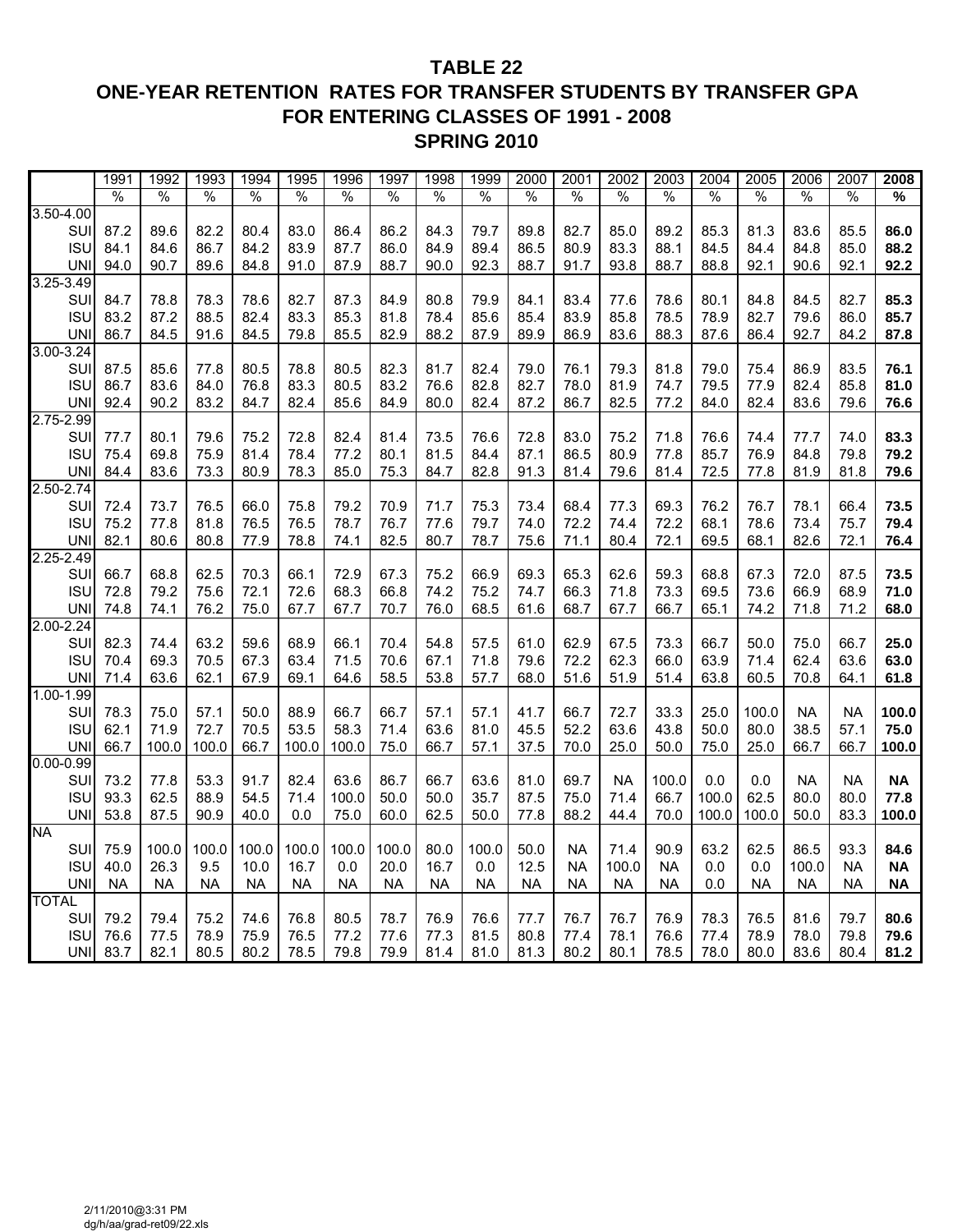### **TABLE 24 THREE-YEAR GRADUATION RATES FOR TRANSFER STUDENTS BY TRANSFER GPA FOR ENTERING CLASSES OF 1991 - 2005 SPRING 2010**

|               | 1991      | 1992      | 1993      | 1994          | 1995          | 1996 | 1997          | 1998          | 1999      | 2000      | 2001      | 2002      | 2003      | 2004      | 2005      | 2006      |
|---------------|-----------|-----------|-----------|---------------|---------------|------|---------------|---------------|-----------|-----------|-----------|-----------|-----------|-----------|-----------|-----------|
|               | %         | %         | %         | $\frac{0}{6}$ | $\frac{0}{6}$ | %    | $\frac{0}{0}$ | $\frac{0}{6}$ | %         | %         | %         | %         | %         | %         | %         | %         |
| $3.50 - 4.00$ |           |           |           |               |               |      |               |               |           |           |           |           |           |           |           |           |
| SUI           | 60.1      | 60.7      | 56.5      | 55.7          | 60.4          | 57.7 | 60.3          | 61.8          | 50.8      | 57.1      | 60.8      | 56.0      | 58.5      | 58.5      | 61.8      | 60.9      |
| <b>ISU</b>    | 50.5      | 48.9      | 55.0      | 48.4          | 55.0          | 53.6 | 62.9          | 55.6          | 59.6      | 56.4      | 60.3      | 54.1      | 62.8      | 59.6      | 47.9      | 55.7      |
| <b>UNI</b>    | 67.7      | 72.1      | 66.0      | 61.6          | 71.3          | 70.7 | 66.0          | 72.9          | 64.9      | 65.5      | 67.6      | 70.1      | 69.9      | 62.4      | 70.1      | 62.9      |
| 3.25-3.49     |           |           |           |               |               |      |               |               |           |           |           |           |           |           |           |           |
| SUI           | 54.8      | 51.9      | 49.7      | 46.1          | 52.6          | 51.0 | 44.6          | 54.5          | 51.6      | 49.7      | 55.0      | 52.8      | 44.2      | 52.6      | 55.2      | 64.6      |
| <b>ISU</b>    | 46.4      | 45.9      | 48.7      | 47.3          | 54.9          | 49.7 | 50.3          | 49.7          | 54.5      | 53.4      | 54.4      | 61.2      | 52.2      | 44.4      | 50.0      | 45.5      |
| <b>UNI</b>    | 60.2      | 61.2      | 63.2      | 60.2          | 51.9          | 54.5 | 54.7          | 55.1          | 56.5      | 63.0      | 53.8      | 61.0      | 66.9      | 62.0      | 61.0      | 73.0      |
| 3.00-3.24     |           |           |           |               |               |      |               |               |           |           |           |           |           |           |           |           |
| SUI           | 55.4      | 46.4      | 40.7      | 40.0          | 47.0          | 43.8 | 47.0          | 55.0          | 47.3      | 46.6      | 47.3      | 47.8      | 50.5      | 43.6      | 46.3      | 45.8      |
| <b>ISU</b>    | 48.2      | 46.2      | 39.3      | 40.4          | 48.4          | 47.9 | 50.5          | 45.9          | 47.9      | 43.1      | 46.1      | 48.1      | 44.9      | 47.3      | 42.3      | 43.9      |
| <b>UNI</b>    | 55.6      | 59.8      | 52.6      | 50.0          | 50.0          | 52.9 | 54.1          | 41.4          | 51.6      | 58.9      | 52.5      | 51.9      | 55.6      | 50.9      | 54.9      | 60.8      |
| 2.75-2.99     |           |           |           |               |               |      |               |               |           |           |           |           |           |           |           |           |
| SUI           | 39.9      | 39.4      | 48.1      | 36.9          | 38.6          | 46.2 | 44.3          | 41.5          | 39.0      | 39.3      | 44.8      | 41.4      | 42.9      | 41.7      | 37.9      | 46.8      |
| <b>ISU</b>    | 36.4      | 36.3      | 38.8      | 37.3          | 41.2          | 40.5 | 43.9          | 46.1          | 47.3      | 46.1      | 45.0      | 43.1      | 40.9      | 47.1      | 40.3      | 44.8      |
| <b>UNI</b>    | 44.1      | 43.9      | 41.1      | 48.6          | 43.9          | 44.3 | 45.8          | 49.2          | 50.0      | 51.7      | 46.0      | 47.1      | 51.1      | 38.1      | 48.0      | 47.0      |
| 2.50-2.74     |           |           |           |               |               |      |               |               |           |           |           |           |           |           |           |           |
| SUI           | 30.5      | 27.3      | 27.9      | 35.6          | 38.9          | 41.7 | 34.9          | 32.1          | 36.8      | 28.2      | 37.4      | 41.4      | 35.0      | 36.9      | 34.0      | 40.6      |
| <b>ISU</b>    | 34.8      | 37.8      | 40.5      | 38.5          | 34.7          | 39.4 | 39.0          | 45.9          | 34.4      | 39.3      | 33.0      | 40.6      | 38.5      | 34.3      | 36.7      | 35.0      |
| <b>UNI</b>    | 38.3      | 45.9      | 42.3      | 34.4          | 43.5          | 39.2 | 45.2          | 40.6          | 43.1      | 34.6      | 40.3      | 39.3      | 35.4      | 33.1      | 39.9      | 44.2      |
| $2.25 - 2.49$ |           |           |           |               |               |      |               |               |           |           |           |           |           |           |           |           |
| SUI           | 21.6      | 28.8      | 21.9      | 24.8          | 26.3          | 31.3 | 25.8          | 27.7          | 23.7      | 29.9      | 28.2      | 32.1      | 22.0      | 26.0      | 29.0      | 33.0      |
| <b>ISU</b>    | 29.4      | 31.2      | 24.4      | 33.0          | 27.4          | 26.8 | 31.3          | 32.8          | 35.1      | 33.5      | 30.4      | 30.6      | 30.8      | 31.2      | 23.0      | 24.3      |
| <b>UNI</b>    | 40.1      | 36.2      | 36.1      | 31.8          | 29.9          | 25.0 | 35.3          | 28.8          | 38.5      | 25.4      | 35.1      | 32.3      | 25.9      | 23.9      | 30.8      | 30.6      |
| 2.00-2.24     |           |           |           |               |               |      |               |               |           |           |           |           |           |           |           |           |
| SUI           | 25.8      | 18.6      | 22.8      | 17.0          | 28.9          | 30.5 | 27.8          | 28.6          | 20.0      | 24.4      | 22.9      | 20.0      | 40.0      | 45.8      | 23.5      | 37.5      |
| <b>ISU</b>    | 23.1      | 23.3      | 20.5      | 19.3          | 23.7          | 27.6 | 24.7          | 22.4          | 23.1      | 32.7      | 22.5      | 20.3      | 20.8      | 18.5      | 22.4      | 16.5      |
| <b>UNI</b>    | 23.4      | 24.2      | 34.5      | 32.1          | 38.2          | 36.9 | 28.3          | 17.3          | 25.0      | 36.0      | 18.8      | 29.6      | 35.1      | 23.4      | 18.4      | 14.6      |
| $1.00 - 1.99$ |           |           |           |               |               |      |               |               |           |           |           |           |           |           |           |           |
| SUI           | 17.4      | 12.5      | 7.1       | 20.0          | 11.1          | 11.1 | 44.4          | 0.0           | 14.3      | 25.0      | 0.0       | 40.9      | 16.7      | 0.0       | 25.0      | <b>NA</b> |
| <b>ISU</b>    | 17.2      | 14.0      | 7.3       | 13.1          | 16.3          | 19.4 | 14.3          | 18.2          | 19.0      | 4.5       | 4.3       | 9.1       | 12.5      | 16.7      | 30.0      | 16.7      |
| <b>UNI</b>    | 0.0       | 100.0     | 50.0      | 33.3          | 40.0          | 0.0  | 12.5          | 33.3          | 0.0       | 0.0       | 0.0       | 25.0      | 30.0      | 0.0       | 0.0       | 0.0       |
| $0.00 - 0.99$ |           |           |           |               |               |      |               |               |           |           |           |           |           |           |           |           |
| SUI           | 39.0      | 44.4      | 53.3      | 91.7          | 23.5          | 18.2 | 33.3          | 16.7          | 27.3      | 30.0      | 48.5      | <b>NA</b> | 100.0     | <b>NA</b> | <b>NA</b> | <b>NA</b> |
| <b>ISU</b>    | 13.3      | 6.3       | 44.4      | 0.0           | 0.0           | 33.3 | 0.0           | 0.0           | 0.0       | 0.0       | 0.0       | 14.3      | 16.7      | 25.0      | 25.0      | 0.0       |
| <b>UNI</b>    | 7.7       | 12.5      | 36.4      | 0.0           | 0.0           | 25.0 | 0.0           | 37.5          | 0.0       | 44.4      | 64.7      | 22.2      | 20.0      | 66.7      | 0.0       | 33.3      |
| <b>NA</b>     |           |           |           |               |               |      |               |               |           |           |           |           |           |           |           |           |
| SUI           | 27.6      | 50.0      | 66.7      | 0.0           | 100.0         | 0.0  | 100.0         | 80.0          | 60.0      | 0.0       | <b>NA</b> | 47.6      | 18.2      | 26.3      | 37.5      | 61.5      |
| <b>ISU</b>    | 16.7      | 15.8      | 9.5       | 5.0           | 16.7          | 0.0  | 0.0           | 0.0           | 0.0       | 0.0       | <b>NA</b> | 0.0       | <b>NA</b> | <b>NA</b> | <b>NA</b> | 0.0       |
| <b>UNI</b>    | <b>NA</b> | <b>NA</b> | <b>NA</b> | <b>NA</b>     | <b>NA</b>     | NA   | <b>NA</b>     | <b>NA</b>     | <b>NA</b> | <b>NA</b> | <b>NA</b> | <b>NA</b> | <b>NA</b> | <b>NA</b> | NA        | <b>NA</b> |
| <b>TOTAL</b>  |           |           |           |               |               |      |               |               |           |           |           |           |           |           |           |           |
| SUI           | 41.7      | 41.4      | 39.9      | 39.6          | 43.6          | 44.4 | 42.9          | 45.2          | 41.9      | 41.5      | 46.6      | 45.5      | 44.2      | 45.5      | 45.7      | 51.5      |
| <b>ISU</b>    | 36.3      | 36.6      | 36.1      | 36.0          | 39.4          | 40.3 | 42.9          | 43.0          | 44.0      | 43.7      | 42.3      | 43.8      | 43.8      | 43.1      | 39.5      | 40.8      |
| <b>UNI</b>    | 46.5      | 49.1      | 47.7      | 45.8          | 46.5          | 46.5 | 48.8          | 46.0          | 49.4      | 48.6      | 48.2      | 50.0      | 51.5      | 45.1      | 50.9      | 52.2      |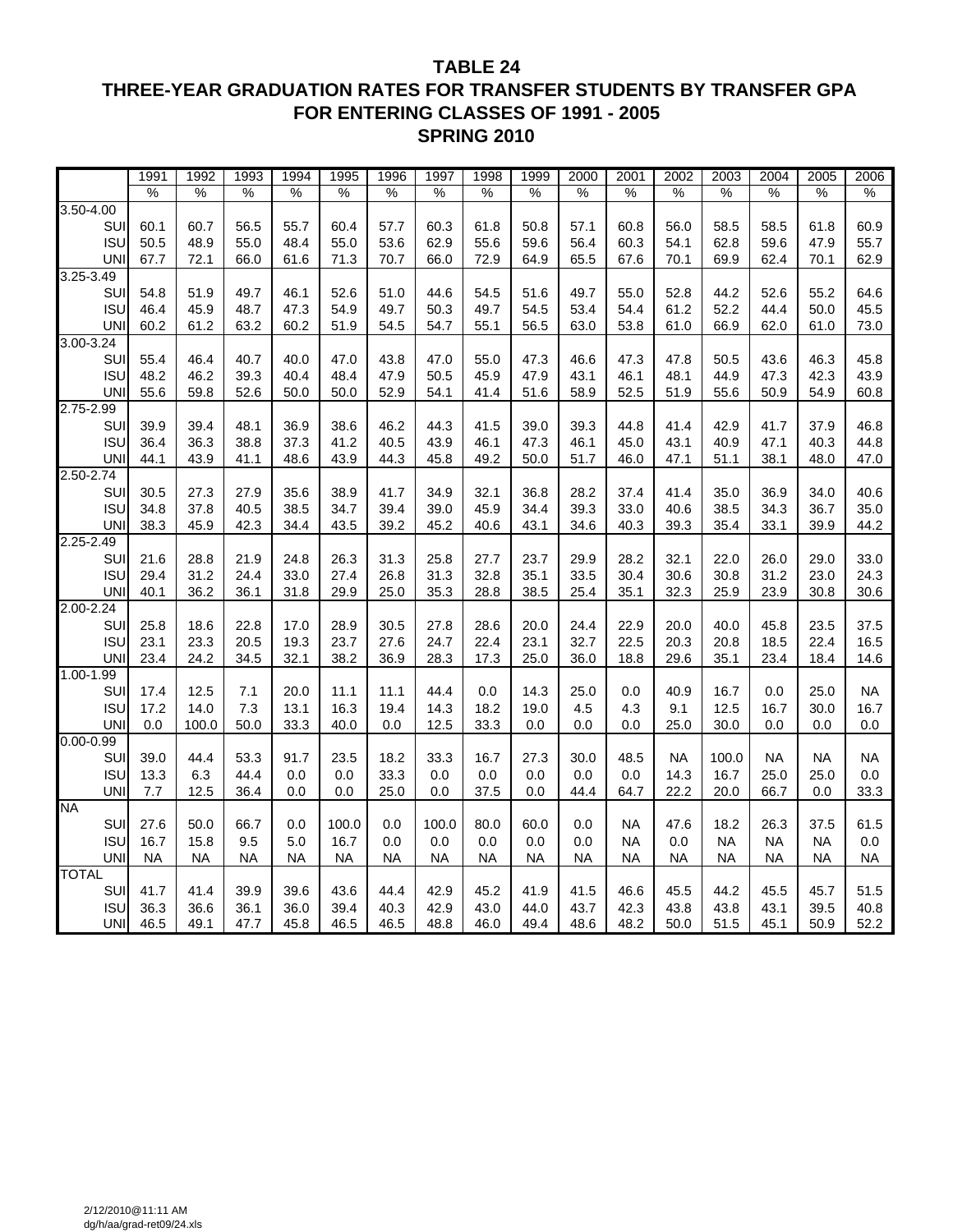### **TABLE 25 FOUR-YEAR GRADUATION RATES FOR TRANSFER STUDENTS BY TRANSFER GPA FOR ENTERING CLASSES OF 1991 - 2005 SPRING 2010**

|               | 1991          | 1992          | 1993      | 1994      | 1995      | 1996      | 1997          | 1998      | 1999      | 2000      | 2001 | 2002      | 2003      | 2004      | 2005          |
|---------------|---------------|---------------|-----------|-----------|-----------|-----------|---------------|-----------|-----------|-----------|------|-----------|-----------|-----------|---------------|
|               | $\frac{0}{0}$ | $\frac{0}{6}$ | %         | %         | %         | %         | $\frac{1}{2}$ | %         | %         | %         | %    | %         | %         | %         | $\frac{0}{6}$ |
| 3.50-4.00     |               |               |           |           |           |           |               |           |           |           |      |           |           |           |               |
| SUI           | 77.7          | 71.6          | 69.1      | 72.7      | 74.9      | 74.2      | 72.8          | 76.5      | 70.3      | 78.1      | 73.1 | 78.1      | 77.6      | 76.7      | 73.6          |
| <b>ISU</b>    | 71.4          | 69.7          | 75.0      | 69.5      | 71.1      | 74.1      | 79.2          | 73.8      | 77.3      | 77.5      | 77.8 | 71.5      | 79.4      | 72.5      | 67.0          |
| <b>UNI</b>    | 82.0          | 82.6          | 79.2      | 72.0      | 82.0      | 82.9      | 81.1          | 86.4      | 82.5      | 75.7      | 83.3 | 85.3      | 81.7      | 78.1      | 85.0          |
| $3.25 - 3.49$ |               |               |           |           |           |           |               |           |           |           |      |           |           |           |               |
| SUI           | 71.3          | 66.3          | 63.1      | 66.2      | 66.0      | 68.8      | 65.5          | 67.7      | 67.9      | 67.7      | 73.5 | 67.7      | 58.4      | 71.8      | 71.5          |
| <b>ISU</b>    | 68.8          | 70.3          | 71.2      | 67.9      | 70.8      | 69.2      | 66.7          | 62.6      | 74.9      | 70.4      | 66.1 | 74.9      | 65.6      | 60.6      | 66.1          |
| <b>UNI</b>    | 75.5          | 75.9          | 78.9      | 70.9      | 70.5      | 72.7      | 72.6          | 75.6      | 79.0      | 76.8      | 74.5 | 73.3      | 76.6      | 80.3      | 72.1          |
| 3.00-3.24     |               |               |           |           |           |           |               |           |           |           |      |           |           |           |               |
| SUI           | 69.0          | 61.4          | 57.7      | 60.5      | 64.6      | 62.4      | 62.4          | 69.6      | 65.4      | 63.1      | 63.2 | 63.1      | 69.3      | 59.0      | 61.1          |
| <b>ISU</b>    | 69.2          | 65.5          | 59.7      | 58.6      | 68.8      | 66.8      | 67.8          | 65.1      | 68.1      | 72.0      | 62.7 | 64.3      | 60.9      | 63.4      | 58.7          |
| <b>UNI</b>    | 70.8          | 76.5          | 69.3      | 68.2      | 65.3      | 72.5      | 72.7          | 64.1      | 67.3      | 75.0      | 72.4 | 68.1      | 69.0      | 72.8      | 69.8          |
| 2.75-2.99     |               |               |           |           |           |           |               |           |           |           |      |           |           |           |               |
| SUI           | 53.9          | 56.1          | 56.2      | 54.9      | 52.5      | 61.8      | 57.4          | 54.5      | 55.6      | 53.2      | 59.4 | 53.2      | 55.8      | 57.1      | 52.7          |
| <b>ISU</b>    | 55.5          | 55.9          | 58.0      | 61.8      | 64.3      | 63.4      | 59.3          | 63.8      | 67.9      | 70.7      | 61.5 | 61.8      | 57.6      | 66.8      | 53.8          |
| <b>UNI</b>    | 60.9          | 62.0          | 61.0      | 63.6      | 64.4      | 62.9      | 62.7          | 65.6      | 69.0      | 79.9      | 64.2 | 66.5      | 66.0      | 48.8      | 62.0          |
| 2.50-2.74     |               |               |           |           |           |           |               |           |           |           |      |           |           |           |               |
| SUI           | 47.7          | 42.3          | 47.5      | 47.4      | 53.1      | 58.9      | 55.6          | 45.5      | 49.4      | 50.0      | 49.7 | 50.0      | 52.1      | 52.5      | 48.4          |
| <b>ISU</b>    | 55.2          | 58.7          | 59.9      | 57.3      | 52.6      | 56.5      | 53.3          | 61.4      | 54.7      | 57.3      | 48.7 | 54.8      | 55.6      | 48.5      | 47.4          |
| <b>UNI</b>    | 54.7          | 61.2          | 59.6      | 50.0      | 63.6      | 54.5      | 61.0          | 56.9      | 59.2      | 51.2      | 50.3 | 56.0      | 53.7      | 49.4      | 51.5          |
| 2.25-2.49     |               |               |           |           |           |           |               |           |           |           |      |           |           |           |               |
| SUI           | 33.9          | 40.6          | 31.3      | 40.7      | 37.4      | 45.1      | 36.5          | 39.0      | 40.7      | 42.5      | 40.3 | 42.5      | 33.9      | 41.7      | 43.0          |
| <b>ISU</b>    | 48.2          | 49.8          | 45.1      | 44.2      | 41.1      | 43.7      | 48.1          | 52.5      | 51.4      | 53.1      | 43.6 | 44.1      | 44.5      | 42.9      | 33.1          |
| <b>UNI</b>    | 51.0          | 49.1          | 48.4      | 45.5      | 47.6      | 38.7      | 46.6          | 45.6      | 50.8      | 38.4      | 45.0 | 43.0      | 41.7      | 30.3      | 43.3          |
| 2.00-2.24     |               |               |           |           |           |           |               |           |           |           |      |           |           |           |               |
| SUI           | 40.3          | 37.2          | 26.3      | 31.9      | 42.2      | 44.1      | 38.9          | 35.7      | 22.5      | 31.7      | 37.1 | 31.7      | 43.3      | 50.0      | 32.4          |
| <b>ISU</b>    | 39.1          | 33.7          | 38.6      | 34.5      | 36.6      | 44.7      | 40.0          | 35.0      | 40.2      | 50.4      | 37.7 | 33.3      | 34.9      | 38.0      | 38.8          |
| <b>UNI</b>    | 36.4          | 36.4          | 43.1      | 43.4      | 50.9      | 46.2      | 32.1          | 32.7      | 34.6      | 44.0      | 31.3 | 38.9      | 43.2      | 31.9      | 21.1          |
| $1.00 - 1.99$ |               |               |           |           |           |           |               |           |           |           |      |           |           |           |               |
| SUI           | 26.1          | 37.5          | 28.6      | 40.0      | 22.2      | 22.2      | 44.4          | 14.3      | 14.3      | 25.0      | 16.7 | 25.0      | 16.7      | 0.0       | 25.0          |
| <b>ISU</b>    | 27.6          | 26.3          | 21.8      | 29.5      | 23.3      | 30.6      | 38.1          | 36.4      | 52.4      | 18.2      | 39.1 | 9.1       | 31.3      | 33.3      | 50.0          |
| <b>UNI</b>    | 33.3          | 100.0         | 50.0      | 50.0      | 40.0      | 0.0       | 50.0          | 66.7      | 14.3      | 0.0       | 10.0 | 25.0      | 30.0      | 0.0       | $0.0\,$       |
| $0.00 - 0.99$ |               |               |           |           |           |           |               |           |           |           |      |           |           |           |               |
| SUI           | 46.3          | 55.6          | 53.3      | 91.7      | 41.2      | 27.3      | 46.7          | 27.8      | 40.9      | 38.1      | 57.6 | 40.0      | 100.0     | <b>NA</b> | <b>NA</b>     |
| <b>ISU</b>    | 26.7          | 18.8          | 66.7      | 18.2      | 14.3      | 33.3      | 0.0           | 16.7      | 21.4      | 50.0      | 25.0 | 14.3      | 33.3      | 50.0      | 25.0          |
| <b>UNI</b>    | 23.1          | 25.0          | 63.6      | 20.0      | 0.0       | 50.0      | 40.0          | 62.5      | 25.0      | 55.6      | 76.5 | 44.4      | 30.0      | 66.7      | 0.0           |
| <b>NA</b>     |               |               |           |           |           |           |               |           |           |           |      |           |           |           |               |
| SUI           | 41.4          | 100.0         | 66.7      | 0.0       | 100.0     | 0.0       | 100.0         | 80.0      | 80.0      | 0.0       | 0.0  | 0.0       | 54.5      | 31.6      | 45.8          |
| <b>ISU</b>    | 33.3          | 26.3          | 9.5       | 5.0       | 16.7      | 0.0       | 20.0          | 0.0       | 0.0       | 0.0       | 0.0  | 100.0     | <b>NA</b> | <b>NA</b> | <b>NA</b>     |
| <b>UNI</b>    | <b>NA</b>     | <b>NA</b>     | <b>NA</b> | <b>NA</b> | <b>NA</b> | <b>NA</b> | <b>NA</b>     | <b>NA</b> | <b>NA</b> | <b>NA</b> | 0.0  | <b>NA</b> | <b>NA</b> | <b>NA</b> | <b>NA</b>     |
| <b>TOTAL</b>  |               |               |           |           |           |           |               |           |           |           |      |           |           |           |               |
| SUI           | 56.5          | 55.7          | 52.8      | 56.6      | 57.9      | 60.7      | 57.9          | 58.4      | 58.1      | 58.4      | 60.7 | 58.4      | 60.2      | 61.7      | 59.6          |
| <b>ISU</b>    | 55.5          | 55.3          | 55.6      | 54.2      | 56.4      | 59.0      | 58.9          | 59.8      | 63.2      | 64.9      | 58.1 | 59.2      | 59.4      | 58.7      | 54.4          |
| UNI           | 61.4          | 64.0          | 63.4      | 60.1      | 63.6      | 62.4      | 64.5          | 63.6      | 66.2      | 64.3      | 63.9 | 65.3      | 65.0      | 59.9      | 63.8          |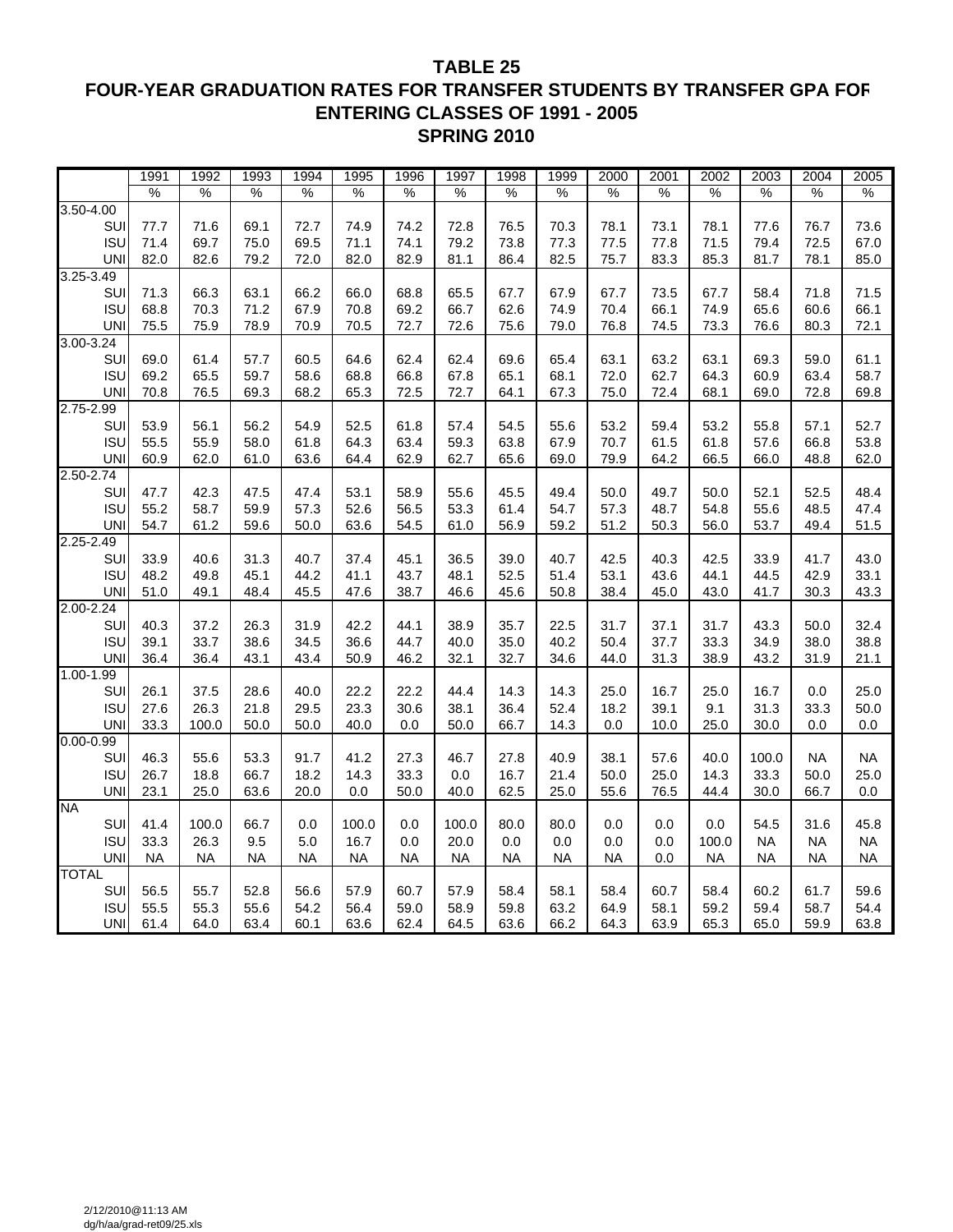## **TABLE 26**

## **ONE-YEAR RETENTION RATES FOR TRANSFER STUDENTS BY RACE/ETHNICITY FOR ENTERING CLASSES OF 2000 - 2008SPRING 2010**

|                     | 1991      | 1992          | 1993  | 1994          | 1995          | 1996          | 1997          | 1998          | 1999          | 2000          | 2001          | 2002  | 2003          | 2004          | 2005          | 2006          | 2007          | 2008          |
|---------------------|-----------|---------------|-------|---------------|---------------|---------------|---------------|---------------|---------------|---------------|---------------|-------|---------------|---------------|---------------|---------------|---------------|---------------|
|                     | $\%$      | $\frac{0}{0}$ | $\%$  | $\frac{1}{2}$ | $\frac{1}{2}$ | $\frac{0}{0}$ | $\frac{0}{0}$ | $\frac{9}{6}$ | $\frac{0}{0}$ | $\frac{0}{0}$ | $\frac{0}{0}$ | $\%$  | $\frac{8}{6}$ | $\frac{0}{0}$ | $\frac{0}{0}$ | $\frac{9}{6}$ | $\frac{0}{0}$ | $\frac{0}{0}$ |
| Native Am.          |           |               |       |               |               |               |               |               |               |               |               |       |               |               |               |               |               |               |
| SUI                 | 33.3      | 85.7          | 0.0   | 66.7          | 100.0         | 90.0          | 100.0         | 50.0          | 20.0          | 40.0          | 0.0           | 80.0  | 72.9          | 66.7          | 77.8          | 60.0          | 80.0          | 50.0          |
| <b>ISU</b>          | 100.0     | 100.0         | 100.0 | 100.0         | 100.0         | 62.5          | 63.6          | 77.8          | 81.3          | 62.5          | 62.5          | 100.0 | 57.1          | 50.0          | 100.0         | 100.0         | 0.0           | 66.7          |
| <b>UNI</b>          | <b>NA</b> | 100.0         | 100.0 | 33.3          | 100.0         | 60.0          | <b>NA</b>     | 100.0         | 100.0         | 100.0         | 66.7          | 100.0 | 75.0          | 100.0         | 0.0           | 100.0         | 66.7          | 100.0         |
| African-Am.         |           |               |       |               |               |               |               |               |               |               |               |       |               |               |               |               |               |               |
| SUI                 | 75.0      | 93.8          | 68.4  | 82.6          | 82.4          | 82.4          | 76.9          | 82.6          | 68.2          | 60.0          | 80.0          | 80.0  | 66.7          | 70.6          | 68.0          | 84.2          | 83.3          | 80.0          |
| <b>ISU</b>          | 91.7      | 80.0          | 72.7  | 46.7          | 81.5          | 61.3          | 60.0          | 62.5          | 69.0          | 83.3          | 65.7          | 68.6  | 78.1          | 76.5          | 75.0          | 74.2          | 76.5          | 83.3          |
| <b>UNI</b>          | 72.7      | 80.0          | 83.3  | 80.0          | 86.7          | 75.0          | 78.6          | 55.6          | 66.7          | 63.6          | 85.7          | 65.2  | 71.4          | 57.1          | 53.6          | 78.8          | 80.0          | 70.6          |
| Asian-Am.           |           |               |       |               |               |               |               |               |               |               |               |       |               |               |               |               |               |               |
| SUI                 | 90.3      | 86.2          | 76.7  | 73.2          | 85.7          | 82.5          | 72.7          | 81.5          | 78.6          | 82.6          | 71.0          | 79.3  | 81.8          | 79.2          | 75.0          | 79.3          | 82.9          | 74.1          |
| <b>ISU</b>          | 90.5      | 72.7          | 73.9  | 62.5          | 83.9          | 75.0          | 75.0          | 81.4          | 83.3          | 85.2          | 82.8          | 65.0  | 67.6          | 75.8          | 75.9          | 77.8          | 87.5          | 80.6          |
| <b>UNI</b>          | 90.0      | 75.0          | 100.0 | 71.4          | 88.9          | 54.5          | 100.0         | 80.0          | 66.7          | 66.7          | 100.0         | 85.7  | 72.7          | 88.9          | 63.6          | 87.5          | 85.7          | 80.0          |
| Hispanic-Am.        |           |               |       |               |               |               |               |               |               |               |               |       |               |               |               |               |               |               |
| SUI                 | 87.5      | 85.0          | 70.8  | 68.2          | 88.2          | 91.7          | 91.7          | 72.0          | 85.7          | 71.4          | 66.7          | 85.7  | 79.2          | 73.1          | 72.7          | 70.4          | 82.6          | 90.3          |
| <b>ISU</b>          | 72.2      | 64.3          | 78.3  | 69.6          | 76.9          | 63.6          | 83.3          | 73.9          | 78.3          | 91.7          | 63.2          | 71.4  | 55.6          | 81.0          | 36.8          | 80.6          | 83.3          | 70.8          |
| <b>UNI</b>          | 75.0      | 100.0         | 62.5  | 86.7          | 66.7          | 87.5          | 66.7          | 66.7          | 57.1          | 84.0          | 82.6          | 87.5  | 87.1          | 61.8          | 91.7          | 76.2          | 82.9          | 69.2          |
| Subtotal            |           |               |       |               |               |               |               |               |               |               |               |       |               |               |               |               |               |               |
| SUI                 | 82.9      | 87.5          | 69.7  | 74.2          | 85.9          | 85.7          | 80.0          | 77.2          | 72.6          | 69.9          | 70.1          | 81.3  | 74.1          | 73.3          | 72.5          | 76.3          | 82.6          | 80.5          |
| <b>ISU</b>          | 84.6      | 75.4          | 77.6  | 61.5          | 82.2          | 67.0          | 68.3          | 72.4          | 77.9          | 84.3          | 70.3          | 69.0  | 67.0          | 74.5          | 68.2          | 77.8          | 79.8          | 78.8          |
| <b>UNI</b>          | 79.3      | 83.3          | 77.8  | 77.5          | 82.9          | 69.4          | 84.0          | 62.8          | 66.0          | 73.3          | 83.8          | 81.1  | 79.1          | 64.9          | 68.8          | 80.8          | 80.9          | 73.1          |
| White               |           |               |       |               |               |               |               |               |               |               |               |       |               |               |               |               |               |               |
| SUI                 | 78.7      | 78.5          | 75.2  | 74.1          | 75.6          | 79.7          | 78.2          | 76.5          | 76.4          | 78.3          | 77.0          | 76.3  | 76.8          | 78.9          | 76.7          | 82.1          | 79.2          | 80.4          |
| <b>ISU</b>          | 77.2      | 78.4          | 78.4  | 76.5          | 75.0          | 77.8          | 76.8          | 77.3          | 81.4          | 80.0          | 78.3          | 78.4  | 77.4          | 77.8          | 79.3          | 78.0          | 80.0          | 78.6          |
| <b>UNI</b>          | 84.0      | 82.1          | 81.0  | 80.6          | 78.3          | 80.8          | 79.4          | 82.4          | 81.9          | 82.3          | 79.6          | 80.2  | 79.1          | 79.1          | 80.9          | 84.3          | 80.1          | 81.5          |
| <b>Regent Total</b> |           |               |       |               |               |               |               |               |               |               |               |       |               |               |               |               |               |               |
| SUI                 | 79.2      | 79.4          | 75.2  | 74.6          | 76.8          | 80.5          | 78.7          | 76.9          | 76.6          | 77.8          | 76.7          | 76.7  | 76.9          | 78.3          | 76.5          | 81.6          | 79.7          | 80.6          |
| <b>ISU</b>          | 76.6      | 77.5          | 78.9  | 75.9          | 76.5          | 77.2          | 77.6          | 77.3          | 81.5          | 80.8          | 77.4          | 78.1  | 76.6          | 77.4          | 78.9          | 78.0          | 79.8          | 79.6          |
| <b>UNI</b>          | 83.7      | 82.1          | 80.5  | 80.2          | 78.5          | 79.8          | 79.9          | 81.4          | 81.0          | 81.3          | 80.2          | 80.1  | 78.5          | 78.0          | 80.0          | 83.6          | 80.4          | 81.2          |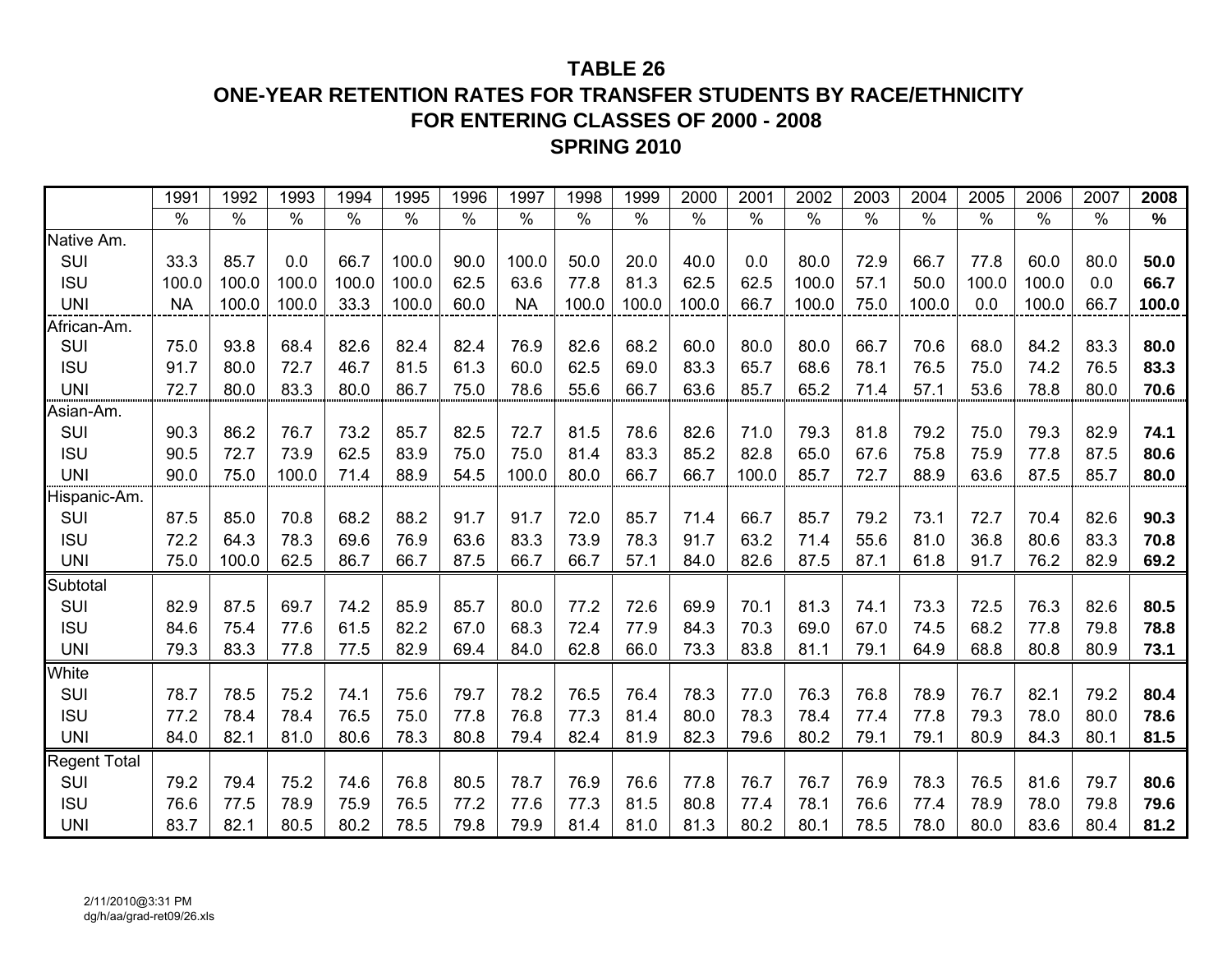## **TABLE 27**

## **THREE-YEAR GRADUATION RATES FOR TRANSFER STUDENTS BY RACE/ETHNICITY FOR ENTERING CLASSES OF 2000 - 2006SPRING 2010**

|              | 1991      | 1992  | 1993 | 1994 | 1995 | 1996 | 1997      | 1998 | 1999 | 2000 | 2001 | 2002 | 2003 | 2004 | 2005 | 2006  |
|--------------|-----------|-------|------|------|------|------|-----------|------|------|------|------|------|------|------|------|-------|
|              | $\%$      | $\%$  | $\%$ | $\%$ | $\%$ | $\%$ | $\%$      | $\%$ | $\%$ | $\%$ | $\%$ | $\%$ | $\%$ | $\%$ | $\%$ | %     |
| Native Am.   |           |       |      |      |      |      |           |      |      |      |      |      |      |      |      |       |
| <b>SUI</b>   | 33.3      | 57.1  | 0.0  | 0.0  | 50.0 | 40.0 | 50.0      | 50.0 | 20.0 | 20.0 | 0.0  | 20.0 | 28.6 | 50.0 | 55.6 | 0.0   |
| <b>ISU</b>   | 0.0       | 25.0  | 25.0 | 66.7 | 50.0 | 12.5 | 9.1       | 44.4 | 37.5 | 37.5 | 12.5 | 50.0 | 42.9 | 20.0 | 50.0 | 0.0   |
| <b>UNI</b>   | <b>NA</b> | 100.0 | 50.0 | 0.0  | 0.0  | 20.0 | <b>NA</b> | 50.0 | 66.7 | 0.0  | 33.3 | 50.0 | 50.0 | 0.0  | 0.0  | 100.0 |
| African-Am.  |           |       |      |      |      |      |           |      |      |      |      |      |      |      |      |       |
| SUI          | 55.0      | 68.8  | 15.8 | 30.4 | 29.4 | 11.8 | 30.8      | 39.1 | 18.2 | 20.0 | 25.0 | 35.0 | 19.0 | 26.5 | 28.0 | 36.8  |
| <b>ISU</b>   | 33.3      | 32.0  | 36.4 | 10.0 | 29.6 | 19.4 | 31.4      | 14.6 | 27.6 | 30.0 | 31.4 | 28.6 | 28.1 | 41.2 | 27.8 | 19.4  |
| <b>UNI</b>   | 18.2      | 26.7  | 33.3 | 20.0 | 46.7 | 33.3 | 35.7      | 22.2 | 23.8 | 27.3 | 38.1 | 21.7 | 33.3 | 17.9 | 28.6 | 33.3  |
| Asian-Am.    |           |       |      |      |      |      |           |      |      |      |      |      |      |      |      |       |
| SUI          | 71.0      | 69.0  | 20.0 | 36.6 | 38.8 | 45.0 | 30.3      | 48.1 | 35.7 | 39.1 | 41.9 | 51.7 | 36.4 | 54.2 | 41.7 | 41.4  |
| <b>ISU</b>   | 23.8      | 18.2  | 26.1 | 18.8 | 22.6 | 30.6 | 41.7      | 25.6 | 33.3 | 40.7 | 27.6 | 10.0 | 38.2 | 42.4 | 31.0 | 25.0  |
| <b>UNI</b>   | 30.0      | 25.0  | 50.0 | 14.3 | 66.7 | 27.3 | 50.0      | 40.0 | 22.2 | 25.0 | 25.0 | 28.6 | 45.5 | 55.6 | 45.5 | 56.3  |
| Hispanic-Am. |           |       |      |      |      |      |           |      |      |      |      |      |      |      |      |       |
| SUI          | 62.5      | 60.0  | 25.0 | 22.7 | 52.9 | 58.3 | 29.2      | 48.0 | 47.6 | 25.7 | 33.3 | 42.9 | 41.7 | 38.5 | 36.4 | 33.3  |
| <b>ISU</b>   | 33.3      | 7.1   | 34.8 | 39.1 | 23.1 | 31.8 | 33.3      | 47.8 | 30.4 | 33.3 | 10.5 | 28.6 | 25.9 | 33.3 | 10.5 | 48.4  |
| <b>UNI</b>   | 62.5      | 50.0  | 25.0 | 40.0 | 44.4 | 12.5 | 0.0       | 44.4 | 7.1  | 44.0 | 58.7 | 55.0 | 41.9 | 29.4 | 70.8 | 38.1  |
| Subtotal     |           |       |      |      |      |      |           |      |      |      |      |      |      |      |      |       |
| SUI          | 62.9      | 65.3  | 19.7 | 30.3 | 40.0 | 41.8 | 30.6      | 45.6 | 32.3 | 27.7 | 33.8 | 42.7 | 32.9 | 38.9 | 37.4 | 35.0  |
| <b>ISU</b>   | 28.8      | 21.5  | 31.6 | 24.2 | 26.7 | 25.8 | 31.7      | 26.8 | 31.7 | 34.8 | 24.2 | 22.0 | 32.0 | 37.8 | 26.1 | 30.3  |
| <b>UNI</b>   | 34.5      | 33.3  | 33.3 | 25.0 | 48.6 | 25.0 | 36.0      | 30.2 | 21.3 | 33.3 | 50.0 | 41.9 | 40.3 | 27.0 | 46.9 | 42.5  |
| White        |           |       |      |      |      |      |           |      |      |      |      |      |      |      |      |       |
| SUI          | 56.6      | 54.1  | 39.5 | 39.2 | 43.3 | 44.2 | 43.1      | 44.2 | 41.7 | 42.7 | 46.6 | 44.8 | 44.8 | 46.3 | 46.1 | 53.2  |
| <b>ISU</b>   | 37.3      | 37.8  | 34.7 | 35.7 | 37.6 | 40.7 | 41.7      | 43.5 | 44.3 | 43.6 | 43.1 | 45.8 | 44.7 | 43.5 | 39.9 | 41.9  |
| <b>UNI</b>   | 46.9      | 49.9  | 47.8 | 47.2 | 46.5 | 47.9 | 49.2      | 46.7 | 51.1 | 50.2 | 48.3 | 51.1 | 52.7 | 47.3 | 51.9 | 53.5  |
| Regent Total |           |       |      |      |      |      |           |      |      |      |      |      |      |      |      |       |
| SUI          | 56.6      | 54.9  | 39.9 | 39.6 | 43.6 | 44.4 | 42.9      | 45.2 | 41.9 | 41.5 | 46.6 | 45.5 | 44.2 | 45.5 | 45.7 | 51.7  |
| <b>ISU</b>   | 36.3      | 36.6  | 36.1 | 36.0 | 39.4 | 40.3 | 42.9      | 43.0 | 44.0 | 43.7 | 42.2 | 43.8 | 43.8 | 43.1 | 39.5 | 40.8  |
| <b>UNI</b>   | 46.5      | 49.1  | 47.7 | 45.8 | 46.5 | 46.5 | 48.8      | 46.0 | 49.4 | 48.6 | 48.2 | 50.0 | 51.5 | 45.1 | 50.9 | 52.2  |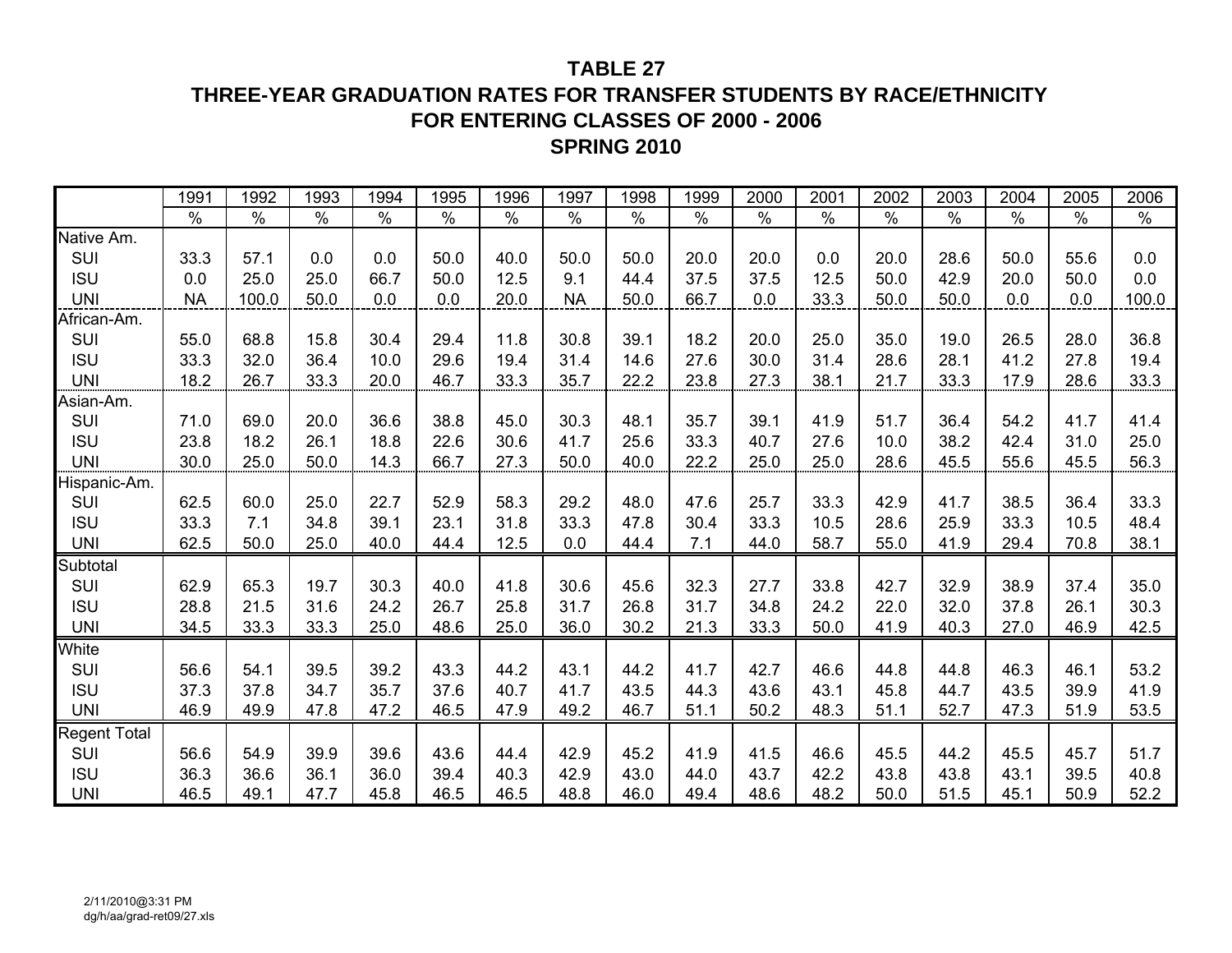## **TABLE 28**

**FOUR-YEAR GRADUATION RATES FOR TRANSFER STUDENTS BY RACE/ETHNICITY FOR ENTERING CLASSES OF 2000 - 2005 SPRING 2010**

|              | 1991      | 1992          | 1993 | 1994 | 1995          | 1996 | 1997      | 1998  | 1999          | 2000 | 2001 | 2002 | 2003 | 2004 | 2005 |
|--------------|-----------|---------------|------|------|---------------|------|-----------|-------|---------------|------|------|------|------|------|------|
|              | $\%$      | $\frac{8}{6}$ | $\%$ | $\%$ | $\frac{8}{6}$ | $\%$ | $\%$      | $\%$  | $\frac{8}{6}$ | $\%$ | %    | $\%$ | $\%$ | $\%$ | $\%$ |
| Native Am.   |           |               |      |      |               |      |           |       |               |      |      |      |      |      |      |
| SUI          | 0.0       | 57.1          | 33.3 | 0.0  | 50.0          | 60.0 | 50.0      | 50.0  | 20.0          | 40.0 | 0.0  | 40.0 | 57.1 | 66.7 | 66.7 |
| <b>ISU</b>   | 0.0       | 25.0          | 62.5 | 66.7 | 66.7          | 12.5 | 36.4      | 55.6  | 43.8          | 37.5 |      | 75.0 | 42.9 | 20.0 | 75.0 |
| <b>UNI</b>   | <b>NA</b> | 100.0         | 50.0 | 0.0  | 0.0           | 20.0 | <b>NA</b> | 100.0 | 66.7          | 0.0  | 66.7 | 50.0 | 75.0 | 33.3 | 0.0  |
| African-Am.  |           |               |      |      |               |      |           |       |               |      |      |      |      |      |      |
| SUI          | 40.0      | 50.0          | 15.8 | 52.2 | 58.8          | 35.3 | 50.0      | 56.5  | 22.7          | 25.0 | 25.0 | 55.0 | 42.9 | 32.4 | 40.0 |
| <b>ISU</b>   | 33.3      | 52.0          | 40.9 | 20.0 | 48.1          | 32.3 | 37.1      | 27.1  | 37.9          | 36.7 |      | 37.1 | 43.8 | 47.1 | 38.9 |
| <b>UNI</b>   | 18.2      | 46.7          | 50.0 | 33.3 | 60.0          | 41.7 | 57.1      | 33.3  | 38.1          | 36.4 | 52.4 | 34.8 | 42.9 | 25.0 | 28.6 |
| Asian-Am.    |           |               |      |      |               |      |           |       |               |      |      |      |      |      |      |
| <b>SUI</b>   | 67.7      | 48.3          | 33.3 | 53.7 | 57.1          | 67.5 | 45.5      | 51.9  | 57.1          | 60.9 | 51.6 | 65.5 | 57.6 | 75.0 | 62.5 |
| <b>ISU</b>   | 47.6      | 36.4          | 39.1 | 31.3 | 51.6          | 63.9 | 62.5      | 51.2  | 55.6          | 70.4 |      | 35.0 | 50.0 | 57.6 | 44.8 |
| <b>UNI</b>   | 40.0      | 25.0          | 50.0 | 42.9 | 77.8          | 27.3 | 87.5      | 60.0  | 44.4          | 50.0 | 25.0 | 71.4 | 63.6 | 77.8 | 45.5 |
| Hispanic-Am. |           |               |      |      |               |      |           |       |               |      |      |      |      |      |      |
| SUI          | 56.3      | 60.0          | 50.0 | 45.5 | 76.5          | 75.0 | 58.3      | 56.0  | 61.9          | 45.7 | 41.7 | 66.7 | 62.5 | 61.5 | 45.5 |
| <b>ISU</b>   | 55.6      | 21.4          | 39.1 | 43.5 | 50.0          | 40.9 | 50.0      | 60.9  | 43.5          | 58.3 |      | 47.6 | 48.1 | 52.4 | 10.5 |
| <b>UNI</b>   | 75.0      | 75.0          | 25.0 | 60.0 | 44.4          | 25.0 | 0.0       | 55.6  | 42.9          | 72.0 | 67.4 | 65.0 | 58.1 | 41.2 | 79.2 |
| Subtotal     |           |               |      |      |               |      |           |       |               |      |      |      |      |      |      |
| SUI          | 54.3      | 52.8          | 34.2 | 49.4 | 61.2          | 62.6 | 50.6      | 54.4  | 43.5          | 44.6 | 40.3 | 61.3 | 55.3 | 54.4 | 50.5 |
| <b>ISU</b>   | 46.2      | 38.5          | 42.1 | 33.0 | 51.1          | 44.3 | 46.3      | 43.9  | 46.2          | 52.8 |      | 40.0 | 47.0 | 49.0 | 36.4 |
| <b>UNI</b>   | 41.4      | 50.0          | 38.9 | 42.5 | 57.1          | 30.6 | 60.0      | 44.2  | 42.6          | 53.3 | 60.8 | 55.4 | 55.2 | 39.2 | 50.0 |
| White        |           |               |      |      |               |      |           |       |               |      |      |      |      |      |      |
| SUI          | 55.8      | 55.2          | 52.8 | 56.2 | 56.8          | 60.1 | 57.9      | 57.6  | 58.0          | 59.5 | 61.4 | 61.8 | 60.0 | 62.5 | 59.9 |
| <b>ISU</b>   | 57.1      | 56.6          | 55.1 | 54.3 | 54.7          | 59.5 | 58.1      | 60.8  | 63.9          | 65.1 |      | 61.1 | 61.0 | 59.8 | 55.3 |
| <b>UNI</b>   | 62.1      | 64.8          | 64.0 | 61   | 64.0          | 64.1 | 64.7      | 64.5  | 67.9          | 65.6 | 64.2 | 66.5 | 65.9 | 62.2 | 65.2 |
| Regent Total |           |               |      |      |               |      |           |       |               |      |      |      |      |      |      |
| SUI          | 56.5      | 55.7          | 52.8 | 56.6 | 57.9          | 60.7 | 57.9      | 58.4  | 58.1          | 58.4 | 60.7 | 62.5 | 60.2 | 61.7 | 59.5 |
| <b>ISU</b>   | 55.5      | 55.3          | 55.6 | 54.2 | 56.4          | 59.0 | 58.9      | 59.8  | 63.2          | 64.9 |      | 59.2 | 59.4 | 58.7 | 54.4 |
| <b>UNI</b>   | 61.4      | 64.0          | 63.4 | 60.1 | 63.6          | 62.4 | 64.5      | 63.6  | 66.2          | 64.3 | 63.9 | 65.3 | 65.0 | 59.9 | 63.8 |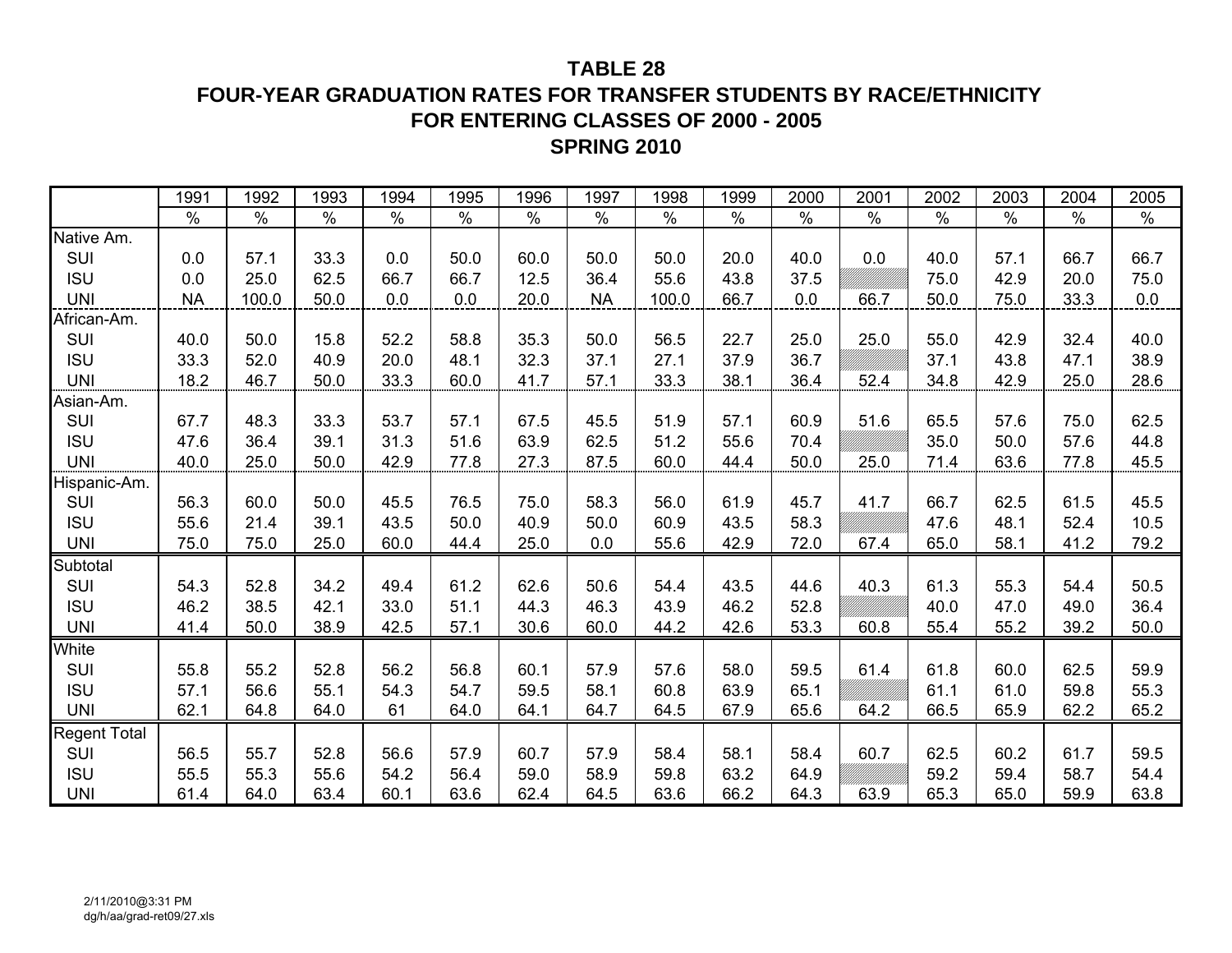### **TABLE 29GRADUATION/PERSISTENCE/TRANSFER RATES FOR ENTERING CLASSES OF 1988 TO 2008SPRING 2010**

#### **UNIVERSITY OF IOWA**

|      |        |          | Non-Persisters |       |        |        | Graduated from SUI |        |       | Cont'd   | Transferred                      | Total |           |
|------|--------|----------|----------------|-------|--------|--------|--------------------|--------|-------|----------|----------------------------------|-------|-----------|
| Year | Number | 1st Year | 2nd Year       | Total | 3-Year | 4-Year | 5-Year             | 6-Year | Total | 7th Year | Elsewhere <sup>1</sup> Graduated |       | Graduated |
| 1988 | 3,610  | 16.7%    | 8.0%           | 35.2% | 0.4%   | 30.1%  | 25.4%              | 5.3%   | 61.2% | 3.7%     | 1.6%                             | 0.3%  | 61.5%     |
| 1989 | 3,348  | 17.6%    | 7.8%           | 36.0% | 0.6%   | 30.0%  | 25.2%              | 5.0%   | 60.9% | 3.1%     | 3.0%                             | 0.6%  | 61.5%     |
| 1990 | 2,700  | 16.1%    | 7.6%           | 34.4% | 0.7%   | 32.1%  | 25.0%              | 4.7%   | 62.6% | 3.0%     | 5.4%                             | 1.9%  | 64.5%     |
| 1991 | 2,738  | 15.6%    | 7.0%           | 34.2% | 0.5%   | 31.8%  | 25.9%              | 4.9%   | 63.1% | $2.7\%$  | 10.6%                            | 4.3%  | 67.4%     |
| 1992 | 3,111  | 14.9%    | 9.1%           | 34.0% | 0.6%   | 31.8%  | 26.6%              | 4.8%   | 63.7% | 2.2%     | 18.7%                            | 8.8%  | 72.5%     |
| 1993 | 3,131  | 16.4%    | 8.0%           | 34.8% | 0.5%   | 34.1%  | 23.4%              | 4.8%   | 62.8% | 2.5%     | 20.3%                            | 9.3%  | 72.1%     |
| 1994 | 3,229  | 16.6%    | 7.2%           | 33.3% | 0.8%   | 33.5%  | 25.4%              | 4.4%   | 64.0% | 2.7%     | 21.2%                            | 9.4%  | 73.4%     |
| 1995 | 3,462  | 18.0%    | 6.1%           | 32.4% | 0.8%   | 34.5%  | 25.8%              | 3.8%   | 64.9% | 2.7%     | 20.9%                            | 9.4%  | 74.3%     |
| 1996 | 3,417  | 17.1%    | 7.4%           | 33.2% | 0.6%   | 37.3%  | 23.4%              | 3.2%   | 64.4% | 2.3%     | 23.9%                            | 10.3% | 74.7%     |
| 1997 | 3,573  | 16.3%    | 7.3%           | 33.4% | 0.8%   | 36.8%  | 23.5%              | 3.4%   | 64.6% | 2.0%     | 22.7%                            | 7.3%  | 71.9%     |
| 1998 | 3,896  | 16.5%    | 7.5%           | 31.3% | 0.6%   | 35.2%  | 25.1%              | 5.3%   | 66.2% | 2.4%     | 22.4%                            | 6.8%  | 73.0%     |
| 1999 | 3,747  | 16.1%    | 8.7%           | 32.2% | 0.8%   | 37.1%  | 24.2%              | 3.9%   | 66.1% | $1.8\%$  | 23.0%                            | 7.6%  | 73.7%     |
| 2000 | 3,647  | 17.5%    | 8.0%           | 32.7% | 0.5%   | 39.0%  | 22.9%              | 3.1%   | 65.5% | 1.8%     | 25.6%                            | 6.9%  | 72.4%     |
| 2001 | 3,930  | 17.7%    | 9.1%           | 32.2% | 0.5%   | 39.1%  | 22.4%              | 3.9%   | 65.9% | $1.9\%$  | 25.5%                            | 10.7% | 76.6%     |
| 2002 | 4,097  | 17.7%    | 8.5%           | 31.9% | 0.9%   | 39.6%  | 22.3%              | 3.3%   | 66.0% | 2.1%     | 24.8%                            | 9.7%  | 75.7%     |
| 2003 | 4,014  | 16.9%    | 7.1%           | 16.8% | 0.8%   | 40.9%  | 22.8%              | 4.0%   | 68.5% | 1.6%     | 22.9%                            | 8.5%  | 77.0%     |
| 2004 | 3,982  | 15.7%    | 8.5%           | 30.1% | 0.9%   | 42.2%  | 22.1%              |        | 65.3% |          | 21.8%                            | 6.0%  | 71.3%     |
| 2005 | 3,818  | 15.9%    | 7.6%           | 28.7% | 1.0%   | 45.4%  |                    |        | 46.4% |          | 21.2%                            | 2.7%  | 49.1%     |
| 2006 | 4,256  | 17.3%    | 7.8%           | 27.0% | 1.1%   |        |                    |        | 1.1%  |          | 20.5%                            | 0.1%  | 1.2%      |
| 2007 | 4,253  | 16.9%    | 7.7%           | 24.6% |        |        |                    |        |       |          | 14.1%                            | 0.0%  | 0.0%      |
| 2008 | 4,182  | 17.0%    |                | 17.0% |        |        |                    |        |       |          | 1.3%                             | 0.0%  | 0.0%      |

1Transferred to any postsecondary institution.

²Graduated from another post-secondary institution at the end of the 6th year with a bachelor's degree.

dg/h/aa/grad-ret/09/29.xls 2/11/2010@3:31 PM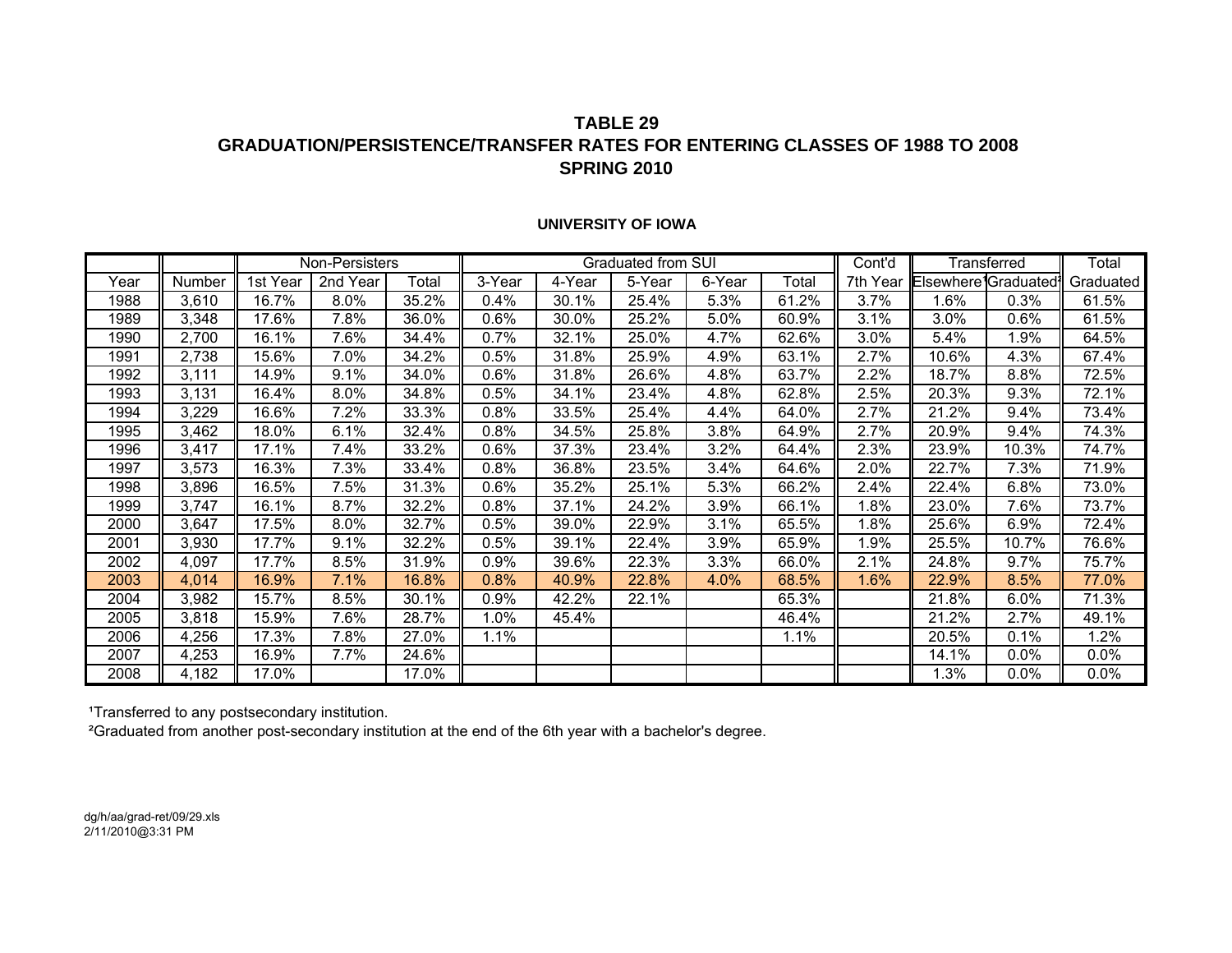### **TABLE 29GRADUATION/PERSISTENCE/TRANSFER RATES FOR ENTERING CLASSES OF 1988 TO 2008SPRING 2010**

|      |        |          | Non-Persisters |       |         |        | Graduated from ISU |        |       | Cont'd   | Transferred         | Total   |           |
|------|--------|----------|----------------|-------|---------|--------|--------------------|--------|-------|----------|---------------------|---------|-----------|
| Year | Number | 1st Year | 2nd Year       | Total | 3-Year  | 4-Year | 5-Year             | 6-Year | Total | 7th Year | Elsewhere Graduated |         | Graduated |
| 1988 | 3,744  | 15.8%    | 9.9%           | 32.9% | 0.6%    | 20.9%  | 34.3%              | 7.7%   | 63.6% | 3.6%     |                     |         | 63.6%     |
| 1989 | 3,751  | 16.8%    | 10.0%          | 34.5% | 0.7%    | 19.6%  | 33.2%              | 8.1%   | 61.6% | 3.8%     |                     |         | 61.6%     |
| 1990 | 3,310  | 18.4%    | 9.9%           | 35.9% | 0.9%    | 18.1%  | 32.0%              | 9.0%   | 60.0% | 4.2%     |                     |         | 60.0%     |
| 1991 | 3,228  | 18.6%    | 9.9%           | 36.1% | 0.9%    | 19.7%  | 31.3%              | 8.2%   | 60.1% | 3.8%     |                     |         | 60.1%     |
| 1992 | 3,333  | 18.2%    | 9.7%           | 34.3% | 1.0%    | 20.7%  | 32.0%              | 7.4%   | 61.1% | 4.6%     |                     |         | 61.1%     |
| 1993 | 3,416  | 18.9%    | 10.3%          | 36.2% | 1.0%    | 21.3%  | 30.6%              | 7.5%   | 60.4% | 3.4%     |                     |         | 60.4%     |
| 1994 | 3,325  | 18.5%    | 9.7%           | 35.1% | $0.7\%$ | 23.3%  | 31.3%              | 7.0%   | 62.4% | 2.5%     |                     |         | 62.4%     |
| 1995 | 3,274  | 18.5%    | 8.2%           | 33.9% | 0.5%    | 24.6%  | 31.6%              | 7.0%   | 63.7% | 2.4%     |                     |         | 63.7%     |
| 1996 | 3,599  | 17.2%    | 8.4%           | 31.7% | $0.9\%$ | 27.5%  | 30.6%              | 6.3%   | 65.3% | 3.0%     |                     |         | 65.3%     |
| 1997 | 4,007  | 16.4%    | 8.6%           | 31.5% | 1.0%    | 26.0%  | 32.3%              | 6.5%   | 65.7% | 2.8%     | 22.7%               | 7.9%    | 73.6%     |
| 1998 | 3,800  | 15.6%    | 7.9%           | 30.9% | 0.7%    | 28.5%  | 31.0%              | 6.3%   | 66.5% | 2.6%     | 23.2%               | 7.8%    | 74.3%     |
| 1999 | 4,020  | 14.9%    | 8.3%           | 29.6% | $0.6\%$ | 30.7%  | 31.3%              | 5.3%   | 68.0% | 2.4%     | 22.5%               | 6.9%    | 74.9%     |
| 2000 | 4,289  | 16.3%    | $9.0\%$        | 31.6% | 0.8%    | 30.4%  | 29.0%              | 5.5%   | 65.8% | 2.6%     | 24.6%               | 8.9%    | 74.7%     |
| 2001 | 4,598  | 16.6%    | 9.5%           | 31.9% | $0.8\%$ | 31.0%  | 29.1%              | 4.7%   | 65.6% | 2.4%     | 25.8%               | 7.4%    | 73.0%     |
| 2002 | 4,167  | 15.8%    | 8.5%           | 30.8% | 1.1%    | 32.5%  | 28.9%              | 4.8%   | 67.4% | 1.9%     | 22.8%               | 7.4%    | 74.8%     |
| 2003 | 3,863  | 15.4%    | 6.9%           | 30.5% | 1.3%    | 34.0%  | 27.8%              | 4.1%   | 67.2% | 2.1%     | 21.0%               | 7.3%    | 74.5%     |
| 2004 | 3,674  | 14.2%    | 7.8%           | 32.0% | 1.0%    | 32.2%  | 28.3%              |        | 61.5% |          | 20.2%               | 4.8%    | 66.3%     |
| 2005 | 3,745  | 16.6%    | 7.4%           | 29.9% | 1.0%    | 32.5%  |                    |        | 33.4% |          | 21.5%               | 3.2%    | 36.6%     |
| 2006 | 3,952  | 15.1%    | 7.7%           | 25.6% | $1.2\%$ |        |                    |        | 1.2%  |          | 19.2%               | 0.3%    | 1.5%      |
| 2007 | 4,316  | 16.5%    | 8.2%           | 24.7% |         |        |                    |        |       |          | 17.8%               | $0.0\%$ | 0.0%      |
| 2008 | 4,529  | 16.0%    |                | 16.0% |         |        |                    |        |       |          | 11.5%               | $0.0\%$ | 0.0%      |

#### **IOWA STATE UNIVERSITY**

1Transferred to any postsecondary institution.

²Graduated from another post-secondary institution at the end of the 6th year with a bachelor's degree.

dg/h/aa/grad-ret/09/29.xls 2/11/2010@3:31 PM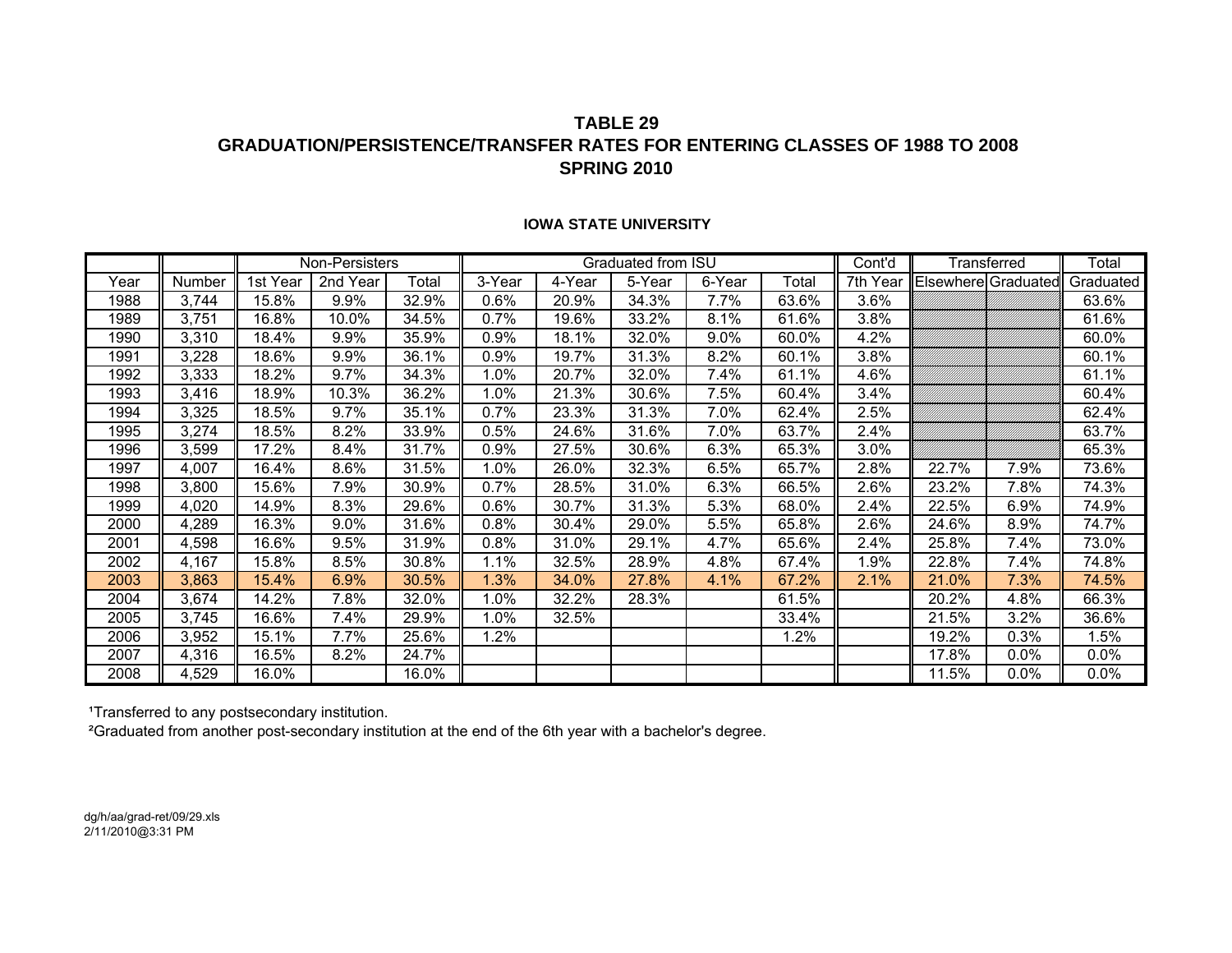### **TABLE 29GRADUATION/PERSISTENCE/TRANSFER RATES FOR ENTERING CLASSES OF 1988 TO 2008SPRING 2010**

|      |        |          | Non-Persisters |       |         |        | Graduated from UNI |        | Cont'd | Transferred | Total |                     |           |
|------|--------|----------|----------------|-------|---------|--------|--------------------|--------|--------|-------------|-------|---------------------|-----------|
| Year | Number | 1st Year | 2nd Year       | Total | 3-Year  | 4-Year | 5-Year             | 6-Year | Total  | 7th Year    |       | Elsewhere Graduated | Graduated |
| 1988 | 1,898  | 20.2%    | 7.5%           | 36.2% | 0.6%    | 27.2%  | 27.1%              | 5.5%   | 60.4%  | 3.4%        |       |                     | 60.4%     |
| 1989 | 1,967  | 18.1%    | 8.1%           | 35.5% | 0.2%    | 24.7%  | 31.3%              | 5.7%   | 61.9%  | 2.6%        |       |                     | 61.9%     |
| 1990 | 2,075  | 17.5%    | 8.6%           | 38.0% | 0.3%    | 24.0%  | 30.0%              | 5.1%   | 59.4%  | 2.6%        |       |                     | 59.4%     |
| 1991 | 1,951  | 18.3%    | $9.7\%$        | 37.2% | $0.2\%$ | 23.9%  | 30.3%              | 6.0%   | 60.4%  | 2.4%        |       |                     | 60.4%     |
| 1992 | 659, ا | 18.6%    | 9.5%           | 36.1% | $0.4\%$ | 25.8%  | 31.3%              | 4.7%   | 62.2%  | 1.7%        |       |                     | 62.2%     |
| 1993 | 1,807  | 19.8%    | 7.0%           | 35.2% | 0.2%    | 26.8%  | 30.4%              | 5.4%   | 62.9%  | $.9\%$      |       |                     | 62.9%     |
| 1994 | 1,856  | 19.3%    | 8.6%           | 35.8% | 0.3%    | 28.7%  | 28.4%              | 4.7%   | 62.2%  | 2.0%        |       |                     | 62.2%     |
| 1995 | 2,007  | 18.2%    | 8.3%           | 33.9% | 0.4%    | 29.7%  | 28.7%              | 5.4%   | 64.2%  | .8%         |       |                     | 64.2%     |
| 1996 | 2,012  | 18.0%    | 7.4%           | 32.2% | 0.4%    | 33.1%  | 28.2%              | 4.8%   | 66.5%  | .3%         |       |                     | 66.5%     |
| 1997 | 1,919  | 17.6%    | 8.6%           | 32.5% | $0.5\%$ | 28.2%  | 32.1%              | 4.4%   | 65.2%  | 2.2%        | 24.1% | 11.5%               | 76.7%     |
| 1998 | 1,982  | 19.0%    | 7.2%           | 33.7% | 0.7%    | 28.8%  | 30.8%              | 3.9%   | 64.3%  | 2.0%        | 24.8% | 11.4%               | 75.7%     |
| 1999 | 2,124  | 18.6%    | 8.5%           | 33.0% | 1.1%    | 32.4%  | 27.3%              | 4.1%   | 65.0%  | 2.0%        | 24.1% | 7.6%                | 72.6%     |
| 2000 | 2,218  | 16.0%    | 8.0%           | 30.9% | 0.6%    | 33.2%  | 28.2%              | 5.0%   | 67.1%  | 2.0%        | 22.8% | 8.5%                | 75.6%     |
| 2001 | 2,064  | 18.6%    | 8.0%           | 33.0% | 0.8%    | 31.5%  | 27.8%              | 5.0%   | 65.0%  | $.9\%$      | 25.2% | 10.8%               | 75.8%     |
| 2002 | 1,822  | 19.4%    | 7.6%           | 35.6% | 1.4%    | 32.1%  | 25.4%              | 4.1%   | 63.0%  | .4%         | 31.2% | 8.8%                | 71.8%     |
| 2003 | 1,740  | 18.6%    | 6.9%           | 31.5% | 0.7%    | 34.5%  | 27.3%              | 4.0%   | 66.5%  | 2.0%        | 26.7% | 11.7%               | 78.2%     |
| 2004 | 1,652  | 19.1%    | 7.2%           | 32.3% | 1.2%    | 34.0%  | 26.5%              |        | 61.7%  |             | 26.9% | 12.8%               | 74.5%     |
| 2005 | 1,694  | 17.9%    | 7.5%           | 31.3% | 1.2%    | 34.5%  |                    |        | 35.7%  |             | 26.0% | 8.0%                | 43.7%     |
| 2006 | 1,684  | 17.7%    | 8.3%           | 29.0% | 2.1%    |        |                    |        | 2.1%   |             | 24.2% | 2.1%                | 4.2%      |
| 2007 | 1,922  | 16.3%    | 7.8%           | 24.1% |         |        |                    |        |        |             | 20.8% | 1.1%                | 1.1%      |
| 2008 | 1,976  | 17.7%    |                | 17.7% |         |        |                    |        |        |             | 16.2% | 0.1%                | 0.1%      |

#### **UNIVERSITY OF NORTHERN IOWA**

1Transferred to any postsecondary institution.

²Graduated from another post-secondary institution at the end of the 6th year with a bachelor's degree.

dg/h/aa/grad-ret/09/29.xls 2/11/2010@3:31 PM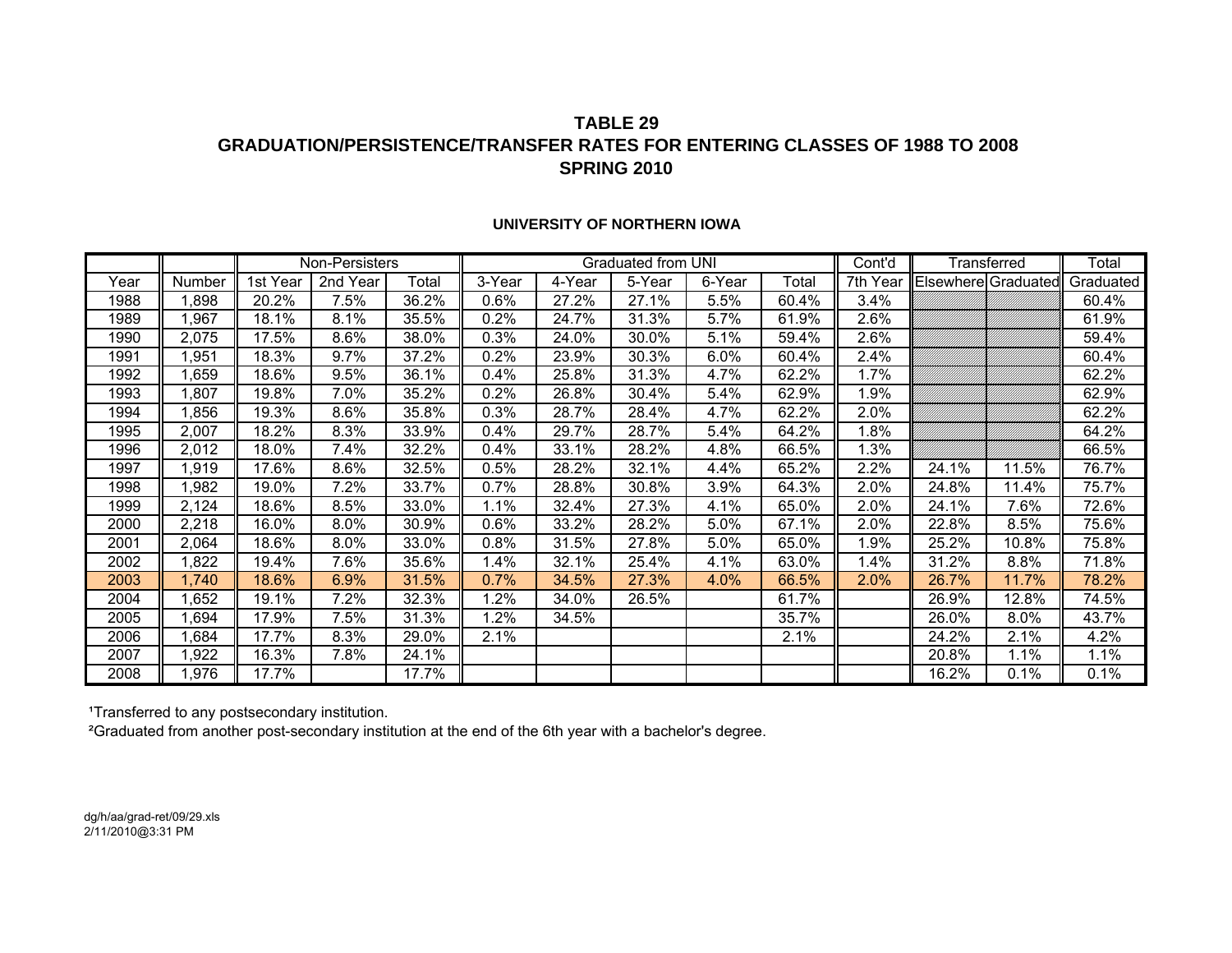#### **TABLE 30 YEAR-TO-YEAR COMPARISONS OF RACIAL/ETHNIC DATAENTERING CLASSES OF 1989 - 2008 SPRING 2010**

#### UNIVERSITY OF IOWA

|                 | Percentage of Entering Class that Left Within the First Year  |          |       |       |       |          |             |       |                                                               |       |             |       |             |       |          |       |       |          |       |       |
|-----------------|---------------------------------------------------------------|----------|-------|-------|-------|----------|-------------|-------|---------------------------------------------------------------|-------|-------------|-------|-------------|-------|----------|-------|-------|----------|-------|-------|
|                 | 1989                                                          | 1990     | 1991  | 1992  | 1993  | 1994     | 1995        | 1996  | 1997                                                          | 1998  | 1999        | 2000  | 2001        | 2002  | 2003     | 2004  | 2005  | 2006     | 2007  | 2008  |
| Am. Indian      | 16.7%                                                         | 20.0%    | 16.7% | 10.0% | 7.7%  | 41.2%    | 10.0%       | 8.3%  | 17.7%                                                         | 17.6% | 17.7%       | 33.3% | 40.0%       | 18.2% | 21.4%    | 13.0% | 30.8% | 33.3%    | 11.1% | 14.3% |
| African Am      | 22.0%                                                         | 27.4%    | 25.0% | 19.8% | 21.4% | 15.1%    | 26.0%       | 17.7% | 22.5%                                                         | 19.2% | 19.8%       | 26.3% | 19.8%       | 31.6% | 30.2%    | 16.3% | 19.3% | $18.5\%$ | 17.8% | 28.4% |
| Asian Am.       | 11.2%                                                         | 9.0%     | 18.1% | 11.6% | 13.3% | 18.9%    | 18.5%       | 22.9% | 15.0%                                                         | 12.5% | 17.9%       | 15.0% | 19.2%       | 17.5% | 14.1%    | 13.2% | 23.3% | 16.1%    | 13.3% | 16.8% |
| <b>Hispanic</b> | 17.0%                                                         | 22.0%    | 35.0% | 24.6% | 30.0% | 16.4%    | 25.0%       | 24.7% | 8.0%                                                          | 21.2% | 20.9%       | 20.5% | 15.5%       | 18.2% | 21.3%    | 24.7% | 13.5% | 20.9%    | 16.5% | 16.6% |
| White           | 17.7%                                                         | 15.8%    | 14.9% | 14.6% | 16.2% | 16.4%    | 17.6%       | 16.7% | 16.4%                                                         | 16.4% | 15.8%       | 17.0% | 17.3%       | 17.2% | 16.5%    | 15.7% | 15.7% | 17.2%    | 17.1% | 17.0% |
| Total           | 17.6%                                                         | 16.1%    | 15.6% | 14.9% | 16.4% | 16.6%    | $18.0\%$    | 17.1% | 16.3%                                                         | 16.5% | 16.1%       | 17.4% | 17.5%       | 19.1% | 16.8%    | 15.7% | 15.9% | 17.3%    | 16.9% | 17.0% |
|                 |                                                               |          |       |       |       |          |             |       |                                                               |       |             |       |             |       |          |       |       |          |       |       |
|                 |                                                               |          |       |       |       |          |             |       | Percentage of Entering Class that Graduated Within Four Years |       |             |       |             |       |          |       |       |          |       |       |
|                 | 1989                                                          | 1990     | 1991  | 1992  | 1993  | 1994     | 1995        | 1996  | 1997                                                          | 1998  | 1999        | 2000  | 2001        | 2002  | 2003     | 2004  | 2005  | 2006     | 2007  | 2008  |
| Am. Indian      | 16.7%                                                         | 20.0%    | 33.3% | 40.0% | 38.5% | $0.0\%$  | $10.0\%$    | 41.7% | 35.3%                                                         | 29.4% | 5.9%        | 22.2% | 50.0%       | 36.4% | 21.4%    | 39.1% | 23.1% |          |       |       |
| African Am      | 16.5%                                                         | 8.9%     | 12.5% | 14.3% | 15.7% | 22.1%    | 16.0%       | 27.4% | 9.8%                                                          | 14.1% | 18.7%       | 13.1% | 19.8%       | 23.7% | 18.6%    | 29.1% | 27.7% |          |       |       |
| Asian Am.       | 21.4%                                                         | 24.7%    | 25.7% | 25.9% | 25.7% | 27.9%    | 21.9%       | 22.1% | 34.6%                                                         | 27.7% | 29.1%       | 36.5% | 32.7%       | 31.4% | 37.7%    | 34.4% | 36.8% |          |       |       |
| <b>Hispanic</b> | 23.4%                                                         | 22.0%    | 27.5% | 29.8% | 30.0% | 24.7%    | 22.2%       | 19.5% | 40.0%                                                         | 31.8% | 24.4%       | 33.7% | 31.8%       | 25.3% | 36.2%    | 38.8% | 32.7% |          |       |       |
| White           | 31.5%                                                         | 34.5%    | 33.0% | 33.2% | 35.4% | 35.3%    | 36.9%       | 39.1% | 38.4%                                                         | 36.8% | 39.2%       | 40.8% | 40.7%       | 41.6% | 42.7%    | 44.0% | 47.7% |          |       |       |
| Total           | 30.7%                                                         | 32.9%    | 32.3% | 32.3% | 34.6% | 34.3%    | 35.3%       | 37.8% | 37.6%                                                         | 35.8% | 37.7%       | 39.5% | 39.6%       | 40.5% | 41.7%    | 43.1% | 46.4% |          |       |       |
|                 |                                                               |          |       |       |       |          |             |       |                                                               |       |             |       |             |       |          |       |       |          |       |       |
|                 | Percentage of Entering Class that Graduated Within Five Years |          |       |       |       |          |             |       |                                                               |       |             |       |             |       |          |       |       |          |       |       |
|                 | 1989                                                          | 1990     | 1991  | 1992  | 1993  | 1994     | 1995        | 1996  | 1997                                                          | 1998  | 1999        | 2000  | 2001        | 2002  | 2003     | 2004  | 2005  | 2006     | 2007  | 2008  |
| Am. Indian      | 50.0%                                                         | 40.0%    | 83.3% | 70.0% | 46.2% | 5.9%     | 50.0%       | 58.3% | 58.8%                                                         | 52.9% | 29.4%       | 27.8% | 50.0%       | 63.6% | 50.0%    |       |       |          |       |       |
| African Am      | 31.2%                                                         | 30.9%    | 30.6% | 37.4% | 40.0% | 46.5%    | 39.0%       | 53.2% | 33.8%                                                         | 36.4% | 42.9%       | 42.4% | 40.6%       | 39.5% | 47.7%    |       |       |          |       |       |
| Asian Am.       | 36.0%                                                         | 50.6%    | 51.4% | 54.5% | 55.8% | 54.1%    | 53.0%       | 49.3% | 55.1%                                                         | 59.8% | 49.6%       | 57.9% | 56.2%       | 64.1% | 65.1%    |       |       |          |       |       |
| <b>Hispanic</b> | 44.7%                                                         | 46.0%    | 50.0% | 50.9% | 43.3% | 49.3%    | 48.6%       | 44.2% | 61.3%                                                         | 50.6% | 50.0%       | 55.4% | 55.5%       | 44.4% | 53.2%    |       |       |          |       |       |
| White           | 57.4%                                                         | 59.5%    | 59.2% | 60.1% | 58.8% | $60.8\%$ | 62.6%       | 62.4% | 61.9%                                                         | 62.0% | 63.2%       | 63.7% | 63.1%       | 63.7% | 65.2%    |       |       |          |       |       |
| Total           | 55.9%                                                         | 57.8%    | 58.2% | 58.9% | 58.0% | 59.7%    | 61.1%       | 61.3% | 61.2%                                                         | 60.9% | 61.8%       | 62.4% | 62.0%       | 62.8% | 64.5%    |       |       |          |       |       |
|                 |                                                               |          |       |       |       |          |             |       |                                                               |       |             |       |             |       |          |       |       |          |       |       |
|                 |                                                               |          |       |       |       |          |             |       | Percentage of Entering Class that Graduated Within Six Years  |       |             |       |             |       |          |       |       |          |       |       |
|                 | 1989                                                          | 1990     | 1991  | 1992  | 1993  | 1994     | 1995        | 1996  | 1997                                                          | 1998  | 1999        | 2000  | 2001        | 2002  | 2003     | 2004  | 2005  | 2006     | 2007  | 2008  |
| Am. Indian      | 50.0%                                                         | $40.0\%$ | 83.3% | 70.0% | 76.9% | 11.8%    | 60.0%       | 58.3% | 58.8%                                                         | 70.6% | 41.2%       | 33.3% | 50.0%       | 63.6% | 57.1%    |       |       |          |       |       |
| African Am      | 42.2%                                                         | 39.8%    | 34.7% | 40.7% | 48.6% | 53.5%    | 40.0%       | 59.7% | 38.0%                                                         | 43.3% | 50.5%       | 45.5% | 43.8%       | 43.4% | $50.0\%$ |       |       |          |       |       |
| Asian Am.       | 44.9%                                                         | 58.4%    | 56.2% | 62.5% | 67.3% | 59.8%    | 59.6%       | 54.3% | 65.4%                                                         | 67.0% | 54.3%       | 61.9% | 63.4%       | 66.7% | 71.2%    |       |       |          |       |       |
| Hispanic        | 53.2%                                                         | 54.0%    | 52.5% | 54.4% | 46.7% | 53.4%    | 51.4%       | 46.8% | 65.3%                                                         | 58.5% | 53.5%       | 60.2% | 60.0%       | 54.5% | 58.5%    |       |       |          |       |       |
| White           | 62.1%                                                         | 64.0%    | 64.2% | 64.8% | 63.2% | 65.1%    | 66.4%       | 65.4% | 65.1%                                                         | 67.1% | 67.4%       | 66.7% | 66.9%       | 66.8% | 69.6%    |       |       |          |       |       |
| Total           | 60.9%                                                         | 62.6%    | 63.1% | 63.7% | 62.8% |          | 64.0% 64.9% | 64.4% | 64.6%                                                         |       | 66.2% 66.1% |       | 65.5% 65.9% | 60.0% | 68.5%    |       |       |          |       |       |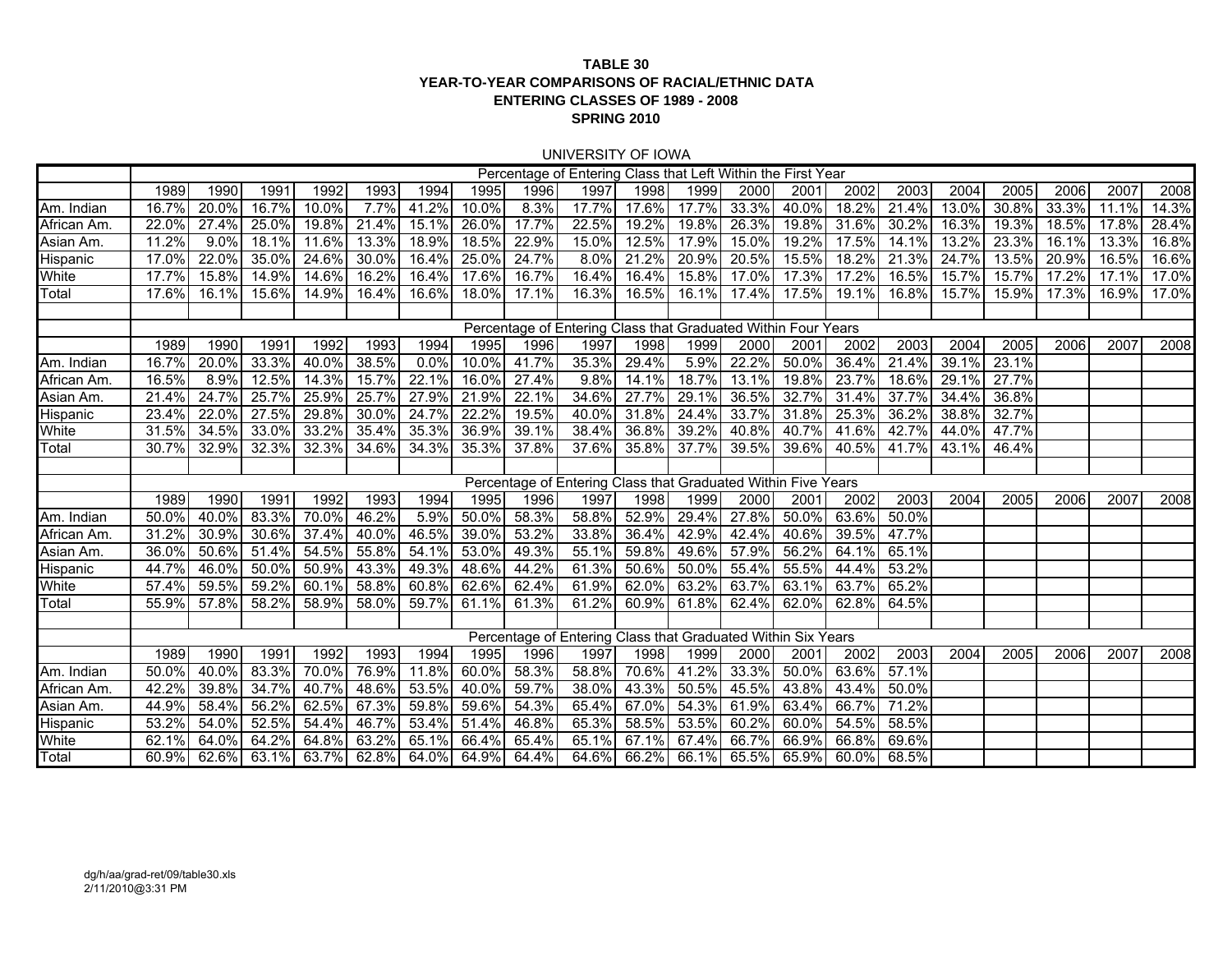#### **TABLE 30 YEAR-TO-YEAR COMPARISONS OF RACIAL/ETHNIC DATAENTERING CLASSES OF 1989 - 2008 SPRING 2010** IOWA STATE UNIVERSITY

|                 | Percentage of Entering Class that Left Within the First Year  |         |          |             |       |       |             |       |                                                               |                     |       |          |       |                   |       |       |       |       |       |       |
|-----------------|---------------------------------------------------------------|---------|----------|-------------|-------|-------|-------------|-------|---------------------------------------------------------------|---------------------|-------|----------|-------|-------------------|-------|-------|-------|-------|-------|-------|
|                 | 1989                                                          | 1990    | 1991     | 1992        | 1993  | 1994  | 1995        | 1996  | 1997                                                          | 1998                | 1999  | 2000     | 2001  | 2002              | 2003  | 2004  | 2005  | 2006  | 2007  | 2008  |
| Am. Indian      | 0.0%                                                          | 40.0%   | 42.9%    | 40.0%       | 42.9% | 28.6% | 12.5%       | 35.7% | 45.5%                                                         | 20.0%               | 25.0% | 60.0%    | 16.7% | 16.7%             | 54.5% | 25.0% | 0.0%  | 8.3%  | 35.7% | 34.8% |
| African Am      | 35.9%                                                         | 18.3%   | $14.8\%$ | 30.9%       | 30.9% | 28.9% | 21.0%       | 31.6% | 20.5%                                                         | 17.3%               | 19.3% | 14.4%    | 15.1% | 21.6%             | 14.7% | 21.0% | 24.3% | 26.8% | 30.0% | 24.8% |
| Asian Am.       | 13.9%                                                         | 17.2%   | 28.4%    | 21.3%       | 19.2% | 12.0% | 9.4%        | 17.1% | 10.1%                                                         | 12.3%               | 10.5% | 8.0%     | 17.1% | 20.5%             | 15.1% | 8.5%  | 13.1% | 10.4% | 14.5% | 12.9% |
| Hispanic        | 20.0%                                                         | 17.9%   | 23.1%    | 32.7%       | 25.0% | 21.8% | 31.1%       | 25.0% | 19.6%                                                         | 18.9%               | 14.7% | 17.5%    | 21.1% | 13.1%             | 11.8% | 16.7% | 13.6% | 16.7% | 12.6% | 21.1% |
| White           | 15.7%                                                         | 18.1%   | 17.9%    | 17.3%       | 17.8% | 18.2% | 18.6%       | 16.7% | 16.1%                                                         | 15.4%               | 14.8% | 16.4%    | 16.3% | 15.5%             | 15.2% | 14.2% | 16.3% | 14.8% | 16.4% | 15.6% |
| Total           | 16.8%                                                         | 18.4%   | 18.6%    | 18.2%       | 18.9% | 18.5% | $18.5\%$    | 17.2% | 16.4%                                                         | 15.6%               | 14.9% | 16.3%    | 16.6% | 15.8%             | 15.4% | 14.2% | 16.6% | 15.1% | 16.5% | 16.0% |
|                 |                                                               |         |          |             |       |       |             |       |                                                               |                     |       |          |       |                   |       |       |       |       |       |       |
|                 |                                                               |         |          |             |       |       |             |       | Percentage of Entering Class that Graduated Within Four Years |                     |       |          |       |                   |       |       |       |       |       |       |
|                 | 1989                                                          | 1990    | 1991     | 1992        | 1993  | 1994  | 1995        | 1996  | 1997                                                          | 1998                | 1999  | 2000     | 2001  | 2002              | 2003  | 2004  | 2005  | 2006  | 2007  | 2008  |
| Am. Indian      | 42.9%                                                         | $0.0\%$ | 0.0%     | 0.0%        | 14.3% | 14.3% | 25.0%       | 21.4% | 27.3%                                                         | 0.0%                | 18.8% | 20.0%    | 25.0% | 25.0%             | 0.0%  | 25.0% | 42.9% |       |       |       |
| African Am.     | 6.6%                                                          | 9.2%    | 5.7%     | 8.6%        | 9.4%  | 7.2%  | 9.7%        | 15.8% | 13.7%                                                         | 15.4%               | 16.6% | 22.1%    | 11.6% | 26.1%             | 20.6% | 20.0% | 29.0% |       |       |       |
| Asian Am.       | 15.3%                                                         | 8.6%    | $13.5\%$ | 12.8%       | 15.1% | 17.3% | 23.4%       | 18.3% | 22.2%                                                         | 18.5%               | 20.9% | 28.3%    | 29.5% | 33.3%             | 35.3% | 31.8% | 28.5% |       |       |       |
| <b>Hispanic</b> | 18.2%                                                         | 17.9%   | 9.6%     | 3.8%        | 14.3% | 21.8% | 8.9%        | 20.0% | 17.6%                                                         | 11.3%               | 24.0% | 27.2%    | 25.3% | 29.8%             | 34.4% | 17.9% | 26.2% |       |       |       |
| White           | 21.3%                                                         | 19.6%   | 20.7%    | 21.6%       | 22.8% | 24.3% | 25.5%       | 28.5% | 27.5%                                                         | 30.3%               | 32.2% | 32.0%    | 33.0% | 34.0%             | 36.1% | 34.2% | 34.1% |       |       |       |
| Total           | 20.3%                                                         | 19.0%   | 20.6%    | 21.7%       | 22.3% | 24.0% | 25.1%       | 28.4% | 27.0%                                                         | 29.2%               | 31.4% | 31.2%    | 31.8% | 33.6%             | 35.3% | 33.2% | 33.4% |       |       |       |
|                 |                                                               |         |          |             |       |       |             |       |                                                               |                     |       |          |       |                   |       |       |       |       |       |       |
|                 | Percentage of Entering Class that Graduated Within Five Years |         |          |             |       |       |             |       |                                                               |                     |       |          |       |                   |       |       |       |       |       |       |
|                 | 1989                                                          | 1990    | 1991     | 1992        | 1993  | 1994  | 1995        | 1996  | 1997                                                          | 1998                | 1999  | 2000     | 2001  | 2002              | 2003  | 2004  | 2005  | 2006  | 2007  | 2008  |
| Am. Indian      | 57.1%                                                         | 0.0%    | 0.0%     | 20.0%       | 14.3% | 71.4% | 37.5%       | 35.7% | 54.5%                                                         | 50.0%               | 43.8% | 30.0%    | 33.3% | 50.0%             | 27.3% | 37.5% |       |       |       |       |
| African Am.     | 24.3%                                                         | 32.1%   | 29.5%    | 20.9%       | 28.8% | 26.8% | 37.1%       | 34.7% | 40.2%                                                         | $31.\overline{7\%}$ | 48.3% | $43.3\%$ | 41.1% | 49.3%             | 43.1% | 43.8% |       |       |       |       |
| Asian Am.       | $48.6\%$                                                      | 41.4%   | 40.5%    | 46.8%       | 43.8% | 61.3% | 53.1%       | 50.0% | 61.6%                                                         | 46.9%               | 51.2% | 52.2%    | 56.2% | 55.3%             | 63.3% | 56.6% |       |       |       |       |
| Hispanic        | 49.1%                                                         | 28.6%   | 36.5%    | 28.8%       | 41.1% | 38.2% | 26.7%       | 38.3% | 49.0%                                                         | 47.2%               | 61.3% | 47.6%    | 48.5% | 52.4%             | 64.5% | 52.4% |       |       |       |       |
| White           | 55.7%                                                         | 52.7%   | 53.2%    | 55.5%       | 55.1% | 56.3% | 57.8%       | 60.3% | 60.3%                                                         | 62.1%               | 63.5% | 61.6%    | 62.8% | 63.9%             | 64.1% | 62.9% |       |       |       |       |
| Total           | 53.6%                                                         | 51.0%   | 51.9%    | 53.7%       | 52.9% | 55.4% | 56.7%       | 59.0% | 59.2%                                                         | 60.2%               | 62.7% | 60.2%    | 60.9% | 62.5%             | 63.1% | 61.5% |       |       |       |       |
|                 |                                                               |         |          |             |       |       |             |       |                                                               |                     |       |          |       |                   |       |       |       |       |       |       |
|                 |                                                               |         |          |             |       |       |             |       | Percentage of Entering Class that Graduated Within Six Years  |                     |       |          |       |                   |       |       |       |       |       |       |
|                 | 1989                                                          | 1990    | 1991     | 1992        | 1993  | 1994  | 1995        | 1996  | 1997                                                          | 1998                | 1999  | 2000     | 2001  | 2002              | 2003  | 2004  | 2005  | 2006  | 2007  | 2008  |
| Am. Indian      | 57.1%                                                         | 0.0%    | 14.3%    | 40.0%       | 28.6% | 71.4% | $50.0\%$    | 42.9% | 54.5%                                                         | 60.0%               | 43.8% | 30.0%    | 41.7% | 50.0%             | 27.3% |       |       |       |       |       |
| African Am.     | 37.0%                                                         | 37.6%   | 36.1%    | 27.3%       | 33.5% | 34.0% | 43.5%       | 40.0% | 43.6%                                                         | 36.5%               | 51.0% | 51.0%    | 47.3% | 53.7%             | 50.5% |       |       |       |       |       |
| Asian Am.       | 59.7%                                                         | 50.0%   | 50.0%    | 56.4%       | 53.4% | 72.0% | 64.1%       | 61.0% | 67.7%                                                         | 56.8%               | 59.3% | 61.1%    | 63.7% | 58.3%             | 69.8% |       |       |       |       |       |
| Hispanic        | 54.5%                                                         | 35.7%   | 40.4%    | 36.5%       | 55.4% | 50.9% | 35.6%       | 45.0% | 58.8%                                                         | 54.7%               | 66.7% | 55.3%    | 57.6% | 61.9%             | 69.9% |       |       |       |       |       |
| White           | 63.6%                                                         | 62.0%   | 61.7%    | 62.7%       | 62.7% | 63.1% | 64.7%       | 66.5% | 66.9%                                                         | 68.0%               | 68.9% | 67.1%    | 67.3% | 68.8%             | 67.9% |       |       |       |       |       |
| Total           | 61.6%                                                         | 60.0%   |          | 60.1% 61.1% | 60.4% |       | 62.4% 63.7% | 65.3% | 65.2%                                                         | 66.5%               | 68.0% | 65.8%    |       | 65.6% 67.4% 67.2% |       |       |       |       |       |       |